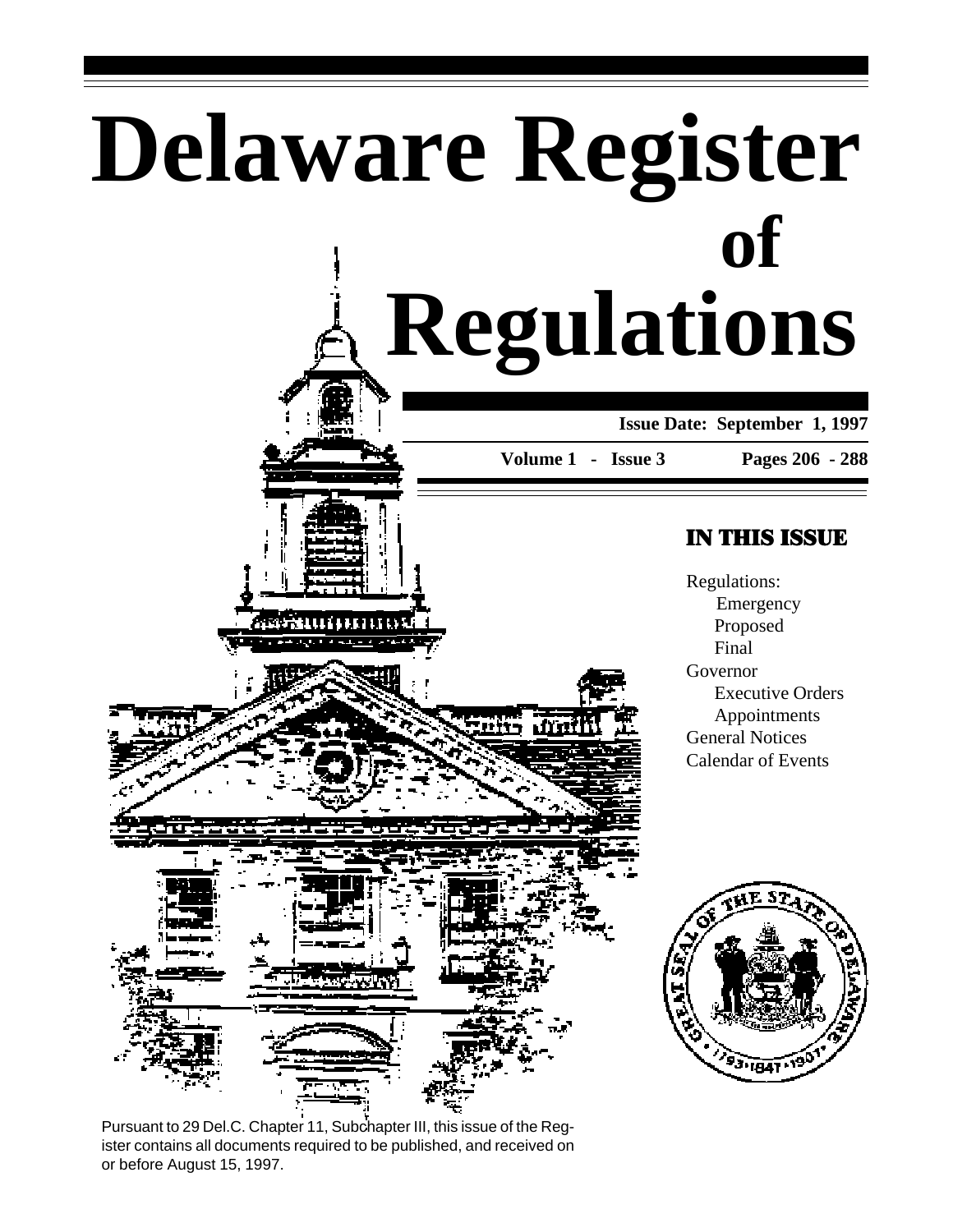#### DELAW ARE REGISTER OF REGULATIONS

The Delaw are Register of Regulations is an official State publication established by authority of 69 Del. Laws, c. 107 and is published on the firstof each month throughout the year.

The Delaw are Register will publish anyregulations that are proposed to be adopted, amended or repealed and any emergency regulations promulgated.

The Register will also publish some or all of the following information:

Governor's Executive Orders

Governor's A ppointments

Attorney General's Opinions in full text

Agency Hearing and Meeting Notices

Other documents considered to be in the public interest.

#### CITATION TO THE DELAW ARE REGISTER

The Delaw are Register of Regulations is cited by volume, issue, page number and date. An example would be:

1:1 Del. R. 35 - 37 (July 1, 1997) refers to Volume 1, Issue 1, pages 35 - 37 of the Delaw are Register issued on July 1, 1997.

### **SUBSCRIPTION INFORMATION**

A yearly subscription for the Delaware Register of Regulations costs \$80.00 per year from July - June, for 12 issues. Single copies are available at a cost of \$7.00 per issue, including postage. For more information contact the **Division of Research at 302-739- 4114 or 1-800-282-8545 in Delaware.**

### **CITIZEN PARTICIPATION IN THE REGULATORY PROCESS**

Delaware citizens and other interested parties may participate in the process by which administrative regulations are adopted, amended or repealed, and may initiate the process by which the validity and applicability of regulations is determined.

Under 29 **Del.C.** §10115 whenever an agency proposes to formulate, adopt, amend or repeal a regulation, it shall file notice and full text of such proposals, together with copies of the existing regulation being adopted, amended or repealed, with the Registrar for publication in the Register of Regulations pursuant to §1134 of this title. The notice shall describe the nature of the proceedings including a brief synopsis of the subject, substance, issues, possible terms of the agency action, a reference to the legal authority of the agency to act, and reference to any other regulations that may be impacted or affected by the proposal, and shall state the manner in which persons may present their views; if in writing, of the place to which and the final date by which such views may be submitted; or if at a public hearing, the date, time and place of the hearing. If a public hearing is to be held, such public hearing shall not be scheduled less than 20 days following publication of notice of the proposal in the Register of Regulations. If a public hearing will be held on the proposal, notice of the time, date, place and a summary of the nature of the proposal shall also be published in at least 2 Delaware newspapers of general circulation; The notice shall also be mailed to all persons who have made timely written requests of the agency for advance notice of its regulation-making proceedings.

The opportunity for public comment shall be held open for a minimum of 30 days after the proposal is published in the Register of Regulations.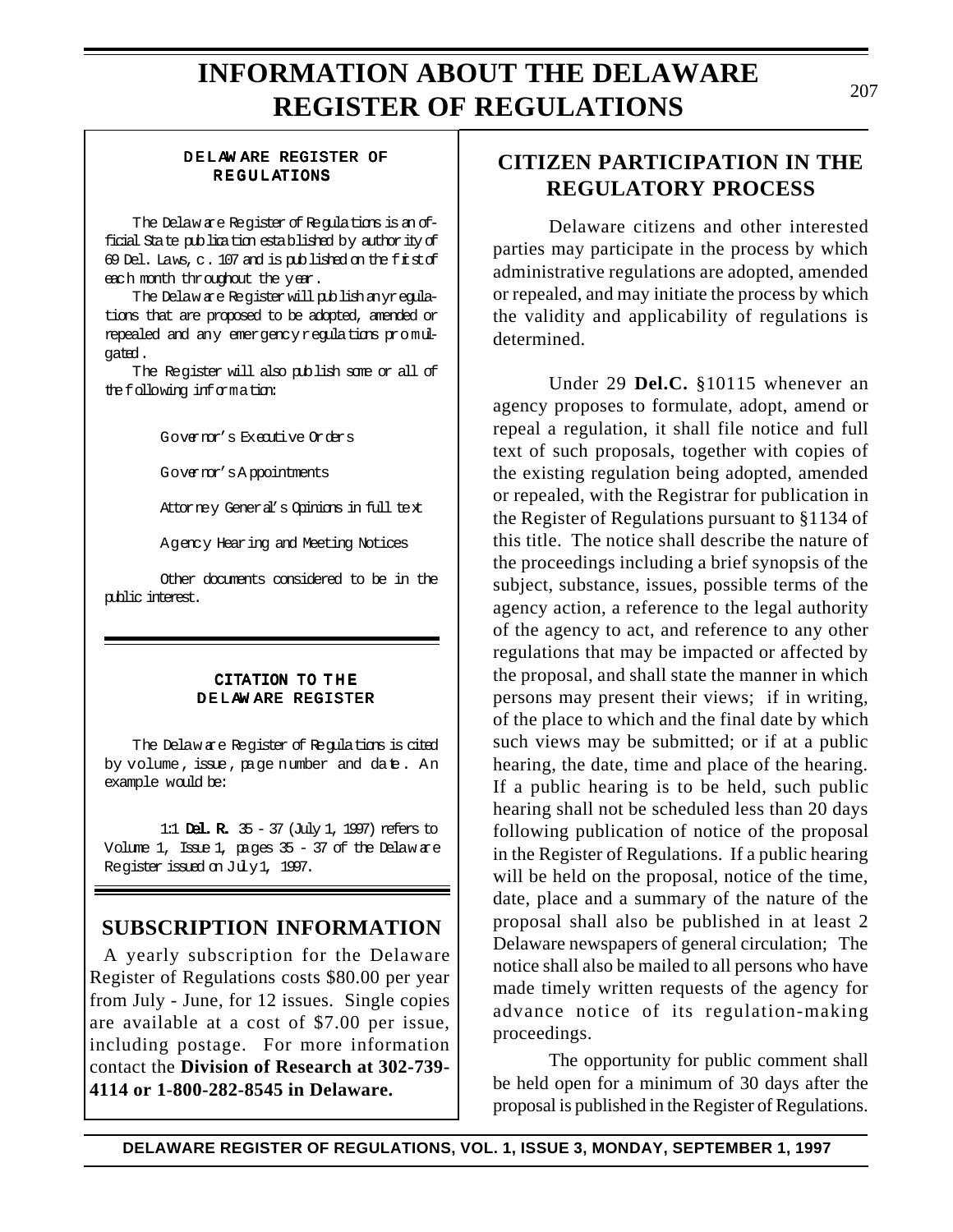#### 208

# **INFORMATION ABOUT THE DELAWARE REGISTER OF REGULATIONS**

At the conclusion of all hearings and after receipt within the time allowed of all written materials, upon all the testimonial and written evidence and information submitted, together with summaries of the evidence and information by subordinates, the agency shall determine whether a regulation should be adopted, amended or repealed and shall issue its conclusion in an order which shall include: (1) A brief summary of the evidence and information submitted; (2) A brief summary of its findings of fact with respect to the evidence and information, except where a rule of procedure is being adopted or amended; (3) A decision to adopt, amend or repeal a regulation or to take no action and the decision shall be supported by its findings on the evidence and information received; (4) The exact text and citation of such regulation adopted, amended or repealed; (5) The effective date of the order; (6) Any other findings or conclusions required by the law under which the agency has authority to act; and (7) The signature of at least a quorum of the agency members.

The effective date of an order which adopts, amends or repeals a regulation shall be not less than 10 days from the date the order adopting, amending or repealing a regulation has been published in its final form in the Register of Regulations, unless such adoption, amendment or repeal qualifies as an emergency under §10119.

Any person aggrieved by and claiming the unlawfulness of any regulation may bring an action in the Court for declaratory relief.

No action of an agency with respect to the making or consideration of a proposed adoption, amendment or repeal of a regulation shall be subject to review until final agency action on the proposal has been taken.

When any regulation is the subject of an enforcement action in the Court, the lawfulness of such regulation may be reviewed by the Court as a defense in the action.

Except as provided in the preceding section, no judicial review of a regulation is available unless a complaint therefor is filed in the Court within 30 days of the day the agency order with respect to the regulation was published in the Register of Regulations.

### **CLOSING DATES AND ISSUE DATES FOR THE DELAWARE REGISTER OF REGULATIONS**

| <b>ISSUE DATE</b> | CLOSING DATE      | CLOSING<br><b>TIME</b> |
|-------------------|-------------------|------------------------|
| OCTOBER 1         | SEPTEMBER 15      | 4:30 P.M.              |
| NOVEMBER 1        | OCTOBER 15        | 4:30 P.M.              |
| DECEMBER 1        | NOVEMBER 15       | 4:30 P.M.              |
| <b>JANUARY</b> 1  | DECEMBER 15       | 4:30P.M.               |
| FEBUARY 1         | <b>JANUARY 15</b> | 4:30P.M.               |

#### DIVISION OF RESEARCH STAFF:

W illiam S. Montgomery, Director, Division of Research; McDonald T. Coker, Deputy Director; Kathleen K. Amalfitano, Secretary; W alter G.Feindt, Legislatve Attorney; JeffreyW. Hague, Registrar of Regulations; Marlynn H. Hedgecock, Administrative Officer; Maryanne McGonegal, Research Analyst; Ruth Ann Melson, Legislative Librarian; Deborah J. Messina, Graphics Specialist; Deborah A. Porter, Administrative Secretary; Virginia L. Potts, Bill Service Clerk; Thom Shiels, Legislative Attorney; Marquerite P. Smith, Public Information Clerk; Mary Jane Starkey, Senior Secretary; Marvin L. Stayton, Printer; William G.Weller, Print Room Supervisor; Rochelle Yerkes, Senior Secretary.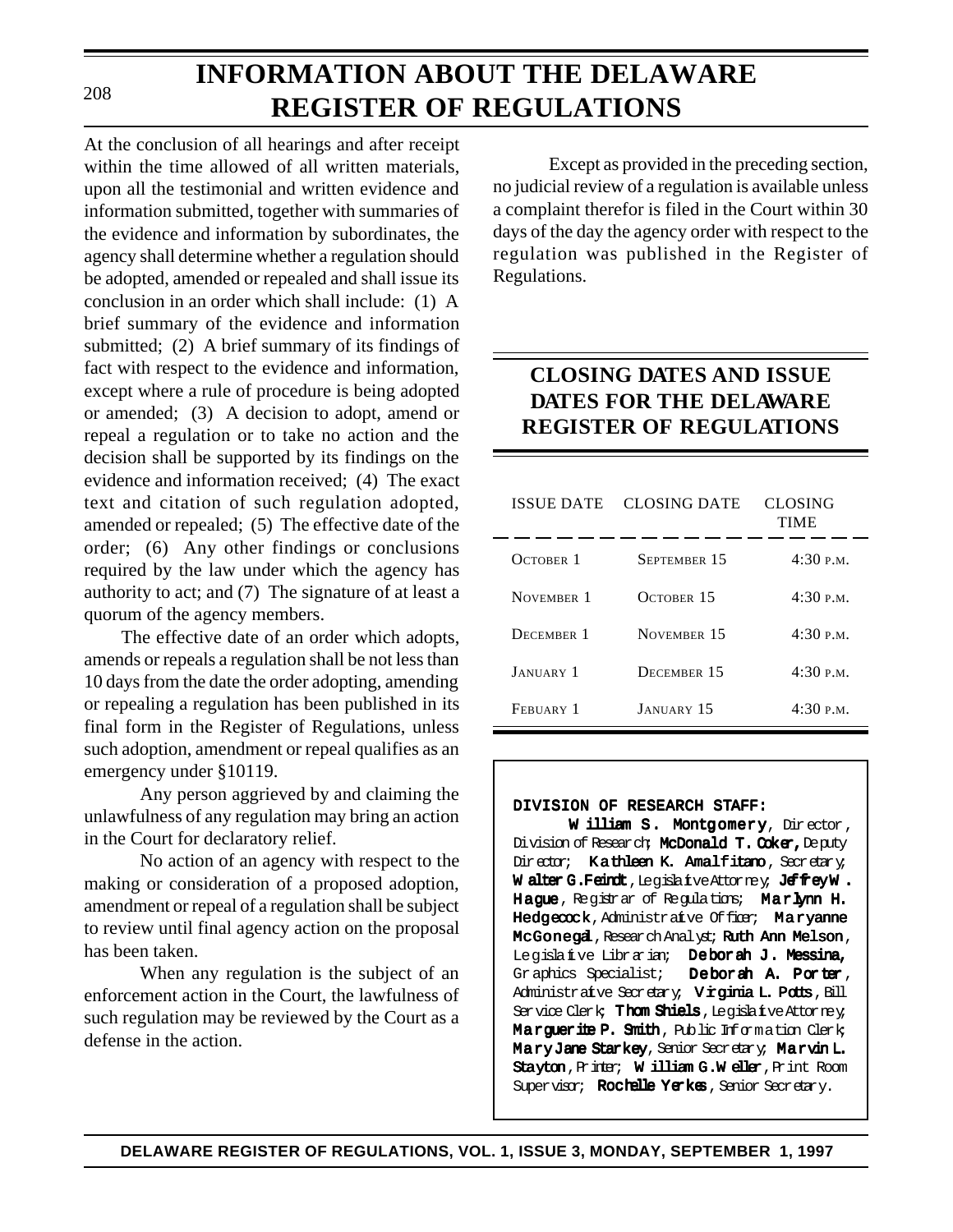### TABLE OF CONTENTS 209

<span id="page-3-0"></span>[Cumulative Tables of Regulations](#page-5-0) .....................211

**ERRATA**

**DEPARTMENT OF HEALTH & SOCIAL SERVICES DIVISION OF PUBLIC HEALTH**

[Prehospital Trauma Triage Scheme, ALS & BLS](#page-7-0) ......... 213

#### **EMERGENCY REGULATIONS**

#### **DEPARTMETN OF HEALTH & SOCIAL SERVICES**

| Revision of Regulation of the Medicaid/Medical |  |
|------------------------------------------------|--|
| <b>Assistance Program Contained in</b>         |  |
|                                                |  |
|                                                |  |

[Revision of Regulation Contained in DSSM 8301.3](#page-9-0) ..... 215

#### **PROPOSED REGULATIONS**

#### **DEPARTMENT OF STATE OFFICE OF THE STATE BANK COMMISSIONER**

| Regulation No. 5.1101(f).0001, Election to be treated |  |
|-------------------------------------------------------|--|
| for tax purposes as a "Subsidiary corporation"        |  |
| of a Delaware chartered banking organization          |  |
| or trust company, national bank having its            |  |
| principal office in Delaware, or out-of-state         |  |
| bank that operates a resulting branch                 |  |
|                                                       |  |
|                                                       |  |
| Regulation No. 5.1101etal.0002, Instructions for      |  |
|                                                       |  |
| Regulation No. 5.1101 et al.0003, Estimated           |  |
|                                                       |  |
|                                                       |  |
| Regulation No. 5.1101etal.0004, Final Franchise       |  |
|                                                       |  |
| Regulation No. 5.1101 et al.0005, Instructions for    |  |
|                                                       |  |
| preparation of Franchise Tax for Federal              |  |
| Savings Banks not headquartered in this state         |  |
|                                                       |  |

| Regulation No. 5.1101 et al.0006, Estimated Franchise<br>Tax Report, Federal Savings Banks not                                                     |  |
|----------------------------------------------------------------------------------------------------------------------------------------------------|--|
| Regulation No. 5.1101 et al.0007, Final Franchise<br><b>Tax Report Federal Savings Banks not</b>                                                   |  |
| Regulation No. 5.1105.0008, Instructions for                                                                                                       |  |
| Regulation No. 5.1101etal.0009, Instructions for<br>preparation of Franchise Tax for Resulting<br>Branches in this state of out-of-state banks 235 |  |
| Regulation No. 5.1101etal.0010, Estimated<br><b>Franchise Tax Report for Resulting Branches</b>                                                    |  |
| Regulation No. 5.1101 et al.0011, Final Franchise<br>Tax Report for Resulting Branches in this state                                               |  |

#### **DEPARTMENT OF FINANCE DIVISION OF REVENUE**

| Delaware State Lottery Office, Video Lottery |  |
|----------------------------------------------|--|
| <b>Employee Organization and Lottery</b>     |  |
|                                              |  |

#### **DEPARTMENT OF AGRICULTURE**

[Delaware Thoroughbred Racing Commission](#page-42-0) .............. 248

#### **DEPARTMENT OF NATURAL RESOURCES & ENVIRONMENTAL CONTROL SHELLFISHERIES ADVISORY COUNCIL**

Shellfish Regulation No. S-48, Conch Minimum  [Size Limits................................................................](#page-44-0) 250

#### **DEPARTMENT OF EDUCATION**

Repeal of Section B.1.a, Discipline Powers &  [Responsibilities of Superintendents........................](#page-57-0) 263

#### **DELAWARE REGISTER OF REGULATIONS, VOL. 1, ISSUE 3, MONDAY, SEPTEMBER 1, 1997**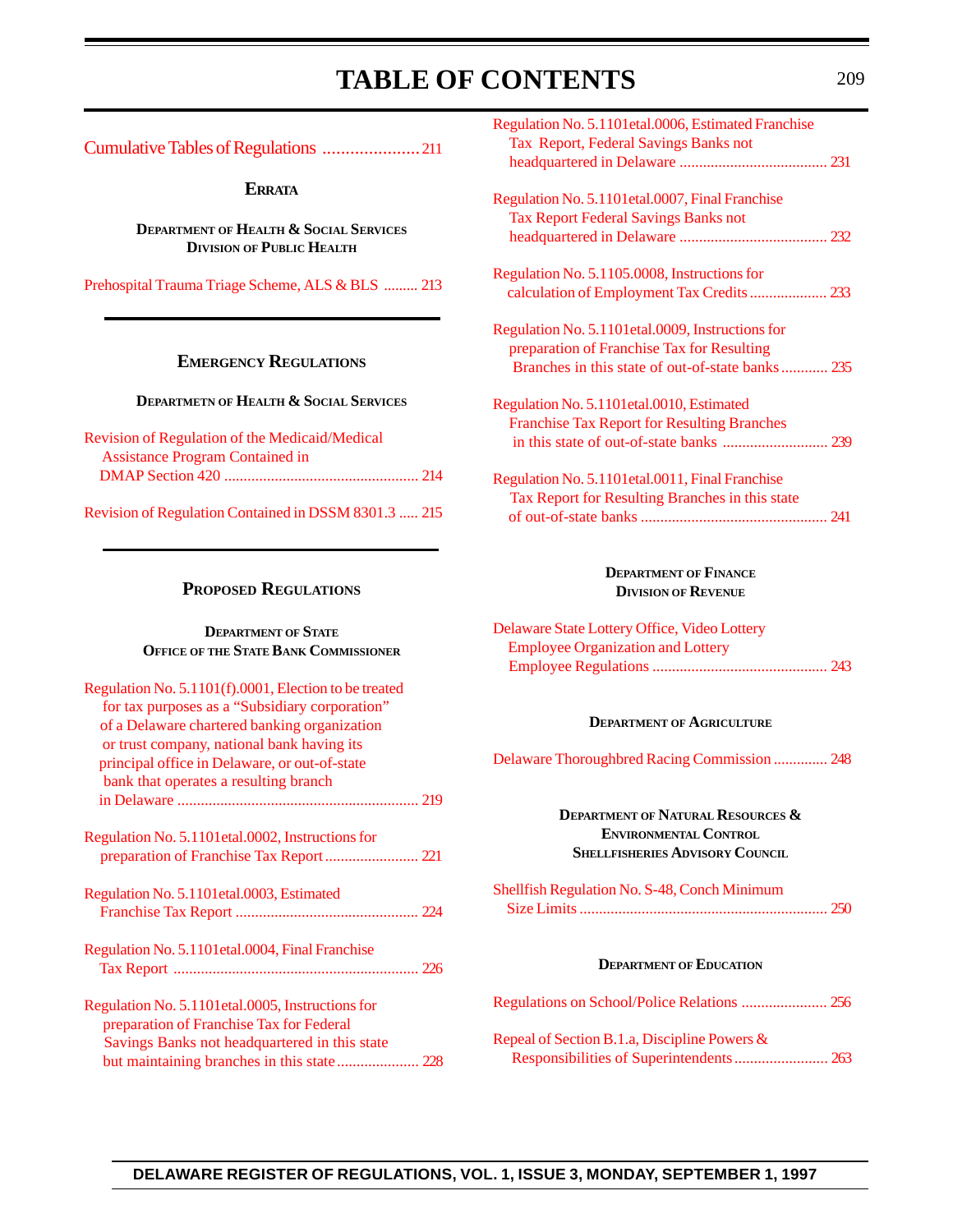### <sup>210</sup> **TABLE OF CONTENTS**

| <b>PUBLIC SERVICE COMMISSION</b>                                                                                              |                                                          |
|-------------------------------------------------------------------------------------------------------------------------------|----------------------------------------------------------|
| PSC Regulation Docket No. 12 Investigation &<br><b>Adoption of Rules to Govern Payphone</b>                                   | <b>CALENDAR OF EVENTS/HEARING NOTICES</b>                |
|                                                                                                                               | Office of the State Bank Commission, Public              |
| <b>FINAL REGULATIONS</b>                                                                                                      | Delaware State Lottery Office, Public Hearing Notice 286 |
| <b>DEPARTMENT OF NATURAL RESOURCES &amp;</b><br><b>ENVIRONMENTAL CONTROL</b><br><b>DIVISION OF FISH &amp; WILDLIFE</b>        | Delaware Thoroughbred Racing Commission, Public          |
|                                                                                                                               |                                                          |
| <b>STATE PERSONNEL COMMISSION</b><br><b>MERIT EMPLOYEE RELATIONS BOARD</b>                                                    | Shellfisheries Advisory Council, Conch Minimum           |
|                                                                                                                               | State School Board Meeting Notice  287                   |
| <b>DEPARTMENT OF NATURAL RESOURCES &amp;</b><br><b>ENVIRONMENTAL CONTROL</b><br><b>DIVISION OF AIR &amp; WASTE MANAGEMENT</b> | PSC Hearing Notice on Proposed Rules Governing           |
| Regulations Governing Hazardous Waste  278                                                                                    |                                                          |

#### **GOVERNOR**

[Amendment to Executive Order No. 46](#page-73-0) ........................ 279 [Appointments & Nominations.....................................](#page-75-0) 281

#### **GENERAL NOTICES**

[In the Matter of the Implementation of the](#page-76-0) Universal Service Provisions of the Telecommunications Act of 1996 ............................. 282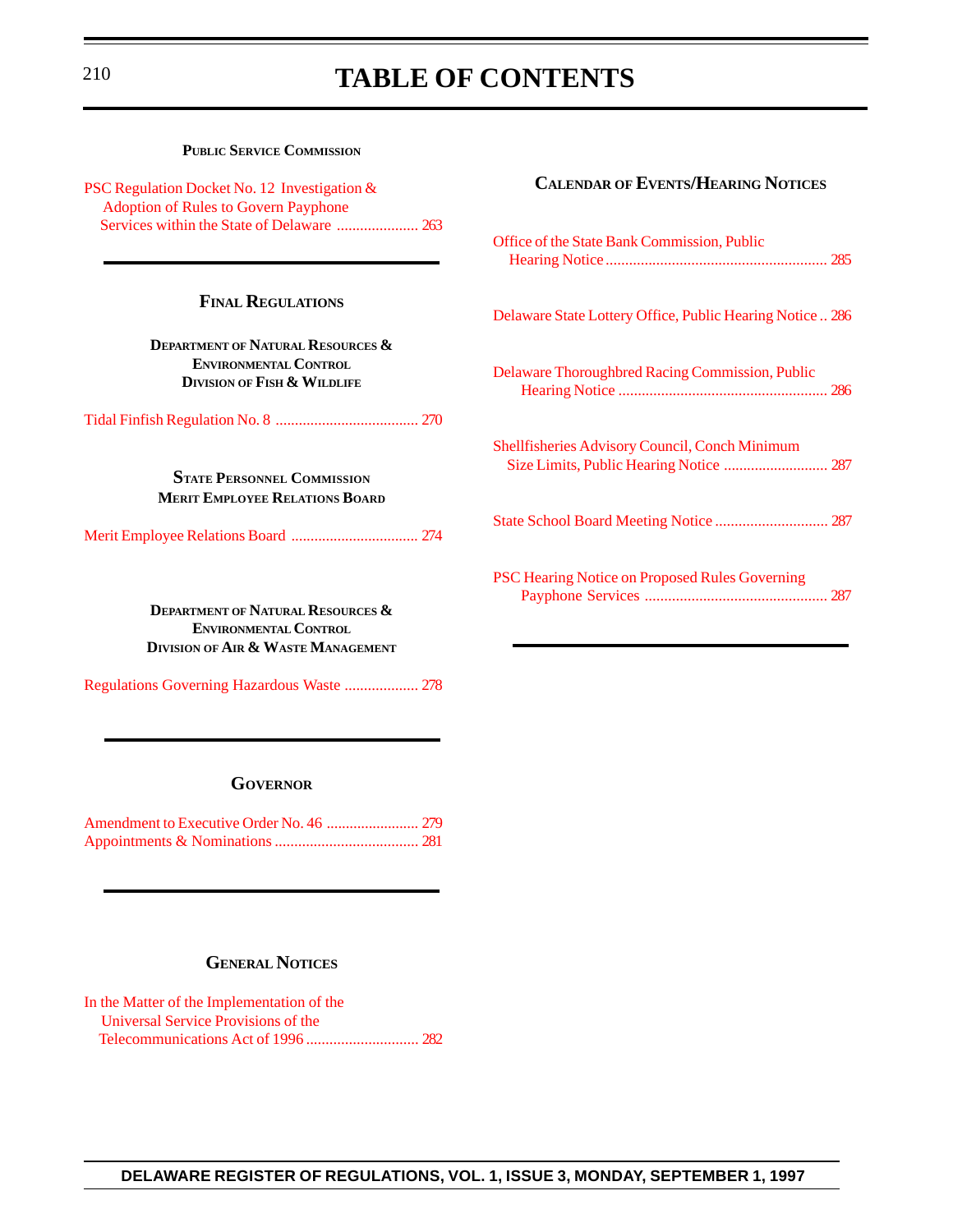### **[CUMULATIVE TABLES](#page-3-0)**

<span id="page-5-0"></span>The table printed below lists the regulations that have been proposed, adopted, amended or repealed in the preceding issues of the **Delaware Register of Regulations.**

The regulations are listed alphabetically by the promulgating agency, followed by a citation to that issue of the **Register** in which the regulation was published. Proposed regulations are disignated with (Prop.); final regulations are designated with (Final); Emergency regulations are designated with (Emer.); and regulations that have been repealed are designated with (Rep.).

| <b>Attorney General's Office</b>                                                    |  |
|-------------------------------------------------------------------------------------|--|
| Opinion No. 97I-B01, FOIA Complaint against the Town of Laurel  1:1 Del.R. 74       |  |
|                                                                                     |  |
| Opinion No. 97I-B03, FOIA Complaint against Woodbridge                              |  |
|                                                                                     |  |
|                                                                                     |  |
| Opinion No. 97I-B05, FOIA Complaint against the Town of Laurel  1:1 Del.R. 79       |  |
| <b>Delaware State Fire Prevention Commission</b>                                    |  |
|                                                                                     |  |
|                                                                                     |  |
| Department of Administrative Services                                               |  |
|                                                                                     |  |
| Div. of Professional Regulation, Board of Nursing                                   |  |
|                                                                                     |  |
|                                                                                     |  |
| Div. of Professional Regulation, Board of Physical Therapy  1:2 Del.R. 101 (Prop.)  |  |
| Div. of Professional Regulation, Nursing Home Administrators 1:2 Del.R. 141 (Final) |  |
| Department of Agriculture                                                           |  |
|                                                                                     |  |
|                                                                                     |  |
| Department of Education                                                             |  |
|                                                                                     |  |
|                                                                                     |  |
|                                                                                     |  |
| Glossary of Terms, Manual for Certification of Professional                         |  |
|                                                                                     |  |
| Manual for Certification of Professional School Personnel  1:2 Del.R. 163 (Final)   |  |
|                                                                                     |  |
|                                                                                     |  |
|                                                                                     |  |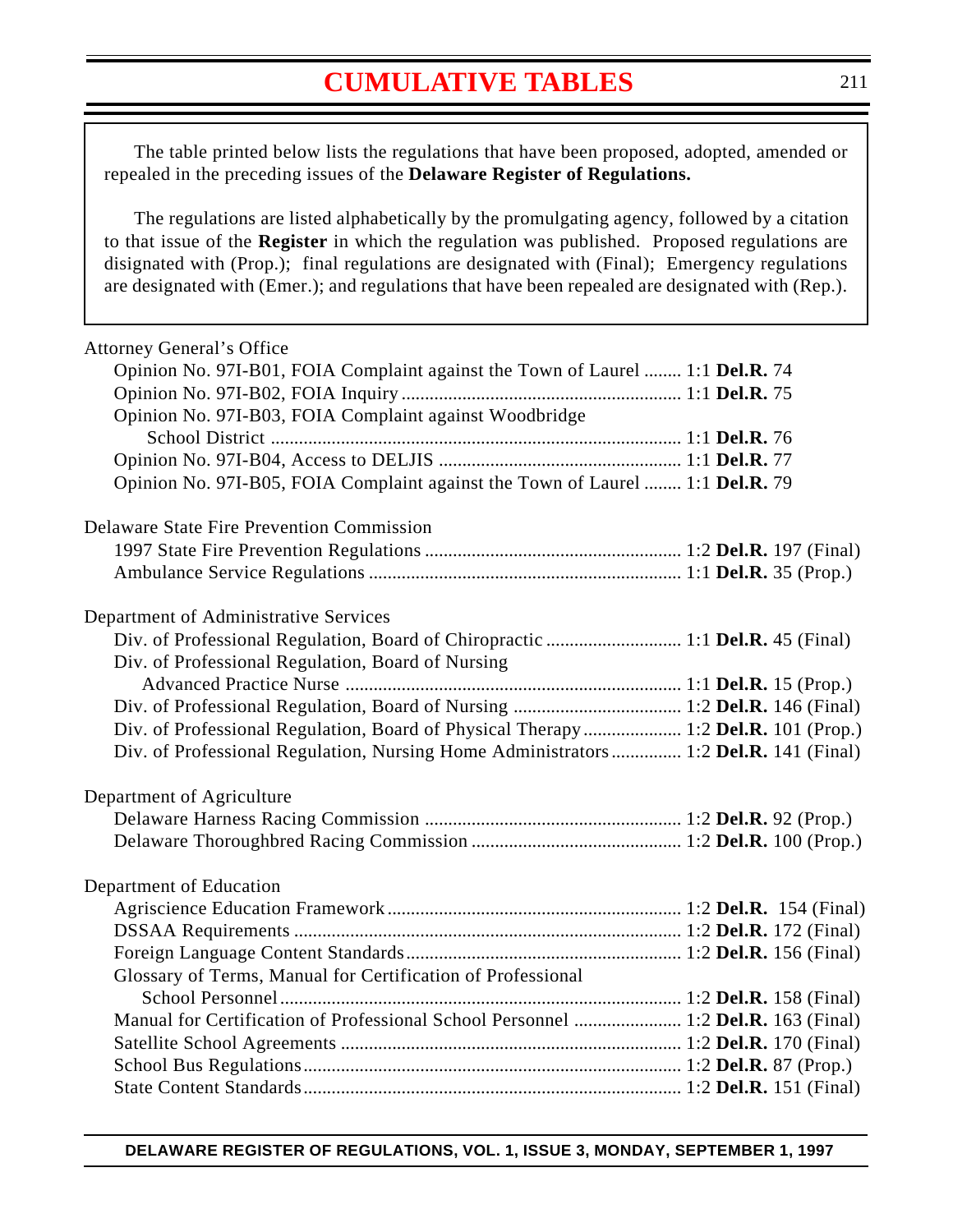# **CUMULATIVE TABLES**

| Department of Education                                                                                                                      |  |
|----------------------------------------------------------------------------------------------------------------------------------------------|--|
|                                                                                                                                              |  |
|                                                                                                                                              |  |
| Department of Health & Social Services                                                                                                       |  |
| Div. of Public Health, Licensing & Registration of Operators of Public                                                                       |  |
|                                                                                                                                              |  |
|                                                                                                                                              |  |
|                                                                                                                                              |  |
| Department of Labor                                                                                                                          |  |
| Div. of Employment & Training, Apprenticeship Programs  1:1 Del.R. 21 (Prop.)                                                                |  |
| Department of Natural Resources & Environmental Control                                                                                      |  |
| Div. of Air & Waste Management, Air Quality                                                                                                  |  |
|                                                                                                                                              |  |
| Governor's Office                                                                                                                            |  |
|                                                                                                                                              |  |
|                                                                                                                                              |  |
| Executive Order No. 45, Employee & Labor - Management Relations                                                                              |  |
|                                                                                                                                              |  |
| Executive Order No. 46, Governor's Task Force on Violent Crime 1:1 Del.R. 64<br>Executive Order No. 47, Executive Committee of the Workforce |  |
|                                                                                                                                              |  |
| <b>Publice Service Commission</b>                                                                                                            |  |
| Regulation Docket No. 12, Notice of Investigation & Formulation of                                                                           |  |
|                                                                                                                                              |  |
| Regulation Docket No. 47, Notice of Proposed Rule making Concerning                                                                          |  |
|                                                                                                                                              |  |
| Regulation Docket No. 47, Notice of Proposed Rule making Concerning                                                                          |  |
|                                                                                                                                              |  |
|                                                                                                                                              |  |

212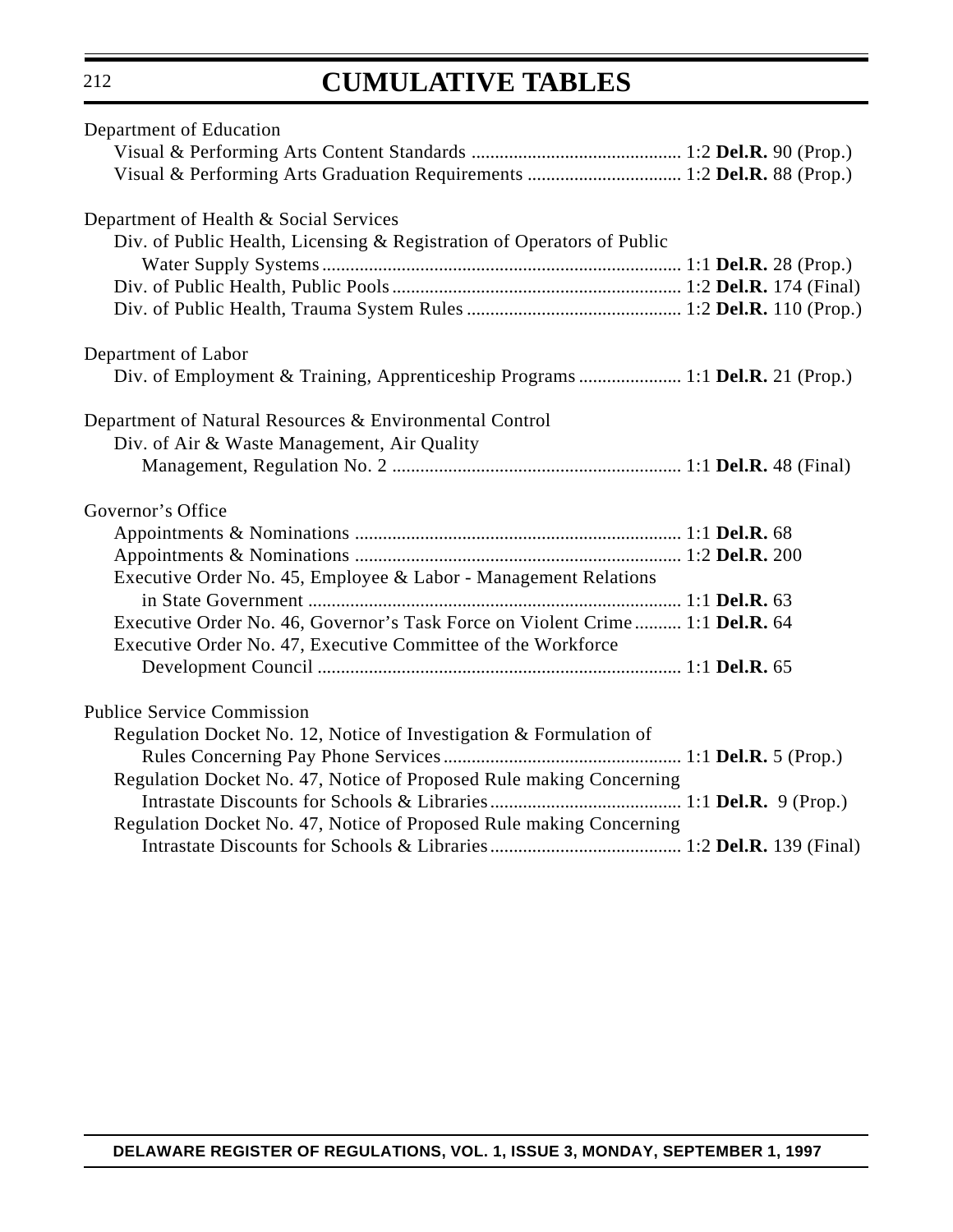### **[ERRATA](#page-3-0) <sup>213</sup>**

#### <span id="page-7-0"></span>**[DEPARTMENT OF HEALTH & SOCIAL SERVICES, Division of Public Health](http://www.state.de.us/govern/agencies/dhss/irm/dph/dphhome.htm)**

Statutory Authority: Title 16, Section 122(3)(c) of the Delaware Code. The following chart should be inserted at 1:2 **Del.R.** 129 at the end of the section "**AIR TRANSPORT GUIDELINES**"

### **PREHOSPITAL TRAUMA TRIAGE SCHEME, ALS & BLS** M.O.V.E. - Mechanism, Obvious Injury, Vital Signs, Extenuating Circumstances

#### · Patient ejection from vehicle Death in same vehicle compartment Estimated extrication time >20 min. (heavy equipment) • Falls from  $\geq 2$  1/2 times the patient's height Appropriate for Air Medical Transport Pelvic fractures · Flail chest or other major chest injury<br>
· Limb paralysis · Amputation above wrist or ankle • Amputation above wrist or ankle · Penetrating injury to head, neck, torso, axilla, groin, or proximal extremities · Major external hemmorhage · Major burns\*, trauma with burns, or inhalation injury · More than 1 proximal long bone fracture (humerus or femur) · AVPU Scale: does not respond to voice Appropriate for Air Medical Transport · Adult Glasgow Coma Score..........<13 · Adult Respiratoratory Rate...........<10 or >30 · Adult Systolic B/P.....................<90 · Adult Heart Rate.......................<50 or >120 · Moderate risk mechanism of injury - High speed auto crash: speed >25 mph, auto deformity >20", or inner intrusion >12" - Rollover with vehicle impact - Auto-pedestrian/auto-bicycle injury with significant impact - Motorcycle crash >20 mph or with separation of rider from bike · Pre-existing conditions - Age <15 or >65 - Pregnancy - Cardiac disease, respiratory disease - Other significant medical conditions- discuss with MC · Required by patient condition in the judgement of the prehospital provider **MECHANISM STEPS 1, 2, 3: If any of these conditions are present, transport to Trauma Center hospital. OBVIOUS INJURY Appropriate for Air Medical Transport EXTENUATING CIRCUMSTANCES VITAL SIGNS STEP 4** If NO for all elements in Step 1, proceed to Step 2 **STEP 3 STEP 2 STEP 1 If NO for all elements in Step 1 & 2 proceed to STEP 3 If NO for all elements in Step 1, 2, & 3 proceed to STEP 4 If YES to STEP 4: Contact Medical Control & consider transport to closest Trauma Center If NO for all elements in STEPS 1, 2, 3 & 4: Routine Transport**

**NOTE:** Paitients with **unmanageable airways: transport to the nearest**

#### **NOTE:**

If transport time between Trauma Centers is **relatively equal** transport patient to **the higher level Center**

#### **NOTE:**

Patients with **Glasgow Coma Score < 8 or exhibiting new onset paralysis or paresis: direct transport to a Trauma Center with neurosurgical capabilitites.**

#### **DELAWARE REGISTER OF REGULATIONS, VOL. 1, ISSUE 3, MONDAY, SEPTEMBER 1, 1997**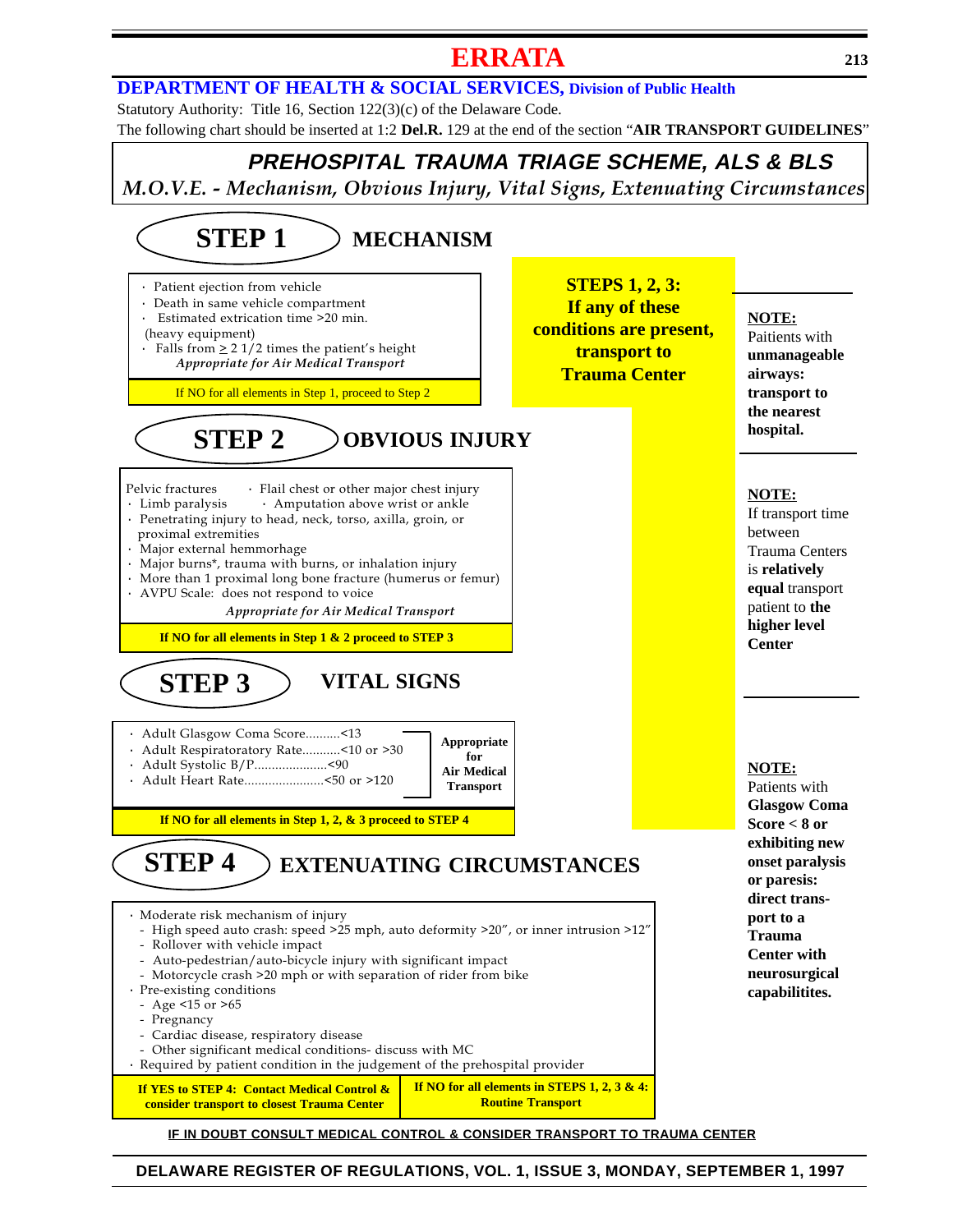#### **Symbol Key**

<span id="page-8-0"></span>Roman type indicates the text existing prior to the emergency regulation being promulgated. *Italic type* indicates new text. Language which is striken through indicates text being deleted.

#### **Emergency Regulations**

Under 29 **Del.C.** §10119, if an agency determines that an imminent peril to the public health, safety or welfare requires the adoption, amendment or repeal of a regulation with less than the notice required by 29 **Del.C.** §10115, then the following rules shall apply: (1) The agency may proceed to act without prior notice or hearing or upon any abbreviated notice and hearing that it finds practicable; (2) The order adopting, amending or repealing a regulation shall state in writing the reasons for the agency's determination that such emergency action is necessary; (3) the order effecting such action may be effective for a period of not longer than 120 days and may be renewed once for a period not exceeding 60 days; (4) When such an order is issued without any of the public procedures otherwise required or authorized by Chapter 101 of Title 29, the agency shall state as part of the order that it will receive, consider and respond to petitions by any interested person for the reconsideration or revision thereof; and (5) The agency shall submit a copy of the emergency order to the Registrar for publication in the next issue of the Register of Regulations.

#### [BEFORE DELAWARE HEALTH AND](http://www.state.de.us/govern/agencies/dhss/irm/dhss.htm) SOCIAL SERVICES

|

IN THE MATTER OF:

#### REVISION OF REGULATION | [OF THE MEDICAID/MEDICAL](#page-3-0) ASSISTANCE PROGRAM | CONTAINED IN DMAP **SECTION 420**

#### NATURE OF THE PROCEEDINGS:

Delaware Health and Social Services has determined that a detriment to the public welfare exists if revision of the regulation contained in DMAP SECTION 420 is not implemented without prior notice or hearing. Failure to implement will result in a delay in an increase in the amount of funds that can be protected monthly in a personal needs account for individuals residing in nursing facilities. An increase of six dollars (from \$36 to \$42) was approved and funded by the Delaware Legislature effective July 1, 1997.

#### NATURE OF PROPOSED REVISION:

The revised rule increases the amount to be protected for the personal needs of a Medicaid client in a long-term care facility from \$36 to \$42. The wording of the policy is as follows:

DMAP 420

1. Personal needs

a)  $$36.00 \underline{12.00}$  per month of available income is to be protected for the recipients direct personal needs, as defined by Form MAP-64\*

#### FINDING OF FACT:

The Department finds that this change should be made in the best interest of the general public of the State of Delaware. The Department will receive, consider, and respond to petitions by any interested person for the reconsideration or revision thereof.

\* Denotes modified regulation

THEREFORE, IT IS ORDERED, that the proposed revision to the regulation be adopted on an emergency basis, without prior notice or hearing, and became effective July 1, 1997.

| 8/1/97 | Carmen R. Nazario       |
|--------|-------------------------|
| Date   | CARMEN R. NAZARIO       |
|        | <i><b>SECRETARY</b></i> |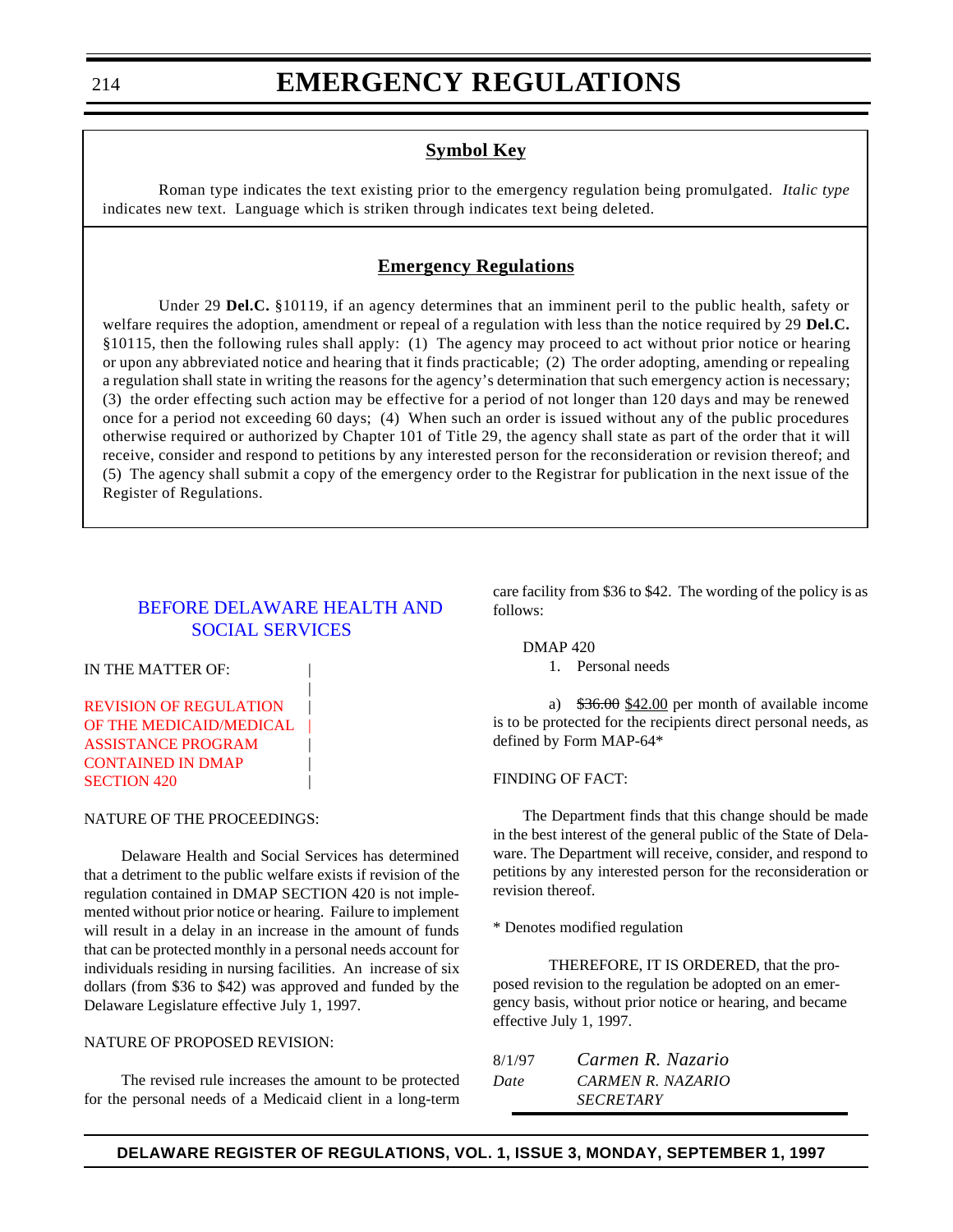### **EMERGENCY REGULATIONS** 215

#### <span id="page-9-0"></span>[BEFORE DELAWARE HEALTH AND](http://www.state.de.us/govern/agencies/dhss/irm/dhss.htm) SOCIAL SERVICES

|

IN THE MATTER OF:

**REVISION OF REGULATION** [CONTAINED IN](#page-3-0) | DSSM 8301.3 |

#### NATURE OF THE PROCEEDINGS:

Delaware Health and Social Services has determined that a threat to the public welfare exists if revision of regulations contained in DSSM Section 8000 is not implemented without prior notice or hearing. Failure to do so would tend to promote noncompliance with the requirements of the *A Better Chance* program.

#### NATURE OF PROPOSED REVISIONS:

#### 8205.2 EXCEPTIONS

The family cap restrictions will not apply in the following cases:

- to an additional child conceived or fathered as a result of incest or sexual assault; or
- to a child who does not reside with his or her parent; or
- to a child that was conceived or fathered in a month the assistance unit (i.e., the entire family) was not receiving ABC. \*This does not apply in a case that is closed due to sanctioning.\*

#### 8301.1.4 FAILURE TO COMPLY WITH THE CONTRACT AND THE IMPOSITION OF SANCTIONS

Failures to comply with \*self-sufficiency requirements are not treated as separate activity violations, but as one component. Accordingly, a person who quits employment without good cause and is sanctioned 1/3, receives a 2/3 sanction for the second violation whether it is for a job quit or noncompliance with employment and training activities or cooperation to ensure compliance with school attendance for dependent children under age 16.\*

8301.3 BENEFIT REDUCTION FOR MULTIPLE SANCTION TYPES

The sanctions for failure to meet Contract requirements allow for the possibility of multiple penalties to be imposed at the same time. The hierarchy is as follows:

1. \*If in place, the one-third penalty for failing to meet work and training requirements and the one-third penalty for not cooperating with school or agency officials to meet attendance requirements for dependent children under the age of 16 is first imposed by DCIS.

2. If in place, the \$68 sanction for 16 and over teens who fail to meet school attendance requirements and an additional \$68 for their parents who do not cooperate to remedy the situation is imposed next.

3. If in place, the \$50 sanction for failure to meet enhanced family functioning requirements is the last to be imposed by DCIS.\*

8304 \*SELF-SUFFICIENCY REQUIREMENTS - EMPLOYMENT AND TRAINING, WORK, AND COOPERATION TO ENSURE SCHOOL ATTENDANCE BY DEPENDENTS UNDER AGE 16

DSS expects employable adults to participate in either employment or activities related to finding work (e.g. employment and training activities) for AFDC benefits to continue uninterrupted. Either an employable adult is working or is participating in activities to secure employment. DSS also expects caretakers to cooperate as necessary with school and other officials to ensure satisfactory school attendance by dependent children under age 16. The failure of clients to maintain any of these activities represent sanctionable offenses, which are components of the self-sufficiency requirements.\*

8304.1 REQUIREMENTS FOR \*SELF-SUFFICIENCY\*

\*Parents are expected to cooperate with school officials and other service providers in helping their child(ren) maintain satisfactory attendance. Penalties can be imposed if parents do not cooperate. Since parents with children under age 16 are expected to exert more influence over their children, and since early school attendance is so important in moving children down the path to selfsufficiency, this requirement is grouped with employment and training and work requirements as part of the overall self-sufficiency requirements, which invoke harsher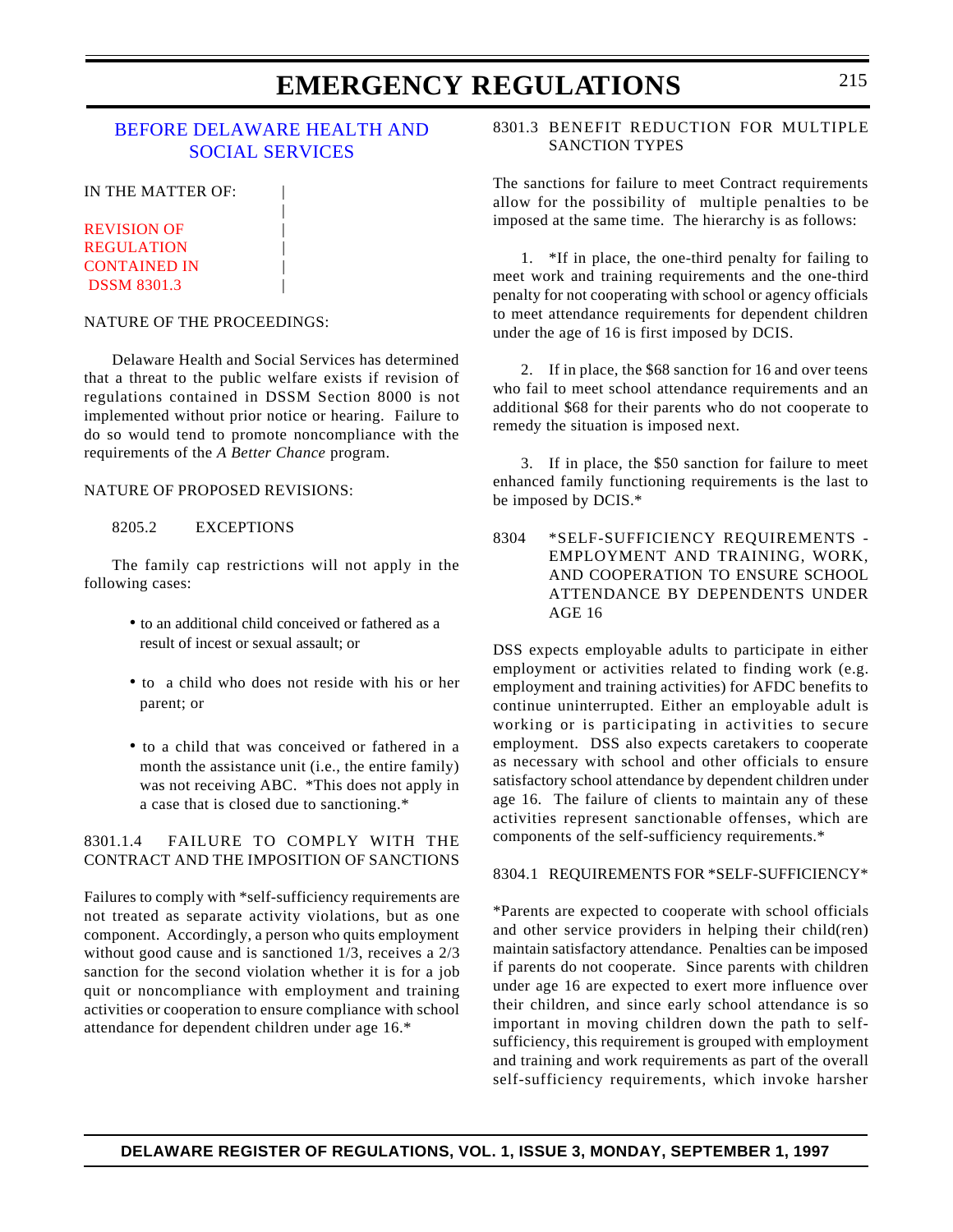### **EMERGENCY REGULATIONS**

penalties for noncompliance. (See section 8305 for requirements and sanctions related to cooperation to ensure school attendance by children over the age of 16).\*

216

#### 8304.2 SANCTIONS FOR FAILING TO COMPLY WITH\*SELF-SUFFICIENCY REQUIREMENTS

Self-sufficiency requirements include those related to employment and training, work, and cooperation with officials to ensure satisfactory school attendance by dependents under age 16.

The penalty for noncompliance with any of the selfsufficiency\* requirements be:

- a) for the first offense, a 1/3 reduction in AFDC
- b) for the second offense, a 2/3 reduction in AFDC
- c) for the third offense, a loss of all cash benefits.

The penalty for individuals who quit their jobs without good cause, but who comply with subsequent job search requirements, will be:

a) for a first offense, a 1/3 reduction in AFDC, to be imposed for a period of two months or until the individual obtains a job of equal or higher pay.

b) for a second offense, a 2/3 reduction in AFDC, to be imposed for a period of two months or until the individual obtains a job of equal or higher pay.

c) for a third offense, a permanent loss of all cash benefits.

The penalty for individuals who quit their jobs without good cause and do not comply with subsequent job search requirements will be loss of all cash benefits for two months \*or until the individual obtains a job of equal or higher pay.

| Contract<br>Requirement                                                                      | <b>Amount/Duration</b><br>of Sanction                                                                                                                                                           | Increase/2 months<br>if not Compliant |
|----------------------------------------------------------------------------------------------|-------------------------------------------------------------------------------------------------------------------------------------------------------------------------------------------------|---------------------------------------|
| Employment<br>& Training                                                                     | 1/3 reduction for 2 months<br>or until compliance<br>whichever is shorter for<br>first offense; 2/3 reduction<br>for 2 months or until<br>compliance whichever is<br>shorter for second offense | Yes                                   |
| Caretaker<br>Cooperation<br>to ensure School<br>Attendance for<br>children under<br>16 years | 1/3 reduction for 2 months<br>or until compliance<br>whichever is shorter; 2/3<br>reduction for 2 months or<br>until compliance<br>whichever is shorter for<br>second offense                   | Yes                                   |

| Contract<br>Requirement                                          | <b>Amount/Duration</b><br>of Sanction                                                                                                                                                                                                                                                | Increase/2 months<br>if not Compliant |
|------------------------------------------------------------------|--------------------------------------------------------------------------------------------------------------------------------------------------------------------------------------------------------------------------------------------------------------------------------------|---------------------------------------|
| Keeping a job<br>unless good<br>cause exists to<br>quit the job  | If meeting job search<br>requirements, 1/3 reduction<br>for 2 months or until person<br>enters a job of equal or<br>higher pay, whichever is<br>shorter; 2/3 reduction for<br>2 months or until enters a<br>job of equal or higher pay<br>whichever is shorter for<br>second offense | N <sub>0</sub>                        |
| Keeping a job,<br>unless good<br>cause exists to<br>quit the job | If not meeting job search<br>requirements, full loss of<br>benefits until compliance<br>of either meeting job<br>search requirements or<br>person enters a job of<br>equal or higher pay                                                                                             | N/A                                   |

Noncompliance with more than one of the self-sufficiency requirements at a point in time will result in a one-third benefit reduction for each sanction.

Example: A person fails to attend the DOL orientation and, prior to a cure, then fails to cooperate with officials to ensure school attendance by his/her 14-year-old child. The resulting sanctions would result in a  $2/3$  ( $1/3 + 1/3$ ) loss of cash benefits.\*

#### 8304.3 CURING THE SANCTION FOR SELF-SUFFICIENCY REQUIREMENTS

Clients must keep appointments with Employment and Training staff, complete the Employability Development Plan and follow through with the recommendations of the Employment and Training staff for a minimum period of two weeks.// Clients, unless indicated otherwise, must participate in the work attachment model for a minimum period of two weeks.

EXAMPLE: A client fails to keep her initial appointment with Employment and Training staff and is sanctioned . In order to cure this sanction, the client must not only keep her appointment with Employment and Training staff, but must also keep her appointment with DOL staff and follow through with her DOL activity for a minimum period of two weeks before the sanction is considered cured.

**DELAWARE REGISTER OF REGULATIONS, VOL. 1, ISSUE 3, MONDAY, SEPTEMBER 1, 1997**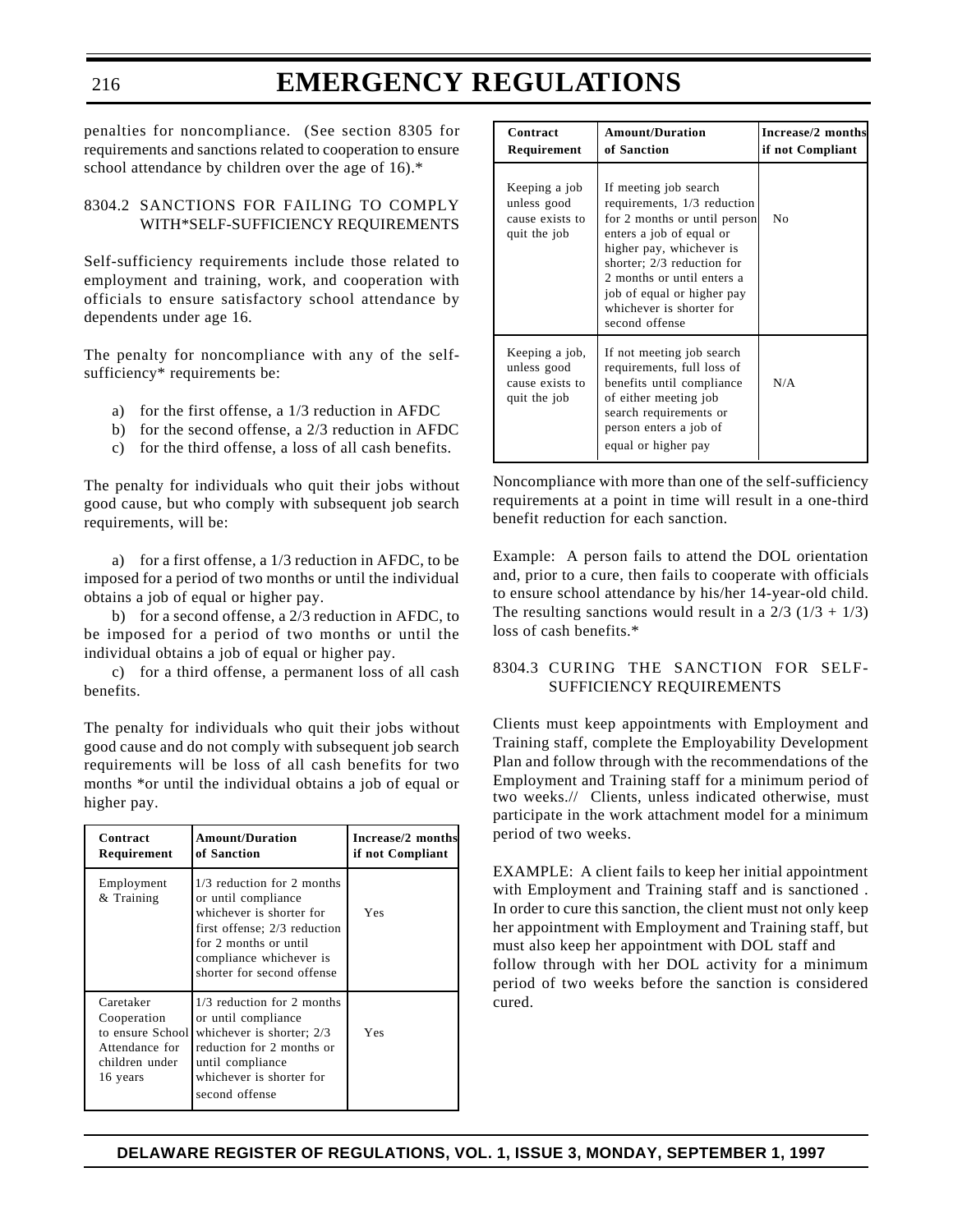### **EMERGENCY REGULATIONS** 217

#### 8305.1 SANCTIONS FOR UNSATISFACTORY SCHOOL ATTENDANCE

#### A. CHILDREN UNDER AGE 16, INCLUDING TEEN PARENTS WHO ARE DEPENDENT CHILDREN

The fiscal sanction for failure, without good cause, to meet the school attendance requirements \*for a child under 16 are the same as for other self-sufficiency requirements. See Section 8304.2.\*

\* Denotes modification of or addition to regulation

// Denotes deletion from existing regulation

#### FINDING OF FACT

The Department finds that these changes should be made in the best interest of the general public of the State of Delaware. The Department will receive, consider, and respond to petitions by any interested person for the reconsideration or revision thereof.

THEREFORE, IT IS ORDERED, that the proposed revision to the regulation be adopted on an emergency basis, without prior notice or hearing, and shall become effective immediately.

- 8/1/97 *Carmen R. Nazario*
- *Date CARMEN R. NAZARIO SECRETARY*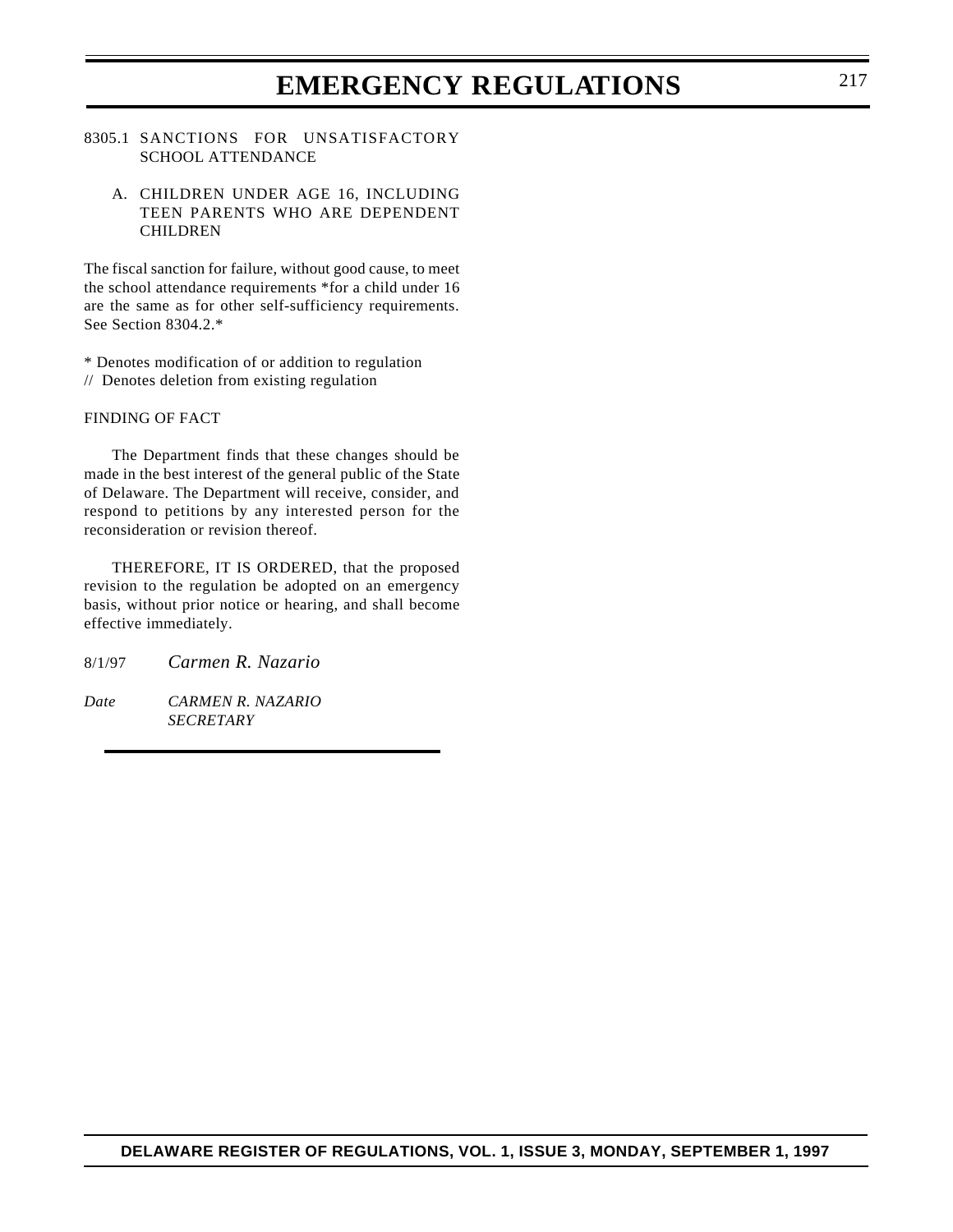#### **Symbol Key**

Roman type indicates the text existing prior to the regulation being promulgated. Underlined text indicates new text. Language which is striken through indicates text being deleted.

#### **Proposed Regulations**

Under 29 **Del.C.** §10115 whenever an agency proposes to formulate, adopt, amend or repeal a regulation, it shall file notice and full text of such proposals, together with copies of the existing regulation being adopted, amended or repealed, with the Registrar for publication in the Register of Regulations pursuant to §1134 of this title. The notice shall describe the nature of the proceedings including a brief synopsis of the subject, substance, issues, possible terms of the agency action, a reference to the legal authority of the agency to act, and reference to any other regulations that may be impacted or affected by the proposal, and shall state the manner in which persons may present their views; if in writing, of the place to which and the final date by which such views may be submitted; or if at a public hearing, the date, time and place of the hearing. If a public hearing is to be held, such public hearing shall not be scheduled less than 20 days following publication of notice of the proposal in the Register of Regulations. If a public hearing will be held on the proposal, notice of the time, date, place and a summary of the nature of the proposal shall also be published in at least 2 Delaware newspapers of general circulation; The notice shall also be mailed to all persons who have made timely written requests of the agency for advance notice of its regulation-making proceedings.

### **DEPARTMENT OF STATE OFFICE OF THE STATE BANK COMMISSIONER** Statutory Authority: 5 Delaware Code, Section 121(b) (5 **Del.C.** 121(b))

#### **NOTICE OF PROPOSED AMENDMENT OF REGULATIONS OF THE STATE BANK COMMISSIONER**

#### Summary:

The State Bank Commissioner proposes to adopt amended Regulation Nos. 5.1101(f).0001, 5.1101etal.0002, 5.1101etal.0003, 5.1101etal.0004, 5.1101etal.0005, 5.1101etal.0006, 5.1101etal.0007, 5.1105.0008, 5.1101etal.0009, 5.1101etal.0010 and 5.1101etal.0011. Proposed revised Regulation 5.1101(f).0001 ("Election to be Treated for Tax Purposes as a 'Subsidiary Corporation' of a Delaware Chartered Banking Organization or Trust Company, National Bank Having Its Principal Office in Delaware, or Out-of-State Bank that Operates a Resulting Branch in Delaware") provides for certain corporations to elect to be treated as "subsidiary corporations" of Delaware banks for purposes of the bank franchise tax, and is being amended to permit elections to be made under certain circumstances after April 1 of the tax year, and to require taxpayers to provide information about elections on estimated franchise tax reports. Proposed revised Regulations 5.1101etal.0002 ("Instructions for Preparation of Franchise Tax"), 5.1101etal.0003 ("Estimated Franchise Tax Report"), and 5.1101etal.0004 ("Final Franchise Tax Report"), which are applicable to most banks and trust companies (but not to out-of-state federal savings banks or resulting branches of out-of-state banks), are being amended to conform to statutory changes in Senate Bill 483 ("SB483"), signed by the Governor on July 11, 1996, Senate Bill 44 ("SB44"), signed by the Governor on April 23, 1997, and House Bill 257, as amended ("HB257"), signed by the Governor on July 23, 1997. Proposed revised Regulations 5.1101etal.0005 ("Instructions for Preparation of Franchise Tax for Federal Savings Banks Not Headquartered in this State but Maintaining Branches in This State"), 5.1101etal.0006 ("Estimated Franchise Tax Report -- Federal Savings Banks Not Headquartered in Delaware"), and 5.1101etal.0007 ("Final Franchise Tax Report -- Federal Savings Banks Not Headquartered in Delaware"), which are applicable to out-of-state federal savings banks with Delaware branches, also are being amended to conform to statutory changes in SB483, SB44 and HB257. Proposed revised Regulation 5.1105.0008 (Instructions for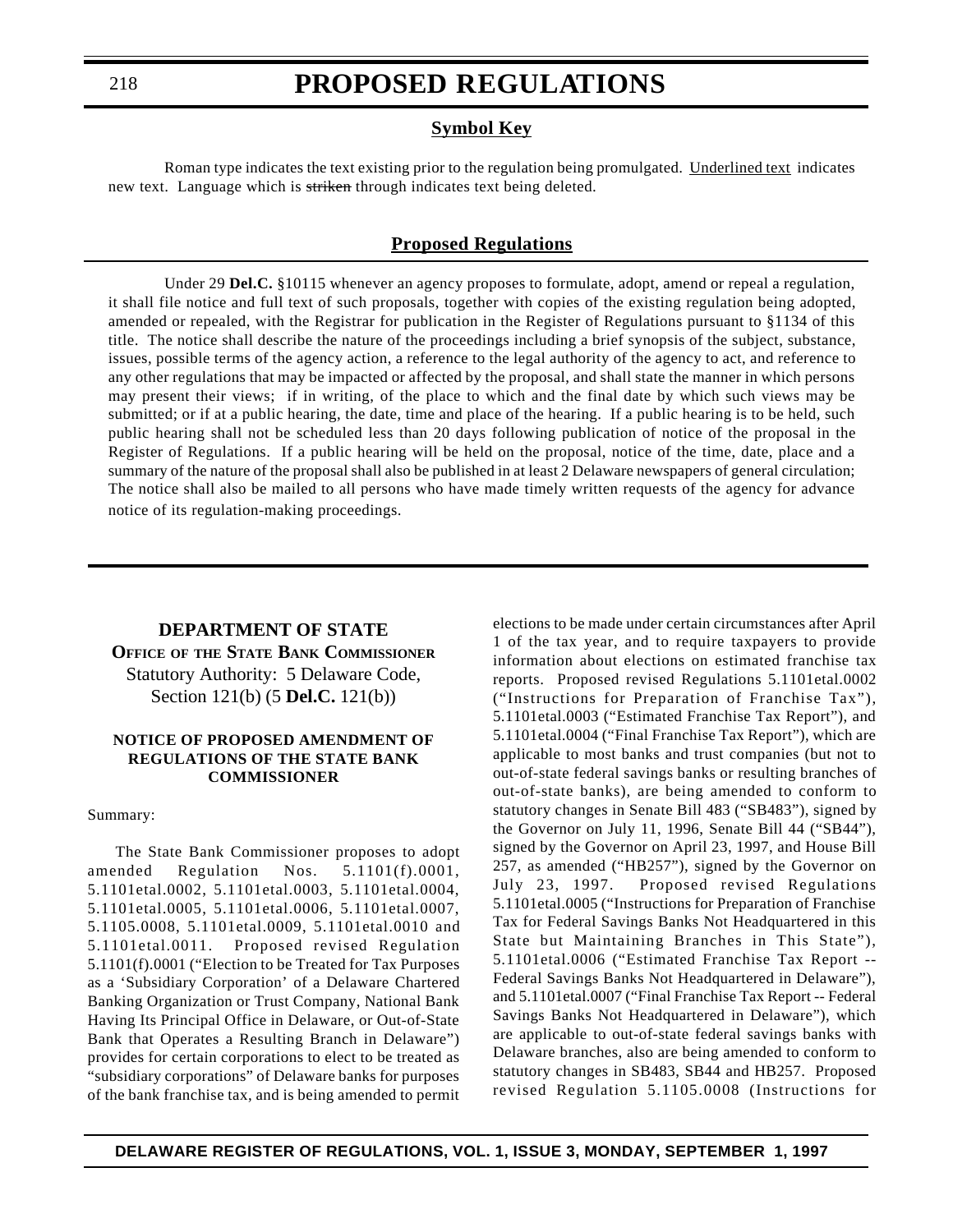<span id="page-13-0"></span>Calculation of Employment Tax Credits") is being amended to conform to SB483. Proposed revised Regulations 5.1101etal.0009 ("Instructions for Preparation of Franchise Tax for Resulting Branches in this State of Out-of-State Banks"), 5.1101etal.0010 ("Estimated Franchise Tax Report for Resulting Branches in this State of Out-of-State Banks"), and 5.1101etal.0011 ("Final Franchise Tax Report for Resulting Branches in this State of Out-of-State Banks"), which are applicable to resulting branches in Delaware of out-of-state banks, are being amended to conform to SB483, SB44 and HB257. Proposed revised Regulations 5.1101(f).0001, 5.1101etal.0002, 5.1101etal.0003, 5.1101etal.0004, 5.1101etal.0005, 5.1101etal.0006, 5.1101etal.0007, 5.1105.0008, 5.1101etal.0009, 5.1101etal.0010 and 5.1101etal.0011 would be adopted by the State Bank Commissioner on or after October 2, 1997. Other regulations issued by the State Bank Commissioner are not affected by these proposed amendments. These regulations are issued by the State Bank Commissioner in accordance with Title 5 of the Delaware Code.

#### Comments:

Copies of the proposed revised regulations are published in the Delaware Register of Regulations. Copies also are on file in the Office of the State Bank Commissioner, 555 E. Loockerman Street, Suite 210, Dover, Delaware 19901, and will be available for inspection during regular office hours. Copies are available upon request.

Interested parties are invited to comment or submit written suggestions, data, briefs or other materials to the Office of the State Bank Commissioner as to whether these proposed regulations should be adopted, rejected or modified. Written material submitted will be available for public inspection at the above address. Comments must be received by October 2, 1997.

#### Public Hearing:

A public hearing will be held on the proposed revised regulations in the Second Floor Cabinet Room in the Townsend Building, 401 Federal Street, Dover, Delaware 19901, on Thursday, October 2, 1997 at 10:00 a.m.

This notice is issued pursuant to the requirements of Subchapter III of Chapter 11 and Chapter 101 of Title 29 of the Delaware Code.

[Regulation No.:](http://www.state.de.us/govern/agencies/bank/bank.htm) 5.1101(f).0001 Proposed

#### ELECTION TO BE TREATED FOR TAX PURPOSES AS A "SUBSIDIARY CORPORATION" OF A DELAWARE CHARTERED BANKING ORGANIZATION OR TRUST COMPANY, NATIONAL BANK HAVING ITS PRINCIPAL [OFFICE IN DELAWARE, OR OUT-OF-STATE BANK](#page-3-0) THAT OPERATES A RESULTING BRANCH IN DELAWARE (5 Del. C.§1101(f))

A. PURPOSE: Pursuant to 5 Del. C. §1101(f), certain corporations may elect to be treated as a "subsidiary corporation" of a Delaware chartered banking organization or trust company, a national bank having its principal office in Delaware, or an out-of-state bank that operates a resulting branch in Delaware. If a valid election is made, the electing corporation will be taxable on a consolidated basis with its deemed parent Delaware chartered banking organization or trust company, national bank having its principal office in Delaware, or out-of-state bank that operates a resulting branch in Delaware, and the electing corporation will be exempt from Delaware state corporation income taxes and occupational license taxes (as provided in 5 Del. C. §1109).

B. WHO MAY ELECT: A corporation may make the election only if it meets the following two tests:

1. Ownership test: Eighty percent (80%) of the total combined voting power of all classes of voting stock of the electing corporation ("Electing Corporation") is owned by an out-of-state bank that operates a resulting branch in Delaware or, directly or indirectly, by a bank holding company ("Qualifying Entity") that also, directly or indirectly, owns all of the stock of a Delaware chartered banking organization or trust company, a national bank located in Delaware or an out-of-state bank that operates a resulting branch in Delaware ("Deemed Parent"). For purposes of determining ownership of the voting power of an Electing Corporation, non-voting stock convertible into voting stock shall be treated as having been so converted.

In order to determine if this test is met, Question 5 on the election form must be completed. In Column A of Question 5, list each class of stock or property right which has voting rights or can be converted into stock with voting rights. In Column B, state the percentage of the Electing Corporation's total voting power of that particular class of stock (assuming full conversion). In Column C, state the percentage of each respective class that the Qualifying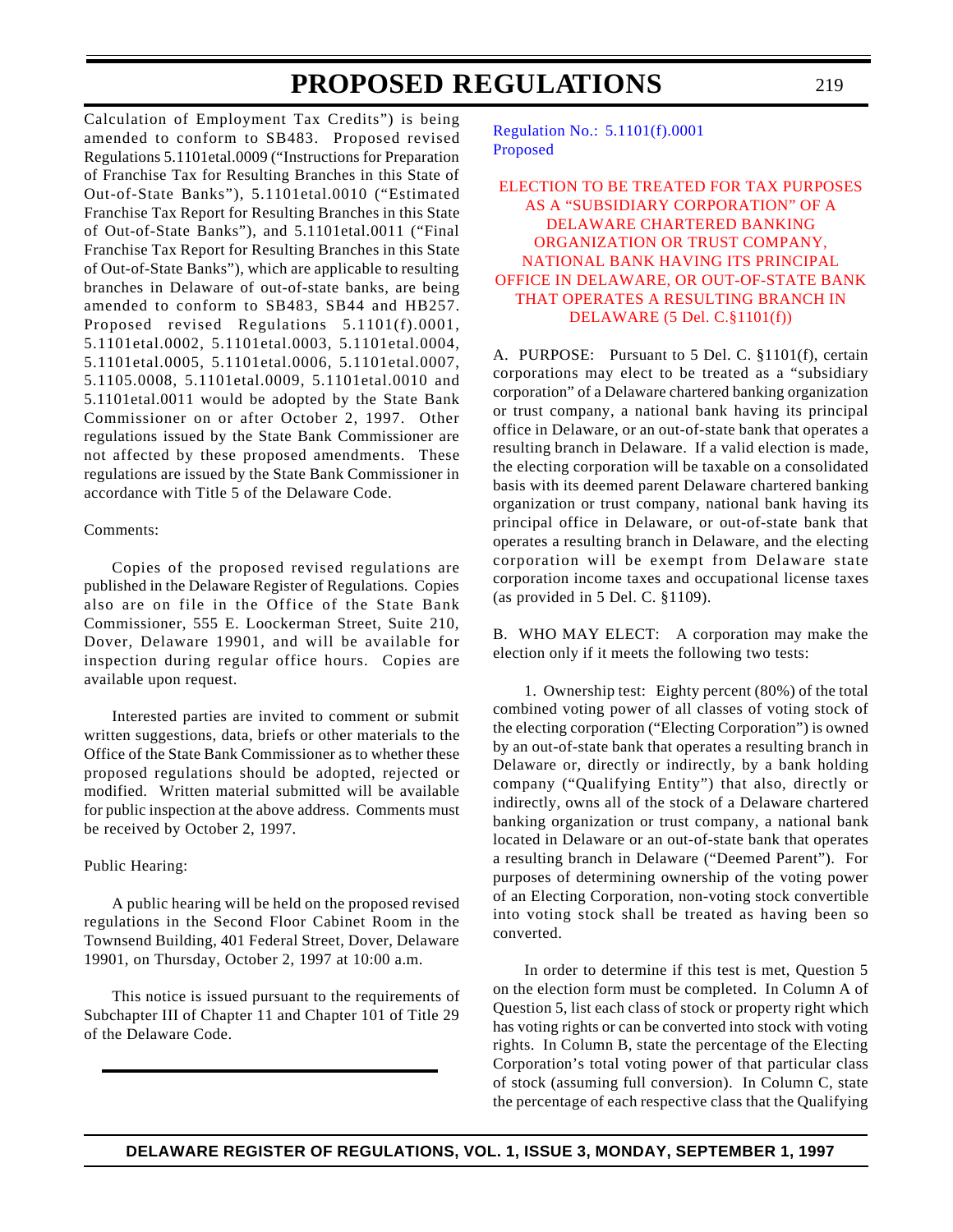220

### **PROPOSED REGULATIONS**

Entity owns. If each figure in Column C is at least 80%, then this first test is met and Column D need not be completed. If not, Column D should be calculated by multiplying Column B times Column C. The sum of the figures in Column D must be at least equal to 80%. The ownership test must be met at all times during the taxable year for which the election is made.

2. Employment Test: The Electing Corporation, together with its affiliates (defined by 5 Del. C. §773(1)), employs by or before the end of the taxable year following the taxable year in which the election was made at least 200 persons in Delaware.

C. WHERE TO FILE: The original of the election form must be filed with the State Bank Commissioner, 555 E. Loockerman Street, Suite 210, Dover, Delaware 19901, and a copy must be filed with the Delaware Division of Revenue, 820 N. French Street, Wilmington, Delaware 19801.

D. WHEN TO MAKE THE ELECTION: The election must be made and filed before the first day of the fourth month of the Electing Corporation's taxable year, except that, (1) in the case of a corporation that is newly formed or acquired by the Qualifying Entity, the election may be made and filed within 90 days of such formation or acquisition, and such later election shall not be subject to the payment of any additional tax under 5 Del. C. §1104(c) for underpayment of estimated tax or installment for periods before the date of such election, and (2) with the approval of the Commissioner, a later election may be made, subject to the payment of any additional tax for underpayment of estimated tax or installment as provided in 5 Del. C. §1104(c) and applicable regulations of the Commissioner.

E. SUPPLEMENTAL REPORTING REQUIREMENTS: Once an election has been made under 5 Del. C. §1101(f) for any Electing Corporation, and so long as the same remains in effect, each Estimated Franchise Tax Report under Regulation 5.1101etal.0003 or 5.1101etal.0010 and each Final Franchise Tax Report under Regulation 5.1101etal.0004 or 5.1101etal.0011 filed by the Deemed Parent shall indicate on the first page thereof the name of each Electing Corporation whose income and expenses are consolidated with that of the Deemed Parent. In addition, each such consolidated Report filed by the Deemed Parent shall have attached to it separate Reports completed on an individual non-consolidated basis for each Electing Corporation (complete such attachments only to the extent necessary to calculate estimated or final taxable income).

F. TERMINATION OF ELECTION: Once an election is made, it remains in effect until terminated (a) by notice of voluntary termination delivered to the State Bank Commissioner, with a copy to the Delaware Division of Revenue, at any time during the Electing Corporation's taxable year (which termination shall be effective as of the first day of such taxable year), or (b) by failure to meet the ownership test and the employment test referenced in Section B.1 and B.2 hereof. If either test is first failed at any time during the first six months of any taxable year, the termination shall relate back to the first day of such taxable year. If either test is failed at any time during the second six months of any taxable year, the termination shall relate forward to the first day of the succeeding taxable year. However, an Electing Corporation shall have the allowable time period referenced in Section B.2 initially to meet the employment test.

If an election is terminated, the Deemed Parent shall file an amended Estimated and/or Final Franchise Tax Report for the year for which the election was originally made, which Estimated and/or Final Franchise Tax Report shall eliminate the income and expenses of the Electing Corporation. Any resulting reduction in bank franchise taxes can be utilized by the Deemed Parent as credit (without interest) against its future bank franchise tax liability.

G. TAXABLE YEAR: The "taxable year" of an Electing Corporation shall end on the same date as the taxable year of the Deemed Parent (as determined for federal income tax reporting purposes), unless a different taxable year is approved by the State Bank Commissioner.

#### ELECTION TO BE TREATED AS A SUBSIDIARY CORPORATION UNDER 5 DEL. C. §1101(f)

1. Name and Principal Place of Business of Electing Corporation:

2. First day of Electing Corporation's taxable year for which election is made:  $\frac{ }{ }$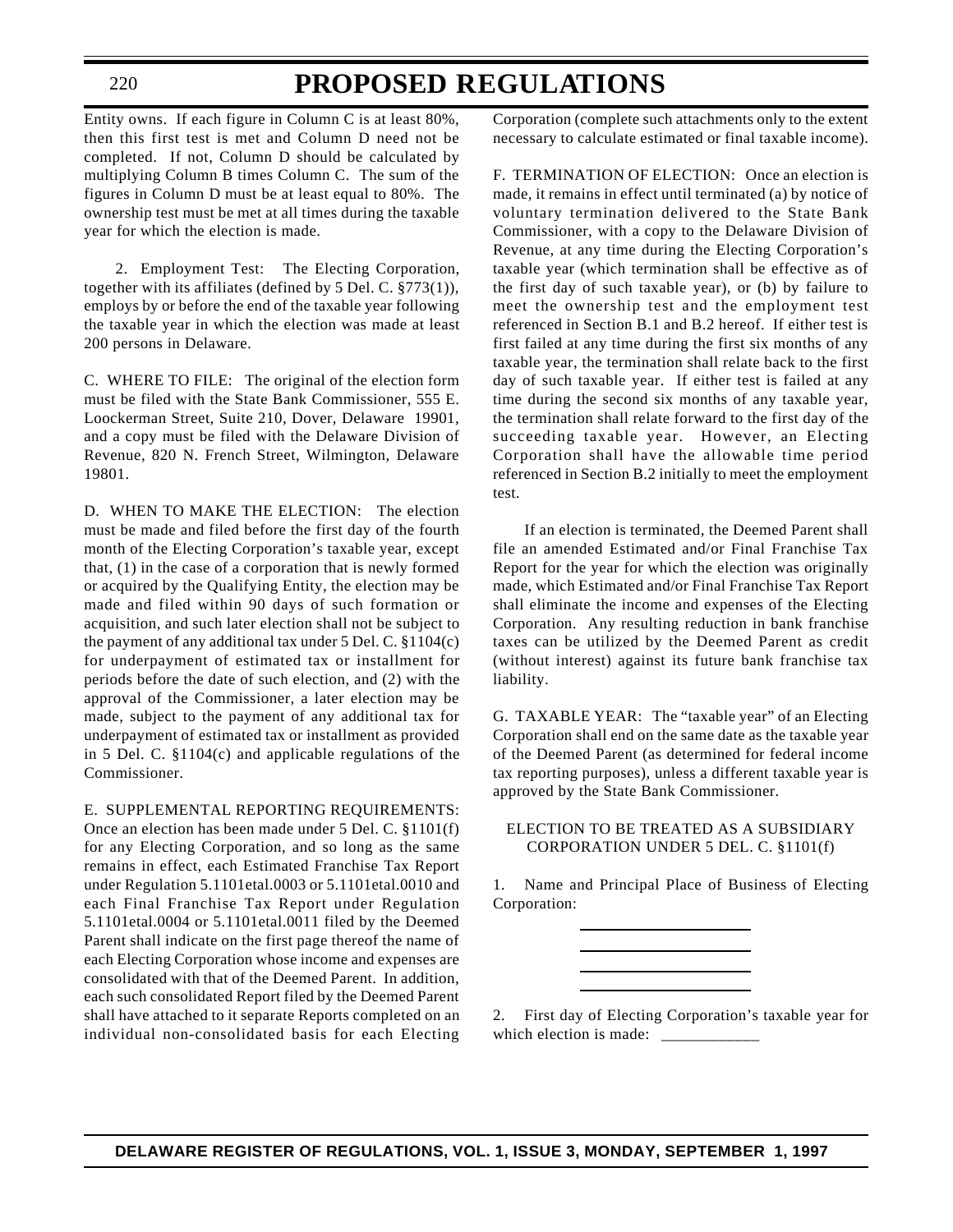<span id="page-15-0"></span>3. Name and Principal Place of Business of Qualifying Entity (as defined in Section B.1 of this regulation).

4. Name and Principal Place of Business of Deemed Parent (as defined in Section B.1 of this regulation):

5. Ownership of Voting Power of Electing Corporation (See Section B.1 of this regulation):

|                                                    |                                                  | (C)                                   | ו ע                                            |
|----------------------------------------------------|--------------------------------------------------|---------------------------------------|------------------------------------------------|
| Class of Voting                                    | Class's Percentage                               | Percentage of                         | Weighted                                       |
| Stock (including<br>property con-<br>vertible into | of Corporation's<br><b>Total Voting</b><br>Power | Class Held by<br>Qualifying<br>Entity | Voting Power<br>of Class Held<br>by Qualifying |
| voting stock)                                      |                                                  |                                       | Entity                                         |
|                                                    |                                                  |                                       |                                                |
|                                                    |                                                  |                                       |                                                |
|                                                    |                                                  |                                       |                                                |
| Total                                              |                                                  | Total                                 |                                                |

6. Does the Electing Corporation and its "affiliates" (as defined by 5 Del. C. §773(1)) currently have 200 or more Delaware employees? \_\_\_\_\_\_\_\_\_\_\_

7. If the answer to Question 6 is "No," do you expect the number of Delaware employees of the Electing Corporation and its affiliates to be at least equal to 200 by the end of the taxable year following the year of election?

\_\_\_\_\_\_\_\_\_\_\_\_\_

The undersigned does hereby certify that the undersigned is duly authorized on behalf of the Electing Corporation to make an election to be treated as a "subsidiary corporation" of the above-named Deemed Parent for purposes of 5 Del. C.§1101 and that all statements herein are true and correct to the best of the undersigned's knowledge and belief.

Date Signature Title

[Regulation No.: 5.1101etal.0002](http://www.state.de.us/govern/agencies/bank/bank.htm) Proposed

> [INSTRUCTIONS FOR PREPARATION OF](#page-3-0) FRANCHISE TAX (5 Del. C., Chapter 11)

I. This regulation applies to banking organizations and trust companies, other than resulting branches in this State of out-of-state banks or federal savings banks not headquartered in this state but maintaining branches in this State. The estimated and final franchise tax reports that accompany this regulation are found in regulations 5.1101etal.0003 and 5.1101etal.0004, respectively. Regulations 5.1101etal.0005, 5.1101etal.0006 and 5.1101etal.0007 are applicable to federal savings banks not headquartered in this State but maintaining branches in this State. Regulations 5.1101etal.0009, 5.1101etal.0010 and 5.1101etal.0011 are applicable to resulting branches in this State of out-of-state banks.

II. Definitions

A. "Bank" means every bank and every corporation conducting a banking business of any kind or plan whose principal place of business is in this State, except a national bank.

B. "Banking organization" means:

1. A bank or bank and trust company organized and existing under the laws of this State;

2. A national bank, including a federal savings bank, with its principal office in this State;

3. An Edge Act corporation organized pursuant to §25(a) of the Federal Reserve Act, 12 U.S.C. §611 et seq., or a state chartered corporation exercising the powers granted thereunto pursuant to an agreement with the Board of Governors of the Federal Reserve System, and maintaining an office in this State;

4. A federal branch or agency licensed pursuant to §4 and §5 of the International Banking Act of 1978, 12 U.S.C. §3101 et seq., to maintain an office in this State;

5. A foreign bank limited purpose branch or foreign bank agency organized pursuant to Chapter 14 of Title 5; or

6. A resulting branch in this State of an out-of-state bank, or a branch office in this State of an out-of-state bank.

C. "International Banking Transaction" shall mean any of the following transactions, whether engaged in by a banking organization, any foreign branch thereof (established pursuant to 5 Del. C. §771 or federal law) or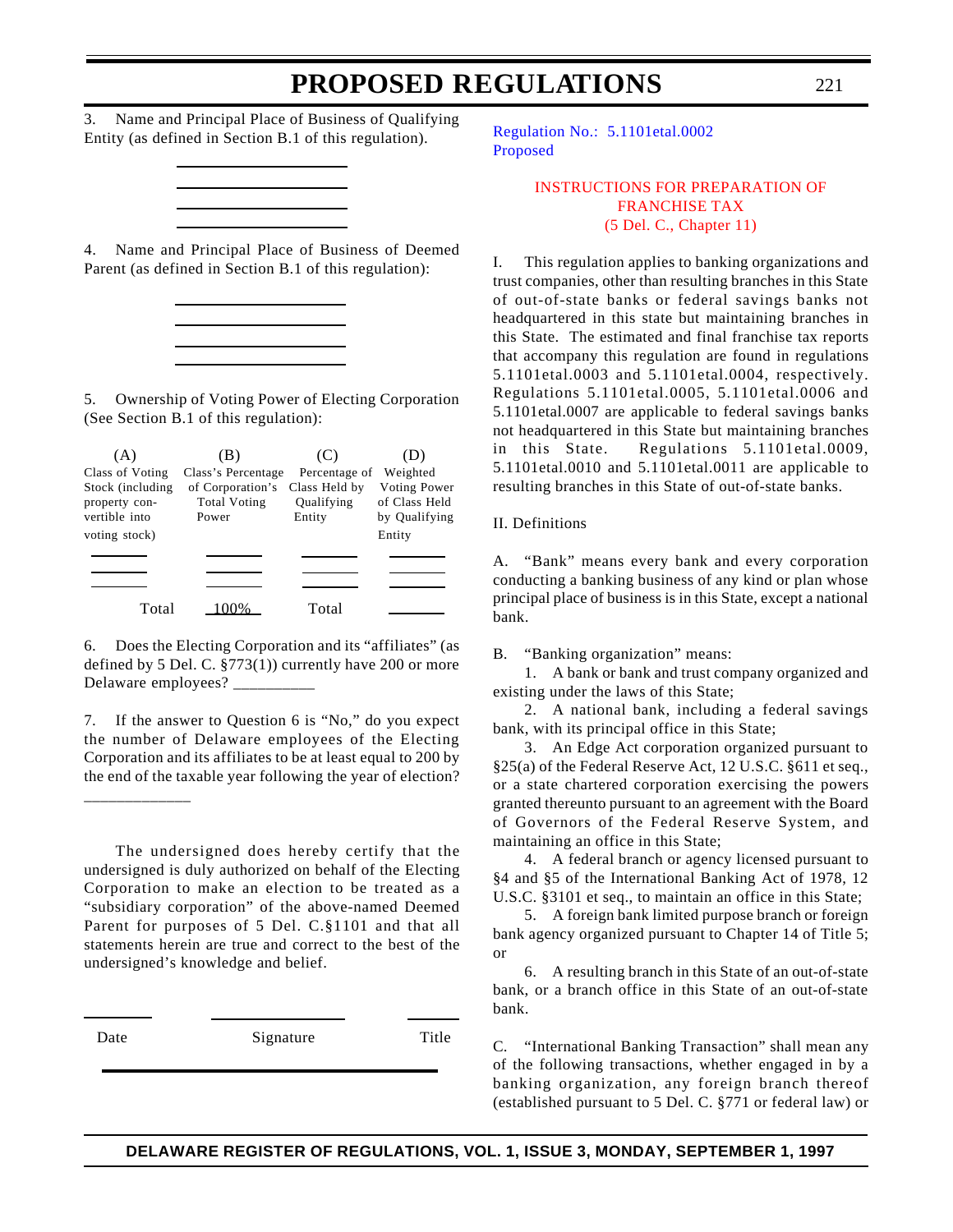any subsidiary corporation directly or indirectly owned by any banking organization:

1. The financing of the exportation from, or the importation into, the United States or between jurisdictions abroad of tangible property or services;

2. The financing of the production, preparation, storage or transportation of tangible personal property or services which are identifiable as being directly and solely for export from, or import into, the United States or between jurisdictions abroad;

3. The financing of contracts, projects or activities to be performed substantially abroad, except those transactions secured by a mortgage, deed of trust or other lien upon real property located in this State;

4. The receipt of deposits or borrowings or the extensions of credit by an international banking facility, except the loan or deposit of funds secured by mortgage, deed of trust or other lien upon real property located in this State;

5. The underwriting, distributing and dealing in debt and equity securities outside of the United States and the conduct of any activities permissible to a banking organization described in subsection B.3 above, or any of its subsidiaries, in connection with the transaction of banking or other financial operations; or

6. The entering into foreign exchange trading or hedging transactions in connection with the activities described in paragraphs (1) through (5) above.

D. "International Banking Facility" means a set of asset and liability accounts, segregated on the books of a banking organization, that includes only international banking facility deposits, borrowings and extensions of credit.

E. "National Bank" means a banking association organized under the authority of the United States and having a principal place of business in this State.

F. "Net Operating Income Before Taxes" means the total net interest income plus total non-interest income, minus provision for loan and lease losses, provision for allocated transfer risk, and total non-interest expense, and adjustments made for securities gains or losses and other appropriate adjustments.

G. "Out-of-state bank" has the same meaning as in §795 of Title 5 of the Delaware Code, which is (i) a State bank, as defined in the Federal Deposit Insurance Act, as amended, at 12 U.S.C. §1813(a), that is not chartered under Delaware law, or (ii) a national bank association created under the National Bank Act (12 U.S.C. §21 et seq.) whose organization certificate identifies an address outside Delaware as the place at which its discount and deposit operations are to be carried out.

H. "Resulting branch in this State of an out-of-state bank" has the same meaning as in §1101(a) of Title 5 of the Delaware Code, which is a branch office in this State of an out-of-state bank resulting from a merger as provided in Subchapter VII of Chapter 7 of Title 5 of the Delaware Code, and, in addition, a branch office in this State of an out-of-state bank.

I. "Securities Business" means to engage in the sale, distribution and underwriting of, and deal in, stocks, bonds, debentures, notes or other securities.

J. "Trust Company" means a trust company or corporation doing a trust company business which has a principal place of business in this State.

III. Estimated Franchise Tax

A banking organization or trust company whose franchise tax liability for the current year is estimated to exceed \$10,000 shall file an estimated franchise tax report with the State Bank Commissioner and pay estimated franchise tax:

A. 1. Filing. The estimated franchise tax report shall be filed with the State Bank Commissioner on the first day of March of the current year.

2. Penalty for late filing. A late filing penalty shall be assessed against the taxpayer in the amount of \$25 for each day after the due date that the taxpayer fails to file the estimated franchise tax report required above in section III. A.1., unless the State Bank Commissioner is satisfied that such failure was not willful.

B. Form. The estimated franchise tax report shall be in the form set out in Regulation No. 5.1101etal.0003;

C. Calculation of estimated tax. The total estimated annual franchise tax shall be calculated as follows:

1. The estimated net operating income before taxes, which includes the income of any corporation making an election as provided in Regulation No. 5.1101(f).0001;

2. Adjusted for any estimated income from an insurance division or subsidiary;

3. Less any deductions set forth in 5 Del. C. §1101;

4. Multiplied by .56 to arrive at estimated taxable income;

5. The appropriate rate of taxation set forth in 5 Del. C. §1105 shall be applied;

6. The subtotal estimated annual franchise tax shall be adjusted for tax credits applicable pursuant to 5 Del. C. §1105, which are calculated in accordance with

#### 222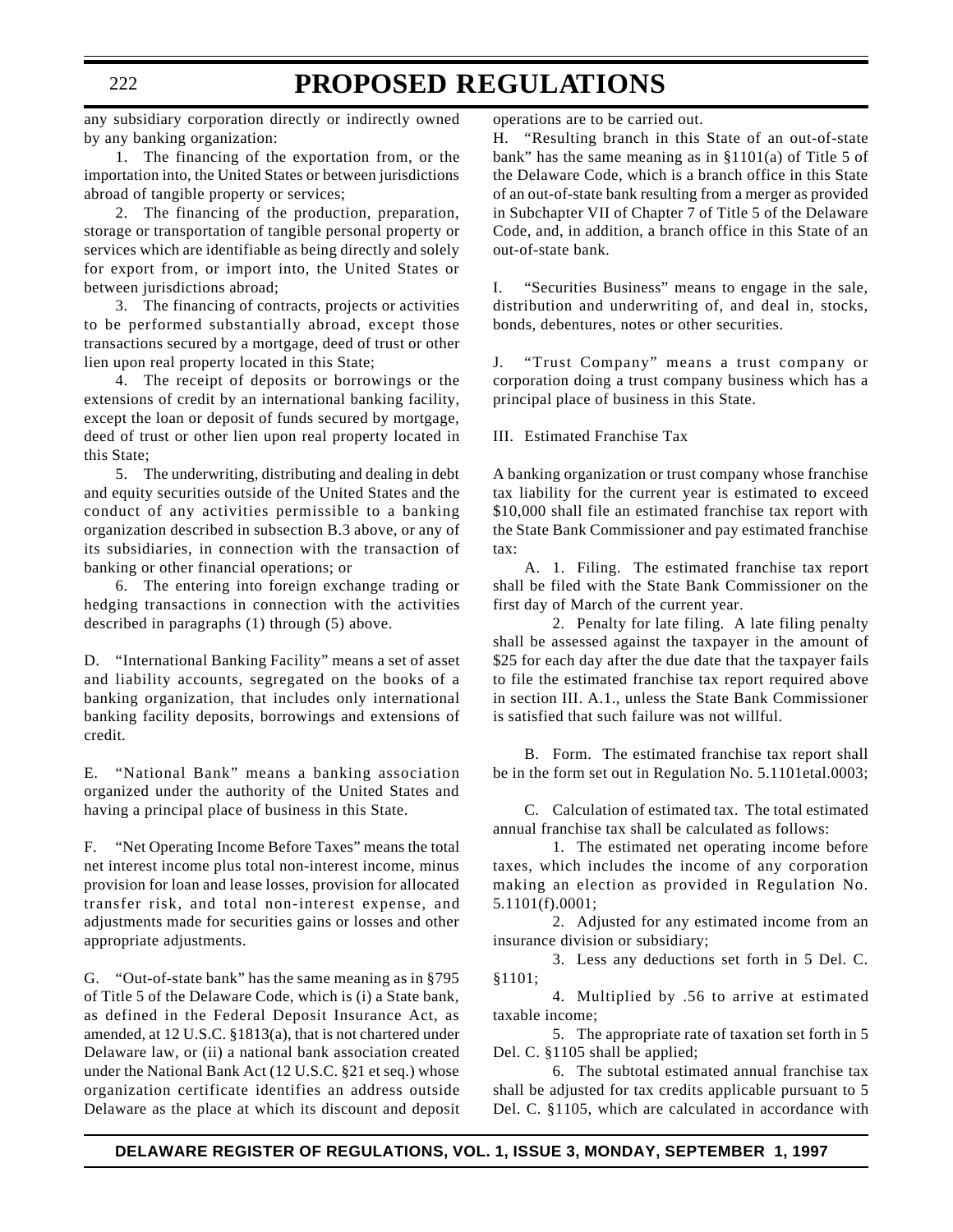Regulation No. 5.1105.0008.

7. The subtotal estimated annual franchise tax shall be adjusted for Travelink tax credits calculated in accordance with Department of Transportation Travelink tax credit reporting requirements.

D. Payment of estimated tax. The estimated tax liability shall be due and payable as follows:

40% due on or before June 1 of the current taxable year;

20% due on or before September 1 of the current taxable year;

20% due on or before December 1 of the current taxable year.

IV. Final Franchise Tax

A. 1. Filing. The December 31 call report, verified by oath, setting forth the net operating income of the banking organization and the final franchise tax report, setting forth the "taxable income" of the banking organization or trust company, shall be filed with the Office of the State Bank Commissioner on or before January 30 each year; provided, however, that a banking organization entitled to take an additional 15 days to submit its Report of Condition and Income to the appropriate federal bank supervisory authority shall file the December 31 call report and the final franchise tax report with the Office of the State Bank Commissioner on or before February 15 of each year, except as otherwise required by 5 Del. C. §904.

2. Penalty for late filing. A late filing penalty shall be assessed against the taxpayer in the amount of \$25 for each day after the due date that the taxpayer fails to file the final franchise tax report required above in subsection IV. A.1., unless the State Bank Commissioner is satisfied that such failure was not willful.

B. Form. The final franchise tax report shall be in the form set out in Regulation No. 5.1101etal.0004.

C. Calculation of final tax. The total final franchise tax shall be calculated as follows:

1. The net operating income before taxes, which includes the income of any corporation making an election as provided in Regulation No. 5.1101(f).0001;

2. Adjusted for any income from an insurance division or subsidiary;

3. Less any deduction set forth in 5 Del. C. §1101;

4. Multiplied by .56 to arrive at "taxable income";

5. The appropriate rate of taxation set forth in 5 Del. C. §1105 shall be applied to the taxable income to arrive at subtotal annual franchise tax;

6. The subtotal annual franchise tax shall be adjusted for tax credits applicable pursuant to 5 Del. C. §1105, which are calculated in accordance with Regulation No. 5.1105.0008.

7. The subtotal annual franchise tax shall be adjusted for Travelink tax credits calculated in accordance with Department of Transportation Travelink tax credit reporting requirements.

V. Payment of Final Franchise Tax

A. Taxes owed for the previous calendar year are due and payable on or before March 1 of the following year. Checks or other forms of payment should be made payable or directed to the State of Delaware.

B. The amount due and payable on or before March 1 for the previous calendar year shall be the final franchise tax, less any estimated tax payments made for the taxable year, plus any additional tax due to underpayment of estimated franchise tax or installment. If the final franchise tax is not paid by March 1, a penalty for late payment of the final franchise tax shall be assessed.

VI. Additional Tax Due to Underpayment of Estimated Franchise Tax or Installment

A. In the case of any underpayment of estimated franchise tax or installment of estimated tax required by Chapter 11 of Title 5 of the Delaware Code, there shall be added to the tax for the taxable year an amount determined at the rate of 0.05 percent per day upon the amount of the underpayment for the period of the underpayment. The amount of the underpayment shall be the excess of:

1. The amount of the estimated franchise tax or installment payment which would be required to be made if the estimated tax were equal to 80 percent of the tax shown on the final return for the taxable year, or if no return were filed, 80 percent of the tax for such year, over;

2. The amount, if any, of the estimated tax or installment paid on or before the last date prescribed for payment.

B. The period of the underpayment shall run from the date the estimated franchise tax or installment was required to be paid to the earlier of the date when such estimated tax or installment is paid or the date of the final payment of tax for the year;

C. Notwithstanding the above, the addition to the tax with respect to any underpayment of estimated franchise tax or any installment shall not be imposed if the total amount of all payments of estimated tax made on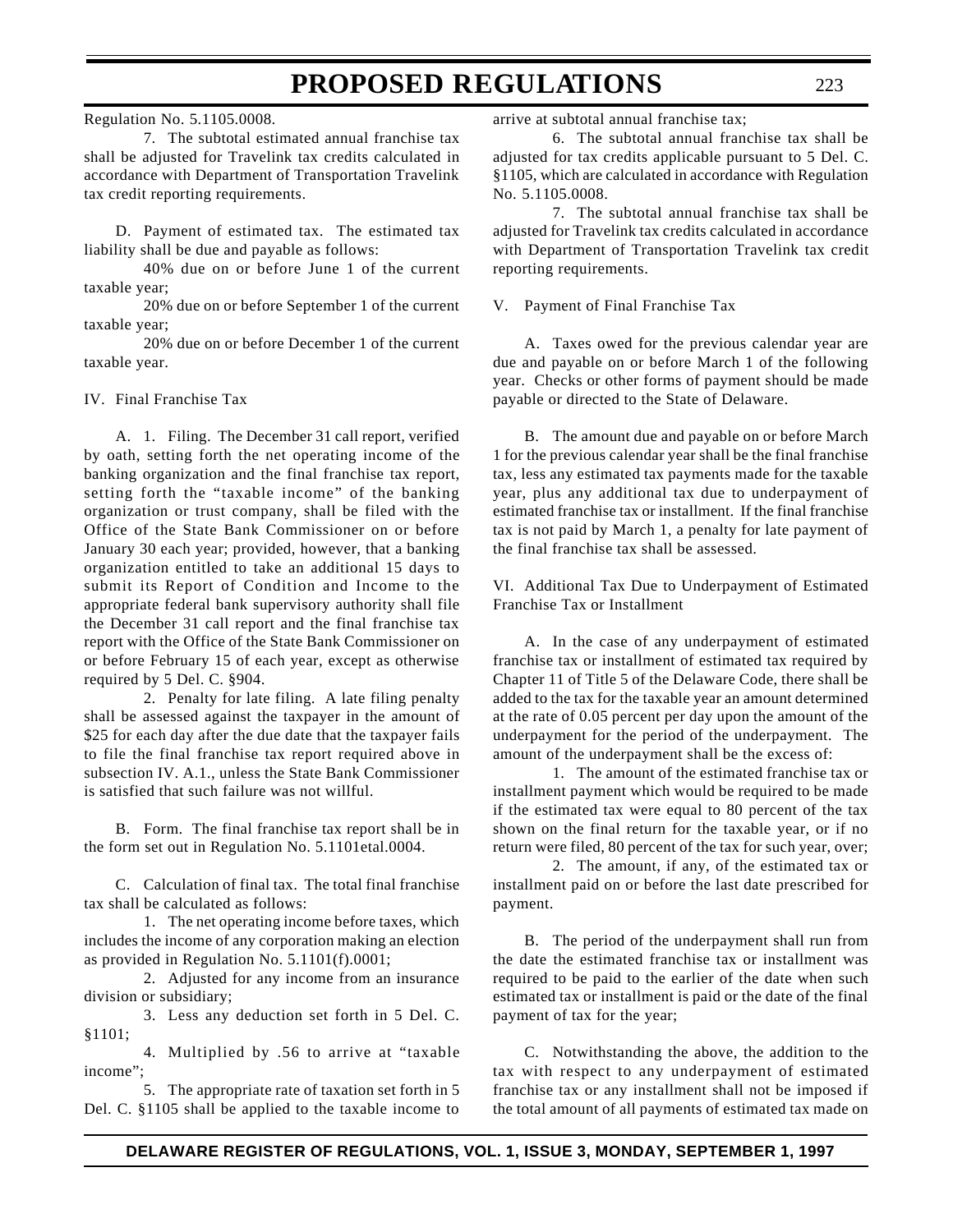<span id="page-18-0"></span>224

### **PROPOSED REGULATIONS**

or before the last date prescribed for the payment thereof equals or exceeds the amount which would have been required to be paid on or before such date if the estimated tax were the tax shown on the final return of the banking organization or trust company for the preceding taxable year; provided, however, that this paragraph C shall not apply if the banking organization or trust company, or any predecessor thereof, had taxable income of \$200,000 or more for any of the three taxable years immediately preceding the taxable year involved.

VII. Penalty - Late Payment of Final Franchise Tax

In the case of a late payment of final franchise tax as required by Chapter 11 of Title 5 of the Delaware Code, there shall be added to the tax a penalty in an amount determined at the rate of 0.05 percent per day until required payment is made.

VIII. Election to be listed as a "Subsidiary Corporation"

Any corporation which has elected to be treated as a "subsidiary corporation" of a banking organization or trust company pursuant to §1101(f) and filed with the State Bank Commissioner the required election form in accordance with Commissioner's Regulation No. 5.1101(f).0001 shall provide (a) a tentative report of income for the electing corporation covering estimated bank franchise tax liability for the current income year to be submitted in conjunction with the estimated franchise tax report due March 1 for a banking organization or trust company whose franchise tax liability for the current year is estimated to exceed \$10,000, and (b) a report of income for the electing corporation as of December 31 of each year to be submitted in conjunction with the final franchise tax report due January 30 or February 15, as applicable.

[Regulation No.: 5.1101etal.0003](http://www.state.de.us/govern/agencies/bank/bank.htm) Proposed

#### [ESTIMATED FRANCHISE TAX REPORT](#page-3-0) (5 Del. C., Chapter 11)

This report shall be completed by any banking organization (other than a resulting branch in this State of an out-ofstate bank, as defined in § 1101(a) of Title 5 of the Delaware Code) or trust company with an estimated tax liability in excess of \$10,000 in a given year. The completed report is to be filed in the Office of the State Bank Commissioner on or before March 1 of the current year. Instructions for the preparation of this report are found in Regulation 5.1101etal.0002.

Name of Banking Organization or Trust Company

#### Location

List corporation(s) electing under Section 1101(f) and attach hereto separate reports of estimated income for each Electing Corporation (include Federal Employer Identification number).

> Rounded to the nearest thousand \$

1. Estimated net operating income before taxes (including income of Electing Corporations) \_\_\_\_\_\_\_\_\_\_

2. Less: Adjustment for income from an insurance division or subsidiary \_\_\_\_\_\_\_\_\_\_

3. Subtotal

4. Less:

(a) Net operating income before taxes verifiable by documentary evidence from any subsidiary or foreign branch established within the United States pursuant to §771 of Title 5, or other branch established within the United States but outside of Delaware pursuant to federal law or other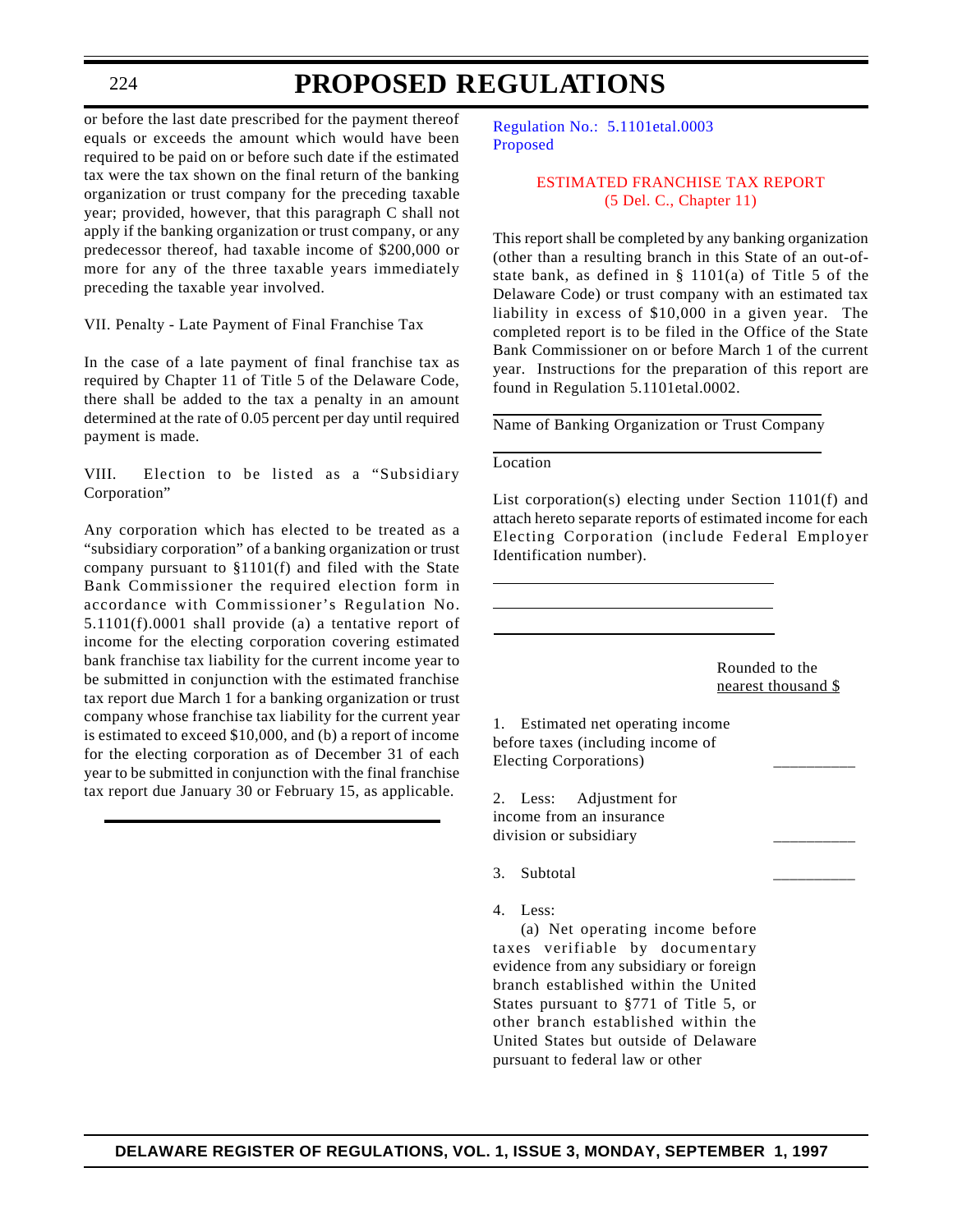applicable Delaware law, which is otherwise subject to income taxation under Delaware law.

(b) Net operating income before taxes verifiable by documentary evidence from any subsidiary or foreign branch established within the United States pursuant to §771 of Title 5, or other branch established within the United States but outside of Delaware pursuant to federal law or other applicable Delaware law, which is derived from business activities carried on outside the State and subject to income taxation under the laws of another state, and that portion of net operating income before taxes from any such entity other than a Delawarechartered banking organization or a national bank located in this State (as defined in §801(5) of Title 5, Delaware Code), which entity is a banking organization and which is subject to income taxation under the laws of another state. In no event shall the amount of income excluded exceed 50% of such subsidiary's net operating income before taxes in the case of a subsidiary engaged in a securities business.

(c) Net operating income before taxes verifiable by documentary evidence from any subsidiary or foreign branch established within the United States pursuant to §771 of Title 5, or other branch established within the United States but outside of Delaware pursuant to federal law or other applicable Delaware law, which is derived from business activities carried on outside the State, which subsidiary, foreign branch or other branch established outside of Delaware is subject to shares tax under the laws of another state. In no event shall the income excluded exceed 50% of such subsidiary's net operating income before taxes in the case of a subsidiary engaged in a securities business.

(d) Net operating income before taxes from any non-United States branch office provided that at least 80% of gross income of such office constitutes

"income from sources without the United States" as defined under §862(a) ofthe Internal Revenue Code of 1954, as amended, or any successor provisions thereto.

(e) Gross income from international banking transactions after subtracting therefrom any expenses or deductions attributable thereto.

(f) Gross income from international banking facilities less any attributable expenses or other deductions.

(g) Interest income from obligations of volunteer fire companies.

(h) Any examination fee paid to the Office of the State Bank Commissioner pursuant to  $$127(a)$  of Title 5 of the Delaware Code.

5. Total deductions (add lines 4(a)-(h))

6. Estimated total income before taxes (subtract item 5 from item 3)

7. Estimated taxable income x .56 (calculated to nearest dollar)

8. Estimated subtotal annual franchise tax liability (before tax credits)

Calculation Table: First \$20,000,000 of item 7 at 8.7% Next \$ 5,000,000 of item 7 at 6.7% Next \$ 5,000,000 of item 7 at 4.7% Next \$620,000,000 of item 7 at 2.7% Amount of item 7 over \$650,000,000 at 1.7%

#### Subtotal

9. Less: Total employment tax credits (calculated in accordance with Regulation No. 5.1105.0008, completed worksheet attached hereto)

#### **DELAWARE REGISTER OF REGULATIONS, VOL. 1, ISSUE 3, MONDAY, SEPTEMBER 1, 1997**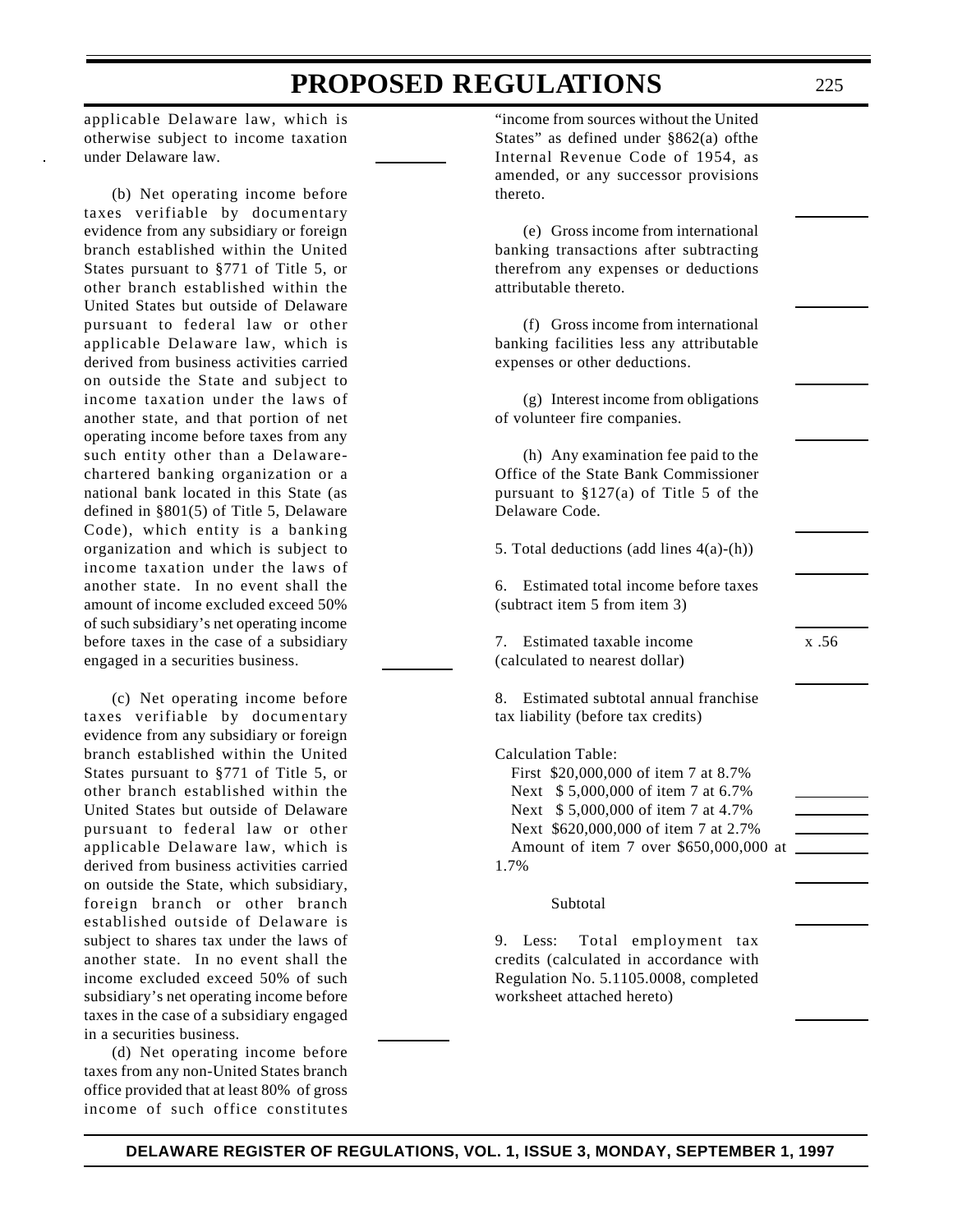10. Less: Travelink tax credits (calculated in accordance with Department of Transportation Travelink tax credit reporting requirements, completed worksheet attached hereto)

11. Estimated total annual franchise tax liability (subtract items 9 & 10 from item 8)

\$

12. Payment structure and dates \$ Amount

June 1 40% of estimate due September 1 20% of estimate due December 1 20% of estimate due March 1 (of succeeding year) Final payment

I, the undersigned officer, hereby certify that this report, including any accompanying schedules and statements, has been prepared in conformance with the appropriate instructions and is true and correct to the best of my knowledge and belief.

| Date | Signature of President,<br>Treasurer or Other<br>Proper Officer | Title     | Electing Corporation (include Federal Employ<br>Identification number).                                                 |
|------|-----------------------------------------------------------------|-----------|-------------------------------------------------------------------------------------------------------------------------|
|      | Print Name                                                      | Phone No. |                                                                                                                         |
|      |                                                                 |           | Rounded to the<br>nearest thousand \$                                                                                   |
|      | Print Address                                                   |           | 1. Net operating income<br>before taxes (including income of<br>Electing Corporations)                                  |
|      |                                                                 |           | 2. Less:<br>Adjustment for<br>income from an insurance<br>division or subsidiary (report of<br>income attached hereto). |
|      |                                                                 |           | Subtotal<br>3.                                                                                                          |
|      |                                                                 |           | Less:<br>4.<br>(a) Net operating income before                                                                          |

[Regulation No.: 5.1101etal.0004](http://www.state.de.us/govern/agencies/bank/bank.htm) Proposed

> [FINAL FRANCHISE TAX REPORT](#page-3-0) (5 Del. C., Chapter 11)

This report shall be completed by all banking organizations (other than resulting branches in this State of out-of-state banks, as defined in § 1101(a) of Title 5 of the Delaware Code) and trust companies and submitted to the Office of the State Bank Commissioner on or before January 30; provided, however, that a banking organization entitled to take an additional 15 days to submit its Report of Condition and Income to the appropriate federal bank supervisory authority shall submit this report to the Office of the State Bank Commissioner on or before February 15. Income reported is for the previous calendar year. Instructions for the preparation of this report are found in Regulation 5.1101etal.0002.

Name of Banking Organization or Trust Company

Location

List corporation(s) electing under Section 1101(f) and attach hereto separate reports of estimated income for each lude Federal Employer

ne before taxes verifiable by documentary evidence from any subsidiary or foreign branch established within the United

<span id="page-20-0"></span>226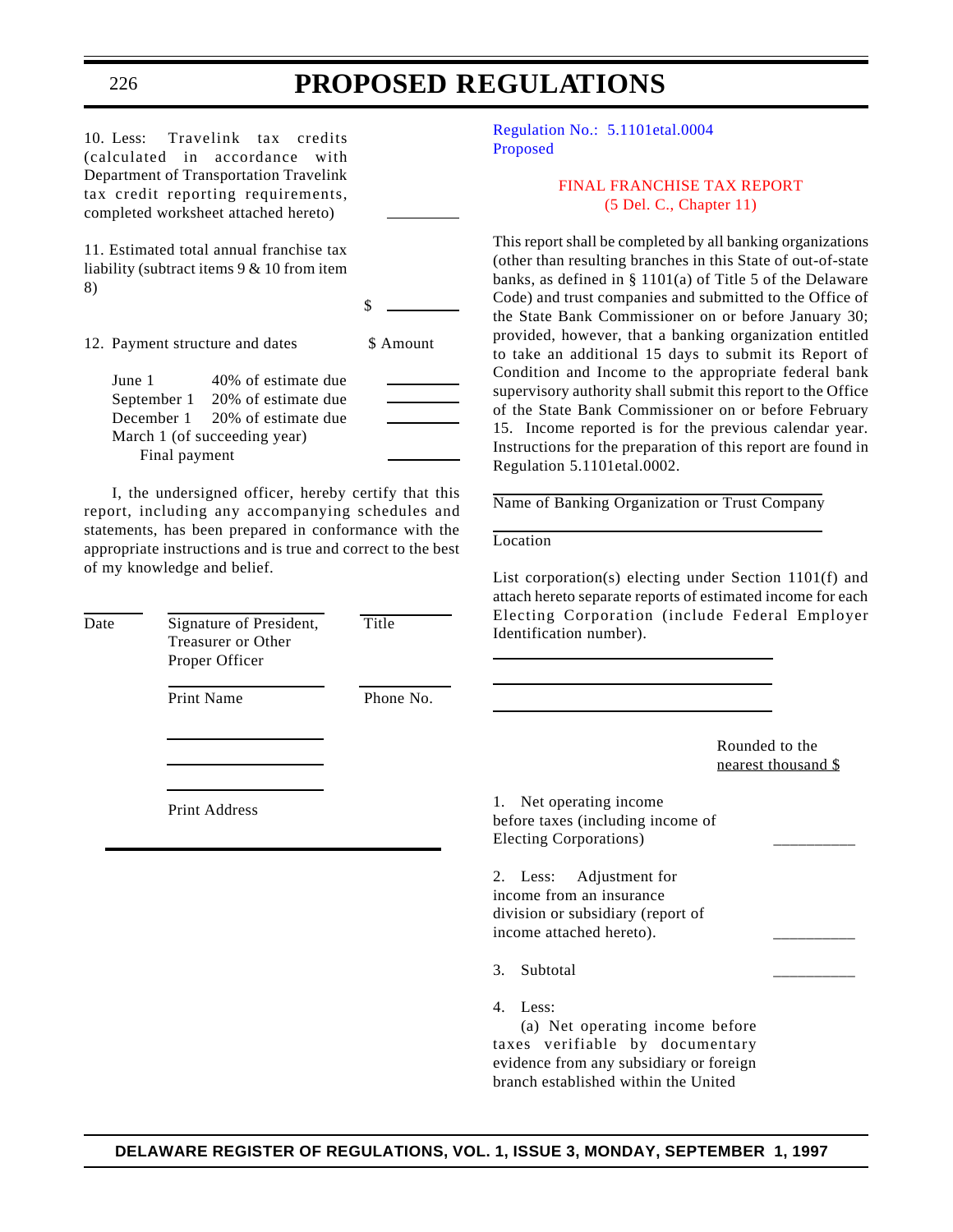States pursuant to §771 of Title 5, or other branch established within the United States but outside of Delaware pursuant to federal law or other applicable Delaware law, which is otherwise subject to income taxation under Delaware law.

(b) Net operating income before taxes verifiable by documentary evidence from any subsidiary or foreign branch established within the United States pursuant to §771 of Title 5, or other branch established within the United States but outside of Delaware pursuant to federal law or other applicable Delaware law, which is derived from business activities carried on outside the State and subject to income taxation under the laws of another state, and that portion of net operating income before taxes from any such entity other than a Delawarechartered banking organization or a national bank located in this State (as defined in §801(5) of Title 5, Delaware Code), which entity is a banking organization and which is subject to income taxation under the laws of another state. In no event shall the amount of income excluded exceed 50% of such subsidiary's net operating income before taxes in the case of a subsidiary engaged in a securities business.

(c) Net operating income before taxes verifiable by documentary evidence from any subsidiary or foreign branch established within the United States pursuant to §771 of Title 5, or other branch established within the United States but outside of Delaware pursuant to federal law or other applicable Delaware law, which is derived from business activities carried on outside the State, which subsidiary, foreign branch or other branch established outside of Delaware is subject to shares tax under the laws of another state. In no event shall the income excluded exceed 50% of such subsidiary's net operating income before

taxes in the case of a subsidiary engaged in a securities business.

(d) Net operating income before taxes from any non-United States branch office provided that at least 80% of gross income of such office constitutes "income from sources without the United States" as defined under §862(a) of the Internal Revenue Code of 1954, as amended, or any successor provisions thereto.

(e) Gross income from international banking transactions after subtracting therefrom any expenses or deductions attributable thereto.

(f) Gross income from international banking facilities less any attributable expenses or other deductions.

(g) Interest income from obligations of volunteer fire companies.

(h) Any examination fee paid to the Office of the State Bank Commissioner pursuant to §127(a) of Title 5 of the Delaware Code.

5. Total deductions (add lines 4(a)-(h))

6. Total income before taxes (subtract item 5 from item 3)

7. Taxable income x .56 (calculated to nearest dollar)

8. Subtotal franchise tax liability (before tax credits)

Calculation Table: First \$20,000,000 of item 7 at 8.7% Next \$ 5,000,000 of item 7 at 6.7% Next \$ 5,000,000 of item 7 at 4.7% Next \$620,000,000 of item 7 at 2.7% Amount of item 7 over \$650,000,000 at 1.7%

Subtotal

9. Less: Total employment tax credits (calculated in accordance with Regulation No. 5.1105.0008, completed worksheet attached hereto)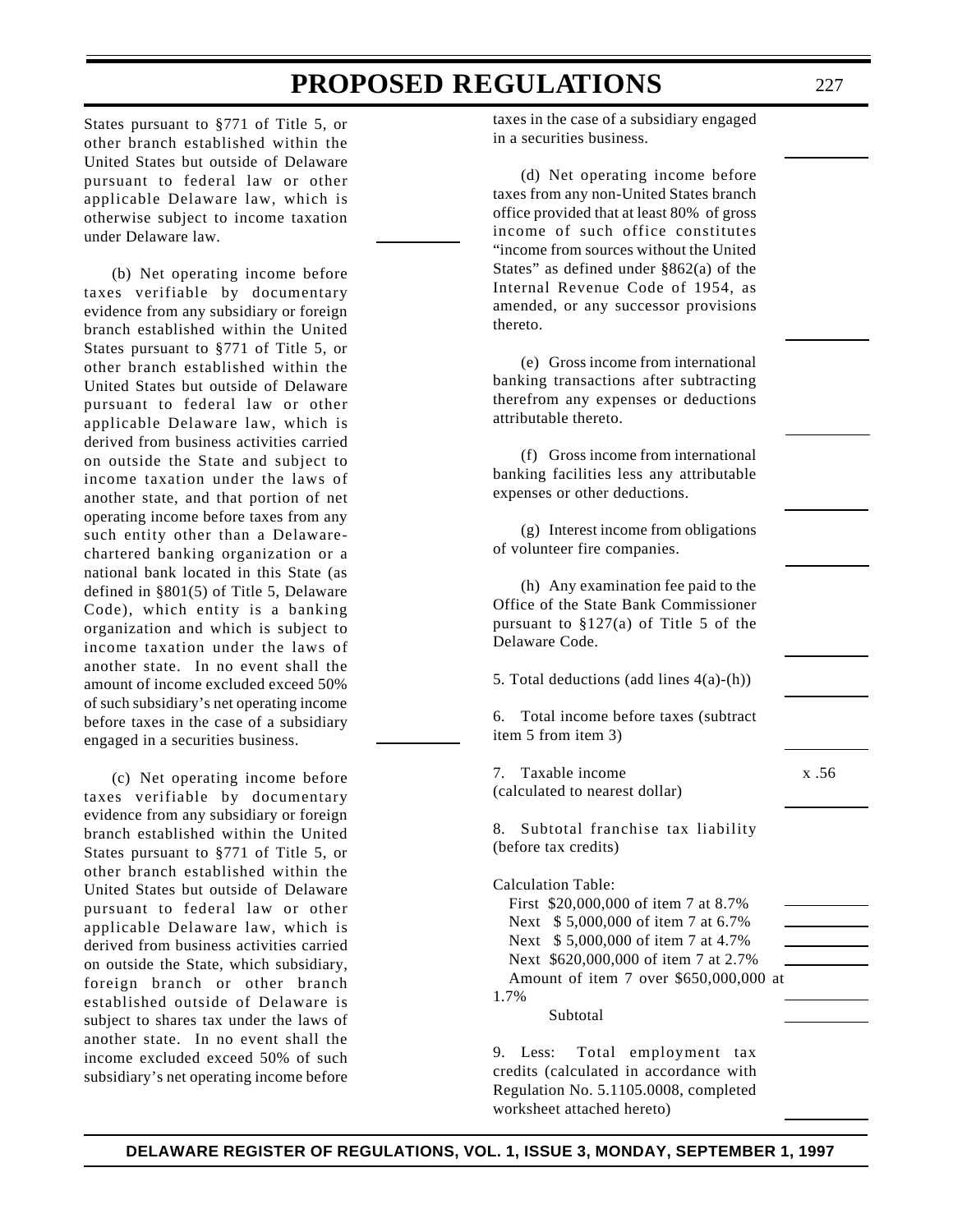\$

10. Less: Travelink tax credits (calculated in accordance with Department of Transportation Travelink tax credit reporting requirements, completed worksheet attached hereto)

11. Total annual franchise tax liability (subtract items 9 & 10 from item 8)

12. Less: Estimated tax payments

- a. June 1 payment
- b. September 1 payment
- c. December 1 payment
- d. Total estimated tax payments (add items
- 12a, 12b, and 12c)

13. March 1 final tax payment (subtract item 12d from item 11)

14. Additional tax due to underpayment of estimated franchise tax or installment (if applicable)

15. Penalty for late payment of final franchise tax (if applicable)

16. Total final tax payment (add items 13, 14 and 15)

I, the undersigned officer, hereby certify that this report, including any accompanying schedules and statements, has been prepared in conformance with the appropriate instructions and is true and correct to the best of my knowledge and belief.

| Date | Signature of President,<br>Treasurer or Other<br>Proper Officer | Title     |
|------|-----------------------------------------------------------------|-----------|
|      | <b>Print Name</b>                                               | Phone No. |
|      | <b>Print Address</b>                                            |           |

Regulation No.: 5.1101etal.0005 Proposed

#### INSTRUCTIONS FOR PREPARATION OF [FRANCHISE TAX FOR FEDERAL SAVINGS BANKS](#page-3-0) NOT HEADQUARTERED IN THIS STATE BUT MAINTAINING BRANCHES IN THIS STATE (5 Del. C., Chapter 11)

I. This regulation applies only to federal savings banks not headquartered in this State but maintaining branches in this State. The estimated and final franchise tax reports that accompany this regulation are found in regulations 5.1101etal.0006 and 5.1101etal.0007, respectively.

#### II. Definitions

A. "Net operating income before taxes" means the total net income calculated in accordance with Section VIII of this Regulation, with adjustments made for securities gains or losses and other appropriate adjustments.

III. Estimated Franchise Tax

A federal savings bank not headquartered in this State whose franchise tax liability for the current year is anticipated to exceed \$10,000 shall file an estimated franchise tax report with the State Bank Commissioner and pay estimated franchise tax.

A. 1. Filing. The estimated franchise tax report shall be filed with the State Bank Commissioner on the first day of March of the current year.

2. Penalty for late filing. A late filing penalty shall be assessed against the taxpayer in the amount of \$25 for each day after the due date that the taxpayer fails to file the estimated franchise tax report required above in section III.A.1., unless the State Bank Commissioner is satisfied that such failure was not willful.

B. Form. The estimated franchise tax report shall be in the form set out in Regulation No. 5.1101etal.0006;

C. Calculation of estimated tax. The total estimated annual franchise tax shall be calculated as follows:

1. The estimated net operating income before taxes of the branch or branches located in Delaware;

2. Less the interest income from obligations of volunteer fire companies;

3. The appropriate rate of taxation set forth in 5 Del. C. §1105 shall be applied;

4. The subtotal estimated annual franchise tax shall be adjusted for tax credits applicable pursuant to 5 Del. C. §1105, which are calculated in accordance with

#### **DELAWARE REGISTER OF REGULATIONS, VOL. 1, ISSUE 3, MONDAY, SEPTEMBER 1, 1997**

<span id="page-22-0"></span>228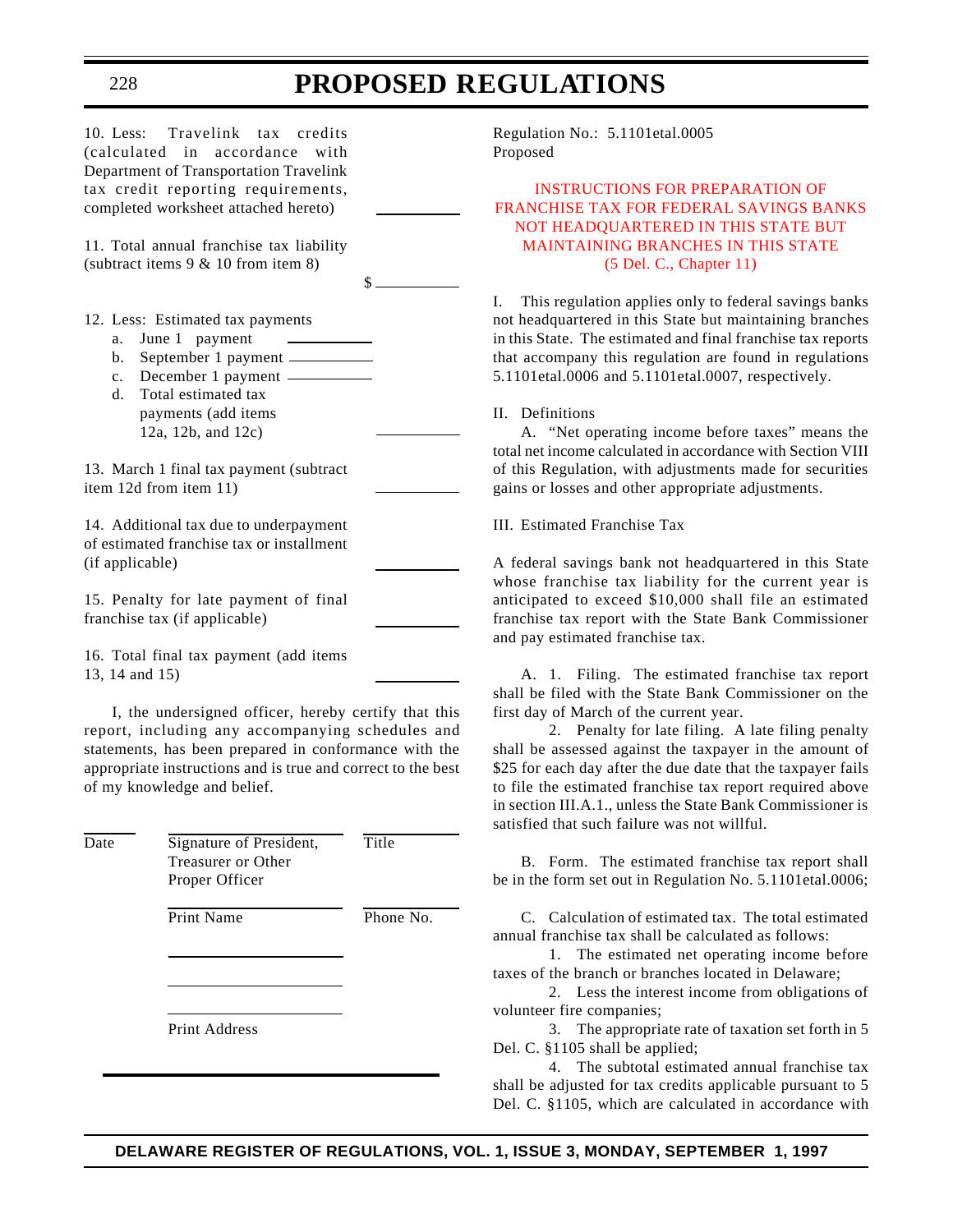Regulation No. 5.1105.0008.

5. The subtotal estimated annual franchise tax shall be adjusted for Travelink tax credits calculated in accordance with Department of Transportation Travelink tax credit reporting requirements.

D. Payment of estimated tax. The estimated tax liability shall be due and payable as follows:

40% due on or before June 1 of the current year; 20% due on or before September 1 of the current year; 20% due on or before December 1 of the current year.

IV. Final Franchise Tax

A. 1. Filing. The December 31 call report, verified by oath, setting forth the net operating income of the Delaware branch or branches of the federal savings bank not headquartered in this State and the final franchise tax report shall be filed with the Office of the State Bank Commissioner on or before January 30 each year;

2. Penalty for late filing. A late filing penalty shall be assessed against the taxpayer in the amount of \$25 for each day after the due date that the taxpayer fails to file the final franchise tax report required above in section IV. A.1., unless the State Bank Commissioner is satisfied that such failure was not willful.

B. Form. The final franchise tax report shall be in the form set out in Regulation No. 5.1101etal.0007.

C. Calculation of final tax. The total final franchise tax shall be calculated as follows:

1. The net operating income before taxes of the branch or branches located in Delaware;

2. Less the interest income from obligations of volunteer fire companies;

3. The appropriate rate of taxation set forth in 5 Del. C. §1105 shall be applied;

4. The subtotal annual franchise tax shall be adjusted for tax credits applicable pursuant to 5 Del. C. §1105, which are calculated in accordance with Regulation No. 5.1105.0008.

5. The subtotal annual franchise tax shall be adjusted for Travelink tax credits calculated in accordance with Department of Transportation Travelink tax credit reporting requirements.

#### V. Payment of Final Franchise Tax

A. Taxes owed for the previous calendar year are due and payable on or before March 1 of the following year. Checks or other forms of payment should be made payable or directed to the State of Delaware.

B. The amount due and payable on or before March 1 for the previous calendar year shall be the final franchise

tax, less any estimated tax payments made for the taxable year, plus any additional tax due to underpayment of estimated franchise tax or installment. If the final franchise tax is not paid by March 1, a penalty for late payment of the final franchise tax shall be assessed.

229

VI. Additional Tax Due to Underpayment of Estimated Franchise Tax or Installment

A. In the case of any underpayment of estimated franchise tax or installment of estimated franchise tax required by Chapter 11 of Title 5 of the Delaware Code, there shall be added to the tax for the taxable year an amount determined at the rate of 0.05 percent per day upon the amount of the underpayment for the period of the underpayment. The amount of the underpayment shall be the excess of:

1. The amount of the estimated franchise tax or installment payment which would be required to be made if the estimated tax were equal to 80 percent of the tax shown on the final return for the taxable year, or if no return were filed, 80 percent of the tax for such year, over;

2. The amount, if any, of the estimated tax or installment paid on or before the last date prescribed for payment.

B. The period of the underpayment shall run from the date the estimated franchise tax or installment was required to be paid to the earlier of the date when such estimated tax or installment is paid or the date of the final payment of tax for the year;

C. Notwithstanding the above, the addition to the tax with respect to any underpayment of estimated franchise tax or any installment shall not be imposed if the total amount of all payments of estimated tax made on or before the last date for the payment thereof equals or exceeds the amount which would have been required to be paid on or before such date if the estimated tax were the tax shown on the final return of the federal savings bank not headquartered in this State for the preceding taxable year; provided, however, that this paragraph C shall not apply if the federal savings bank not headquartered in this state, or any predecessor thereof, had taxable income of \$200,000 or more for any of the three taxable years immediately preceding the taxable year involved.

VII.Penalty - Late Payment of Estimated Franchise Tax or Installment or Final Franchise Tax

In the case of a late payment of final franchise tax as required by Chapter 11 of Title 5 of the Delaware Code, there shall be added to the tax a penalty in an amount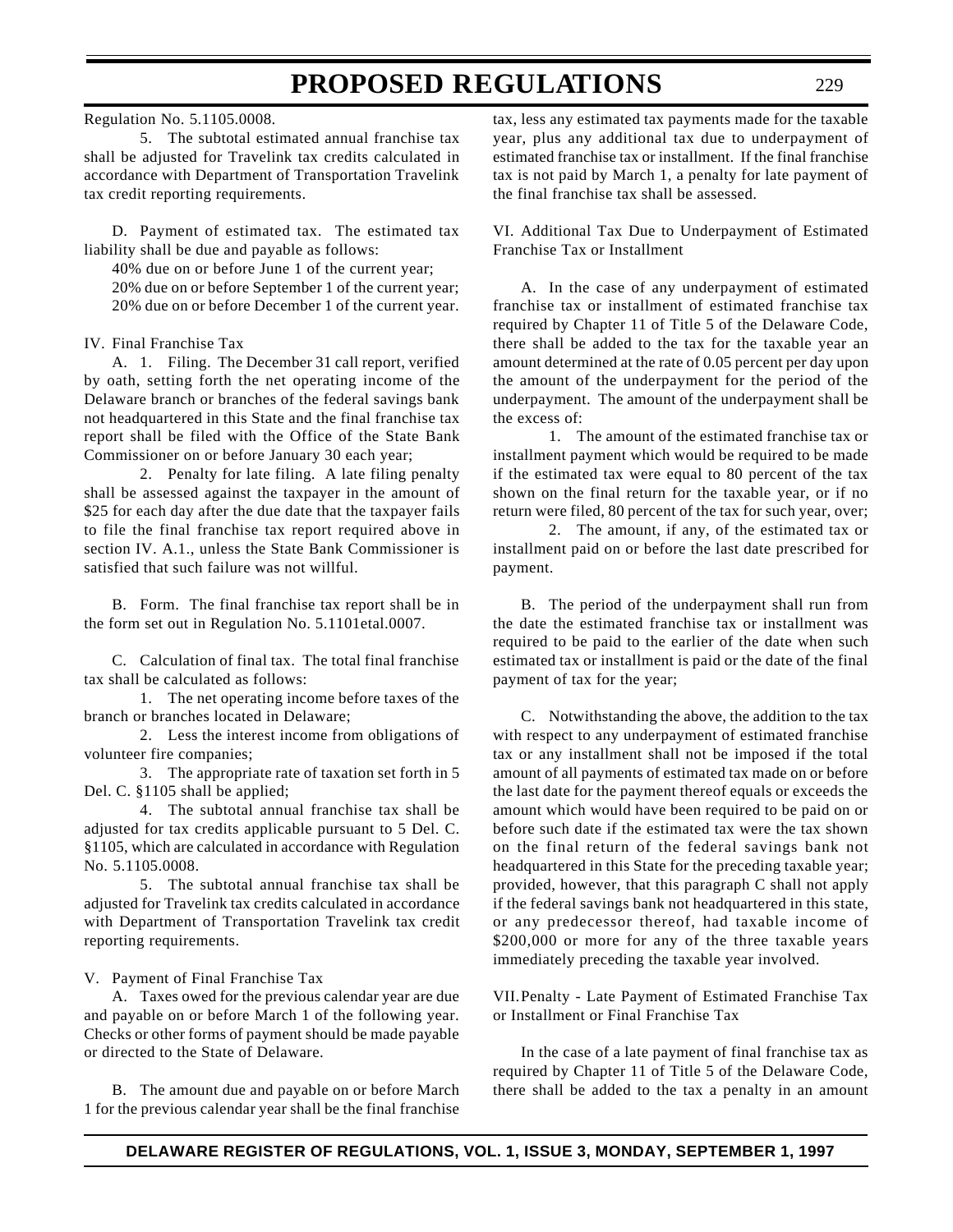determined at the rate of 0.05 percent per day until required payment is made.

VIII. Separate Accounting by Delaware Branches

A. Books and Records. Each branch in this State of a federal savings bank not headquartered in this State must keep a separate set of books and records as if it were an entity separate from the rest of the federal savings bank that operates such Delaware branch. These books and records must reflect the following items attributable to the Delaware branch:

1. Assets and the credit equivalent amounts of off-balance sheet items used in computing the risk-based capital ratio under 12 C.F.R. part 567;

- 2. Liabilities;
- 3. Income and gain;
- 4. Expense and loss.

B. Consolidation of Delaware Branches. If a federal savings bank not headquartered in this State operates more than one Delaware branch, it may treat all Delaware branches as a single separate entity for purposes of computing the assets, liabilities, income, gain, expense, and loss referred to above.

C. Determining Assets Attributable to a Delaware Branch

1. General Principle of Asset Attribution. The general principle will be to attribute assets to a Delaware branch if personnel at the Delaware branch actively and materially participate in the solicitation, investigation, negotiation, approval, or administration of an asset.

2. Loans and Finance Leases. These assets will be attributed to a Delaware branch if personnel at the Delaware branch actively and materially participated in the solicitation, investigation, negotiation, final approval, or administration of a loan or financing lease. Loans include all types of loans, including credit and travel card accounts receivable.

3. Stocks and Debt Securities. These assets will be attributed to a Delaware branch if personnel at the Delaware branch actively and materially participated in the acquisition of such assets.

4. Foreign Exchange Contracts and Futures Options, Swaps, and Similar Assets. These assets will be attributed to a Delaware branch if personnel at the Delaware branch actively and materially participated in the solicitation, investigation, negotiation, acquisition, or administration of such assets.

5. Patents, Copyrights, Trademarks, and Similar Intellectual Property. These assets will be attributed to a Delaware branch if personnel at the Delaware branch actively and materially participated in the licensing of such asset.

6. Currency. U.S. and foreign currency will be attributed to a Delaware branch if physically stored at the Delaware branch.

7. Tangible Personal and Real Property. These assets (including bullion and other precious metals) will be attributed to a Delaware branch if they are located at or are part of the physical facility of a Delaware branch.

8. Other Business Assets. Other business assets will be attributed to a Delaware branch if personnel at the Delaware branch actively and materially participated in the acquisition of such assets.

9. Credit Equivalent Amounts of Regulatory Off-Balance Sheet Items Taken Into Account in Determining Risk-Based Capital Ratio. These are the credit equivalent amounts of off-balance sheet items described in 12 C.F.R. part 567 not otherwise addressed above (e.g., guarantees, standby letters of credit, commercial letters of credit, risk participations, sale and repurchase agreements and asset sales with recourse if not already included on the balance sheet, forward agreements to purchase assets, securities lent (if the lending federal savings bank is exposed to risk of loss), bid and performance bonds, commitments, revolving underwriting facilities). These assets will be attributed to a Delaware branch if personnel at the Delaware branch actively and materially participated in the solicitation, investigation, negotiation, acquisition, or administration of such assets.

D. Liabilities Attributable to a Delaware Branch.

The liabilities attributable to a Delaware branch shall be the deposits recorded on the books of the Delaware branch plus any other legally enforceable obligations of the Delaware branch recorded on the books of the Delaware branch or the federal savings bank not headquartered in this State.

E. Income of a Delaware Branch.

1. Income from Assets. Income and gain from assets (including fees from off-balance sheet items) attributed to a Delaware branch in accordance with the rules in subsection C above will be attributed to the Delaware branch.

2. Income from Fees. Fee income not attributed to a Delaware branch in accordance with subsection 1 above will be attributed to the Delaware branch depending on the type of fee income.

a. Fee income from letters of credit, travelers checks, and money orders will be attributed to the Delaware branch if the letters of credit, travelers

#### 230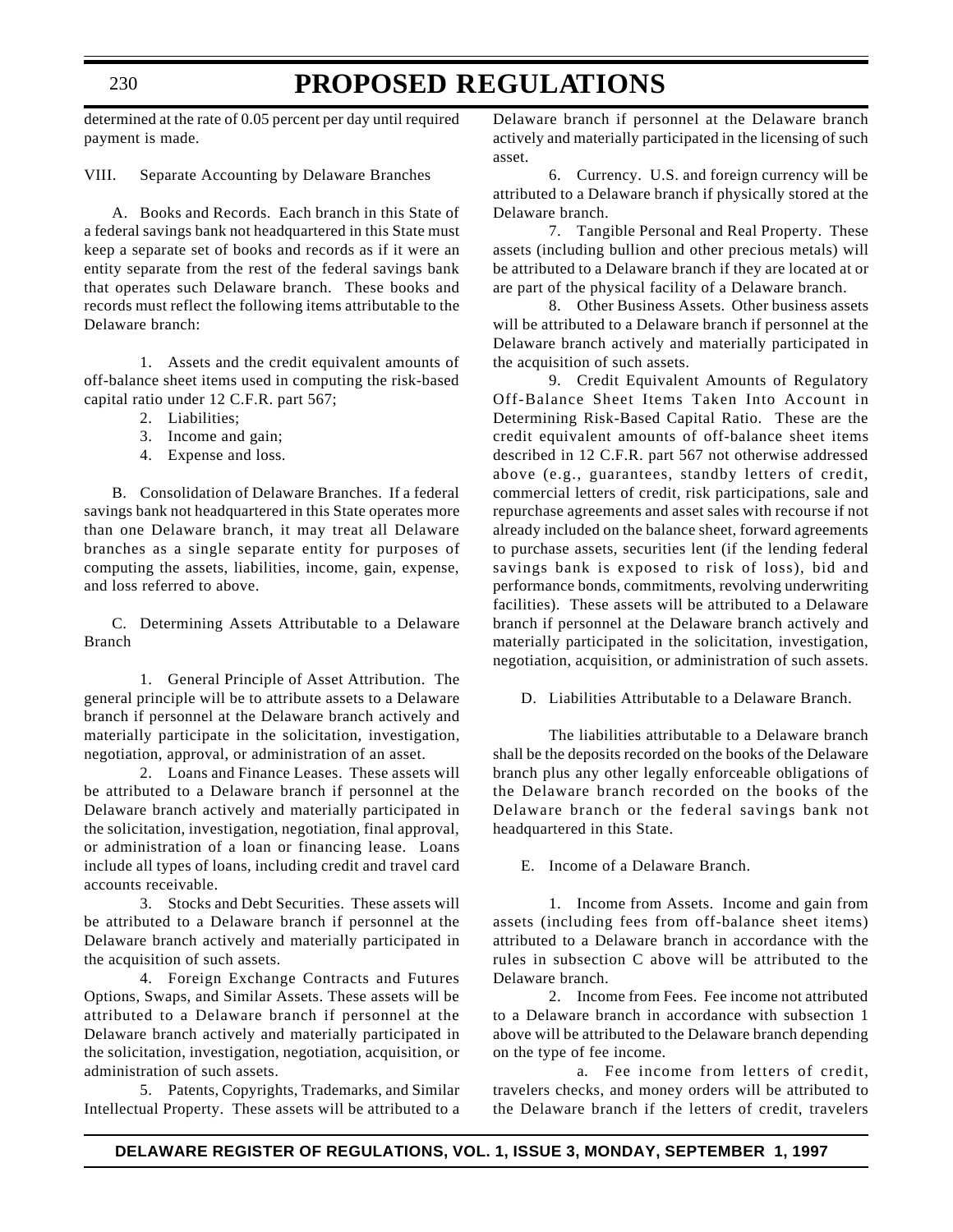<span id="page-25-0"></span>checks, or money orders are issued by the Delaware branch, except to the extent that subsection 1 above requires otherwise.

b. Fee income from services (e.g., trustee and custodian fees) will be attributed to the Delaware branch if the services generating the fees are performed by personnel at the Delaware branch. If services are performed both within and without Delaware, the fees from such services must be allocated between Delaware and other states based on the relative value of the services or upon the time spent in rendering the services or on some other reasonable basis. The basis for allocation must be disclosed and applied consistently from period to period.

F. Determining the Expenses of a Delaware Branch.

1. Interest. The amount of interest expense of a Delaware branch shall be the actual interest booked by the Delaware branch, which should reflect market rates.

2. Direct Expenses of a Delaware Branch. Expenses or other deductions that can be specifically identified with the gross income, gains, losses, deductions, assets, liabilities or other activities of the Delaware branch are direct expenses of such Delaware branch. Examples of such expenses are payroll, rent, depreciation and amortization of assets attributed to the Delaware branch, some taxes, insurance, the cost of supplies and fees for services rendered to the Delaware branch.

3. Indirect Expenses of a Delaware Branch. Expenses or other deductions that cannot be specifically identified with the gross income, gains, losses, deductions, assets, liabilities, or other activities of a Delaware branch must be allocated between the Delaware branch and the rest of the federal savings bank operating the Delaware branch. If the federal savings bank makes such an allocation on any reasonable basis, and applies such basis consistently from period to period, the allocation likely will be respected. If the federal savings bank makes no such allocation, such expenses could be allocated on the basis of the ratio of assets of the Delaware branch to the assets of the entire federal savings bank or based on the ratio of gross income of the Delaware branch to gross income of the entire federal savings bank.

[Regulation No.: 5.1101etal.0006](http://www.state.de.us/govern/agencies/bank/bank.htm) Proposed

#### [ESTIMATED FRANCHISE TAX REPORT](#page-3-0) FEDERAL SAVINGS BANKS NOT HEADQUARTERED IN DELAWARE (5 Del. C., Chapter 11)

This report shall be completed by any federal savings bank not headquartered in this State but maintaining branches in this State with an estimated tax liability in excess of \$10,000 in any given year. The completed report is to be filed in the Office of the State Bank Commissioner on or before March 1 of the current year. Instructions for the preparation of this report are found in Regulation 5.1101etal.0005.

Name of Federal Savings Bank

Location

Rounded to the nearest thousand \$

1. Estimated net operating income before taxes

2. Less: Interest income from obligations of volunteer fire companies

3. Estimated taxable income before taxes (subtract item 2 from item 1)

4. Estimated subtotal annual franchise tax liability (before tax credits)

Calculation Table:

First \$20,000,000 of item 3 at 8.7% Next \$ 5,000,000 of item 3 at 6.7% Next \$ 5,000,000 of item 3 at 4.7% Next \$620,000,000 of item 3 at 2.7%

Amount of item 3 over \$650,000,000 at 1.7%

#### Subtotal

5. Less: Total employment tax credits (calculated in accordance with Regulation No. 5.1105.0008, completed worksheet attached hereto)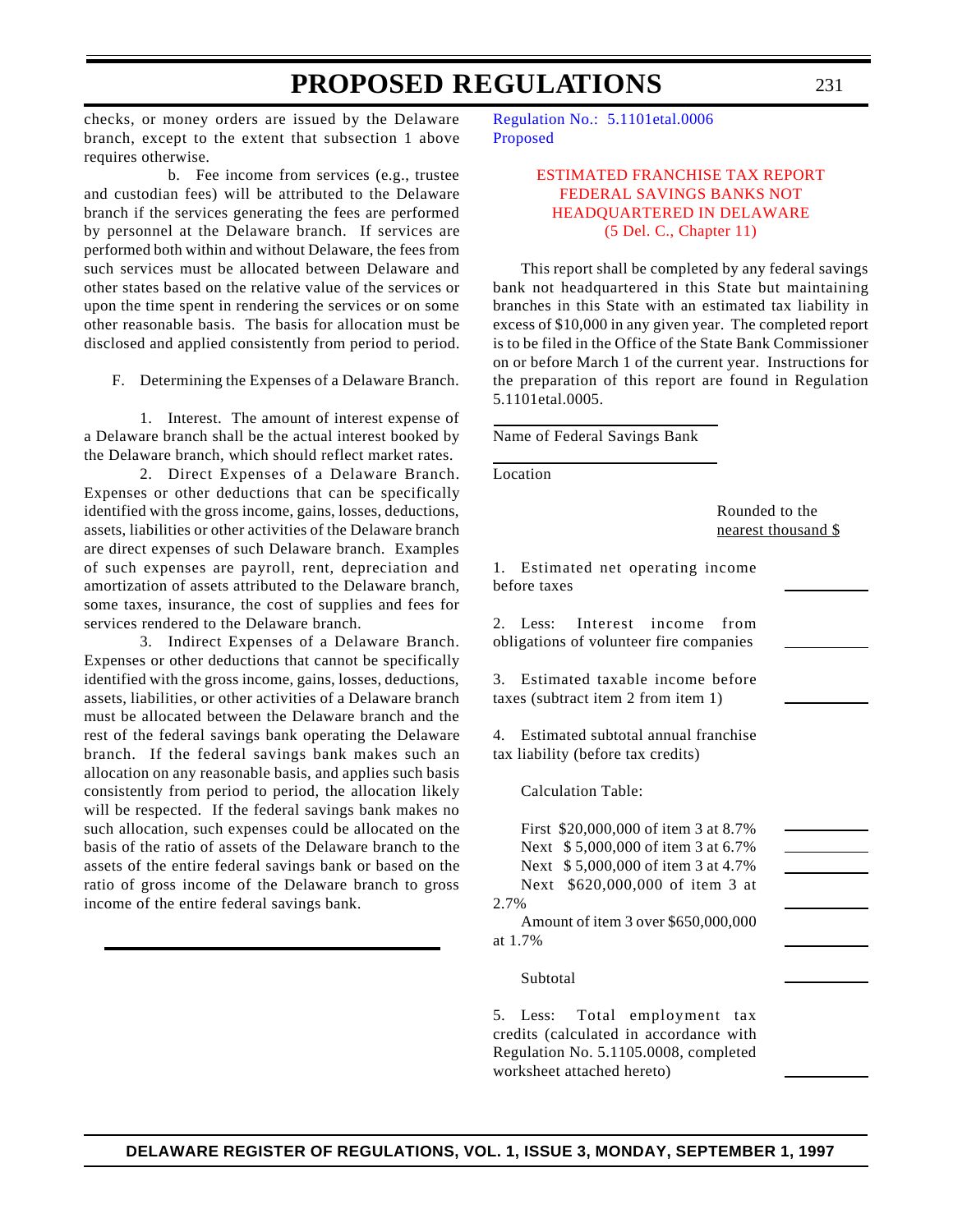| 6. Less:      | Travelink tax credits<br>(calculated in accordance<br>with<br>Department of Transportation Travelink<br>tax credit reporting requirements,<br>completed worksheet attached hereto)                                                      |                    | Regulation No.: 5.1101etal.0007<br>Proposed<br><b>FINAL FRANCHISE TAX REPORT</b><br>FEDERAL SAVINGS BANKS NOT                                                                                                                                                                                                                                                                                                                   |
|---------------|-----------------------------------------------------------------------------------------------------------------------------------------------------------------------------------------------------------------------------------------|--------------------|---------------------------------------------------------------------------------------------------------------------------------------------------------------------------------------------------------------------------------------------------------------------------------------------------------------------------------------------------------------------------------------------------------------------------------|
|               | 7. Estimated total annual franchise tax<br>liability (subtract items 5 and 6 from                                                                                                                                                       |                    | HEADQUARTERED IN DELAWARE<br>(5 Del. C., Chapter 11)                                                                                                                                                                                                                                                                                                                                                                            |
| item 4)<br>8. | Payment Structure and Dates<br>June 1 40% of estimate due<br>September 1 20% of estimate due<br>December 1 20% of estimate due<br>March 1 (of succeeding year)<br>Final payment<br>I, the undersigned officer, hereby certify that this | \$ Amount          | This report shall be completed by any federal savings bank<br>not headquartered in this State but maintaining branches<br>in this State and submitted to the Office of the State Bank<br>Commissioner on or before January 30. Income reported<br>is for the previous calendar year. Instructions for the<br>preparation of this report are found in Regulation<br>5.1101etal.0005.<br>Name of Federal Savings Bank<br>Location |
|               | report, including any accompanying schedules and<br>statements, has been prepared in conformance with the<br>appropriate instructions and is true and correct to the best<br>of my knowledge and belief.                                |                    | Rounded to the<br>nearest thousand \$                                                                                                                                                                                                                                                                                                                                                                                           |
| Date          | Signature of President,<br>Treasurer or Other<br>Proper Officer<br>Print Name                                                                                                                                                           | Title<br>Phone No. | 1. Net Operating Income Before Taxes<br>verifiable by documentary evidence<br>2. Less: Interest income from obligations<br>of volunteer fire companies<br>3. Taxable income before taxes (subtract<br>item 2 from item 1)                                                                                                                                                                                                       |
|               | Print Address                                                                                                                                                                                                                           |                    | 4. Subtotal annual franchise tax liability<br>(before tax credits)<br><b>Calculation Table:</b><br>First \$20,000,000 of item 3 at 8.7%<br>Next \$5,000,000 of item 3 at 6.7%<br>Next \$5,000,000 of item 3 at 4.7%<br>Next \$620,000,000 of item 3 at 2.7%<br>Amount of item 3 over \$650,000,000<br>at 1.7%<br>Subtotal                                                                                                       |
|               |                                                                                                                                                                                                                                         |                    | 5. Less: Total employment tax credits<br>(calculated in accordance<br>with<br>Regulation No. 5.1105.0008, completed<br>worksheet attached hereto)<br>6. Less: Travelink tax credits (calculated<br>in accordance with Department of<br>Transportation Travelink tax credit                                                                                                                                                      |

<span id="page-26-0"></span>232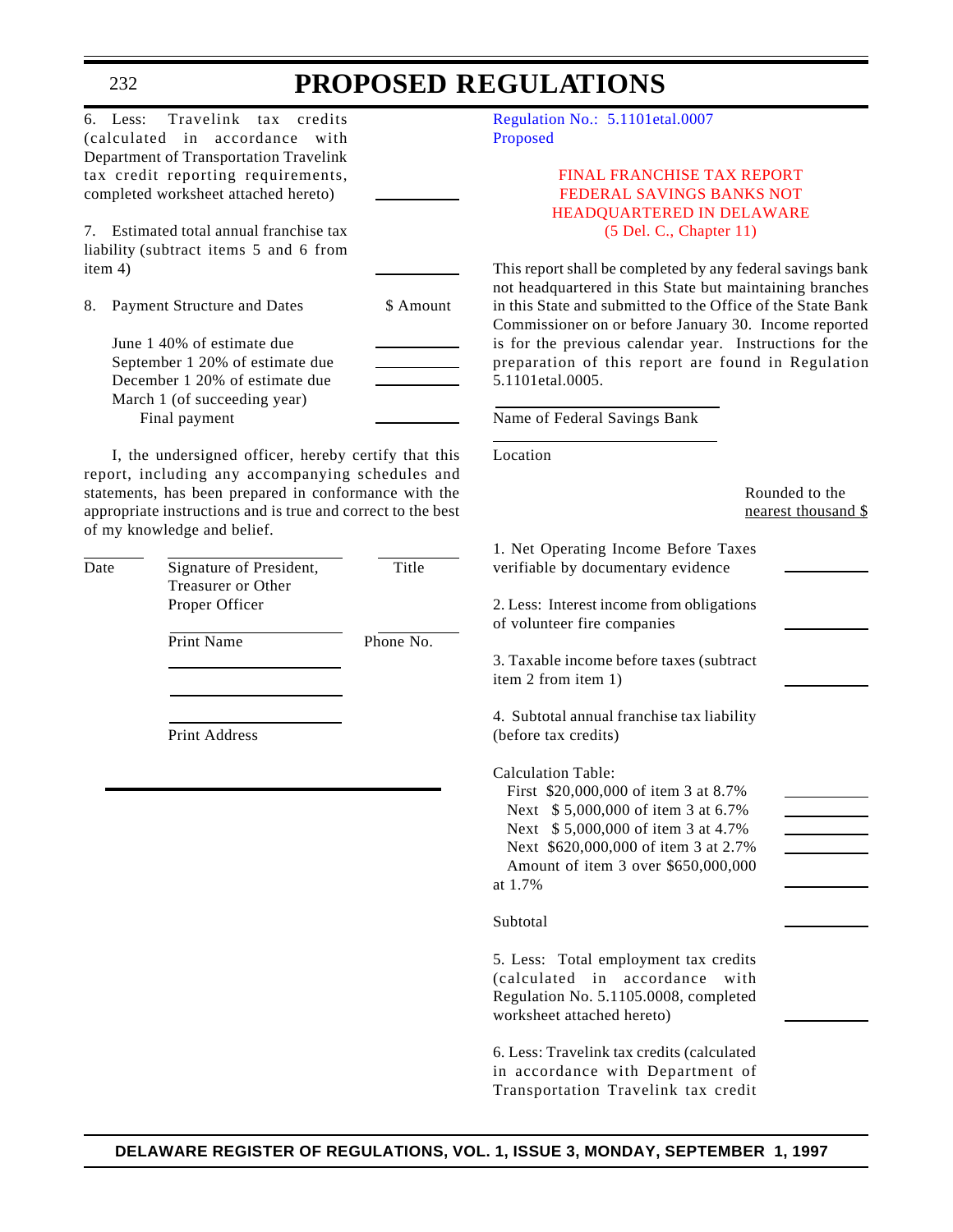<span id="page-27-0"></span>reporting requirements, completed worksheet attached hereto) 7. Total annual franchise tax liability (subtract items 5 and 6 from item 4) 8. Less: Estimated tax payments a. June 1 payment \$ b. September 1 payment c. December 1 payment d. Total estimated tax payments (add items 8a, 8b and 8c) 9. March 1 final tax payment (subtract item 8d from item 7) 10. Additional tax due to underpayment of estimated franchise tax or installment (if applicable) 11. Penalty for late payment of final franchise tax (if applicable) 12. Total final tax payment (add items 9, 10 and 11) \$ I, the undersigned officer, hereby certify that this report,

including any accompanying schedules and statements, has been prepared in conformance with the appropriate instructions and is true and correct to the best of my knowledge and belief.

| Date | Signature of President,<br>Treasurer or Other<br>Proper Officer | Title     |
|------|-----------------------------------------------------------------|-----------|
|      | <b>Print Name</b>                                               | Phone No. |
|      | Print Address                                                   |           |

[Regulation No.: 5.1105.0008](http://www.state.de.us/govern/agencies/bank/bank.htm) Proposed

#### [INSTRUCTIONS FOR CALCULATION OF](#page-3-0) EMPLOYMENT TAX CREDITS (5 Del. C. §1105)

This regulation provides for the calculation of employment tax credits for the years 1997 through 2001 for entities subject to the bank franchise tax. These employment tax credits are provided in Section 1105(d), and subject to requirements in Sections 1105(e) and 1105(f), of Title 5 of the Delaware Code.

I. Definitions

A. "Base year" means calendar year 1996.

B. "Full-time employment" means employment of any individual for at least 35 hours per week, not including absences excused by reason of vacations, illness, holidays or similar causes.

C. "Health care benefits" means financial protection against the medical care cost arising from disease and accidental bodily injury (for which the employer pays at least 50%) for workers employed by the employer for a continuous period of 6 months or more.

D. "New investment" includes (1) machinery, (2) equipment and (3) the cost of land and improvements to land, provided that the new investment is placed into service within Delaware after December 1996 and was not used by any person at any time within the one year period ending on the date the taxpayer placed such property in service in the conduct of the taxpayer's business. If the new investment is leased or subleased by the taxpayer, the amount of the new investment shall be deemed to be eight times the net annual rent paid or incurred by the taxpayer. The net annual rent represents the gross rent paid or incurred by the taxpayer during the taxable year, less any gross rental income received by the taxpayer from sublessees of any portion of the facility during the taxable year.

E. "Qualified employee" means an employee engaged in regular full-time employment, for whom the taxpayer provides health care benefits, who has been employed in Delaware by the taxpayer for a continuous period of at least 6 months and who was not employed at the same facility in substantially the same capacity by a different employer during all or part of the base year.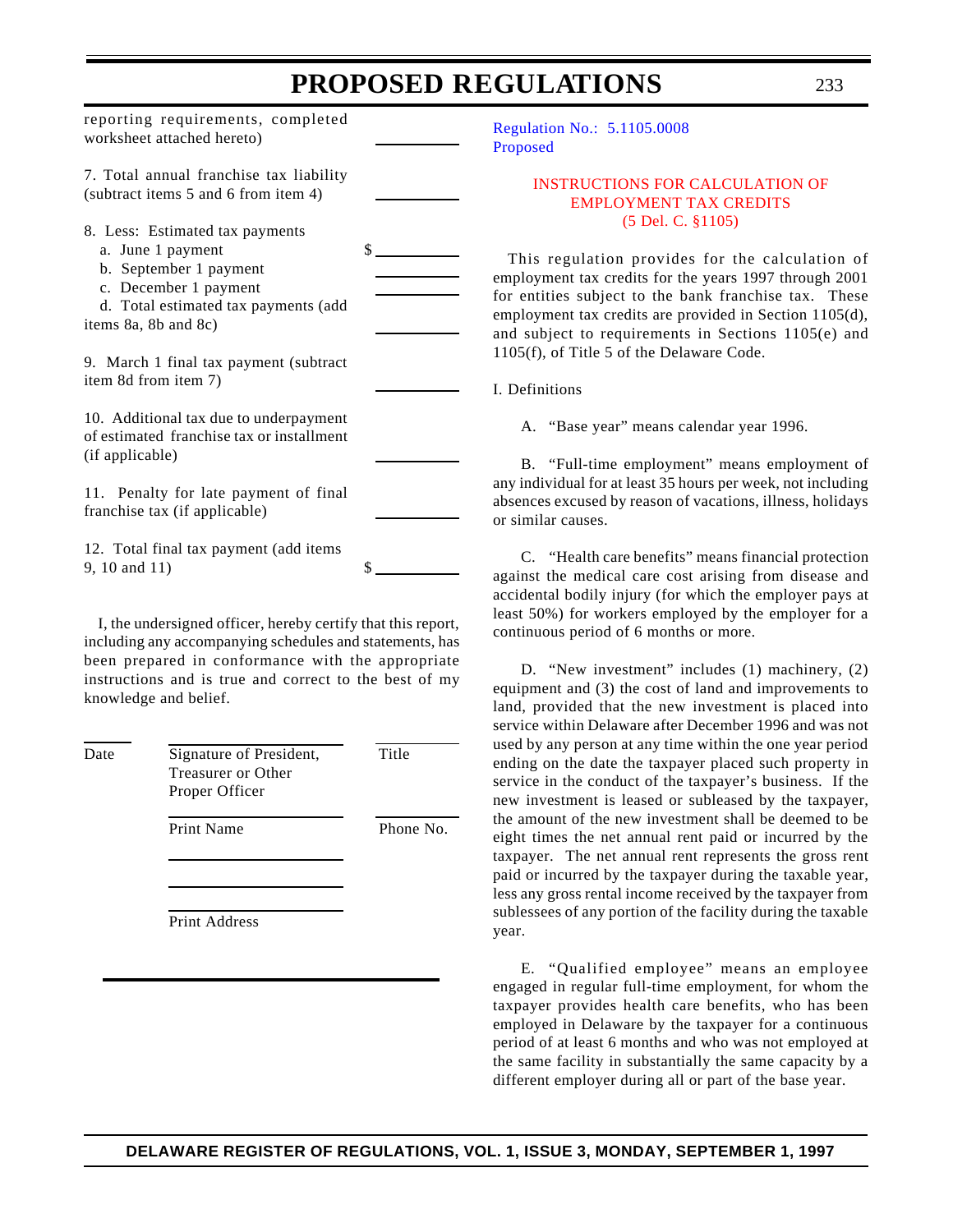234

### **PROPOSED REGULATIONS**

#### II. Employment Tax Credit

A tax credit for the current tax year shall be allowed against the tax imposed under subsection 1105(a) of Title 5 of the Delaware Code. The amount of the credit shall be \$400 for each new qualified employee in excess of 50 qualified employees above the number of employees employed by the taxpayer in full-time employment during the base year.

#### III. New Investment Required

The employment tax credit provided above may not be claimed until the taxpayer has made new investments of at least \$15,000 per qualified employee in excess of the numbers of employees employed by the taxpayer in full-time employment during the base year.

#### IV. Annual Limit On Credit

The amount of the employment tax credit allowable for the current tax year (including any credit carried forward as provided below) shall not exceed 50 percent of the amount of tax imposed on the taxpayer under Section 1105(a) of Title 5 of the Delaware Code for the current tax year.

#### V. Applicable Years

The employment tax credit provided above may be earned and applied only in tax years beginning after December 31, 1996 and ending before January 1, 2002, subject to the credit carryover described below.

#### VI. Credit Carryover

The amount of the employment tax credit for any taxable year that is not allowable for such taxable year solely as a result of the limitation described above in Section IV shall be a credit carryover to each of the succeeding 9 years in the manner described in Section 2011(f) of Title 30 of the Delaware Code.

#### VII. Calculation Worksheet

The employment tax credit provided above shall be calculated on the accompanying Employment Tax Credit Calculation Worksheet, which shall be submitted with the taxpayer's tax report.

EMPLOYMENT TAX CREDIT CALCULATION WORKSHEET FOR YEARS 1997 - 2001

THE FOLLOWING ELIGIBILITY REQUIREMENTS APPLY TO THE EMPLOYMENT TAX CREDIT:

THE NUMBER OF QUALIFIED EMPLOYEES MUST HAVE INCREASED BY AT LEAST 50 SINCE BASE YEAR 1996.

• YOUR ORGANIZATION MUST HAVE MADE AT LEAST \$750,000 IN NEW INVESTMENTS WITHIN DELAWARE AFTER 12/96.

#### A. EMPLOYMENT REQUIREMENT

1. TOTAL QUALIFIED EMPLOYEES AT YEAR END

2. LESS NUMBER OF FULL-TIME EMPLOYEES WORKING DURING BASE YEAR

3. SUBTOTAL

| 4. LESS MINIMUM NEW QUALIFIED |                         |      |
|-------------------------------|-------------------------|------|
| EMPLOYEE THRESHOLD            |                         | (50) |
| 5. MAXIMUM                    | <i><b>QUALIFIED</b></i> |      |
| EMPLOYEES                     |                         |      |

B. REQUIRED INVESTMENT

6. NEW INVESTMENT FROM 1/1/97

TO CURRENT TAX YEAR

7. LESS MINIMUM NEW

INVESTMENT FOR FIRST 50 EMPLOYEES (\$750,000) 8. SUBTOTAL

9. DIVIDED BY \$15,000 (ROUNDED DOWN TO THE NEXT LOWEST WHOLE NUMBER)

10. ELIGIBLE QUALIFIED EMPLOYEES (USE THE LESSER OF LINE 5 OR 9)

C.CREDIT CALCULATION

- 11. EMPLOYMENT TAX CREDIT FOR CURRENT TAX YEAR (\$400 X LINE 10)
- 12. PRIOR YEARS' TAX CREDIT CARRYOVER (IF APPLICABLE)

13. TOTAL TAX CREDIT AVAILABLE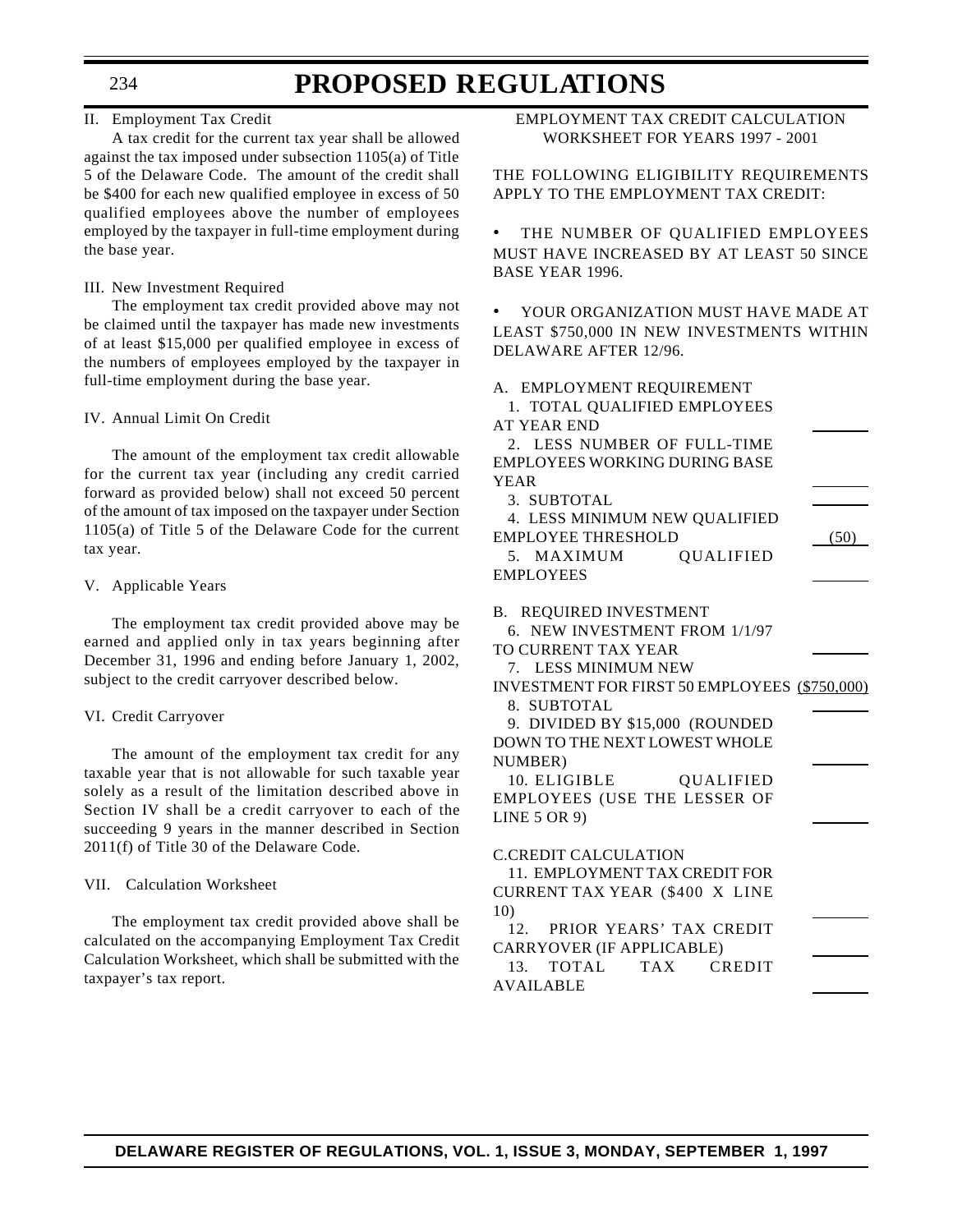<span id="page-29-0"></span>

| D. CREDIT ALLOWED            |  |
|------------------------------|--|
| 14. CURRENT YEAR FRANCHISE   |  |
| TAX LIABILITY PURSUANT TO    |  |
| <b>CHAPTER 11 OF TITLE 5</b> |  |
| 15. MAXIMUM TAX CREDIT       |  |
| ALLOWED (50% OF LINE 14)     |  |
|                              |  |

E. TOTAL TAX CREDIT TAKEN (LESSER OF LINE 13 OR LINE 15)

[Regulation No.: 5.1101etal.0009](http://www.state.de.us/govern/agencies/bank/bank.htm) Proposed

#### INSTRUCTIONS FOR PREPARATION OF [FRANCHISE TAX FOR RESULTING BRANCHES IN](#page-3-0) THIS STATE OF OUT-OF-STATE BANKS (5 Del. C., Chapter 11)

I. This regulation applies only to resulting branches in this State of out-of-state banks. The estimated and final franchise tax reports that accompany this regulation are found in regulations 5.1101etal.0010 and 5.1101etal.0011, respectively.

#### II. Definitions

A. "Bank" means every bank and every corporation conducting a banking business of any kind or plan whose principal place of business is in this State, except a national bank.

B. "Banking organization" means:

1. A bank or bank and trust company organized and existing under the laws of this State;

2. A national bank, including a federal savings bank, with its principal office in this State;

3. An Edge Act corporation organized pursuant to §25(a) of the Federal Reserve Act, 12 U.S.C. §611 et seq., or a state chartered corporation exercising the powers granted thereunto pursuant to an agreement with the Board of Governors of the Federal Reserve System, and maintaining an office in this State;

4. A federal branch or agency licensed pursuant to §4 and §5 of the International Banking Act of 1978, 12 U.S.C. §3101 et seq., to maintain an office in this State;

5. A foreign bank limited purpose branch or foreign bank agency organized pursuant to Chapter 14 of Title 5; or

6. A resulting branch in this State of an out-ofstate bank, or a branch office in this State of an out-ofstate bank.

C. "International Banking Transaction" shall mean any of the following transactions, whether engaged in by a banking organization, any foreign branch thereof (established pursuant to 5 Del. C. §771 or federal law) or any subsidiary corporation directly or indirectly owned by any banking organization:

1. The financing of the exportation from, or the importation into, the United States or between jurisdictions abroad of tangible property or services;

2. The financing of the production, preparation, storage or transportation of tangible personal property or services which are identifiable as being directly and solely for export from, or import into, the United States or between jurisdictions abroad;

3. The financing of contracts, projects or activities to be performed substantially abroad, except those transactions secured by a mortgage, deed of trust or other lien upon real property located in this State;

4. The receipt of deposits or borrowings or the extensions of credit by an international banking facility, except the loan or deposit of funds secured by mortgage, deed of trust or other lien upon real property located in this State;

5. The underwriting, distributing and dealing in debt and equity securities outside of the United States and the conduct of any activities permissible to a banking organization described in subsection B.3 above, or any of its subsidiaries, in connection with the transaction of banking or other financial operations; or

6. The entering into foreign exchange trading or hedging transactions in connection with the activities described in paragraphs (1) through (5) above.

D. "International Banking Facility" means a set of asset and liability accounts, segregated on the books of a banking organization, that includes only international banking facility deposits, borrowings and extensions of credit.

E. "National Bank" means a banking association organized under the authority of the United States and having a principal place of business in this State.

F. "Net Operating Income Before Taxes" means the total net income calculated in accordance with Section IX of this Regulation, with adjustments made for securities gains or losses and other appropriate adjustments.

G. "Out-of-state bank" has the same meaning as in §795 of Title 5 of the Delaware Code, which is (i) a State bank, as defined in the Federal Deposit Insurance Act, as amended, at 12 U.S.C. §1813(a), that is not chartered under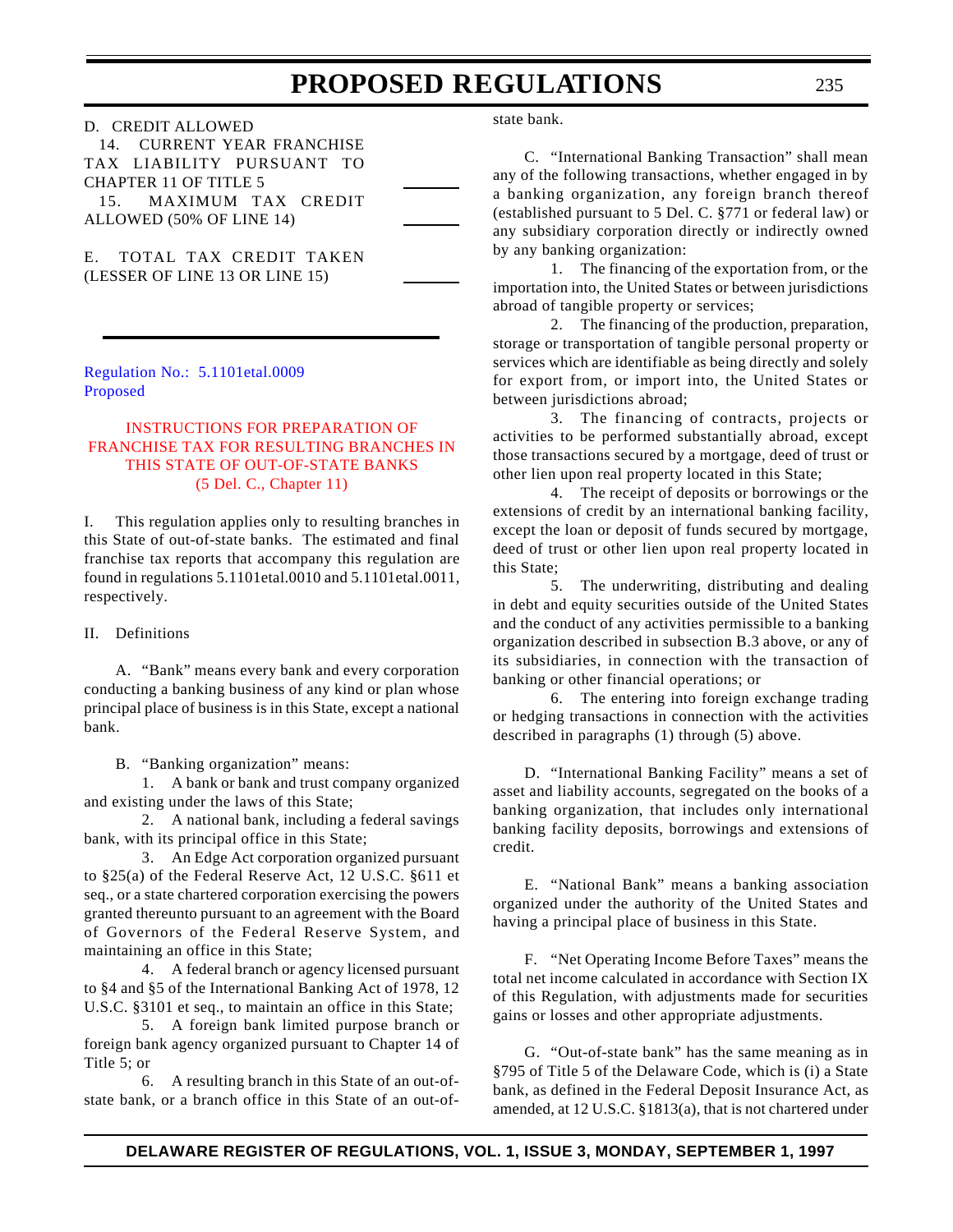#### 236

### **PROPOSED REGULATIONS**

Delaware law, or (ii) a national bank association created under the National Bank Act (12 U.S.C. §21 et seq.) whose organization certificate identifies an address outside Delaware as the place at which its discount and deposit operations are to be carried out.

H. "Resulting branch in this State of an out-of-state bank" has the same meaning as in  $§1101(a)$  of Title 5 of the Delaware Code, which is a branch office in this State of an out-of-state bank resulting from a merger as provided in Subchapter VII of Chapter 7 of Title 5 of the Delaware Code, and, in addition, a branch office in this State of an out-of-state bank.

I. "Securities Business" means to engage in the sale, distribution and underwriting of, and deal in, stocks, bonds, debentures, notes or other securities.

J. "Trust Company" means a trust company or corporation doing a trust company business which has a principal place of business in this State.

III. Estimated Franchise Tax

A resulting branch or branches in this State of an out-ofstate bank whose franchise tax liability for the current year, on a consolidated basis, is estimated to exceed \$10,000 shall file an estimated franchise tax report with the State Bank Commissioner and pay estimated tax.

A. 1. Filing. The estimated franchise tax report shall be filed with the State Bank Commissioner on the first day of March of the current year.

2. Penalty for late filing. A late filing penalty shall be assessed against the taxpayer in the amount of \$25 for each day after the due date that the taxpayer fails to file the estimated franchise tax report required above in section III.A.1., unless the State Bank Commissioner is satisfied that such failure was not willful.

B. Form. The estimated franchise tax report shall be in the form set out in Regulation No. 5.1101etal.0010;

C. Calculation of estimated tax. The total estimated annual franchise tax shall be calculated as follows:

1. The estimated net operating income before taxes of the resulting branch or branches in this State of the out-of-state bank, which includes the income of any corporation making an election as provided in Regulation No. 5.1101(f).0001;

2. Increased by the resulting branch imputed capital addback for the preceding income year (calculated in accordance with Section IV.C.2. of this Regulation).

3. Adjusted for any estimated income from an

insurance division or subsidiary;

4. Less any deductions set forth in 5 Del. C. §1101;

5. Multiplied by .56 to arrive at estimated taxable income;

6. The appropriate rate of taxation set forth in 5 Del. C. §1105 shall be applied;

7. The subtotal estimated annual franchise tax shall be adjusted for tax credits applicable pursuant 5 Del. C. §1105, which are calculated in accordance with Regulation No. 5.1105.0008.

8. The subtotal estimated annual franchise tax shall be adjusted for Travelink tax credits calculated in accordance with Department of Transportation Travelink tax credit reporting requirements.

D. Payment of estimated tax. The estimated tax liability shall be due and payable as follows:

40% due on or before June 1 of the current taxable year;

20% due on or before September 1 of the current taxable year;

20% due on or before December 1 of the current taxable year.

IV. Final Franchise Tax

A. 1. Filing. The December 31 call report, verified by oath, setting forth the net operating income, on a consolidated basis, of the resulting branch or branches in this State of the out-of-state bank and the final franchise tax report, setting forth the "taxable income", on a consolidated basis, of the resulting branch or branches in this State of the out-of-state bank, shall be filed with the Office of the State Bank Commissioner on or before January 30 each year; provided, however, that a resulting branch of an out-of-state bank that is entitled to take an additional 15 days to submit its Report of Condition and Income to the appropriate federal bank supervisory authority shall file the December 31 call report and the final franchise tax report with the Office of the State Bank Commissioner on or before February 15 of each year.

2. Penalty for late filing. A late filing penalty shall be assessed against the taxpayer in the amount of \$25 for each day after the due date that the taxpayer fails to file the final franchise tax report required above in subsection IV.A.1., unless the State Bank Commissioner is satisfied that such failure was not willful.

B. Form. The final franchise tax report shall be in the form set out in Regulation No. 5.1101etal.0011.

C. Calculation of final tax. The total final franchise tax shall be calculated as follows: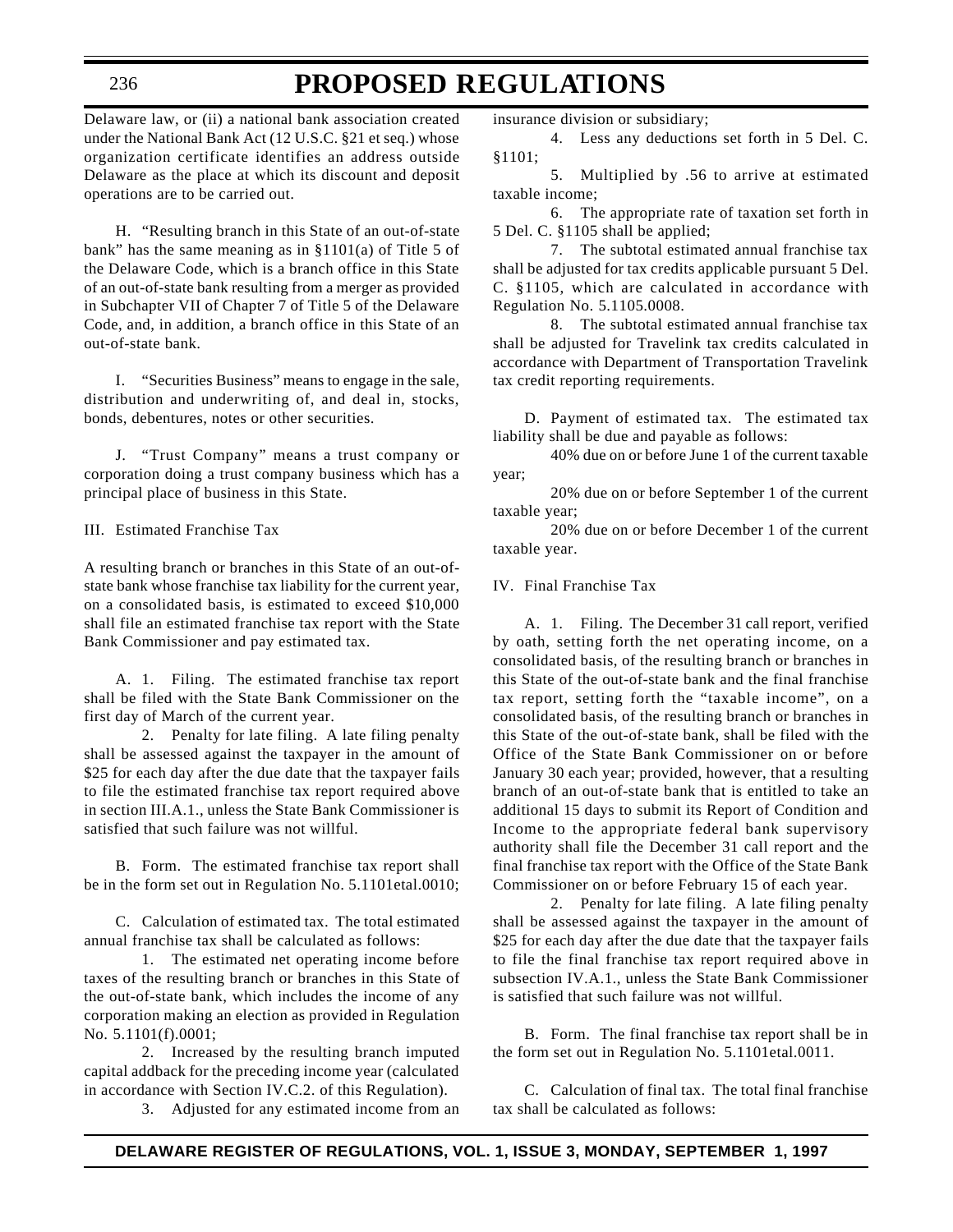1. The net operating income before taxes of the resulting branch or branches in this State of the out-ofstate bank, which includes the income of any corporation making an election as provided in Regulation No. 5.1101(f).0001;

2. Increased by the resulting branch imputed capital addback, which is the product of the greater of the products determined under subparagraphs (a) and (b) of this subsection (2) and the average of the monthly shortterm applicable federal rates, as determined under §1274(d) of the Internal Revenue Code of 1986, as amended (26 U.S.C. §1274(d)), or any successor provisions thereto, and as published each month in the Internal Revenue Bulletin, for the twelve-month period preceding the date on which the resulting branch imputed capital addback is being determined.

a. The product of (i) the deposits recorded on the books of the resulting branch in this State, and (ii) the minimum risk-based capital ratio (expressed as a decimal fraction) that a resulting branch in this State would be required to maintain, if it were a bank, in order to be deemed "adequately capitalized" pursuant to 12 C.F.R. Part 325.

b. The product of (i) the value of that portion of the total risk-weighted assets (as defined in 12 C.F.R. Part 325) of the out-of-state bank operating the resulting branch in this State that are attributable to such resulting branch in accordance with section IX.C of this regulation, and (ii) the minimum risk-based capital ratio (expressed as a decimal fraction) that a resulting branch in this State would be required to maintain, if it were a bank, in order to be deemed 'adequately capitalized' pursuant to 12 C.F.R. Part 325.

3. Adjusted for any income from an insurance division or subsidiary;

4. Less any deduction set forth in 5 Del. C. §1101;

5. Multiplied by .56 to arrive at "taxable income";

6. The appropriate rate of taxation set forth in 5 Del. C. §1105 shall be applied to the taxable income to arrive at subtotal annual franchise tax;

7. The subtotal annual franchise tax shall be adjusted for tax credits pursuant to 5 Del.C. §1105, which are calculated in accordance with Regulation No. 5.1105.0008.

8. The subtotal annual franchise tax shall be adjusted for Travelink tax credits calculated in accordance with Department of Transportation Travelink tax credit reporting requirements.

V. Payment of Final Franchise Tax

A. Taxes owed for the previous calendar year are

due and payable on or before March 1 of the following year. Checks or other forms of payment should be made payable or directed to the State of Delaware.

B. The amount due and payable on or before March 1 for the previous calendar year shall be the final franchise tax, less any estimated tax payments made for the taxable year, plus any additional tax due to underpayment of estimated franchise tax or installment. If the final franchise tax is not paid by March 1, a penalty for late payment of the final franchise tax shall be assessed.

VI. Additional Tax Due to Underpayment of Estimated Franchise Tax or Installment

A. In the case of any underpayment of estimated franchise tax or installment of estimated tax required by Chapter 11 of Title 5 of the Delaware Code, there shall be added to the tax for the taxable year an amount determined at the rate of 0.05 percent per day upon the amount of the underpayment for the period of the underpayment. The amount of the underpayment shall be the excess of:

1. The amount of the estimated franchise tax or installment payment which would be required to be made if the estimated tax were equal to 80 percent of the tax shown on the final return for the taxable year, or if no return were filed, 80 percent of the tax for such year, over;

2. The amount, if any, of the estimated tax or installment paid on or before the last date prescribed for payment.

B. The period of the underpayment shall run from the date the estimated franchise tax or installment was required to be paid to the earlier of the date when such estimated tax or installment is paid or the date of the final payment of tax for the year;

C. Notwithstanding the above, the addition to the tax with respect to any underpayment of estimated franchise tax or any installment shall not be imposed if the total amount of all payments of estimated tax made on or before the last date prescribed for the payment thereof equals or exceeds the amount which would have been required to be paid on or before such date if the estimated tax were the tax shown on the final return of the resulting branch(es) of the out-of-state bank for the preceding taxable year; provided, however, that this paragraph C shall not apply if the out-of-state bank, or any predecessor thereof, had taxable income of \$200,000 or more for any of the three taxable years immediately preceding the taxable year involved.

D. Notwithstanding the above, the addition to the tax with respect to any underpayment of estimated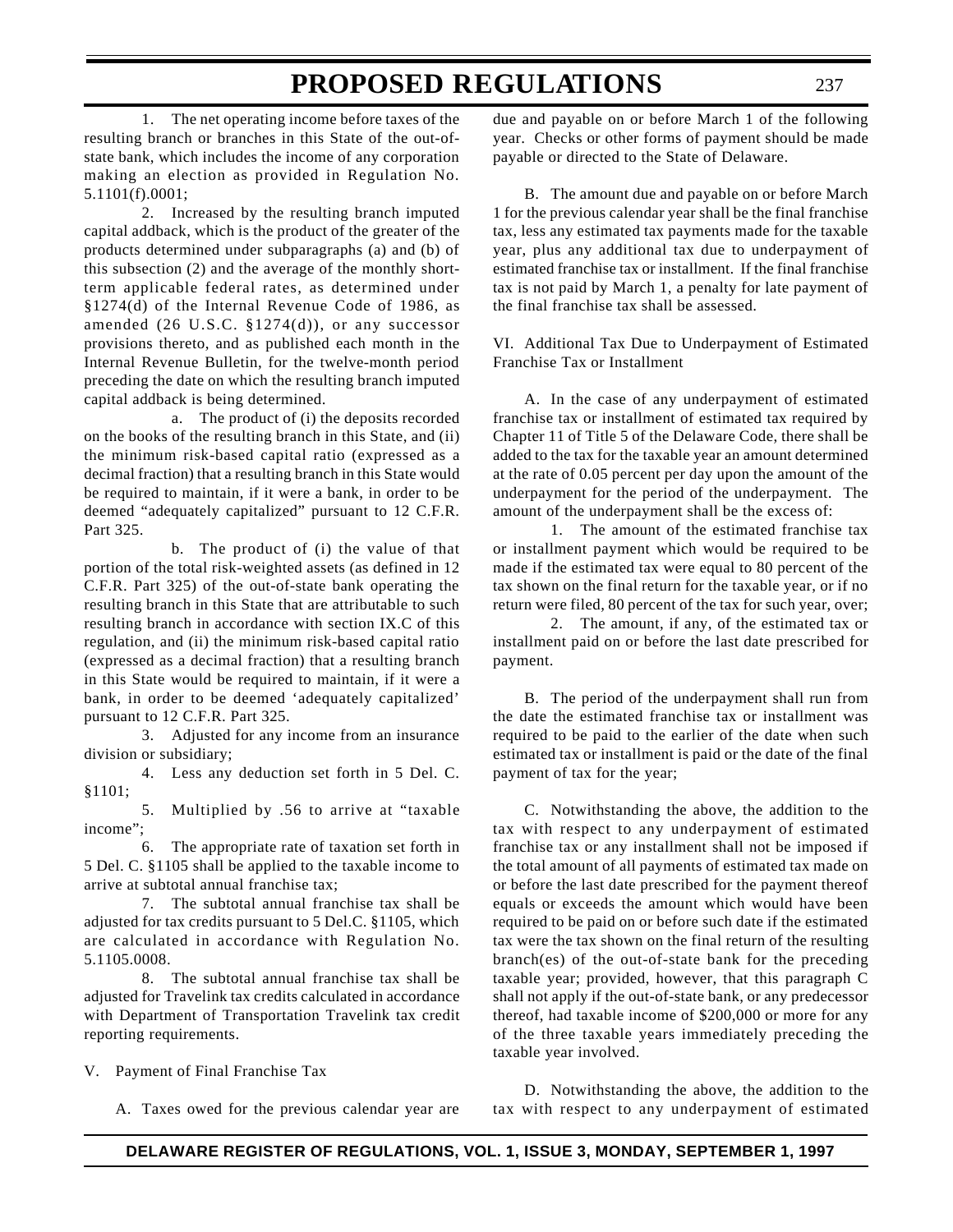franchise tax or any installment shall not be imposed if the addition is attributable to the difference between the imputed capital addback for the current and preceding income years.

VII. Penalty - Late Payment of Final Franchise Tax

In the case of a late payment of final franchise tax as required by Chapter 11 of Title 5 of the Delaware Code, there shall be added to the tax a penalty in an amount determined at the rate of 0.05 percent per day until required payment is made.

VIII. Election to be listed as a "Subsidiary Corporation"

Any corporation which has elected to be treated as a "subsidiary corporation" of the resulting branch(es) of the out-of-state bank pursuant to §1101(f) and filed with the State Bank Commissioner the required election form in accordance with Commissioner's Regulation No. 5.1101(f).0001 shall provide (a) a tentative report of income for the electing corporation covering estimated bank franchise tax liability for the current income year to be submitted in conjunction with the estimated franchise tax report due March 1 for the resulting branch(es) of the out-of-state bank whose franchise tax liability for the current year is estimated to exceed \$10,000, and (b) a report of income for the electing corporation as of December 31 of each year to be submitted in conjunction with the Final Franchise Tax Report due January 30 or February 15, as applicable.

IX. Separate Accounting by Resulting Branches

A. Books and Records. Each resulting branch must keep a separate set of books and records as if it were an entity separate from the rest of the bank that operates such resulting branch. These books and records must reflect the following items attributable to the resulting branch:

1. Assets and the credit equivalent amounts of off-balance sheet items used in computing the risk-based capital ratio under 12 C.F.R. part 325;

- 2. Liabilities;
- 3. Income and gain;
- 4. Expense and loss.

B. Consolidation of Delaware Branches. If a bank operates more than one resulting branch, it may treat all resulting branches as a single separate entity for purposes of computing the assets, liabilities, income, gain, expense, and loss referred to above.

C. Determining Assets Attributable to a Resulting Branch

1. General Principle of Asset Attribution. The general principle will be to attribute assets to a resulting branch if personnel at the resulting branch actively and materially participate in the solicitation, investigation, negotiation, approval, or administration of an asset.

2. Loans and Finance Leases. These assets will be attributed to a resulting branch if personnel at the resulting branch actively and materially participated in the solicitation, investigation, negotiation, final approval, or administration of a loan or financing lease. Loans include all types of loans, including credit and travel card accounts receivable.

3. Stocks and Debt Securities. These assets will be attributed to a resulting branch if personnel at the resulting branch actively and materially participated in the acquisition of such assets.

4. Foreign Exchange Contracts and Futures, Options, Swaps, and Similar Assets. These assets will be attributed to a resulting branch if personnel at the resulting branch actively and materially participated in the solicitation, investigation, negotiation, acquisition, or administration of such assets.

5. Patents, Copyrights, Trademarks, and Similar Intellectual Property. These assets will be attributed to a resulting branch if personnel at the resulting branch actively and materially participated in the licensing of such asset.

6. Currency. U.S. and foreign currency will be attributed to a resulting branch if physically stored at the resulting branch.

7. Tangible Personal and Real Property. These assets (including bullion and other precious metals) will be attributed to a resulting branch if they are located at or are part of the physical facility of a resulting branch.

8. Other Business Assets. Other business assets will be attributed to a resulting branch if personnel at the resulting branch actively and materially participated in the acquisition of such assets.

9. Credit Equivalent Amounts of Regulatory Off-Balance Sheet Items Taken Into Account in Determining Risk-Based Capital Ratio. These are the credit equivalent amounts of off-balance sheet items described in Appendix A to 12 C.F.R. part 325 (the "Appendix") not otherwise addressed above (e.g., guarantees, surety contracts, standby letters of credit, commercial letters of credit, risk participations, sale and repurchase agreements and asset sales with recourse if not already included on the balance sheet, forward agreements to purchase assets, securities lent (if the lending bank is exposed to risk of loss), bid and performance bonds, commitments, revolving underwriting facilities, note issuance facilities described in the Appendix). These

238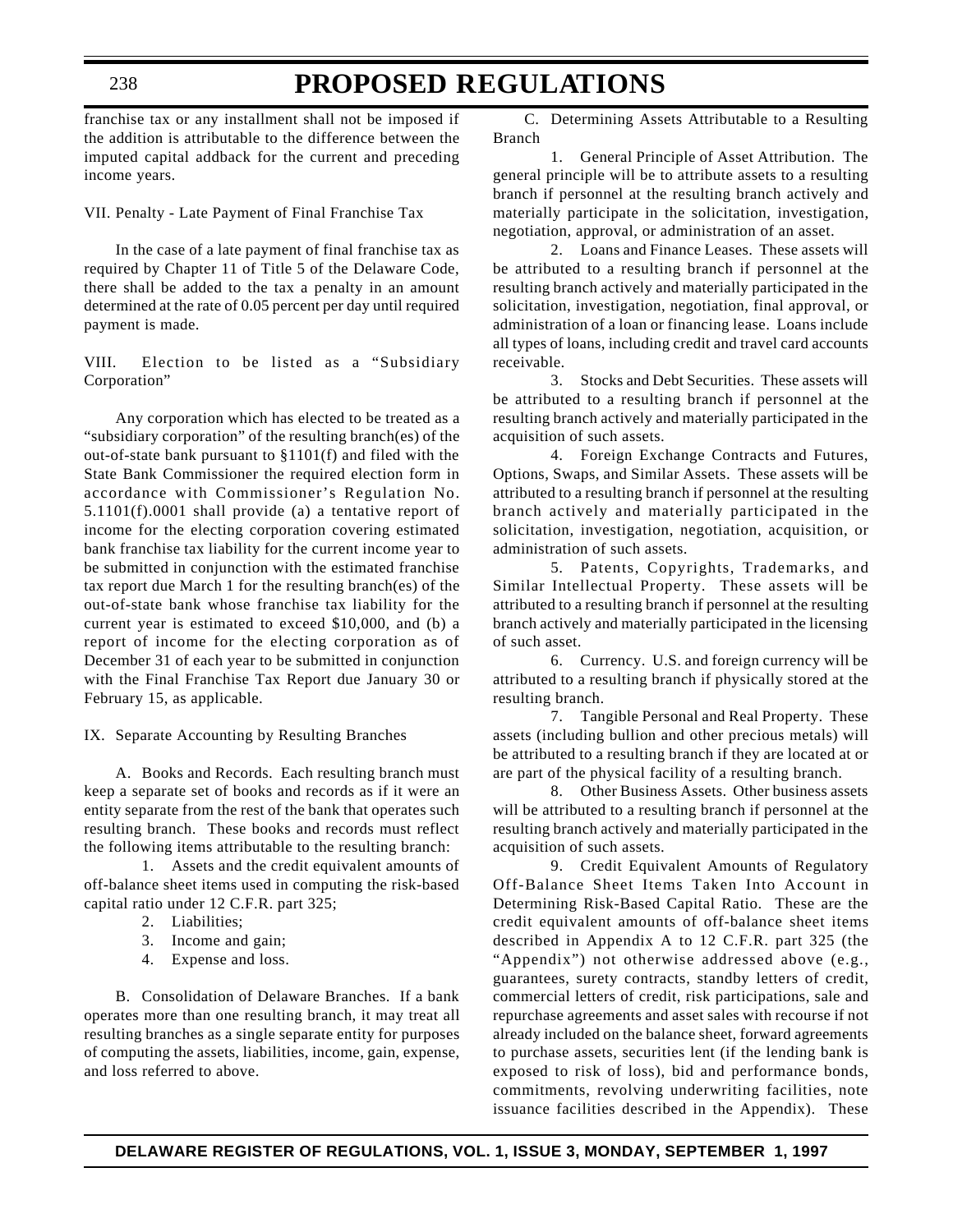<span id="page-33-0"></span>assets will be attributed to a resulting branch if personnel at the resulting branch actively and materially participated in the solicitation, investigation, negotiation, acquisition, or administration of such assets.

D. Liabilities Attributable to a Resulting Branch. The liabilities attributable to a resulting branch shall be the deposits recorded on the books of the resulting branch plus any other legally enforceable obligations of the resulting branch recorded on the books of the resulting branch or its parent.

E. Income of a Resulting Branch.

1. Income from Assets. Income and gain from assets (including fees from off-balance sheet items) attributed to a resulting branch in accordance with the rules in section IX.C above will be attributed to the resulting branch.

2. Income from Fees. Fee income not attributed to a resulting branch in accordance with 1. above will be attributed to the resulting branch depending on the type of fee income.

a. Fee income from letters of credit, travelers checks, and money orders will be attributed to the resulting branch if the letters of credit, travelers checks, or money orders are issued by the resulting branch, except to the extent that 1. requires otherwise.

b. Fee income from services (e.g., trustee and custodian fees) will be attributed to the resulting branch if the services generating the fees are performed by personnel at the resulting branch. If services are performed both within and without Delaware, the fees from such services must be allocated between Delaware and other states based on the relative value of the services or upon the time spent in rendering the services or on some other reasonable basis. The basis for allocation must be disclosed and applied consistently from period to period.

F. Determining the Expenses of a Resulting Branch.

1. Interest. The amount of interest expense of a resulting branch shall be the actual interest booked by the resulting branch, which should reflect market rates.

2. Direct Expenses of a Resulting Branch. Expenses or other deductions that can be specifically identified with the gross income, gains, losses, deductions, assets, liabilities or other activities of the resulting branch are direct expenses of such resulting branch. Examples of such expenses are payroll, rent, depreciation and amortization of assets attributed to the resulting branch, some taxes, insurance, the cost of supplies and fees for services rendered to the resulting branch.

3. Indirect Expenses of a Resulting Branch. Expenses or other deductions that cannot be specifically identified with the gross income, gains, losses, deductions,

assets, liabilities, or other activities of a resulting branch must be allocated between the resulting branch and the rest of the bank operating the resulting branch. If the bank makes such an allocation on any reasonable basis, and applies such basis consistently from period to period, the allocation likely will be respected. If the bank makes no such allocation, such expenses could be allocated on the basis of the ratio of assets of the resulting branch to the assets of the entire bank or based on the ratio of gross income of the resulting branch to gross income of the entire bank.

[Regulation No.: 5.1101etal.0010](http://www.state.de.us/govern/agencies/bank/bank.htm) Proposed

#### ESTIMATED FRANCHISE TAX REPORT FOR [RESULTING BRANCHES IN THIS STATE OF OUT-](#page-3-0)OF-STATE BANKS (5 Del. C., Chapter 11)

This report shall be completed by the resulting branch(es) in this State of an out of state bank with an estimated tax liability in excess of \$10,000 in a given year. The completed report is to be filed in the Office of the State Bank Commissioner on or before March 1 of the current year. Instructions for the preparation of this report are found in Regulation 5.1101etal.0009.

Name of Out-of-State Bank

Location

List corporation(s) electing under Section 1101(f) and attach hereto separate reports of estimated income for each Electing Corporation (include Federal Employer Identification number).

> Rounded to the nearest thousand \$

1. Estimated net operating income before taxes (including income of Electing Corporations)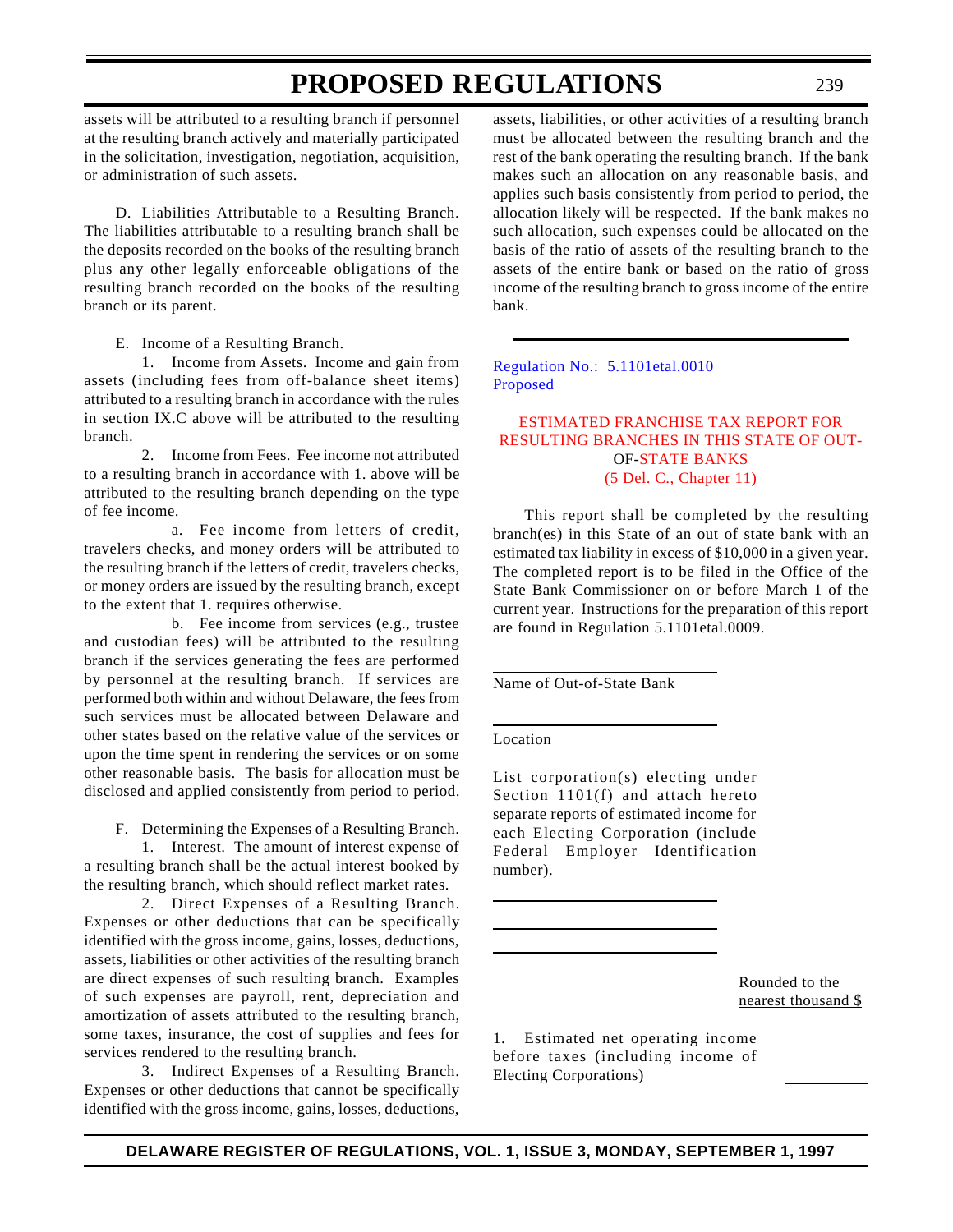#### 240

### **PROPOSED REGULATIONS**

2. Plus: Resulting branch imputed capital addback for the preceding income year

3. Less: Adjustment for income from an insurance division or subsidiary

4. Subtotal

5. Less:

(a) Net operating income before taxes verifiable by documentary evidence from any subsidiary or foreign branch established within the United States pursuant to §771 of Title 5, or other branch established within the United States but outside of Delaware pursuant to federal law or other applicable Delaware law, which is otherwise subject to income taxation under Delaware law.

(b) Net operating income before taxes verifiable by documentary evidence from any subsidiary or foreign branch established within the United States but outside of Delaware pursuant to federal law or other applicable Delaware law, which is derived and subject to income taxation under the laws of another state, and that portion of net operating income before taxes from any such entity other than a Delawarechartered banking organization or a national bank located in this State (as defined in §801(5)of Title 5 of the Delaware Code), which entity is a banking organization and which is subject to income taxation under the laws of another state. In no event shall the amount of income excluded exceed 50% of such subsidiary's net operating income before taxes in the case of a subsidiary engaged in a securities business.

(c) Net operating income before taxes verifiable by documentary evidence from any subsidiary or foreign branch established within the United States pursuant to §771 of Title 5, or other branch established within the

United States but outside of Delaware pursuant to federal law or other applicable Delaware law, which is derived from business activities carried on outside the State, which subsidiary, foreign bank or other branch established outside of Delaware is subject to shares tax under the laws of another state. In no event shall the income excluded exceed 50% of such subsidiary's net operating income before taxes in the case of a subsidiary engaged in a securities business.

(d) Net operating income before taxes from any non-United States branch office provided that at least 80% of gross income of such office constitutes "income from sources without the United States" as defined under §862(a) of the Internal Revenue Code of 1954, as amended, or any successor provisions thereto.

(e) Gross income from international banking transactions after subtracting therefrom any expenses or deductions attributable thereto.

(f) Gross income from international banking facilities less any attributable expenses or other deductions.

(g) Interest income from obligations of volunteer fire companies.

(h) Any examination fee paid to the Office of the State Bank Commissioner pursuant to §127(a) of Title 5 of the Delaware Code.

6. Total deductions (add lines  $5(a)-(h)$ )

7. Estimated total income before taxes (subtract item 6 from item 4)

x .56

 8. Estimated taxable income (calculated to nearest dollar)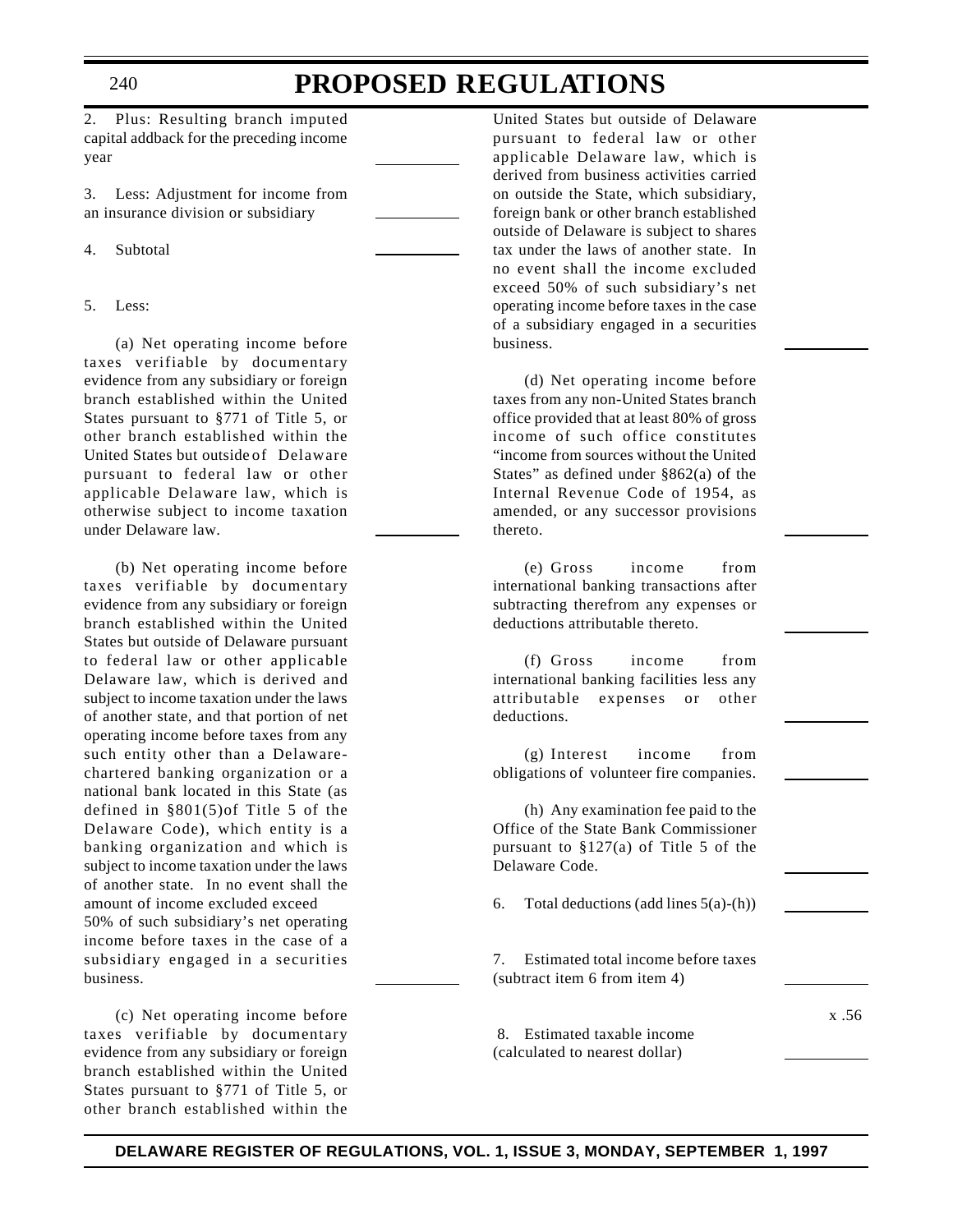<span id="page-35-0"></span>

|                                                                                                                                                                                                                                                                                                                                                                                                                                                                                        |                    | PROPOSED REGULATIONS                                                                                                                                                                                                                                                                                                                                                                                                                                                                                                                                                                                                                                                                                                                                                                                     | 241                                   |
|----------------------------------------------------------------------------------------------------------------------------------------------------------------------------------------------------------------------------------------------------------------------------------------------------------------------------------------------------------------------------------------------------------------------------------------------------------------------------------------|--------------------|----------------------------------------------------------------------------------------------------------------------------------------------------------------------------------------------------------------------------------------------------------------------------------------------------------------------------------------------------------------------------------------------------------------------------------------------------------------------------------------------------------------------------------------------------------------------------------------------------------------------------------------------------------------------------------------------------------------------------------------------------------------------------------------------------------|---------------------------------------|
| 9.<br>Estimated subtotal annual franchise<br>tax liability (before tax credits)<br><b>Calculation Table:</b>                                                                                                                                                                                                                                                                                                                                                                           |                    | Regulation No.: 5.1101etal.0011<br>Proposed                                                                                                                                                                                                                                                                                                                                                                                                                                                                                                                                                                                                                                                                                                                                                              |                                       |
| First \$20,000,000 of item 8 at 8.7%<br>Next \$5,000,000 of item 8 at 6.7%<br>Next \$5,000,000 of item 8 at 4.7%<br>Next \$620,000,000 of item 8 at                                                                                                                                                                                                                                                                                                                                    |                    | FINAL FRANCHISE TAX REPORT<br>FOR RESULTING BRANCHES IN THIS STATE<br>OF OUT-OF-STATE BANKS<br>(5 Del. C., Chapter 11)                                                                                                                                                                                                                                                                                                                                                                                                                                                                                                                                                                                                                                                                                   |                                       |
| 2.7%<br>of<br>item<br>Amount<br>8<br>over<br>\$650,000,000 at 1.7%<br>Subtotal<br>10. Less: Total employment tax credits<br>accordance with<br>(calculated in<br>Regulation No. 51105.0008, completed<br>worksheet attached hereto)<br>11. Less:<br>Travelink tax credits<br>(calculated<br>in accordance with<br>Department of Transportation Travelink<br>tax credit reporting requirements)<br>12. Estimated total annual franchise tax<br>liability (subtract items 10 and 11 from |                    | This report shall be completed by all resulting<br>branch(es) in this state of out-of-state banks and submitted<br>to the Office of the State Bank Commissioner on or before<br>January 30; provided, however, that a resulting branch of<br>an out-of-state bank that is entitled to take an additional<br>15 days to submit its Report of Condition and Income to<br>the appropriate federal bank supervisory authority shall<br>submit this report to the Office of the State Bank<br>Commissioner on or before February 15. Income reported<br>is for the previous calendar year. Instructions for the<br>preparation of this report are found in Regulation<br>5.1101etal.0009.<br>Name of Out-of-State Bank<br>Location<br>List corporation(s) electing under<br>Section 1101(f) and attach hereto |                                       |
| item 9)<br>13. Payment structure and dates<br>June 1 40% of estimate due<br>September 1 20% of estimate due<br>December 1 20% of estimate due                                                                                                                                                                                                                                                                                                                                          | \$<br>\$ Amount    | separate reports of income for each<br>Electing Corporation (include Federal<br>Employer Identification number).                                                                                                                                                                                                                                                                                                                                                                                                                                                                                                                                                                                                                                                                                         |                                       |
| March 1 (of succeeding year)<br>Final payment<br>I, the undersigned officer, hereby certify that this<br>report, including any accompanying schedules and<br>statements, has been prepared in conformance with the<br>appropriate instructions and is true and correct to the best<br>of my knowledge and belief.                                                                                                                                                                      |                    | Net operating income before taxes<br>1.<br>(including)<br>income<br>of Electing<br>Corporations)                                                                                                                                                                                                                                                                                                                                                                                                                                                                                                                                                                                                                                                                                                         | Rounded to the<br>nearest thousand \$ |
| Signature of President,<br>Date<br>Treasurer, or Other<br>Proper Officer<br><b>Print Name</b>                                                                                                                                                                                                                                                                                                                                                                                          | Title<br>Phone No. | Plus: Resulting branch imputed<br>2.<br>capital addback<br>Less: Adjustment for income from<br>3.<br>an insurance division or subsidiary<br>(report of income attached hereto).                                                                                                                                                                                                                                                                                                                                                                                                                                                                                                                                                                                                                          |                                       |
|                                                                                                                                                                                                                                                                                                                                                                                                                                                                                        |                    | Subtotal<br>4.                                                                                                                                                                                                                                                                                                                                                                                                                                                                                                                                                                                                                                                                                                                                                                                           |                                       |
| Print Address                                                                                                                                                                                                                                                                                                                                                                                                                                                                          |                    | Less:<br>5.<br>(a) Net operating income before                                                                                                                                                                                                                                                                                                                                                                                                                                                                                                                                                                                                                                                                                                                                                           |                                       |

**DELAWARE REGISTER OF REGULATIONS, VOL. 1, ISSUE 3, MONDAY, SEPTEMBER 1, 1997**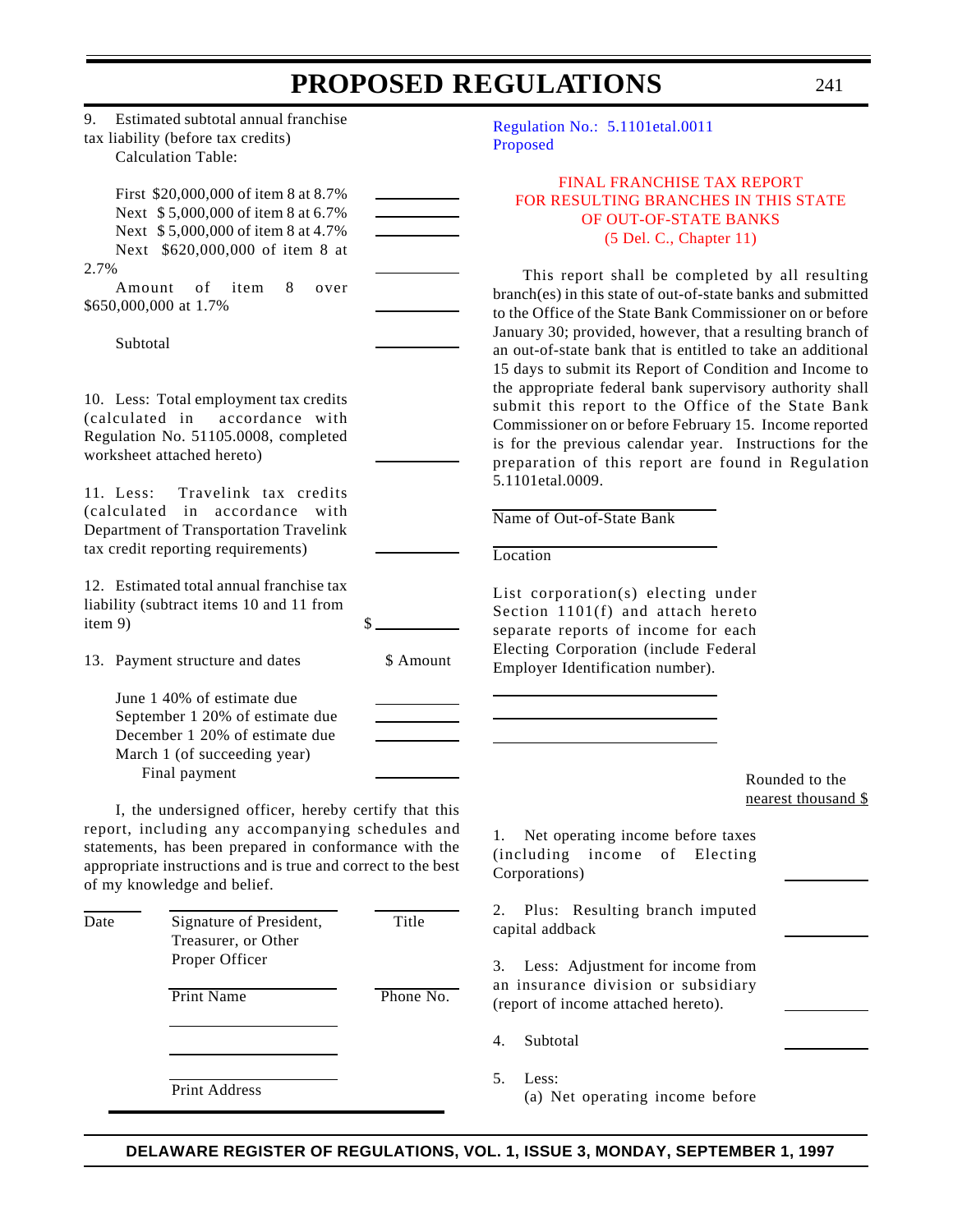taxes verifiable by documentary evidence from any subsidiary or foreign branch established within the United States pursuant to §771 of Title 5, or other branch established within the United States but outside of Delaware pursuant to federal law or other applicable Delaware law, which is otherwise subject to income taxation under Delaware law.

(b) Net operating income before taxes verifiable by documentary evidence from any subsidiary or foreign branch established within the United States pursuant to §771 of Title 5, or other branch established within the United States but outside of Delaware pursuant to federal law or other applicable Delaware law, which is derived from business activities carried on outside the State and subject to income taxation under the laws of another state, and that portion of net operating income before taxes from any such entity other than a Delawarechartered banking organization or a national bank located in this State (as defined in §801(5)of Title 5 of the Delaware Code), which entity is a banking organization and which is subject to income taxation under the laws of another state. In no event shall the amount of income excluded exceed 50% of such subsidiary's net operating income before taxes in the case of a subsidiary engaged in a securities business.

(c) Net operating income before taxes verifiable by documentary evidence from any subsidiary or foreign branch established within the United States pursuant to §771 of Title 5, or other branch established within the United States but outside of Delaware pursuant to federal law or other applicable Delaware law, which is derived from business activities carried on outside the State, which subsidiary, foreign branch or other branch established outside of Delaware is subject to shares tax under the laws of another state. In no event shall the

income excluded exceed 50% of such subsidiary's net operating income before taxes in the case of a subsidiary engaged in a securities business.

(d) Net operating income before taxes from any non-United States branch office provided that at least 80% of gross income of such office constitutes "income from sources without the United States" as defined under §862(a) of the Internal Revenue Code of 1954, as amended, or any successor provisions thereto.

(e) Gross income from international banking transactions after subtracting therefrom any expenses or deductions attributable thereto.

(f) Gross income from international banking facilities less any attributable expenses or other deductions.

(g) Interest income from obligations of volunteer fire companies.

(h) Any examination fee paid to the Office of the State Bank Commissioner pursuant to §127(a) of Title 5 of the Delaware Code.

6. Total deductions (add lines  $5(a)-(h)$ )

7. Total income before taxes (subtract item 6 from item 4)

8. Taxable income (calculated to nearest dollar)

x .56

9. Subtotal annual franchise tax liability (before tax credits) Calculation Table:

First \$20,000,000 of item 8 at 8.7% Next \$ 5,000,000 of item 8 at 6.7% Next \$ 5,000,000 of item 8 at 4.7% Next \$620,000,000 of item 8 at 2.7%

Amount of item 8 over \$650,000,000 at 1.7%

Subtotal

**DELAWARE REGISTER OF REGULATIONS, VOL. 1, ISSUE 3, MONDAY, SEPTEMBER 1, 1997**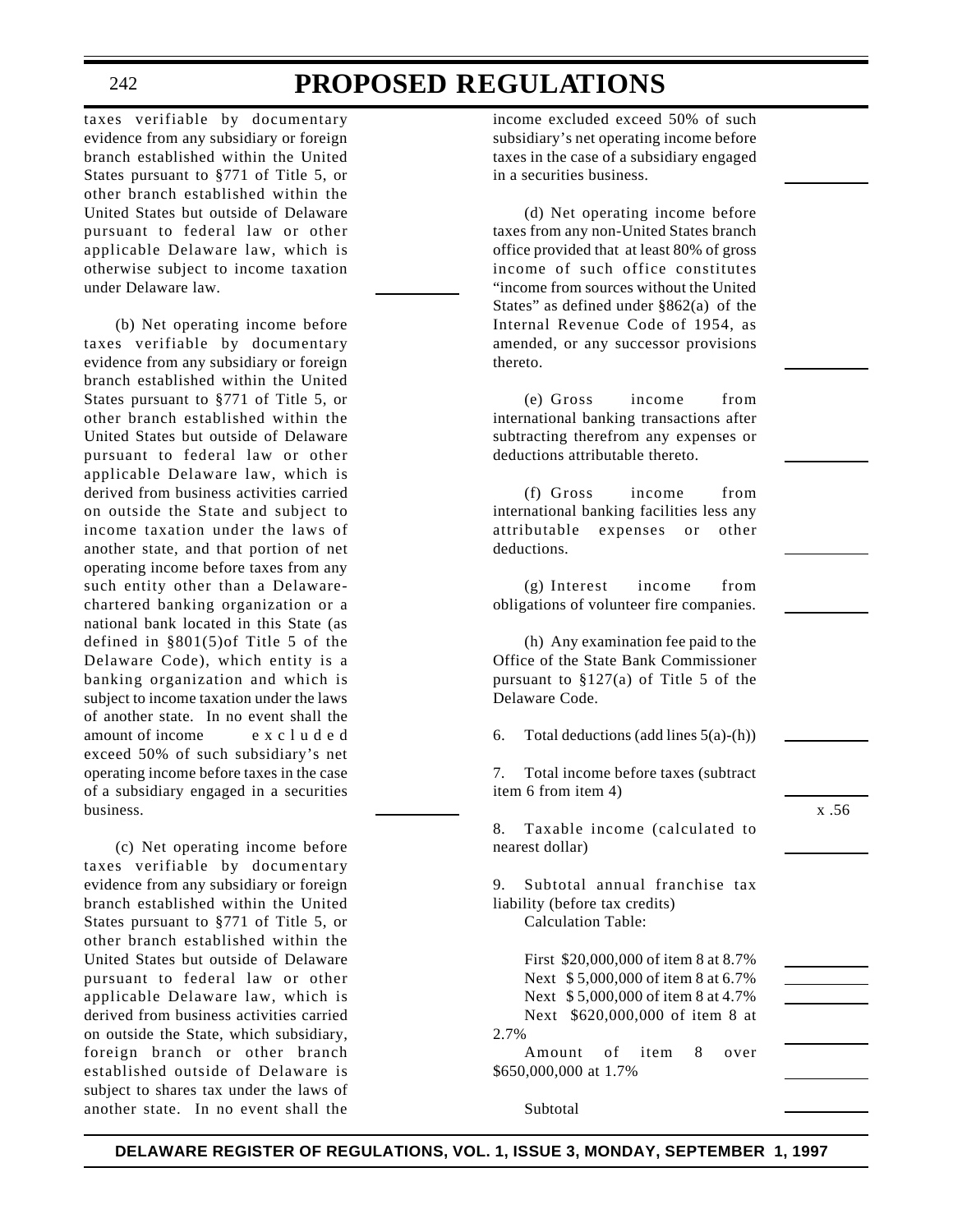10. Less: Total employment tax credits (calculated in accordance with Regulation No. 5.1105.0008, completed worksheet attached hereto)

11. Less: Travelink tax credits (calculated in accordance with Department of Transportation Travelink tax credit reporting requirements, completed worksheet attached hereto)

12. Total annual franchise tax liability (subtract items 10 and 11 from item 9) \$

13. Less: Estimated tax payments

a. June 1 payment  $\qquad$  \$

b. September 1 payment

c. December 1 payment

d. Total estimated tax payments (add items 13a, 13b and 13c)

14. March 1 final tax payment (subtract item 13d from item 12)

15. Additional tax due to underpayment of estimated franchise tax or installment (if applicable)

16. Penalty for late payment of final franchise tax (if applicable)

17. Total final tax payment (add items 14, 15 and  $16$ )

I, the undersigned officer, hereby certify that this report, including any accompanying schedules and statements, has been prepared in conformance with the appropriate instructions and is true and correct to the best of my knowledge and belief.

| Date | Signature of President,<br>Treasurer or Other<br>Proper Officer | Title     |
|------|-----------------------------------------------------------------|-----------|
|      | <b>Print Name</b>                                               | Phone No. |
|      |                                                                 |           |

Print Address

## **[DEPARTMENT OF FINANCE](http://www.state.de.us/govern/agencies/finance/finde.htm) DIVISION OF REVENUE** Statutory Authority: 29 Delaware Code Section 4805(a) (29 **Del.C.** 4805(a))

## [DELAWARE STATE LOTTERY OFFICE](#page-3-0)

The Commission proposes these amendments pursuant to 29 Del.C. sections 4805(a), 4805 (a)(24)(f), 4805(25) and 29 Del.C. section 10115. The proposed rules would require employee organization seeking to represent video lottery employees to register with the Lottery Office. The employee organization and its key employees would be subject to a registration and background investigation process. The new rules would also promulgate procedures for background investigations of new Lottery employees in positions involving access to sales agents or video lottery agents. The proposed Rules will be considered by the Lottery at a public hearing on September 23, 1997 at 3:00 p.m. at the DNREC Auditorium, 89 Kings Highway, Dover, Delaware. Copies of the proposed rules may be obtained from the Lottery Office. Comments may be submitted in writing to the Lottery Office on or before 4:00 p.m. on September 30, 1997 and/or in person at the hearing. The Lottery Office is located at 1575 McKee Road, Suite 102, Dover, Delaware 19901 and the phone number is (302)739-5291.

### DELAWARE STATE LOTTERY OFFICE VIDEO LOTTERY EMPLOYEE ORGANIZATION AND LOTTERY EMPLOYEE REGULATIONS

### 1.0 Introduction

These regulations are authorized pursuant to section 4805 of Title 29 of the Delaware Code. Video lottery operations in the State of Delaware are strictly regulated by the Delaware State Lottery Office through the powers delegated to the Director of the Lottery pursuant to Title 29 of the Delaware Code.

#### 2.0 Definitions

The following words shall be accorded these meanings for purposes of these Regulations:

"Agency" - the Delaware State Lottery Office created pursuant to 29 Del. C. chapter 48.

"agent" or "licensed agent" or "licensed video lottery agent" - any person licensed by the Director of the Agency to conduct licensed video lottery operations.

## **DELAWARE REGISTER OF REGULATIONS, VOL. 1, ISSUE 3, MONDAY, SEPTEMBER 1, 1997**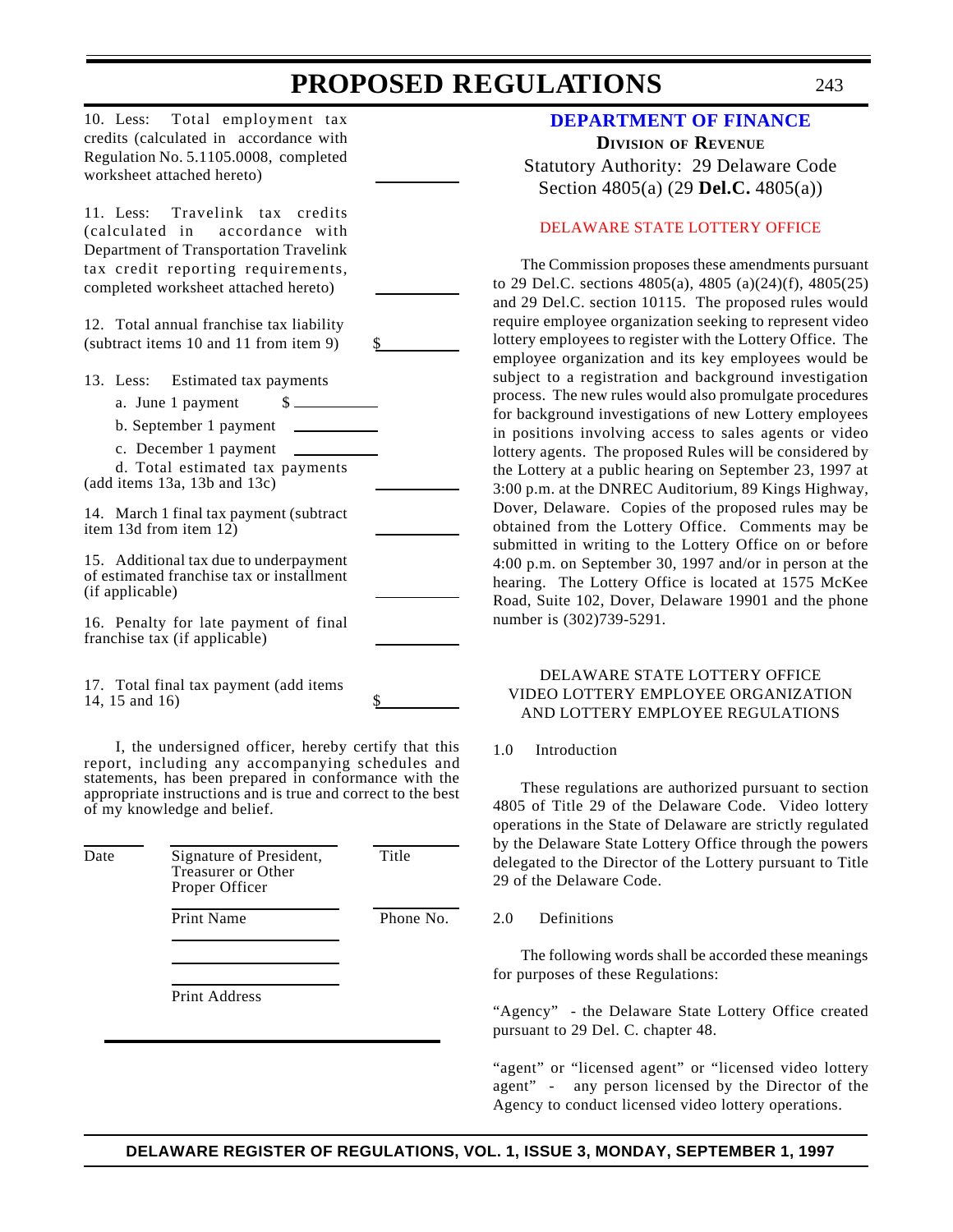# **PROPOSED REGULATIONS**

"applicant" - any person applying for a license authorized under these regulations.

"background investigations" - the security, fitness, and background checks conducted of an applicant.

"Director" - the Director of the Delaware State Lottery Office as established by Title 29 of the Delaware Code.

"employee organization" - any organization that admits or seeks to admit to membership employees of a Delaware video lottery agent and which has a purpose the representation of such employees in collective bargaining, grievance representation, labor disputes, salaries, wages, rates of pay, hours of employment, or conditions of work.

"key employee" - any officer and any employee of an employee organization who has direct involvement with or who exercises authority, discretion or influence in the representation of employees of a Delaware video lottery agent in collective bargaining, grievance representation, labor disputes, salaries, wages, rates of pay, hours of employment or conditions of work.

"licensee" - any person authorized by the Director to participate in video lottery operations.

"Lottery" - the public gaming system or games established and operated by the Delaware State Lottery Office.

"pension or welfare system maintained by an employee organization" - means any pension or welfare system created or established by an employee organization or one or more of the trustees or one or more members of the governing body of which is selected or appointed by the employee organization.

"pension system" - any plan, fund or program which is maintained by an employee organization, or by an employee organization and an employer, to the extent that by its express terms or as a result of surrounding circumstances such plan, fund or program provides retirement income to employees or results in a deferral of income by employees for periods extending to the termination of covered employment or beyond, regardless of the method of calculating the contributions made to the plan, the method of calculating the benefits under the plan or the method of distributing benefits from the plan.

"person" - an individual, general partnership, limited partnership, corporation or other legal entity.

"registrant" - any employee organization or key employee applying for registration under these regulations.

"welfare system" - any plan, fund or program which is maintained by an employee organization or by an employee organization and an employer, to the extent that such plan, fund or program was established or is maintained for the purposes of providing for its participants, or their beneficiaries, through the purchase of insurance or otherwise, medical, surgical, or hospital care or benefits, or benefits in the event of sickness, accident, disability, death, or unemployment, or vacation benefits, apprenticeship, or other training programs, or day care centers, scholarship funds, or prepaid legal services, or any other such benefit other than pension on retirement or death, and insurance to provide such pensions.

"video lottery" - any lottery conducted with a video lottery machine or linked video lottery machines with an aggregate progression prize or prizes.

### 3.0 Registration of Employee Organizations

3.1 Any employee organization representing or seeking to represent employees employed by a Delaware video lottery agent shall register with the Director of the Agency. An employee organization shall be required to file a registration application with the Agency within ten (10) business days after it secures a signed authorization card from any employee who is employed by a Delaware video lottery agent. Any registration statement filed by an employee organization after the signature of an authorization card but prior to the employee organization's petition for election shall not be subject to disclosure by the Agency to any video lottery agent.

3.2 The employee organization shall register with the Agency on registration forms supplied by the Agency. Registration forms shall require the employee organization to provide the following, without limitation:

(1) The name of the registrant as shown on its charter or in its constitution;

(2) The current and former business addresses of the registrant, including the address of any office where matters pertaining to employees of a video lottery agent will be conducted;

(3) The names of all persons principally involved in the original creation of the employee organization;

(4) The name and address of: (i) all affiliates which are either a parent body or any superior organization with any right or ability to control, supervise, discipline or set policy for this organization; (ii) all affiliates which are chartered by the same parent body as this organization; (iii) all affiliates which are governed by the same constitution or bylaws.

(5) The nature of the actual or probable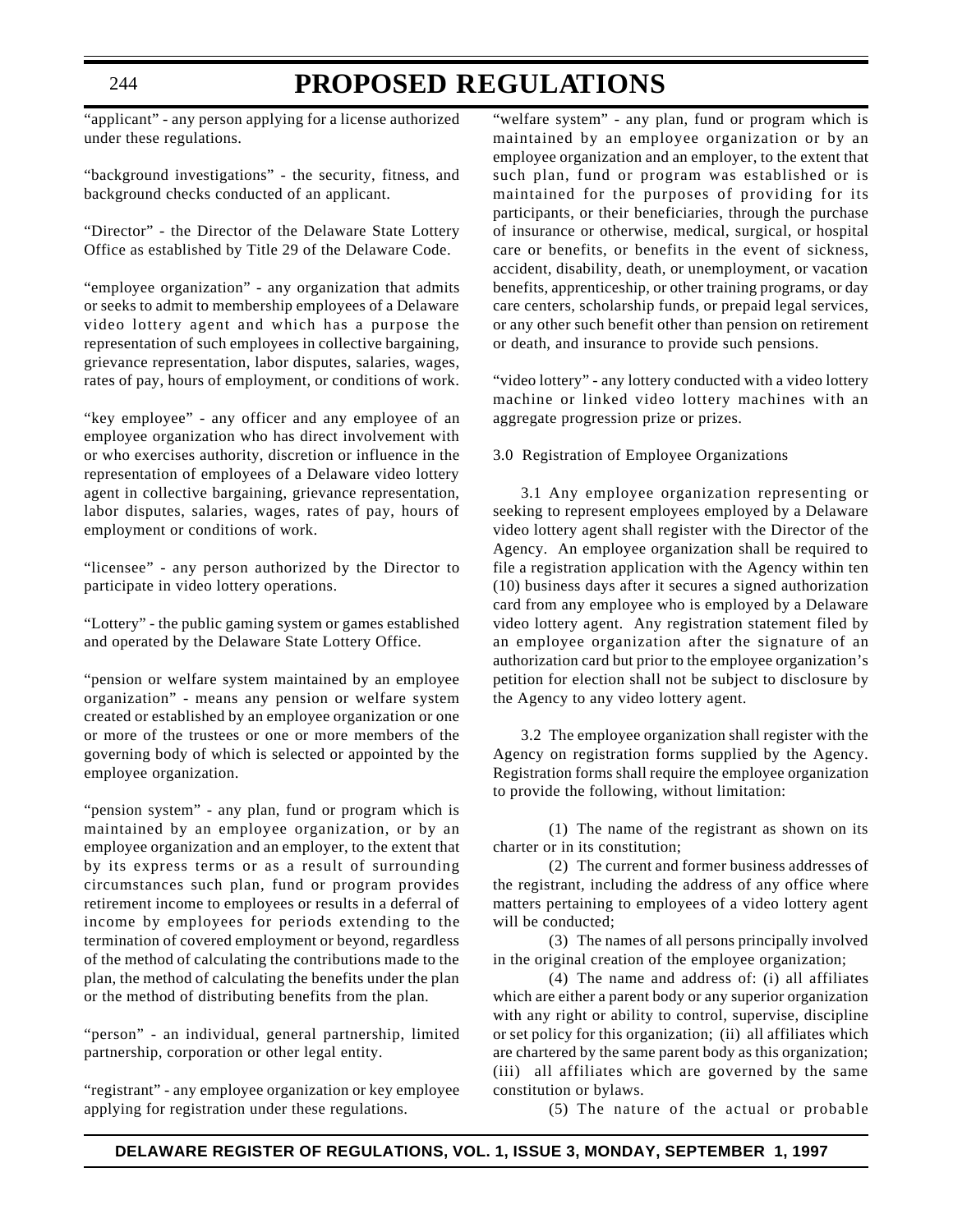involvement of any affiliate which represents or is seeking to represent employees who are employed by a video lottery agent, or which is involved or seeking to be involved in the control or direction of such representation.

(6) Information on any pension or welfare system maintained by the employee organization that hold any direct financial interest in any video lottery agent or technology provider.

(7) Disclosure of pension and welfare systems maintained by the employee organization and the names and titles of each officer or agent responsible for management of the pension or welfare system.

(8) With respect to all employee organization personnel:

(a) Full name, including any known alias or nickname;

(b) Designation of all key labor employees in the employee organization;

(c) Title or other designation in the employee organization;

(d) A brief description of the duties and activities of each individual;

(e) The business address and telephone number of each individual; and,

(f) Annual compensation including salary, allowances, and other direct or indirect disbursements (including reimbursed expenses).

(9) Any other information the Director determines is needed to determine the competence, honesty, and integrity of the applicant as required by Title 29 of the Delaware Code.

(10) A written certification under oath in a form signed by the local employee organization president and secretary-treasurer, and chief official of the local employee organization if his title is other than president or secretary-treasurer, that the information contained on the application is complete and accurate.

(11) A statement whether the employee organization has ever been found by any court or governmental agency to be unsuitable to represent employees under a federal or state labor statute.

(12) A list of any litigation involving the employee organization over the last five years.

(13) A Release Authorization directing all courts, probation departments, selective service boards, employers, educational institutions, financial and other institutions and all governmental agencies to release any and all information pertaining to the registrant as requested by the Agency or the Delaware State Police.

(14) A waiver of liability as to the State and its instrumentalities and agents for any damages resulting to the registrant from any disclosure or publication of information acquired during the investigation process.

3.3 To the extent, if any, that the information supplied in the registration or otherwise supplied by the employee organization or on the employee organization's behalf, becomes inaccurate or incomplete, the employee organization shall so notify the Agency in writing as soon as it is aware that the information is inaccurate or incomplete, and shall at that time supply the information necessary to correct the inaccuracy or incompleteness of the information.

3.4 Upon request of the Agency, the employee organization shall supplement the information provided in the registration form as deemed necessary by the Agency.

3.5 All registration statements filed under these Regulations shall be valid for a one-year period and a renewed registration form or an updated supplemental registration form must be filed annually. The employee organization filing the registration form is under a continuing duty to promptly notify the Director of the Agency of any changes in disclosed information.

4.0 Registration of Key Employees of Employee Organizations

4.1 Any key employee of an employee organization shall be required to register with the Agency at the same time as the application for registration is filed under section 3.0 of these Regulations, or within thirty (30) days after the date on which such individual is elected, appointed, or hired, whichever is later.

4.2 The key employee shall register with the Agency on registration forms supplied by the Agency. Registration forms shall require the key employee to provide the following, without limitation:

(1) Name, including any aliases or nicknames;

(2) Title or position with the employee organization;

(3) Date and place of birth;

(4) Physical description;

(5) Current address and residence history;

(6) Social security number;

(7) Citizenship and, if applicable, information concerning alien status;

(8) Telephone number at current place of employment;

(9) Employment history, including all positions held with a labor organization, union or affiliate, whether or not compensated;

(10) Excluding minor traffic offenses, a detailed description of the following areas of criminal conduct, if any, including whether the crime involved is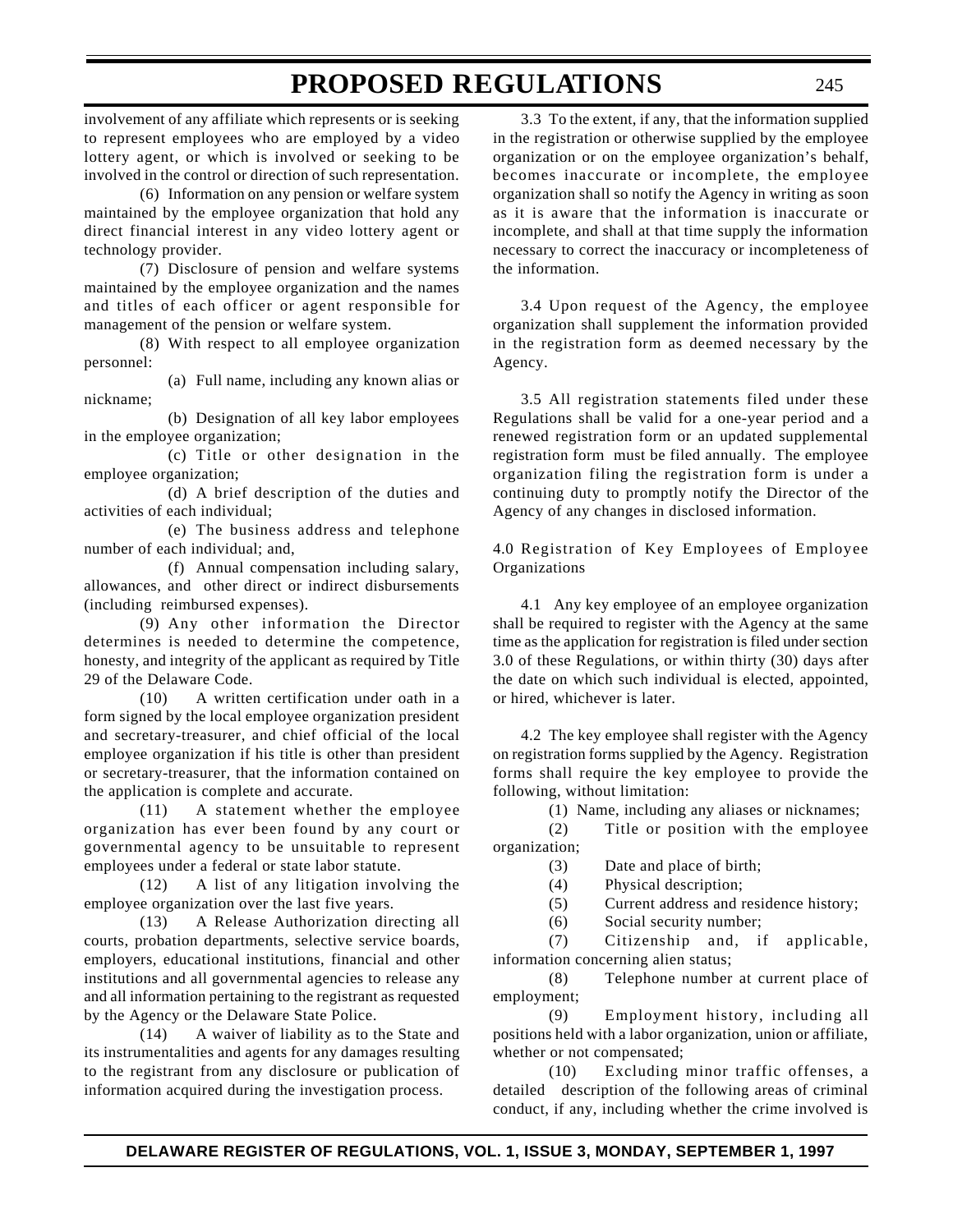## **PROPOSED REGULATIONS**

denominated a felony or a misdemeanor:

(i) Any convictions;

(ii) Any criminal offenses for which he was charged, indicted or summoned to answer, but for which he was not convicted;

(iii) Any criminal offenses for which he received a pardon;

(11) Whether he has ever been denied a business, liquor, gaming, or professional license, or has had such license revoked;

(12) Whether he has ever been found by any court or governmental agency to be unsuitable to be affiliated with a labor organization and if so, all details relating thereto;

(13) Whether he has ever been subpoenaed as a witness before any grand jury, legislative body, administrative body, or crime commission and if so, all details relating thereto.

(14) All key employee applicants will be required to submit a complete set of fingerprints to the Delaware State Bureau of Identification along with the standard release information.

(15) Any other information the Director determines is needed to determine the competence, honesty, and integrity of the applicant as required by Title 29 of the Delaware Code.

(16) A written certification under oath by the applicant that the information contained on the application is complete and accurate.

(17) A Release Authorization directing all courts, probation departments, selective service boards, employers, educational institutions, financial and other institutions and all governmental agencies to release any and all information pertaining to the applicant as requested by the Agency or the Delaware State Police.

(18) A waiver of liability as to the State and its instrumentalities and agents for any damages resulting to the applicant from any disclosure or publication of information acquired during the investigation process.

4.3 To the extent, if any, that the information supplied in the application form, or otherwise supplied by the applicant, becomes inaccurate or incomplete, the applicant shall so notify the Agency in writing as soon as it is aware that the information is inaccurate or incomplete, and shall at that time supply the information necessary to correct the inaccuracy or incompleteness of the information.

4.4 Upon request of the Agency, the applicant shall supplement the information provided in the application form as deemed necessary by the Agency.

4.5 All registration forms filed under these

Regulations shall be valid for a one-year period and a renewed registration form or an updated supplemental registration form must be filed annually. The entity or individual filing such form is under a continuing duty to promptly notify the Director of any changes in disclosed information.

5.0 Procedure for Review of Registration Applications

5.1 All registration statements filed under these Regulations shall be valid for a one year period and a renewed registration must be filed annually. The entity or individual filing such form is under a continuing duty to promptly notify the Director of any changes in disclosed information. The Delaware State Police shall conduct all background investigations required for by these Regulations and 29 Del. C. section 4805(a)(24)(a).

5.2 All applications for registration shall be deemed approved unless the Director notifies the applicant within sixty (60) days of his decision not to approve the registration or unless extenuating circumstances require a longer period, in which case the Director shall act with all deliberate speed to complete the process.

5.3 The application for registration by an employee organization or key employee of such employee organization may be denied or registration revoked under the following circumstances:

(i) If the employee organization or key employee of such employee organization is in violation of standards established under the Labor Management Reporting and Disclosure Procedure Prohibition Against Persons Holding Office, 29 U.S.C. section 504(a).

(ii) The applicant's competence, honesty or integrity pose a threat to the public interest of the State or to the reputation of or effective regulation and control of the video lottery based on the applicant's associations or by virtue of the fact that the applicant has been convicted of a felony crime of moral turpitude or arrested for an act constituting racketeering under 11 Del. C. section  $1502(9)(a)(b)(2)(4-10)$  within ten (10) years prior to applying for registration hereunder or at anytime thereafter. Any employee or employee organization denied registration based on an arrest for an act constituting racketeering under 11 Del. C. section  $1502(9)(a)(b)(2)(4-10)$  may apply for reconsideration of registration if subsequently acquitted or a nolle prosequi is entered or the charge is otherwise dismissed. In such instances, the Lottery shall reconsider the applicant's registration based on the criteria set forth in these Regulations and 29 Del. C. section 4805(a)(24).

(iii) The organization or individual has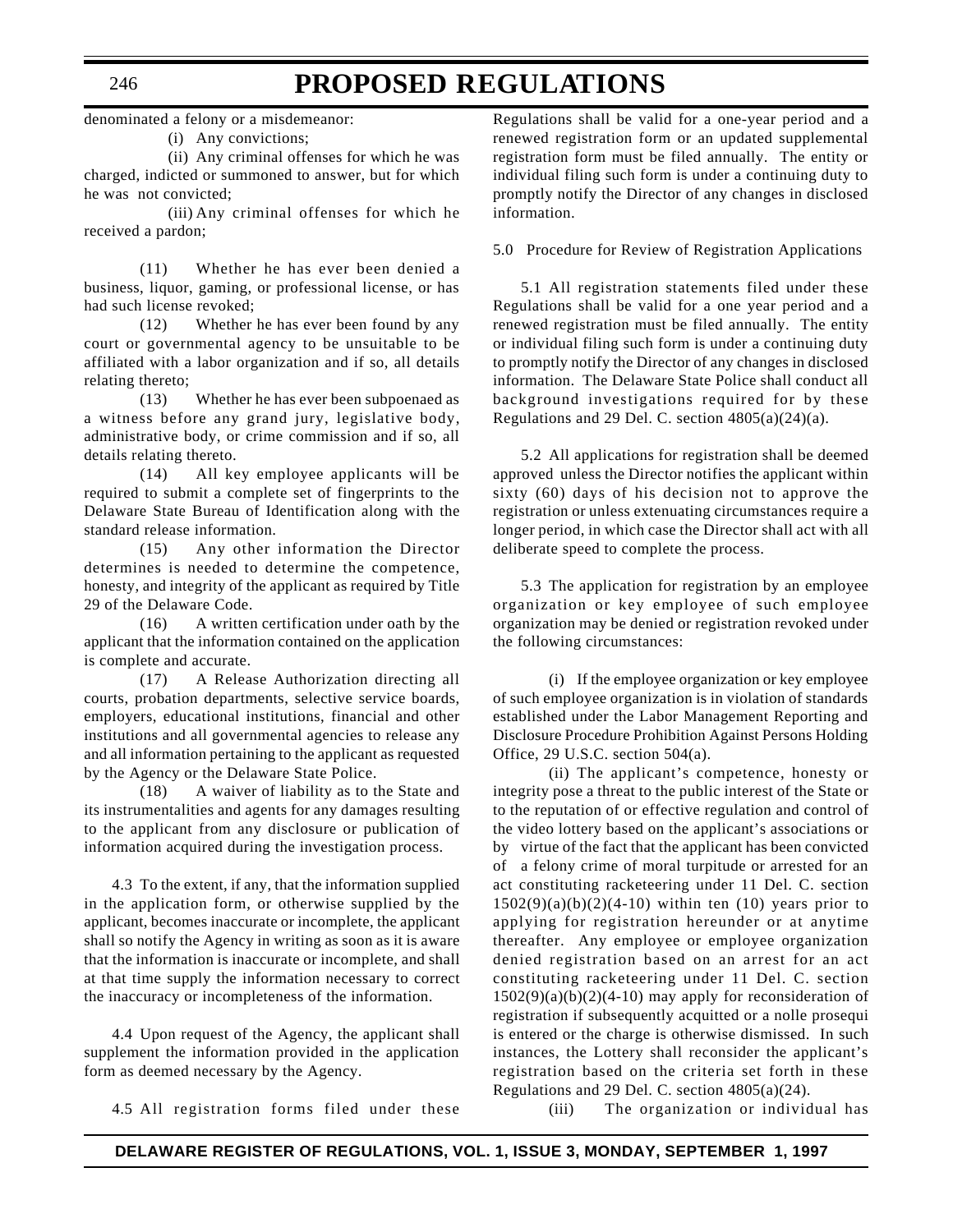knowingly made or caused to be made any written statement to any representative of the Agency or the Delaware State Police or who has orally responded to an official inquiry by the Agency, its employees or agents, which was at the time and in light of circumstances under which it was made false or misleading.

(iv) The organization or key employee thereof holds or obtains a direct financial interest in any video lottery agent, provided the employee organization is provided a thirty (30) day period to divest of any such direct financial interest.

5.4 Any employee organization may continue to provide services to employees of a Delaware video lottery agent during the review of the application process and the appeal process, except where the employee organization is found in violation of section 5.3(iv) of these Regulations or there has been a previous violation of sections 5.3(iiii) of these Regulations by the employee organization within the previous ten (10) years.

5.5 The failure of any key employee to satisfy the requirements of sections 5.3(i-iv) of these Regulations may constitute grounds for suspension of the registration of the employee organization if the organization does not remove the key employee from his or her duties as defined in 29 Del. C. section 4803(j) and the definition of "key employee" contained in section 2.0 of these Regulations. The employee organization will be given a reasonable opportunity to remove or replace any key employee found to be in violation of sections 5.3(i-iv) of these Regulations.

5.6 In any case where the Director determines that a registration of an employee organization or key employee shall be denied or revoked, the Agency shall first give written notice to the applicant or registrant of the intended action, the reasons therefor, and the right to a hearing as provided for in 29 Del. C. chapter 101. The notice of the intended denial, suspension, or revocation shall comply with any applicable requirements of the Delaware Administrative Procedures Act in 29 Del. C. sections 10133-10134 and, at a minimum, afford the applicant or registrant an opportunity for a hearing.

5.7 If the applicant or registrant desires a hearing, it shall provide the Agency with a written statement within ten days of receipt of the notice which contains the following:

(1) A clear and concise assignment of each error which the applicant or registrant alleges to have been committed in the tentative determination to deny, suspend, or revoke the registration. Each assignment of error should be listed in a separately numbered paragraph.

(2) A clear and concise statement of the facts on

which the applicant or registrant relies in support of each assignment of error.

(3) A prayer setting forth the relief sought.

(4) The signature of the individual or an officer of the employee organization authorized to request the hearing.

(5) A verification by the person requesting the hearing or counsel that the statements contained in the statement are true.

5.8 The Secretary of Finance shall, within a reasonable time, if requested by the Director, appoint a hearing officer to determine whether the application for registration should be denied, suspended, or revoked. The appointed hearing officer shall be bound to conduct all hearings in conformance with the requirements of 29 Del. C. section 10131. Notice of the hearing shall be given at least twenty (20) days before the date it is to be held.

5.9 The applicant or registrant may appear individually, by legal counsel, or by any other duly authorized representative. In the absence of the registrant, written evidence of a representative's authority shall be presented to the hearing officer in a form satisfactory to the hearing officer.

5.10 The applicant or registrant or his duly authorized representative, may with the approval of a hearing officer waive the hearing and agree to submit the case for decision on the record, with or without a written brief. Such a waiver or agreement shall be in writing and placed on the record.

5.11 The applicant or registrant shall be given an opportunity for argument within the time limits fixed by the hearing officer following submission of the evidence. The hearing officer, upon request of the licensee, may accept briefs in lieu of argument. The briefs shall be filed within ten days after the hearing date or within such other time as fixed by the hearing officer.

5.12 The Delaware Uniform Rules of Evidence shall be in effect in all proceedings before the hearing officer. The hearing officer may exclude any evidence which is irrelevant, unduly repetitious, or lacking a substantial probative effect.

5.13 A record shall be made of all hearings and all witnesses shall be sworn and subject to cross examination.

5.14 Following the conclusion of the hearing and within ten days of the receipt of the transcript thereof, or within such other time as fixed by the hearing officer but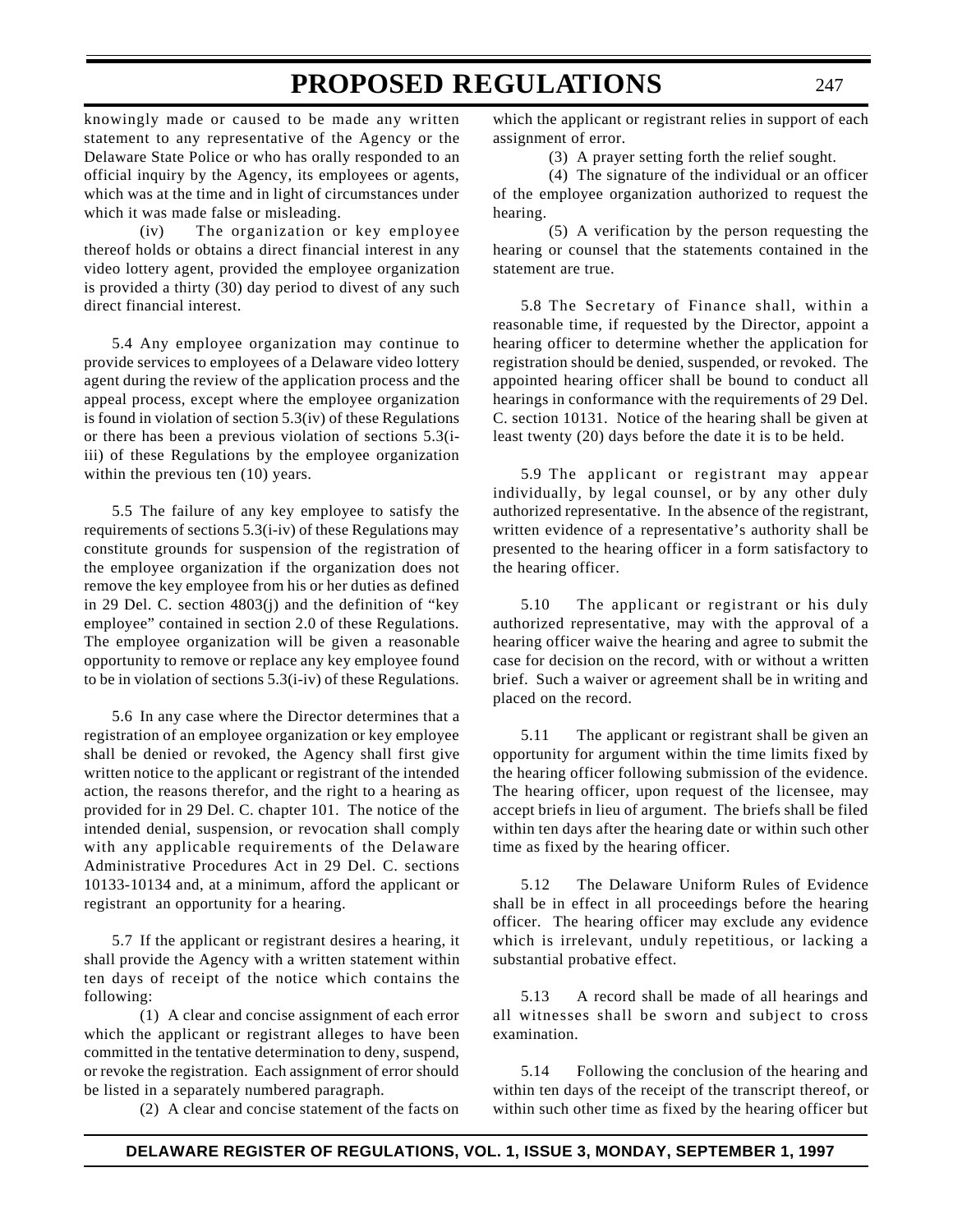## **PROPOSED REGULATIONS**

in no event later than 45 days following the hearing, the hearing officer shall prepare a final decision, including his or her findings of fact and conclusions of law, and the order signed by the hearing officer shall be final. A copy of said order shall be served upon the party requesting the hearing or their attorney of record in person or by registered or certified mail.

5.15 The hearing officer's decision to deny an application of registration or to suspend or revoke a registration shall be appealable to the Superior Court under the provisions of the Delaware Administrative Procedures Act.

6.0 Lottery Employee Investigations

6.1 The Director shall conduct employment investigations for any person seeking employment with the Agency for compensation for a position which has direct access to lottery ticket sales agents, video lottery agents, or vendors.

6.2 Applicants for Lottery positions in section 6.1 of these Regulations will be required to submit a set of their fingerprints to the State Bureau of Identification along with a signed standard release. The submitted fingerprints shall be processed by the S.B.I. in order to provide the Director with the individual's entire federal and state criminal history record.

6.3 Any applicant for a Lottery position in section 6.1 of these Regulations shall be required to submit an application form to the Agency to allow the Director to determine that the applicant does not pose a threat to the public interest of the State of Delaware or the integrity of the Lottery Office. The application materials shall request, without limitation:

(1) Name, including any aliases or nicknames;

- (2) Title or position to be applied for;
- (3) Date and place of birth;
- (4) Current address and residence history;
- (5) Social security number;

(6) Citizenship and, if applicable, information concerning alien status;

- (7) Telephone number;
- (8) Employment and educational history.
- (9) Qualifications for the position applied
- for;

(10) Excluding minor traffic offenses, a detailed description of the following areas of criminal conduct, if any, including whether the crime is denominated a felony or a misdemeanor:

(i) Any convictions;

(ii) Any criminal offenses for which the applicant was charged, indicted, or summoned to answer, but for which he was not convicted;

(iii) Any criminal offense for which he received a pardon;

Any other information the Director determines is needed to determine the qualifications and fitness of the applicant.

#### 7.0 Severability

The sections and subsections of these rules and regulations shall be deemed severable. Should any section or subsection be deemed by judicial opinion or legislative enactment to be invalid, unconstitutional or in any manner contrary to the laws of the State of Delaware, then such opinion or enactment shall invalidate only that particular section or subsection of these rules and regulations and all other sections shall remain in full force and effect.

## **[DEPARTMENT OF AGRICULTURE](http://www.state.de.us/deptagri/deptagri.htm) DELAWARE [THOROUGHBRED](#page-3-0) RACING COMMISSION**

Statutory Authority: 3 Delaware Code, Section 10103, 10128(m)(1), (3 **Del.C.** 10103, 10128(m)(1))

#### Proposed Rule Amendments

The Commission proposes these amendments pursuant to 3 Del. C. sections 10103 and 10128(m)(1), and 29 Del. C. section 10115. The proposed revision to Rule 13.16 would extend the time period for an owner to claim horses in a new race meet when the owner's stable has been previously eliminated due to claims. The proposed amendment to Rule 15.02(e) would allow for the use of lasix in two year old horses after September 1st of the race meet. The amendment is intended to follow the practice of the majority of surrounding states that permit the use of lasix in two year old horses to control bleeding. The proposed Rules will be considered by the Commission at its next regularly scheduled meeting on September 23, 1997 at 11:00 a.m. at Delaware Park, Stanton, DE. Copies of the proposed rules may be obtained from the Commission. Comments may be submitted in writing to the Commission office on or before 4:00 p.m. on September 30, 1997 and/or in person at the hearing. The Commission Office is located at 2320 South DuPont Highway, Dover, DE 19901 and the phone number is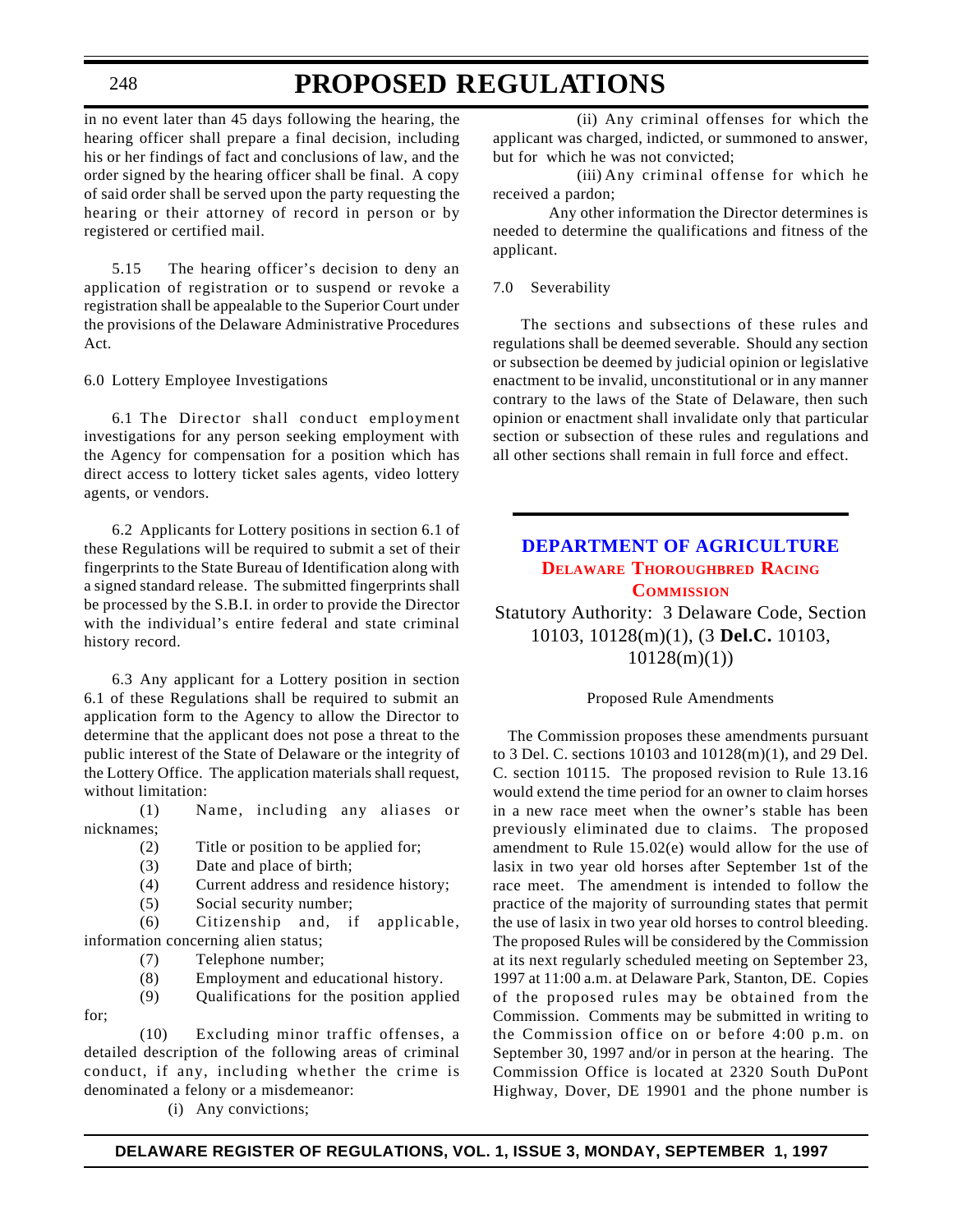### (302)739-4811.

### 13.14 Invalidation of Claim:

Claims which are not made in keeping with the Rules shall be void. The Stewards may, at any time in their discretion, require any person filing a claim to furnish an affidavit in writing that he is claiming in accordance with these Rules. The Stewards shall be the judges of the validity of the claim and, if they feel that a "starter" was nominated for the purpose of making its owner eligible to claim, they may invalidate the claim.

#### 13.15 Necessity to Record Lien:

Any person holding a lien of any kind against a horse entered in a claiming race must record the same with the Racing Secretary and/or Horsemen's Bookkeeper at least thirty (30) minutes before post time for that race. . If none is so recorded, it shall be conclusively assumed, for claiming purposes, that none exists.

13.16 Claiming Privileges -- Eliminated Stable:

An Owner whose stable has been completely eliminated by claiming shall have the right to claim during the remainder of the meeting at which his stable was eliminated. After claiming a horse under the conditions of this Rule, the Owner shall be required to reinstate his eligibility to claim before being eligible to make another claim.

If a person's stable shall be eliminated with thirty (30) racing days or less remaining in the current racing season, and such person is unable to replace the horse(s) lost via a claim by the end of the racing season, such person may apply to the Stewards for an additional thirty (30) racing days of eligibility to claim in the new race meeting as long as the person owns no other horses at the start of the next race meeting.

13.17 Claim Embraces Horse's Prior Engagements:

The engagements of a claimed horse pass automatically with the horse to the claimant.

### 15.02 Bleeder Medication:

Notwithstanding anything in the Rules of Racing to the contrary, the Stewards may permit the administration of Furosemide (Lasix) to control epistaxis (bleeding) to horses under the following conditions:

(a) A horse which, during a race or workout at a duly licensed race track in this State or within the first hour immediately following such a race or workout, is observed by the Licensee's Veterinarian or the Stewards to be shedding blood from one or both nostrils or is found to have bled internally. (An endoscopic examination of the horse, in order to confirm bleeding, may be performed by the practicing veterinarian in the presence of the Licensee's Veterinarian at the detention barn within one (1) hour of workout or race.)

(b) A horse which has been certified as a bleeder in another jurisdiction may be placed on the bleeder list provided that the other jurisdiction qualified it as a bleeder using criteria satisfactory to the Licensee's Veterinarian and the Stewards. it shall be the absolute responsibility of the Trainer to report bleeders from other jurisdictions to the Licensee's veterinarian or Stewards on official forms from that State prior to entry.

(c) The Licensee's Veterinarian shall be responsible to maintain an up-to-date "bleeder" list and the list shall be available in the Racing Secretary's office.

(d) A horse in the Bleeder Program shall be required to be brought to a detention barn designated by the Licensee and approved by the Commission not later than three and one-half (3 1/2) hours before post time for the race in which it is entered and shall remain in said detention barn (in its assigned stall) until called to the paddock prior to post time. During the 3 1/2 hour period, the horse shall be under the care and custody of a groom or caretaker appointed by the Trainer. The approved Furosemide medication may be administered by a licensed practicing veterinarian in the detention barn within three (3) hours before post time. The practicing veterinarian shall make a report to the Stewards of the treatment on forms provided by the Stewards on the same day of treatment.

(e) No 2-year-old horse will be acceptable for the Bleeder Program until after September  $1<sup>st</sup>$  of the race meet.

(f) A horse which bled for the first time shall not be permitted to run for a period of ten (10) calendar days. A horse which bleeds a second time shall not be permitted to run for sixty (60) calendar days. A horse which bleeds a third time will be barred from further racing in the State of Delaware. A positive endoscopic examination shall be classed as a first time bleeder.

Revised: 6/19/92.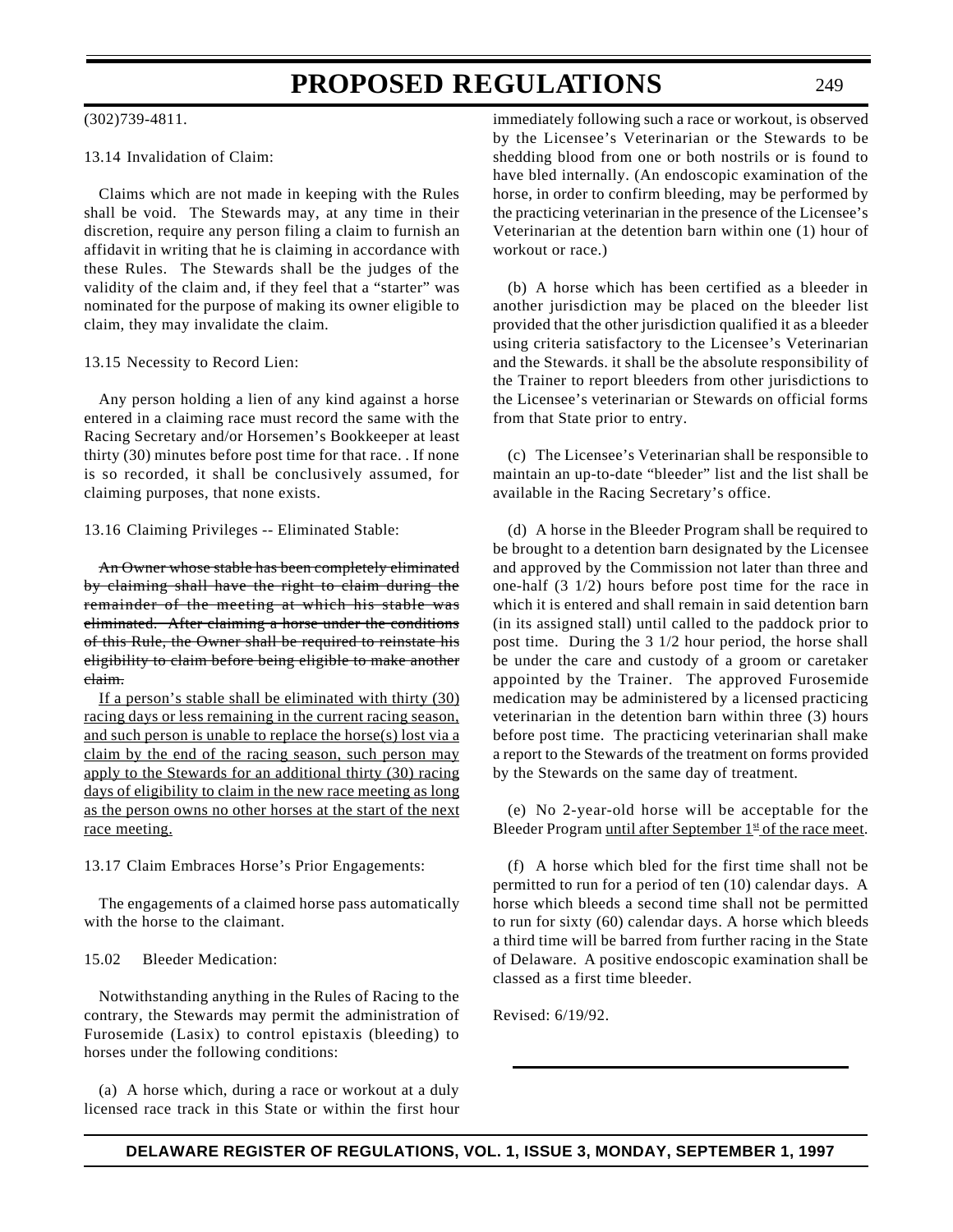## **DEPARTMENT OF NATURAL [RESOURCES & ENVIRONMENTAL](http://www.dnrec.state.de.us/) CONTROL**

**[SHELLFISHERIES](#page-3-0) ADVISORY COUNCIL**

Statutory Authority: 7 Delaware Code, Section 2804 (7 **Del.C.** 2804)

Brief Synopsis of the Subject Substance and Issue

The Department of Natural Resources and Environmental Control, in consultation with the Shellfisheries Advisory Council, proposes to amend Shellfish Regulation No. S-48 CONCH MINIMUM SIZE LIMITS, to increase the minimum size limit on channeled conchs from 5 inches in length or 2 ¾ inches in diameter to 6 inches in length or 3 1/8 inches in diameter with an allowance of 5 conchs per 60 pound bushel to be less than the minimum size or dimension. The minimum size limits on knobbed conchs would remain at 5 inches in length or 2 ¾ inches in diameter with no allowance for any under sized knobbed conchs per any measure. This change in minimum size for channeled conchs will better conserve their spawning stock and will provide a higher yield per recruit and price per pound.

Possible Terms of the Agency Action:

The Department of Natural Resources and Environmental Control may reject or approve this amendment.

Statutory Basis or Legal Authority to Act: 7 Del. C. § 2804.

List of other Regulations that may be impacted or affected by this proposal. None.

### Notes of Public Comment

Individuals may present their opinions and/or request additional information by writing or visiting the Fisheries Section, 89 Kings Highway, Dover, DE 19901 prior to 4:30 p.m. on October 10, 1997. A public hearing on this proposal will be held in the DNREC auditorium, 89 Kings Highway, Dover, DE at 7:30 p.m. on Monday, October 6, 1997.

Proposed Amendment to Shellfish Regulation No. S-48

### S-48 CONCH MINIMUM SIZE LIMITS

(a) It shall be unlawful for any person to possess any channeled conch, Busycotypus canaliculatum, that measures less than six (6) inches in length or 3 inches in diameter at the whorl.

(b)Notwithstanding the provisions of paragraph (a), a person may possess no more than five (5) channeled conchs per 60 pounds that are less than six (6) inches in length or 3 1/8 inches in diameter at the whorl.

(c) It shall be unlawful for any person to posses any knobbed conch, Busycon carica, that measures less than five (5) inches in length or 2 ¾ inches in diameter at the whorl.

Existing Shellfish Regulation No. S-48

### S-48 CONCH MINIMUM SIZE LIMITS

(a) It shall be unlawful for any person to possess any channeled conch, Busycotypus canaliculatum, or knobbed conch, Busycon carica, that measure less than 5 inches in length or 2.75 inches in diameter at the whorl.

### SHELLFISH REGULATIONS

The following regulations are pursuant to Title 7, Delaware Code, Chapters 19, 21, 23, 24, 25, 27, and 28. They are supplementary to new and revised shellfish laws.

### S-1 DEFINITIONS:

1. "Commercial Shellfishing" - shall mean for any person to possess those species of shellfish in excess of the following quantities unless said person has a valid receipt for all shellfish above these quantities; or as otherwise provided by law or regulation:

(1)Oysters - one (1) bushel per vessel (2)Blue Crabs - one (1) bushel per person (3)Hard Clams - five hundred (500) clams per person (4)Lobsters - two (2) lobsters per person

2. "Commercial Measure" - shall mean that unit of measurement of a species of shellfish as described herein:

- (1)Oysters bushels (2)Blue Crabs -bushels
- (3)Clams actual numbers or bushels
- (4)Lobsters actual numbers or pounds
- (5)Blue Mussels bushels or pounds

3. "A Person's Intent to Sell Shellfisheries to Another" - shall mean a person has in his possession a quantity of that species of shellfish in excess of the quantity specified under the definition of "Commercial Shellfishing" or this same person advertises for sale, offers for sale or completes the sale of any portion of that measure of shellfish to another person.

4. "Delaware Bay": - shall mean all those waters and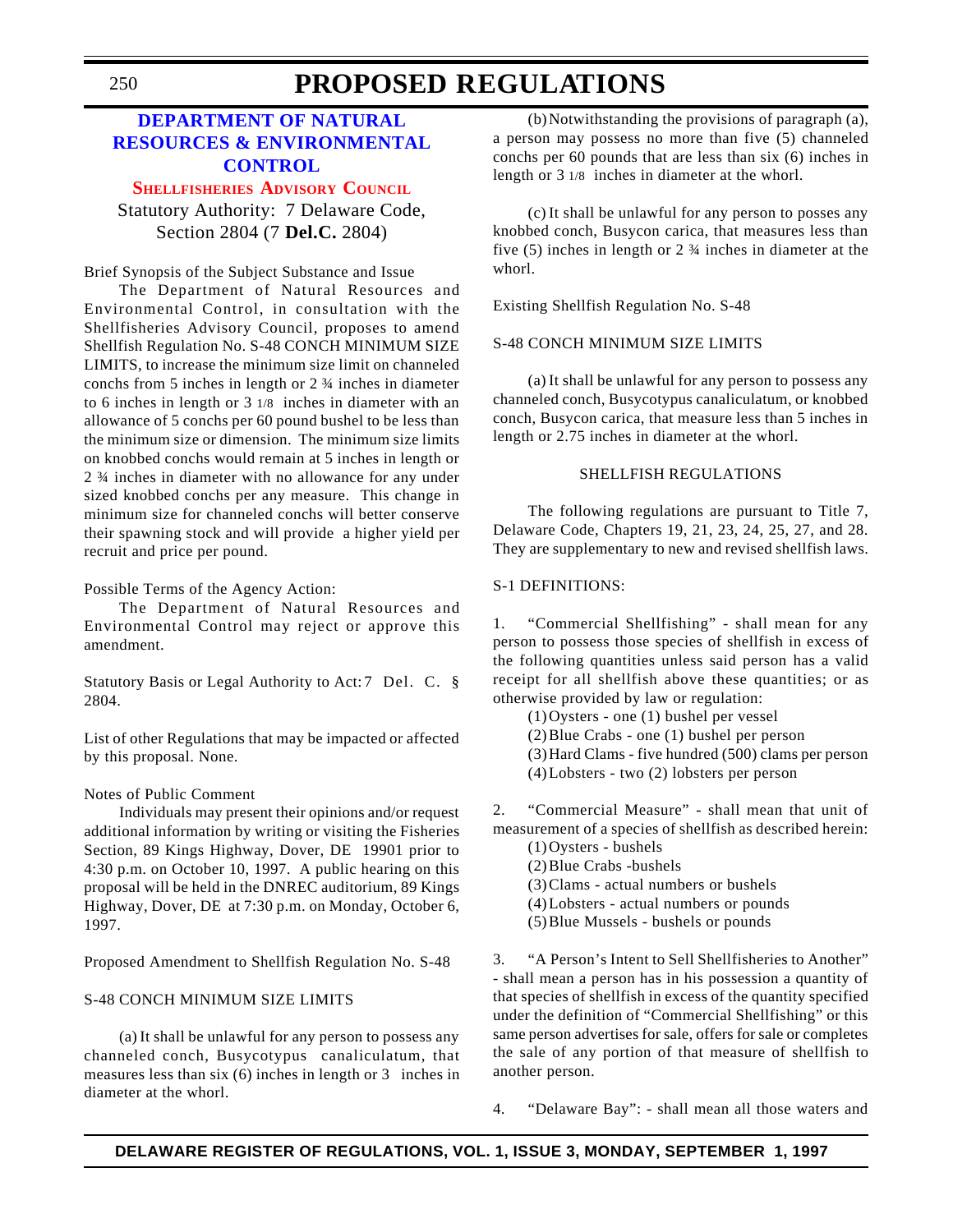submerged lands under the jurisdiction of the State located within an area bordered on the North by a straight line drawn between Liston Point, Delaware and Hope Creek, New Jersey and bordered on the South by a line drawn from Cape May Inlet East Jetty Light to Cape May Harbor Inlet Lighted Bell Buoy 2CM; thence to the northernmost extremity of Cape Henlopen, but not including any tributaries thereto.

5. "Delaware River" - shall mean all those waters and submerged lands under the jurisdictions of the State located within an area to the North of a straight line connecting Liston Point, Delaware and Hope Creek, New Jersey, but not including any tributaries thereto.

6. "Recreational Purposes" - shall mean the noncommercial use of shellfish that does not include the sale, trade or barter of shellfish in quantities less than the prescribed quantities for commercial shellfishing.

7a. "New Licensee" shall mean for purposes of interpreting § 1918(a), Chapter 19, Title 7, Delaware Code, any person who has never been issued a commercial crab pot license or any person who has not been issued a valid commercial crab pot license by the Department before May 1, 1995 and annually thereafter when applying for the renewal of such license.

7b. "New Licensee" shall mean for purposes of interpreting § 1918(b), Chapter 19, Title 7, Delaware Code, any person who has never been issued a commercial crab dredger's license or any person who has not been issued a valid crab dredger's license by the Department before May 1, 1994 and then annually thereafter when applying for the renewal of such license."

8. "2 consecutive years, as it appears in §1918(c), 7 Del.C. shall mean any consecutive 24 month period."

### S-3 COMMERCIAL SHELLFISHING PROHIBITED ON SUNDAY

(a) It shall be unlawful for any person to engage in commercial shellfishing on Sunday. (Exception. §1904, 7 Del. C. has been amended so that crabs and conchs may be taken on any Sunday and clams may be taken on any Sunday between and including Memorial Day and Labor Day.

### S-5 TAKING SHELLFISH OTHER THAN OYSTERS, CLAMS, LOBSTERS AND CRABS

(a) It shall be lawful for persons to take any species of shellfish other than oysters, Crassostrea

virginica; clams, Mercenaria mercenaria; lobsters, Hamarus americanus; and crabs, Callinectes sapidus from the shellfish grounds under the jurisdiction of the State. Oysters, clams, lobsters and crabs only maybe taken according to the provisions of Chapters 19, 21, 23, 24, and 25 of Title 7, Delaware Code.

(Note- Conchs only may be taken according to the provisions of Chapter 28, 7. Del. C.)

(b) It shall be unlawful for any person, unless authorized to do so, to take shellfish, other than crabs and lobsters, from natural oyster beds, the leased shellfish grounds of other persons or those shellfish grounds closed to shellfishing by order of the Department of Health and Social Services.

### S-7 NATURAL OYSTER BEDS - LOCATION

(a) Natural oyster beds shall mean those shellfish grounds located to the North of the 'East Line" in Delaware Bay and River and shellfish grounds located upstream of the entrances of all tributaries entering the Delaware River and Delaware Bay under the jurisdiction of the State.

(b) The Department shall designate specific natural oyster beds that will be open for taking seed oysters on specific dates prior to April 1 in any given year.

S-9 OYSTERS - PUBLIC TONGING AREAS - LOCATION

(a) Public tonging areas for oysters shall mean those shellfish grounds located in the Delaware Bay approximately two (2) miles Northeast of the Murderkill River entrance to the Delaware Bay and more specifically described as plotted on the Delaware Bay Chart No. 12304, 22nd edition, published by the National Oceanic and Atmospheric Administration, U.S. Department of Commerce, Washington, D.C., November 1975 with Loran C overprinted as follows:

| <b>CORNER LOCATION</b> | <b>LORAN READING</b> |
|------------------------|----------------------|
| 1. Northwest Corner    | 9930-Y-52260.91      |
|                        | 9930-Z-70042.54      |
| 2. Northeast Corner    | 9930-Y-52259.36      |
|                        | 9930-Z-70043.20      |
| 3. Southwest Corner    | 9930-Y-52262.10      |
|                        | 9930-Z-70043.80      |
| 4. Southeast Corner    | 9930-Y-52260.65      |
|                        | 9930-Z-70043.95      |
|                        |                      |

S-11 OYSTERS - PUBLIC TONGING AREAS - SEASON

## **DELAWARE REGISTER OF REGULATIONS, VOL. 1, ISSUE 3, MONDAY, SEPTEMBER 1, 1997**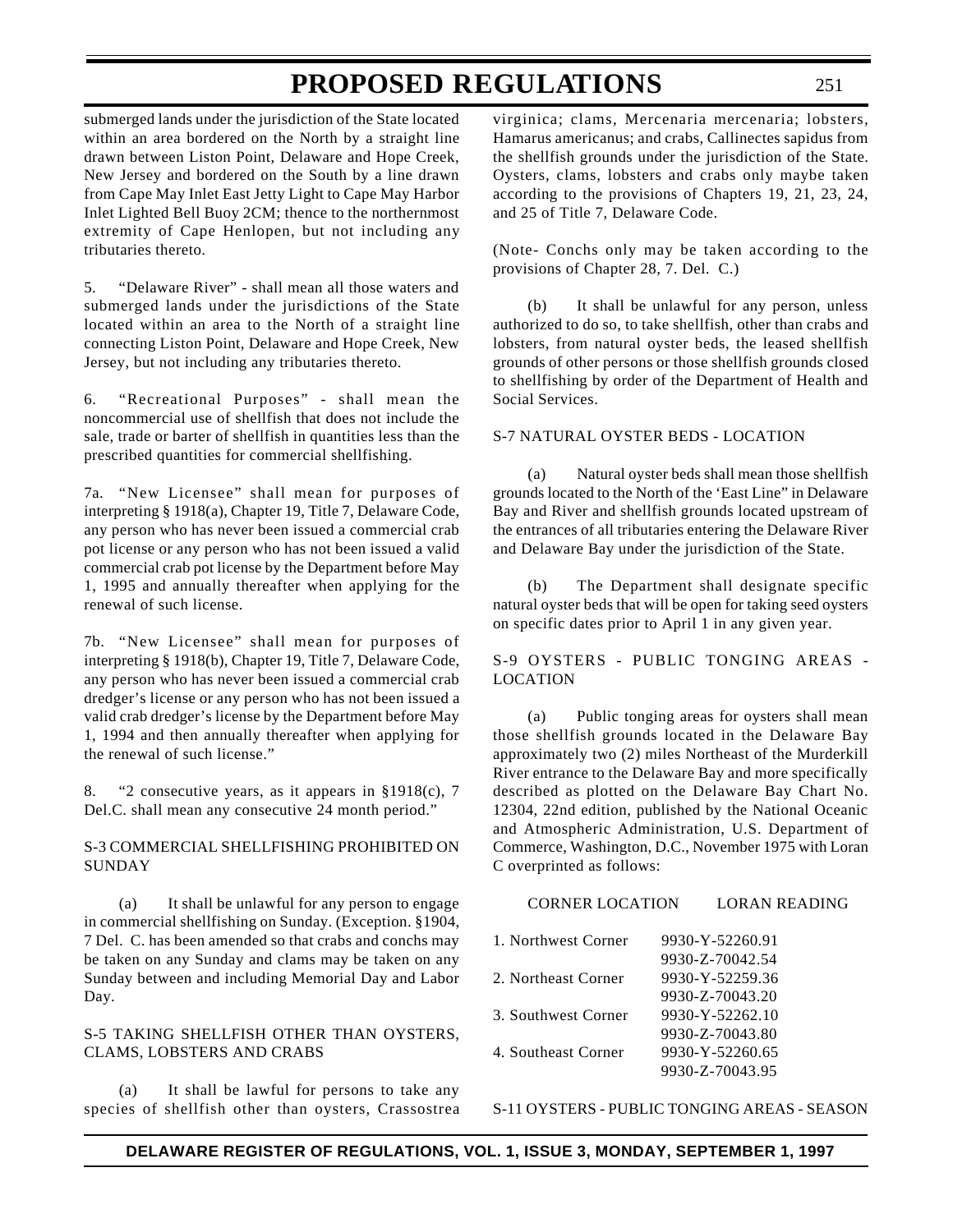PERMIT

(a) It shall be unlawful for any person to harvest oysters from the public tonging area located in the Delaware Bay two (2) miles Northeast of the Murderkill River entrance to the Delaware Bay at any time other than September 1 through April 30 next ensuing for each year.

NOTE: It is unlawful for any person to harvest oysters from any public tonging areas unless said person has a valid public oyster tonger's license.

### S-13 OYSTERS - DAILY TAKE LIMITS - PUBLIC TONGING AREA

(a) It shall be unlawful for any person to take more than fifteen(15) bushels of oysters in any one (l) day from the oyster public tonging grounds.

### S-15 HARD CLAMS - SEASON AND LIMITS FOR COMMERCIAL CLAM TONG/RAKE LICENSE

(a) It shall be lawful for any person who has a valid Commercial Clam Tong/Rake License to harvest hard clams during permitted times on any date except Sunday.

(Exception- § 1904, 7 Del. C. has been amended so that clams may be taken on Sundays between and including Memorial Day and Labor Day.)

(b) It shall be unlawful for any person who has a valid Commercial Clam Tong/Rake License to harvest on any one (1) day or possess at any time more than two thousand five hundred (2,500) hard clams unless said person has a valid receipt for clams in excess of two thousand five hundred (2,500).

### S-17 HARD CLAMS - SEASON AND LIMITS FOR COMMERCIAL DREDGE CLAM LICENSE

(a) It shall be lawful for any person who has a valid Commercial Dredge Clam License to take clams from shellfish grounds, as permitted by law, at permitted times on any date except Sunday.

(Exception - §1904, 7. Del.C. has been amended so that clams may be taken on Sundays between and including Memorial Day and Labor Day.)

(b) It shall be lawful for any person who has a valid Commercial Dredge Clam License to harvest any number of hard clams.

S-19 HARD CLAMS - METHOD OF TAKE, SEASON AND LIMITS FOR NON-COMMERCIAL CLAMMING

(a) It shall be unlawful for any person who has a valid Non-Commercial Clamming Permit to attempt to take, catch kill or reduce to possession any hard clams with any device other than a hand-held rake with a head no wider than fourteen (14) inches measured perpendicular to the tines and a straight handle not in excess of seven (7) feet in length.

(b) it shall be unlawful for any person who has a valid Non-Commercial Clamming Permit to harvest hard clams during the period between one-half hour after sunset and one-half hour before sunrise next ensuing.

(c) it shall be unlawful for any person who has a valid Non-Commercial Clamming Permit to harvest in any one (1) day or possess at any time more than five hundred (500) hard clams unless said person has a valid receipt for clams in excess of five hundred (500).

(d) It shall be lawful for any person who has a valid Non-Commercial Clamming Permit to harvest hard clams on any date during the time period permitted.

### S-21 HARD CLAMS - METHODS OF TAKE, SEASON AND LIMITS FOR RECREATIONAL CLAMMING

(a) It shall be unlawful for any person to attempt to take, catch, kill or reduce to possession any hard clams with a device other than a hand-held rake with a head no wider than fourteen (14) inches measured perpendicular to the tines and a straight handle not in excess of seven (7) feet in length.

(b) It shall be unlawful for any person to harvest hard clams during the period between one-half hour after sunset and one-half hour before sunrise next ensuing.

(c) It shall be unlawful for any person who is a resident of this State to harvest in any one (1) day or possess at any time more than one hundred (100) clams unless otherwise permitted to do so by license or permit or said person has a valid receipt for all clams in excess of one hundred (I 00).

(d) It shall be unlawful for any person who is a non-resident of this State to harvest in any one (1) day or possess at any time more than fifty (50) hard clams unless otherwise permitted to do so by license or permit or said person has a valid receipt for all clams in excess of fifty (50).

(e) It shall be lawful for any person to harvest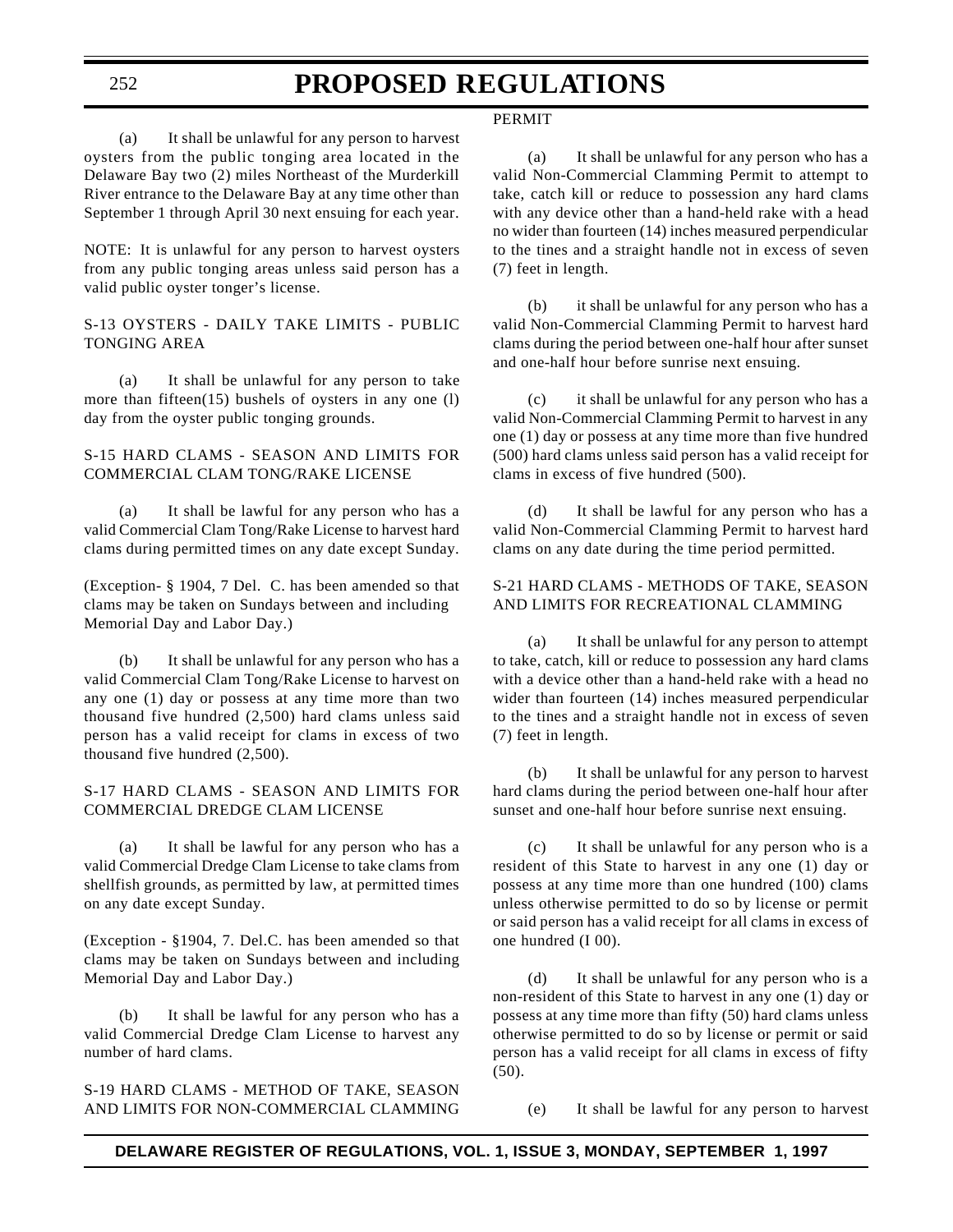hard clams on any date during the time period permitted.

### S-23 LOBSTERS - POT DESIGN

(a) It shall be unlawful for any person to set, tend or conduct shellfishing for lobsters with any pot or trap in the waters under the jurisdiction of the State unless said pot or trap has an escape vent, slot, or port of not less than 1 3/4" x 6" located in the parlor section of each pot or trap.

### S-25 L0BSTERS - POT, SEASON AND LIMITS FOR COMMERCIAL LOBSTER POT LICENSE

(a) It shall be lawful for any person who has a valid Commercial Lobster Pot License to harvest lobsters in the waters under the jurisdiction of the State at any time as permitted by law on any date except Sunday.

(b) It shall be unlawful for any person who has a valid Commercial Lobster Pot License to set, tend or use in any manner in excess of fifty (50) lobster pots for the taking of lobsters in the waters under the jurisdiction of the State.

### S-27 DREDGE RESTRICTIONS FOR TAKING SHELLFISH

(a) It shall be unlawful for any person to take or attempt to take any shellfish with any device attached to a vessel powered by sail or mechanical means in any waters under the jurisdiction of the State of Delaware except in the Delaware Bay and the territorial waters in the Atlantic Ocean within three miles of the Delaware shoreline unless otherwise permitted by law or by Departmental regulation.

### S-29 CRAB POT NUMBER BUOYS AND VESSEL PANEL COLOR CODE AND NUMBER REQUIREMENTS

(a) The color code assigned by the Department to a commercial crab pot licensee shall be displayed on each buoy or buoys attached to the line of each crab pot deployed in the water in the following order:

(1) The first color in the color code sequence shall be on a buoy or buoys located the farthest from the crab pot (top).

(2) The last color in the color code sequence shall be on the buoy or buoys located the closest to the crab pot (bottom).

(3) Any second or third color in the color code sequence between the first and last colors shall be on a buoy or buoys in the same top to bottom order as in the

color code sequence.

(b) Each color coded buoy attached to a line of a commercial crab pot shall measure at least three (3) inches by three (3) inches by three (3) inches except that a separate buoy, located between the crab pot and color coded buoy nearest the crab pot but no closer than five (5) feet to the color coded buoy nearest the crab pot may be of lesser dimensions.

(c) Each color in a color code shall cover a contiguous area of at least 28 square inches on a buoy.

(d) Each color coded buoy shall be visible on the water's surface when the tide is slack and the wind is less than ten (10) miles per hour.

(e) Each color coded buoy shall have its color or colors recognizable at all times.

(f) The color code assigned by the Department to a commercial crab pot licensee shall be displayed on the 2' x 2' panel on the licensee's vessel in a manner that when viewed from either side of the vessel, the sequence of colors shall be as follows relative to the vessel:

(1) The first color in the color code sequence shall be on the panel in a vertical band closest to the stern of the vessel.

(2) The last color in the color code shall be on the panel in a vertical band closest to the bow of the vessel.

(3) Any second or third color in the color code sequence between the first and last colors shall be on the panel in vertical band(s) in the same stern to bow order as assigned in the color code sequence.

(g) Each color coded panel shall be visible and the color(s) shall be recognizable at all times while tending crab pots.

(h) Each color coded panel shall be displayed as vertical bands on the panel such that each color covers a contiguous area of equal size. The panel shall not display any color other than the colors in the assigned color code except for a color used to indicate the crab pot number.

(i) A number shall be assigned by the Department to each commercial crab pot license.

(j) The commercial crab pot licensee's number shall be displayed on the color coded panel on the licensee's vessel with at least three (3) inch high contrasting colored Arabic numerals so that said number shall be visible from either side of the vessel.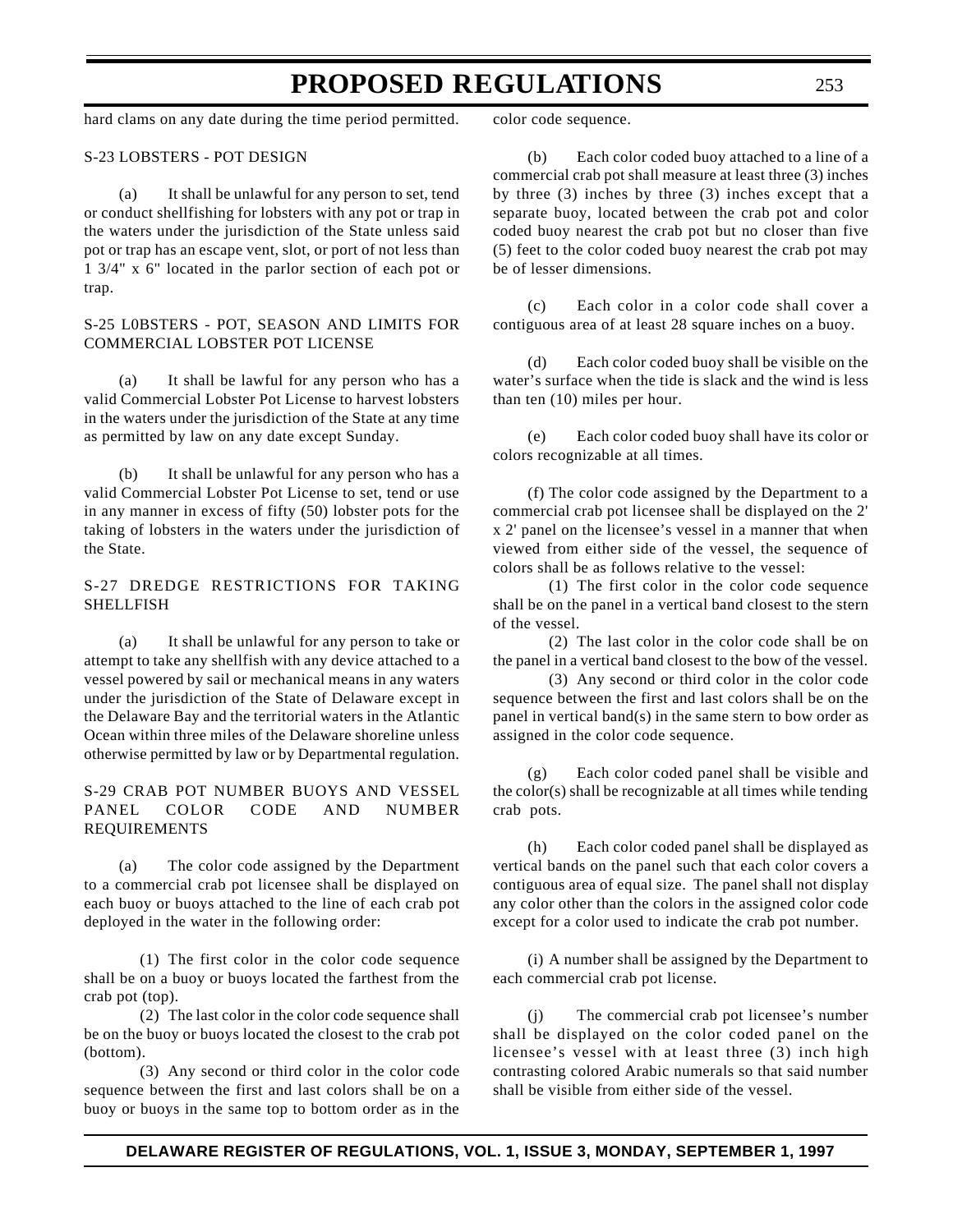## **PROPOSED REGULATIONS**

(k) The commercial crab pot licensee's number shall be displayed on at least one color coded buoy attached to each crab pot displayed in the water in at least one (1) inch high Arabic numerals. The number shall be painted in a contrasting color, branded on or carved into the buoy.

### S-33 NON-COMMERCIAL CRAB POTS: ILLEGAL TAMPERING THEREOF

(a) It shall be unlawful for any person, other than the rightful owner of a non-commercial crab pot whose initials appear on the white float attached to said crab pot, to lift, move, take or damage any non-commercial crab pot or to take or attempt to take crabs from any noncommercial crab pot.

### S-35 COMMERCIAL CLAMMING: MORATORIUM ON FORMERLY LEASED SHELLFISH GROUNDS

(a) It shall be unlawful for any person, including former leaseholders, to take or attempt to take shellfish by any means on formerly leased shellfish grounds in the Indian River and bay as indicated on a Department map, Document 40-05/78/02/2, and described as follows:

| a. Elisha Cropper                     | Plot $1(310 \text{ acres})$ |
|---------------------------------------|-----------------------------|
|                                       | Plot $2(140 \text{ acres})$ |
|                                       | Plot $3(100 \text{ acres})$ |
| b. John Satterfield Plot 6 (20 acres) |                             |
| c. Linden Short                       | Plot $8(20 \text{ acres})$  |
| d. John Rogers                        | Plot $28(70 \text{ acres})$ |

### S-37 OYSTER VESSEL LICENSING FOR TRANSPLANTING OYSTERS FORM NATURAL OYSTER BEDS

(a) The owner of a vessel which was previously licensed in Delaware to harvest and/or transplant oysters from natural oyster beds or from leased shellfish ground in Delaware Bay may directly apply to the Department for a license for said vessel to harvest and/or transplant oysters from the natural oyster beds or from leased shellfish grounds within the jurisdiction of the State.

(b) The owner of a vessel which was not previously licensed to harvest oysters in Delaware and is to be used for transplanting oysters from natural oyster beds in Delaware Bay to leased shellfish grounds in Delaware Bay, must submit an application for said vessel license to the Department that will first be reviewed by the Council on Shellfisheries for their determination as to whether or not:

(1) the legal and equitable owner is a Delaware resident or a corporation whose principal place of business

is located within Delaware prior to January 1, 1990 or a Delaware corporation incorporated after January 1, 1990 with its principal place of business in Delaware and whose legal and equitable owners are Delaware residents; and,

(2) the profits for the operation of said vessel will help to preserve and improve the Delaware shellfish industry; and,

(3) the vessel to be licensed will remain exclusively in Delaware's shellfish industries for a period of at least sixty (60) months.

Based upon these three criteria, the council on Shellfisheries shall then recommend approval or disapproval for issuing an oyster harvesting license for said vessel within ten (10) calendar days of receipt of the application provided that there is no regularly scheduled council meeting between the date of the application and the beginning of the oyster transfer season. The Department, upon receiving a recommendation from the Council on Shellfisheries, shall decide whether or not to issue an oyster harvesting license for the vessel for the forthcoming oyster transfer season.

(c) The owner of a vessel which was not previously licensed to harvest and/or transplant oysters in Delaware and said vessel is only to be used to harvest oysters from leased shellfish grounds may directly apply to the Department and receive a vessel license to harvest oysters from leased shellfish grounds within the jurisdiction of the state.

### S-41 SHELLFISHING GROWING AREAS CLOSED TO HARVESTING CLAMS, MUSSELS AND OYSTERS

(a) It shall be unlawful for any person to harvest or attempt to harvest any clams, mussels or oysters from any shellfish growing area that is classified as prohibited, conditionally approved but closed to harvesting shellfish or otherwise not classified as a shellfish growing area as established in regulations adopted by the Division of Public Health of the Delaware Department of Health and Social Services under authority of Title 16, Section 122(3)  $(A)$ ,  $(B)$ ,  $(F)$ , and  $(J)$  and currently in effect.

### S-43 FAILURE TO TEND CRAB POTS

(a) It shall be unlawful for any person who sets a crab pot in the tidal waters of the State to fail to tend and remove crabs from said pot at least once during every 72 hour period.

S-45 DESCRIPTION OF BOUNDARIES DELINEATING LEASABLE SHELLFISH GROUNDS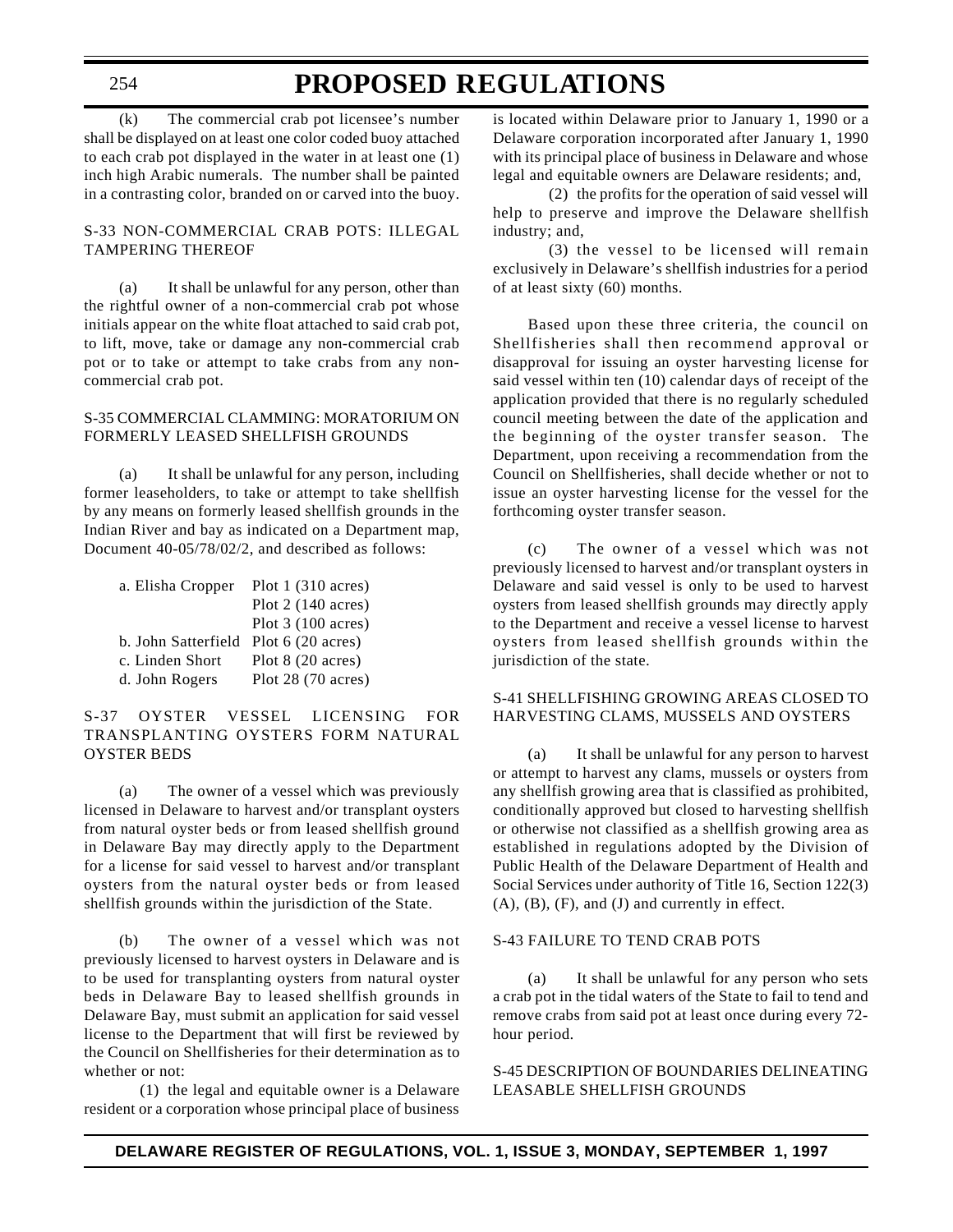(a) Shellfish grounds to be leased for protecting, planting and harvesting shellfish in the State shall be limited to the following area in Delaware Bay described as follows:

Starting at a point on the "East Line" in Delaware at Loran-C coordinates 27314.50/42894.25 and continuing due cast to a point at Loran-C coordinates 27294.08/42895.60 and then continuing south to a point at Loran-C coordinates 27270.80/42852.83 and then continuing southwest to a point at Loran-C coordinates 27279.67/42837.42 and then continuing west southwest to a point at Loran-C coordinates 27281.31/42803.48 and then continuing west to a point at Loran-C coordinates 27280.75/42795.50 and then in a northerly direction on a line 1000" offshore, coterminous with the existing shoreline to the point of beginning on the 'East Line".

### S-46 MAXIMUM NUMBER OF CRAB POTS AUTHORIZED TO BE FISHED

(a) It shall be unlawful for any person with a valid commercial crab pot license to fish, place or cause to have placed in the waters of this State at any time more than the number of crab pots for which said person's commercial crab pot license stipulates in accordance with §2303, Chapter 23, Title 7, Delaware Code.

### S-48 CONCH MINIMUM SIZE LIMITS

(a) It shall be unlawful for any person to possess any channeled conch, Busycotypus canaliculatum, or knobbed conch, Busycon carica that measures less than 5  $six (6)$  inches in length or  $2.753$  1/8 inches in diameter at the whorl.

(b) Notwithstanding the provisions of paragraph (a), a person may possess no more than five (5) channeled conchsper 60 pounds that are less than six (6) inches in length or 3 inches in diameter at the whorl.

(c) It shall be unlawful for any person to posses any knobbed conch, Busycon carica, that measures less than five  $(5)$  inches in length or  $2\frac{3}{4}$  inches in diameter at the whorl.

### S-50 DEFINITIONS

The following definitions shall apply to terms in Chapter 27, Title 7, Delaware Code relative to horseshoe crabs.

1) 'Dispose of said crabs properly' shall mean bury on the beach, incorporate into soil as fertilizer or any other method approved by the Department.

2) 'Personal, non-commercial use' shall mean to be used as food, fertilizer or bait or otherwise properly disposed without trading, bartering, or selling by one individual to another, or without transporting, shipping, or causing to be transported or shipped, out of the state.

3) 'Collect' shall mean to take live horseshoe crabs by any means other than by dredge.

4) 'Dredge' shall mean to use any device to gather, scrape, scoop, fish for or otherwise take bottom dwelling horseshoe crabs.

### S-51 SEASON'S AND AREA CLOSED TO COLLECTING AND DREDGING HORSESHOE CRABS

(a) It shall be unlawful for any person to collect or dredge horseshoe crabs from any state or federal land owned in fee simple or water within one thousand (1000) feet, measured perpendicularly from the mean low waterline, during the period beginning at 12:01 am on May 1 and continuing through midnight, June 7, except authorized persons may collect horseshoe crabs on Wednesdays, Thursdays and Fridays from state owned lands to the east of State Road 89. Provided, however, any person that has been issued a valid scientific collecting permit may collect horseshoe crabs at any time in any area as specified in the permit.

(b) It shall be unlawful for any person to dredge horseshoe crabs except from one's own leased shellfish grounds or with permission form the owner of leased shellfish grounds in an area of Delaware Bay within the boundaries that delineate leasable shellfish grounds and described as follows:

Starting at a point on the "East Line" in Delaware at Loran-C coordinates 27314.50/42894.25 and continuing due east to a point at Loran-C coordinates 27294.08/ 42895.60 and then 27270.80/42852.83 and then continuing southwest to a point at Loran-C coordinates 27279.67/ 42837.42 and then continuing west southwest to a point at Loran-C coordinates 27281.31/42803.48 and then continuing west to a point at Loran-C coordinates 27280.75/42795.50 and then in a northerly direction on a line 1000' offshore, coterminous with the existing shoreline to the point of beginning on the "East Line".

### S-52 REQUIREMENT FOR COLLECTING HORSESHOE CRABS FOR PERSONS UNDER 16

(a) It shall be unlawful for any person under the age of sixteen (16) years to possess more than six (6) horseshoe crabs unless accompanied by a person who has been issued a valid horseshoe crab scientific collecting,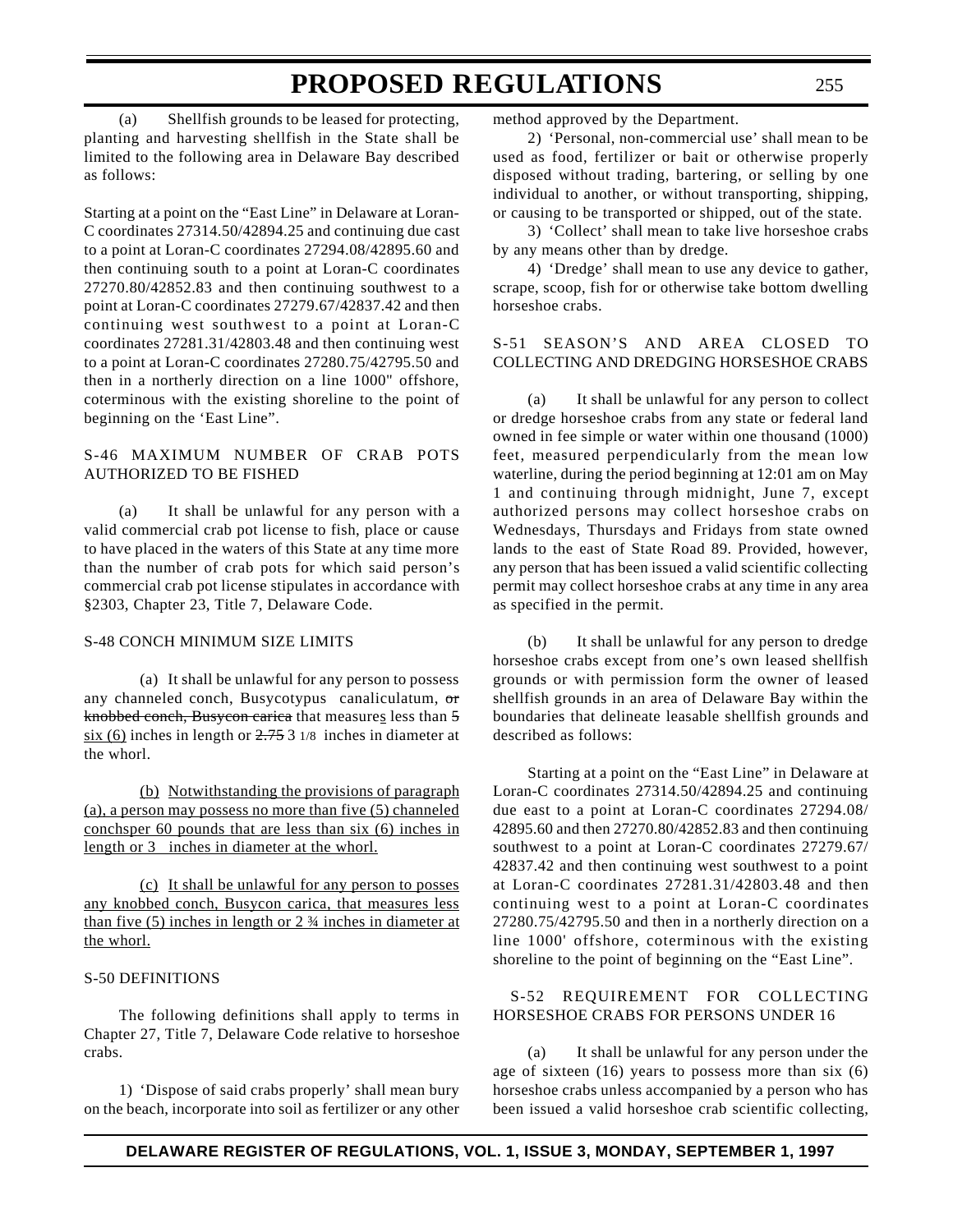## **PROPOSED REGULATIONS**

commercial collecting or dredge permit.

### S-53 NUMBER OF PERSONS ACCOMPANYING A PERSON WITH A VALID, HORSESHOE CRAB COLLECTING PERMIT

(a) It shall be unlawful for any person with a valid horseshoe crab commercial collecting permit when collecting horseshoe crabs to be assisted by more than three (3) persons who are not required to have valid horseshoe crab commercial collecting permits.

### S-54 POSSESSION LIMIT OF HORSESHOE CRABS, EXCEPTIONS

(a) Unless otherwise authorized, it shall be unlawful for any person to possess more than six (6) horseshoe crabs, except a person with a validated receipt from a person with a valid horseshoe crab commercial collecting or dredge permit for the number of horseshoe crabs in said person's possession. A receipt shall contain the name, address and signature of the supplier, the date and the number of horseshoe crabs obtained.

(b) Any person who has been issued a valid commercial eel fishing license by the Department is exempt from the possession limit of six (6) horseshoe crabs, provided said commercial eel fishing licensee has submitted an annual report of his/her previous year's harvest of horseshoe crabs to the Department on forms provided by the Department. Said exemption also applies to a commercial eel fisherman's alternate while the alternate is in the presence of the commercial eel fisherman. Any person who has been issued a commercial eel fishing license (and such person's Alternate while in the presence of the licensee) may collect or dredge horseshoe crabs without a horseshoe crab commercial collecting or dredge permit, provided all horseshoe crabs taken are for personal non-commercial use, as bait for the licensee's eel pots fished in this state.

### **[DEPARTMENT OF EDUCATION](#page-3-0)**

Statutory Authority: 14 Delaware Code, Section 122 (d) (14 **Del.C.** 122)

### [EDUCATIONAL IMPACT ANALYSIS PURSUANT](http://www.state.de.us/high-ed/intro.htm) TO 14 DEL. C. SECTION 122(d)

### A. TYPE OF REGULATORY ACTION REQUESTED

Amendment to Existing Regulation

### B. SYNOPSIS OF SUBJECT MATTER OF REGULA-TION

This amendment is recommended to bring the Regulations on School/Police Relations in line with the changes in the Delaware Code. The legislature amended 14 Del. C., Section 4112 entitled "Discipline Powers Reporting Requirement and Responsibilities of Superintendents, Principals, and Teachers" by striking it in its entirety and substituting a new Section 4112 entitled "Reporting School Crimes." This amended section of the Code changes and clarifies some of the reporting processes and procedures for specific criminal offenses and also defines key terms used in the legislation. The amendments to the Handbook for K-12 Education are important in order to reflect the new amended code and to eliminate references to the old code language and to unnecessary regulatory language.

The Handbook for K-12 Education is amended to include eliminating Section I.B.1. Discipline Powers and Responsibilities of Superintendents, parts a, b, c, and d, I.B.3. School/ Police Relations Policy and Guidelines and Appendix D School/Police Relations Policy and Guidelines for School Administrators. Section 2 becomes Section 1, a new School Police Relations becomes I.B.2.a, b, c, d, and e, and Sections 4. and 5. become Sections 3. and 4.

### C. IMPACT CRITERIA

1. Will the amendment help improve student achievement as measured against state achievement standards? (If so, how? If not, why?)

This amendment directly addresses school climate and severe discipline issues, not state achievement standards. However, research supports the correlation between a positive school climate and an increase in academic achievement.

2. Will the amendment help ensure that all students receive an equitable education? (If so, how? If not, why?)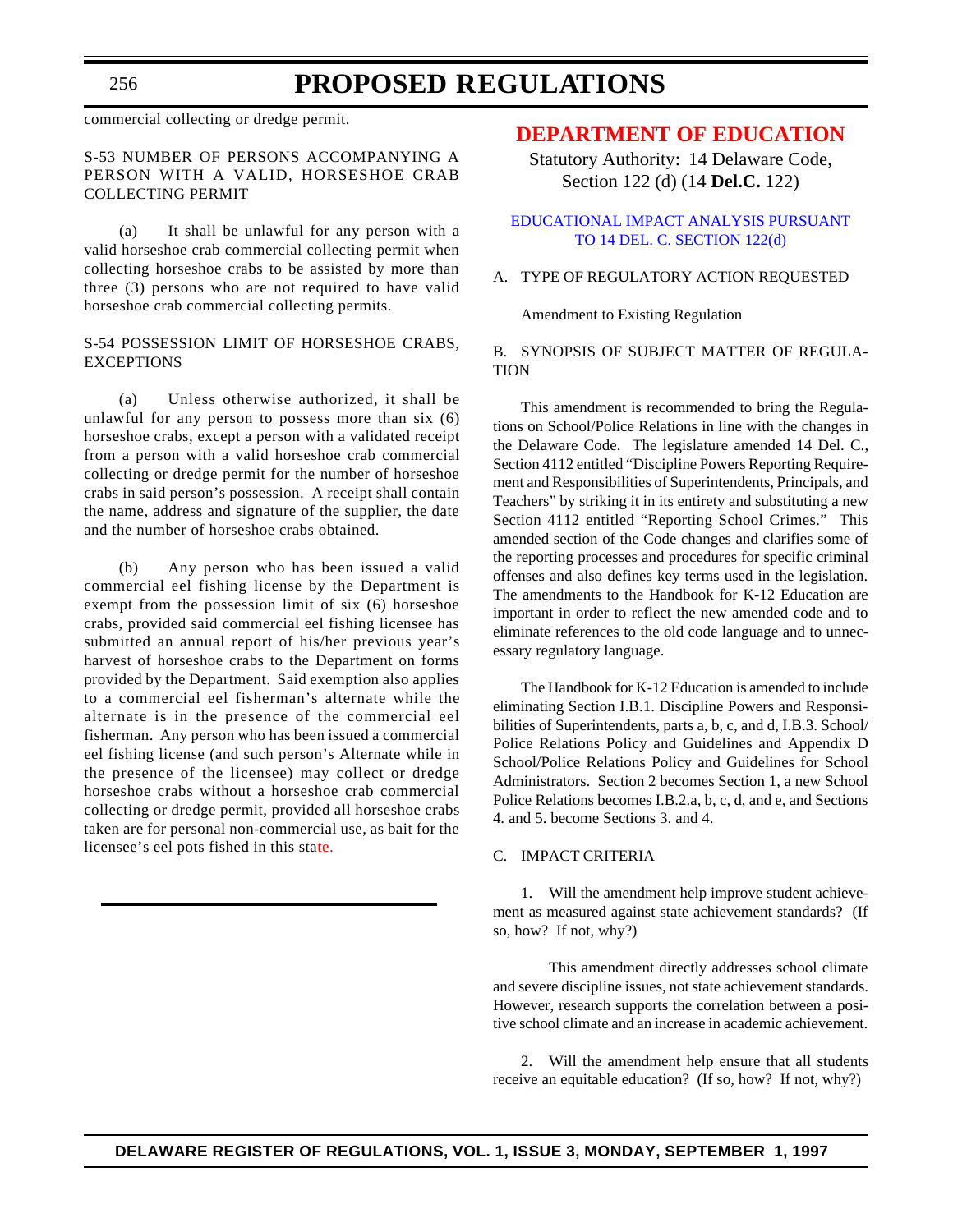This amendment addresses the mandatory reporting of serious disciplinary offenses in a fair and equitable manner for all students.

3. Will the amendment help to ensure that all students' health and safety are adequately protected? (If so, how? If not, why?)

This amendment clarifies and extends the reporting requirements of disciplinary infractions as defined in the original law known as H.B. 85. This amendment is intended to provide for the safety of all students and addresses the needs of students who engage in serious disruptive behavior.

4. Will the amendment help to ensure that all students' legal rights are respected? (If so, how? If not, why?)

Yes. The amendment continues to ensure that all students' rights are respected in an equitable manner.

5. Will the amendment preserve the necessary authority and flexibility of decision makers at the local board and school level? (If so, how? If not, why?)

This amendment increases local district authority, but does not change administrative accountability as defined in the original regulations. The amendment requires the reporting of additional criminal acts beyond the original regulations, as mandated by Delaware Code.

6. Will the amendment place unnecessary reporting or administrative requirements or mandates upon decision makers at the local board and school levels? (If so, why?)

While the addition of criminal offenses that are required to be reported has increased, the reporting instrument has been significantly simplified.

7. Will decision making authority and accountability for addressing the subject to be regulated be placed in the same entity? (If not, why?)

This amendment focuses on reporting procedures and continues to keep the decision making authority and accountability with the same entity.

8. Will the amendment be consistent with and not an impediment to the implementation of other state educational policies, in particular to state educational policies addressing achievement in the core academic subjects of mathematics, science, language arts and social studies? (If inconsistent and/ or an impediment to other policies, why?)

This amendment, as with the original regulations, is not

an impediment to other state educational policies.

9. Is there a less burdensome method for addressing the purpose of the amendment? (If so, why is it appropriate to adopt the amendment?)

No, the amendment is a response to changes in the Delaware Code.

10. What is the cost to the state and local school boards of compliance with the amendment?

This amendment does not add additional costs beyond the existing requirements of the original regulations.

**THIS PROPOSED AMENDMENT OF AN EXISTING REGULATION WILL BE PRESENTED TO THE STATE BOARD OF EDUCATION AT ITS MEETING OF SEPTEMBER 18, 1997.**

Handbook for K-12 Education

B. DISCIPLINE

### 1. DISCIPLINE POWERS AND RESPONSIBILITIES OF SUPERINTENDENTS

b. Student violence; mandatory complaints. In any instance where a school employee reports to the superintendent any assault or offensive touching (as prohibited in ¤601, ¤611-613 of Title 11) against such employee by a pupil, the superintendent or his designee, after verifying the identity of the pupil involved and the probable cause to believe that a criminal charge is appropriate, without unreasonable delay after the incident being reported, shall file such appropriate charge against such pupil. The superintendent or his designee shall also file a report of such incident with the State Department of Public Instruction. The obligations of the superintendent as set forth in this subsection are mandatory, and are not discretionary.

c. Student possession of weapons and unlawful drugs; mandatory complaints.--In any instance where a school employee reports to the superintendent any incident where a pupil has on his person, or concealed among his possessions, or placed elsewhere on the school premises any controlled drug (as prohibited by Title 16), dangerous instrument or deadly weapon (as prohibited by Title 11), the superintendent or his designee, after verifying the identity of the pupil involved and the probable cause to believe that a criminal charge is appropriate, without unreasonable delay after the incident being reported, shall report such incident to the po-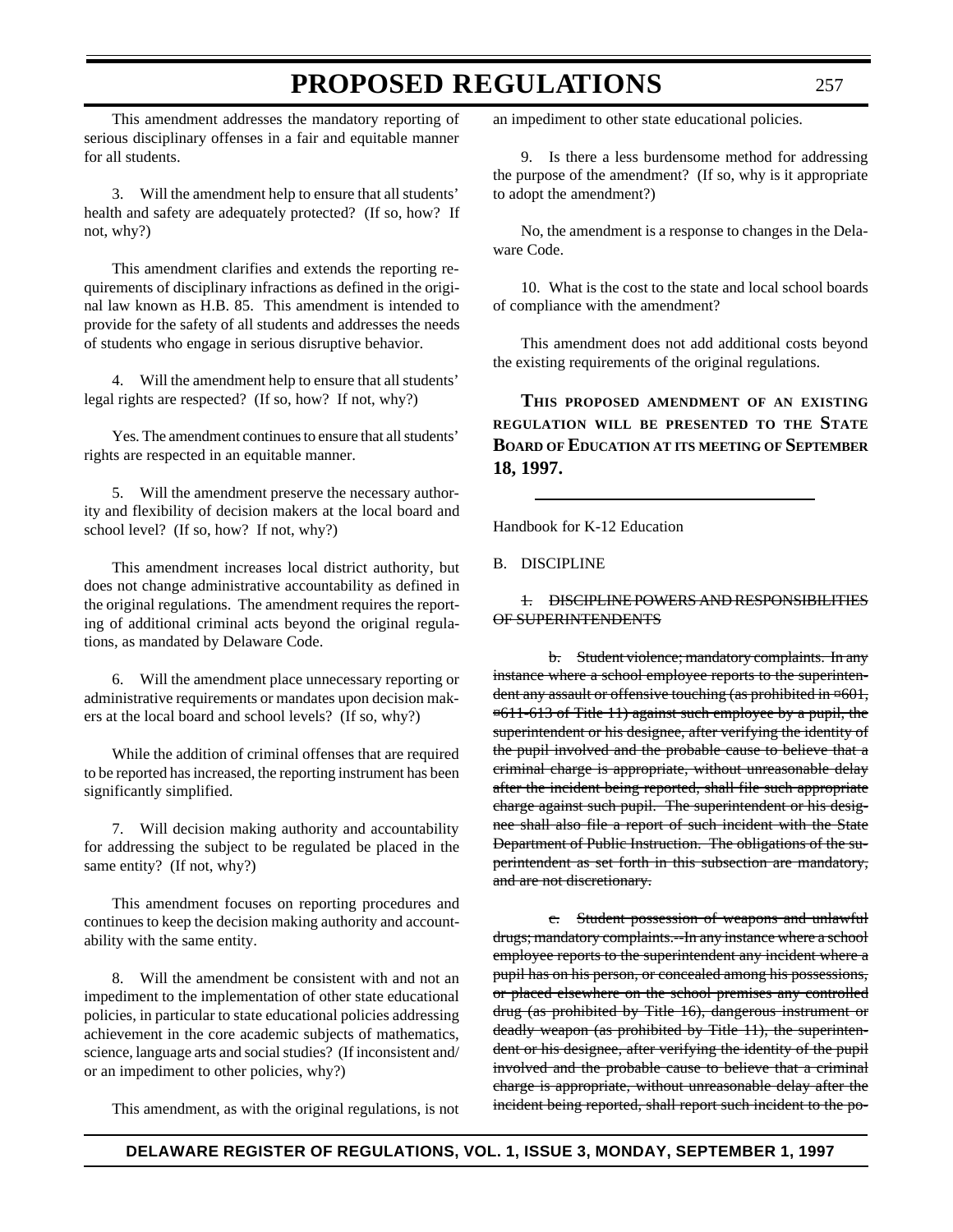## **PROPOSED REGULATIONS**

lice department having jurisdiction over the offense. The superintendent or his designee shall also file a report of such incident with the State Department of Public Instruction. The obligations of the superintendent as set forth in this subsection are mandatory, and are not discretionary.

d. Immunity from civil liability: Review of criminal complaint. A school employee, superintendent, or his designee who in good faith provides information to police and/or the State Department of Public Instruction under subsection (b) or (c) of this section shall not be held civilly liable for providing such information. Prior to lodging any criminal charges against a school employee, superintendent or his designee who provides information to police and/or the State Department of Public Instruction under subsection (b) or (c) of this section, the Attorney General's Office shall be consulted to determine the appropriateness of the charges. 14 Del. C. 4114.

### 3. SCHOOL/POLICE RELATIONS POLICY AND **GUIDELINES**

All local school districts must establish their own policies on school/police relations. The local district policy must be based on the policies and guidelines included in the State Board of Education document, School/Police Relations Policy and Guidelines for School Administrators, Appendix D. (State Board Approved October 1988, Revised June, 1993)

2. School/Police Relations

a. All local school districts must establish a policy on school/police relations. Each school district shall develop a Memorandum of Agreement (MOA) between the district board of education and each police department which provides police coverage to the district. Each district's MOA shall be in a form substantially similar to the Model Memorandum of Agreement Between Board(s) of Education and Law Enforcement Agencies in the State of Delaware (MMOA) as approved by the Secretary of the Department of Education (Secretary). Section 6 of the MMOA must be included in each district's MOA verbatim. Districts shall submit a signed copy of its current MOA to the Department of Education (DOE).

b. Each school administrator involved in the student disciplinary process shall complete DOE approved training in school/police relations and in student disciplinary matters in general and, thereafter, such additional training in those areas as the DOE may from time to time prescribe.

c. Each school district shall, at the time of hiring and at the beginning of each school year thereafter, advise each school employee (as that term is defined in 14 Del. C.

Section 4112) of his/her duty to report school crimes and the penalty for failure to so report.

d. The Superintendent of each school district, or his/her designee, shall report to the DOE all school crimes required to be reported pursuant to 14 Del. C. Section 4112 and any subsequent amendment thereto. Such reports shall be made on the Student Conduct Report (SCR) form to be provided by the DOE and filed with the DOE within the time prescribed by statute.

e. In addition to those school crimes required to be reported pursuant to statute, the Superintendent of each school district shall report to the DOE the following incidents of student misconduct:

| Pornography, exhibitionism,<br>peeping | Fraud offenses                       |
|----------------------------------------|--------------------------------------|
| Criminal mischief                      | Tampering with public<br>records     |
| Evidence of organized gambling         | Computer/recorded<br>sounds offenses |
| Offenses involving school              | Disorderlyconduct/                   |
| property                               | fighting                             |
| Felony theft offenses                  | Offensive touching                   |
|                                        | (non-employee)                       |
| Forgery offenses                       | Terroristic threatening              |
|                                        | (non-employee)                       |

Such reports shall be made on the SCR form to be provided by the DOE and filed with the DOE not later than five working days following the incident of student misconduct.

#### APPENDIX D

### SCHOOL/POLICE RELATIONS POLICY AND GUIDELINES FOR SCHOOL ADMINIS-TRATORS

### Delaware State Board of Education Approved: June 23, 1993

#### TABLE OF CONTENTS

| RELATIONSHIPS BETWEEN LOCAL<br><b>SCHOOL DISTRICTS AND LAW</b> |                          |
|----------------------------------------------------------------|--------------------------|
| ENFORCEMENT AGENCIES                                           | $\ddagger$               |
| <b>Introduction</b><br><b>State Board Regulations</b>          | $\ddagger$<br>$\ddagger$ |
| <b>MEMORANDUM OF AGREEMENT</b>                                 | $-11$                    |
| <del>Arreste</del>                                             |                          |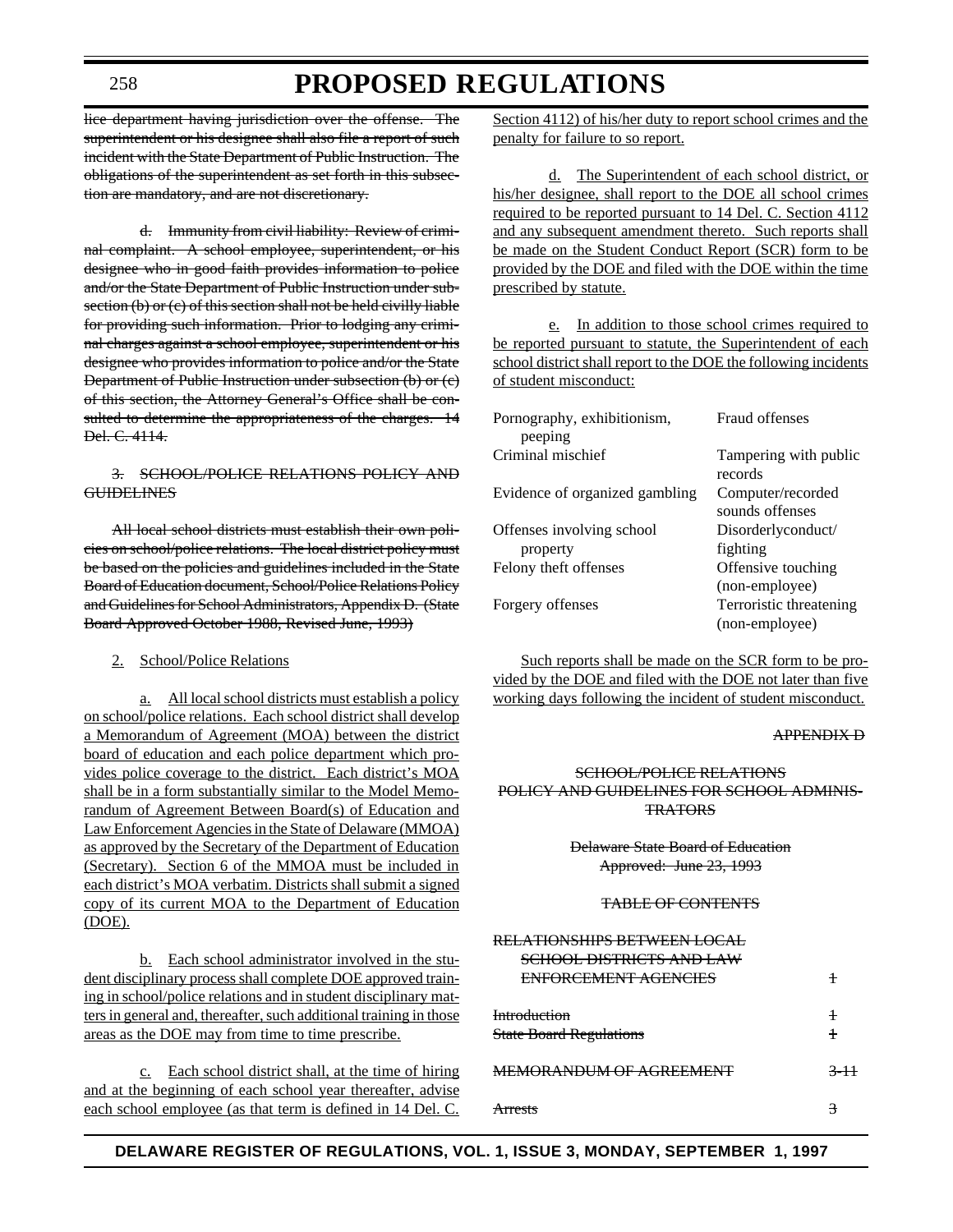Questioning or Interrogation by Police on

| <b>School Premises</b>                            |        |
|---------------------------------------------------|--------|
| <b>Search and Seizures</b>                        | ₹      |
| <b>Reporting Crimes (State Board Regulations)</b> | 6      |
| Filing of Charges                                 | 4      |
| <b>School Disturbances</b>                        | 4      |
| School Attendance                                 | $+A$   |
| Signatures                                        | $^{+}$ |

RELATIONSHIPS BETWEEN LOCAL SCHOOL DISTRICTS AND LAW ENFORCEMENT AGENCIES

#### **Introduction**

The school/police function is only as effective as the communication and cooperation of the respective agencies and all the various other agencies involved with the education, safety and welfare of Delaware's youth. This belief has evolved into a well structured and cooperative set of policies and practices between and among the school/police agencies in Delaware which have been compiled into this document containing policy and guidelines for school/police relations. The *Model Memorandum of Agreement Between Board(s) of Education and Law Enforcement Agencies in the State of Delaware*, included in the document, was developed through the input of many highly experienced persons serving on the Task Force for School/Police Relations, all of whom are involved in the school/police function and represent many years of experience. It was first developed in 1968 and was revised in 1972 and 1988. In 1993, the policy elements of the document were added. This format, a memorandum of agreement, has been identified by the Task Force as the single most effective means of prescribing a guide for statewide use on the subject.

For law enforcement agencies to effectively serve the school community, there must be some flexibility in the documents which provide a basis for the procedures in use in the local school district. However, in some areas it is felt that the uniform establishment of statewide procedures are beneficial to the child, the police authorities and school administration.

#### **State Board Regulations**

In order to ensure such uniformity, the State Board of Education at its June 17, 1993 meeting established the following as statewide regulations:

a. Section 6 of the *Model Memorandum* in this document, in regard to Reporting Crimes, is enacted as policy, and is mandated to be included, word for word, in each district's MOA(s) on school/police relations.

b. Each school district shall develop a memorandum of agreement between the district board of education and each department providing police coverage to the district. The MOA shall be established or reviewed, to incorporate State Board policy and current local procedures for school/police relations, by September 30, 1993. A copy of each district's executed memoranda shall be submitted to the State Board of Education by October 15, 1993. Thereafter, such memoranda shall be reviewed on a regularly established schedule enacted by the district board of education, and be reviewed subsequent to any changes made to the *Model Memorandum* at the State level.

c. A Special Task Force for School/Police Relations, composed of representatives of the school districts, of the law enforcement agencies which have responsibility for crimes in the school environment, and of the Fire Marshal's Office, shall meet to review the contents of the *Model Memorandum* at least every five years. The Special Task Force shall make recommendations for inservice training of school administrators involved in the student disciplinary process, as a result of these changes to the *Model Memorandum*, and as a result of all subsequent changes, if such training is deemed necessary.

d. Each school administrator involved in the student disciplinary process shall complete six hours of training in school/police relations, including the training of administrators as trainers of teachers in the above changes to the MOA and in student disciplinary matters in general, by September 30, 1993. The sessions shall be provided by the Department of Public Instruction, in consultation with a committee of members of the Special Task Force for School/Police Relations. Sessions on school/police relations shall be made available on an annual basis thereafter, and school administrators new to the student disciplinary process shall be required to attend such training.

e. The Department of Public Instruction shall develop the forms required by Section 6 of the *Model Memorandum*. Those forms shall be used by the districts to report crimes committed by students in the school environment in a timely fashion.

f. Each district shall ensure that teachers are informed at the time of hire and at the beginning of each school year thereafter of their duty to report immediately to the principal an act of violence as set out in 14 Del. C. 4112, i.e., assault and extortion against a pupil, or an assault, offensive touching, terroristic threatening or extortion against a school employee, or weapons or unlawful drug offenses (see 14 Del. C. 4112(d) and (f), and of the penalties established in 4112(f).

MODEL MEMORANDUM OF AGREEMENT BE-TWEEN THE BOARD(S) OF EDUCATION AND LAW ENFORCEMENT AGENCIES IN THE STATE OF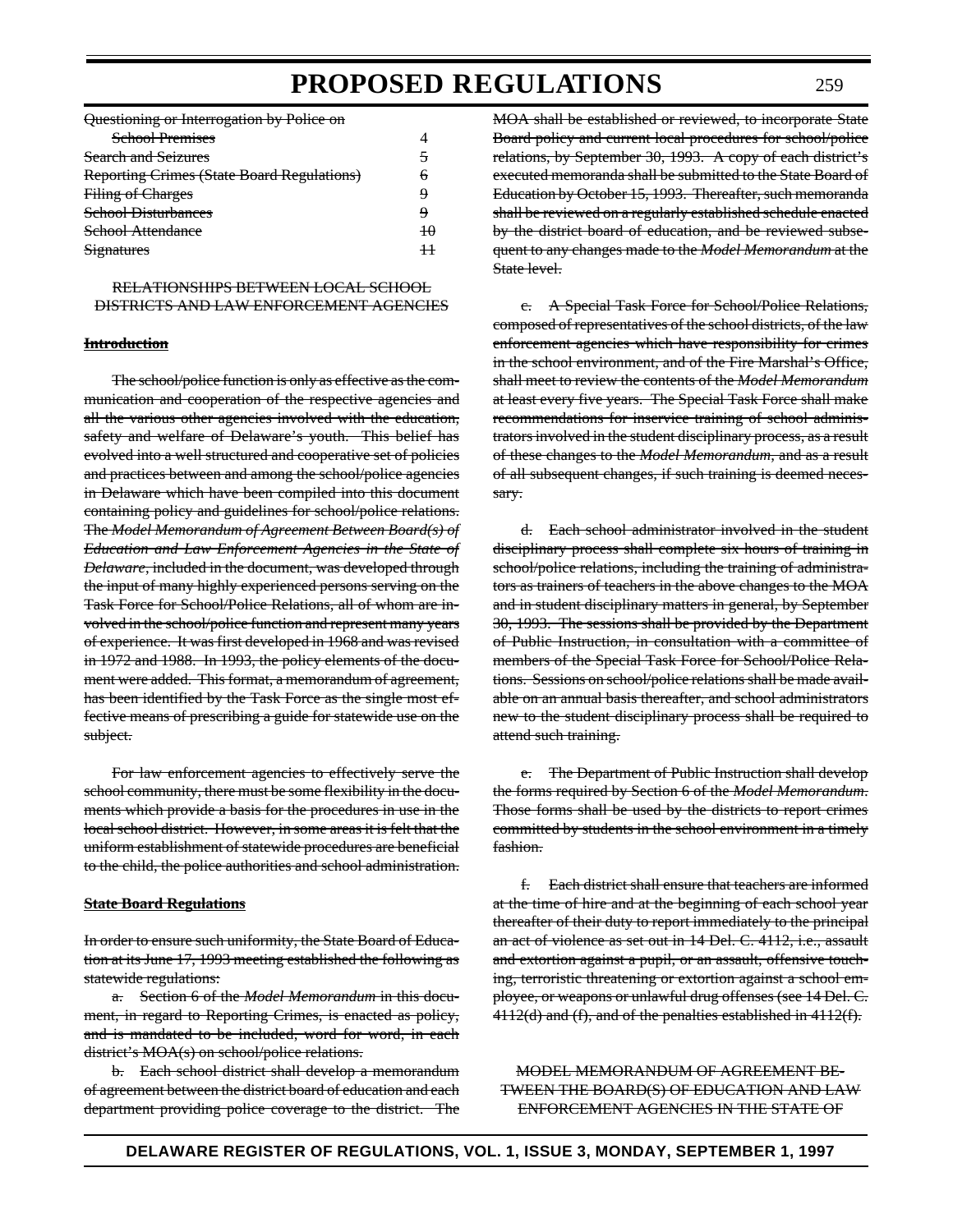#### DELAWARE

1. The Board of Education of

and the following Law Enforcement Agency(ies): hereby agree that the following practices and procedures shall govern their relations.

2. All law enforcement agency officers performing law enforcement functions under this Agreement will be governed by the provisions contained herein.

### 3. ARRESTS

When possible and appropriate, arrest by police should be made during non-school hours and away from school premises.

b. Arrest on school premises during school hours should be undertaken in such a manner as to avoid embarrassment to the pupil being arrested or to jeopardize the safety and welfare of other pupils.

c. In the event of an apprehension during school hours, the principal or designee should summon the student to his/ her office before surrendering the student. Unless absolutely essential, the officer should not appear in the classroom to apprehend the student.

d. If the student is to be surrendered to the custody of the police officer, the principal or designee should record the name and organization of the officer, the time the officer leaves the school, the destination (police station, detention facility, or Family Court), and the offense for which the arrest was made. A substantial effort should be made by theprincipal or designee to immediately inform the parent(s) or guardian(s) of the student upon any contact by the police. If the student is arrested and removed from the premises before such contact is made, the police and the principal or designee share a joint responsibility for that contact.

#### 4. QUESTIONING OR INTERROGATION BY POLICE ON SCHOOL PREMISES

Police investigations involving the questioning or interrogation of pupils should not be permitted on school premises unless in connection with a crime committed on school premises or in connection with an investigation which, if not immediately permitted, would compromise the success of that investigation or endanger the lives or safety of the student or other persons. Questioning becomes interrogation when it becomes accusatory in nature and is designed to elicit an admission of guilt from the suspected offender. Law enforcement officers must provide Miranda warnings, if the suspect is being interrogated and is not free to leave.

b. The principal or designee should be present throughout the questioning or interrogation, except in cases where the investigation concerns a student who is the victim of physical or sexual abuse where a member of the student's immediate family or household is suspected of being the perpetrator

of or a conspirator in such abuse and where the police investigator is a representative of a special unit trained to do such interviews.

c. In any case, where a student is in custody and being questioned regarding involvement in a criminal matter and where the student's Fifth Amendment protection against selfincrimination may apply, the law enforcement officer should consider the environment in which questioning takes place and the ability of the student to discontinue the questioning. Unless unreasonable to do so, the law enforcement officer should notify the principal or his designee when such questioning becomes custodial in nature. Questioning becomes "custodial in nature" when a law enforcement officer is conducting an interview and the party being interviewed is not free to leave the presence of the officer.

d. Before the police commence the questioning or interrogation of a minor on school premises, the principal should contact the student's parent(s) or guardian(s) to provide them an opportunity to be present or consult an attorney. Such contact is particularly important in the case of students below the high school level. Questioning or interrogation without such parental contact should only proceed where:

(1) The contact may endanger the safety of the student or other persons.

(2) The contact would compromise the success of the investigation because a member of the student's immediate family or household is suspected of being a perpetrator or conspirator or potential conspirator to a crime, or the delay caused by lack of contact would compromise the success of the investigation and a substantial effort has been made to contact the student's parent(s) or guardian(s) without success.

The police should ensure that the student is afforded all constitutional rights due in such a situation.

School officials should request the arresting officer to remove the student from the premises as soon as possible, after the arrest is made. In the absence of an arrest, school officials should not authorize the removal of a student from the school without the consent of the parent or guardian unless such contact would endanger the student or unreasonably compromise an investigation, or every reasonable effort to notify the parent or guardian has failed, in which case, if appropriate, the Division of Child Protective Services should be notified.

#### 5. SEARCHES AND SEIZURES

a. Law enforcement officers in reliance upon probable cause that a crime is, has, or is about to be committed, may search for evidence of that crime. Whenever reasonable, a search warrant, issued by a court of competent jurisdiction, will be sought before a search is conducted. As a general policy, a school official will accompany the law enforcement officer. However, they will not participate in the actual search unless specifically requested to do so by the police.

b. Efforts should be made by police and school admin14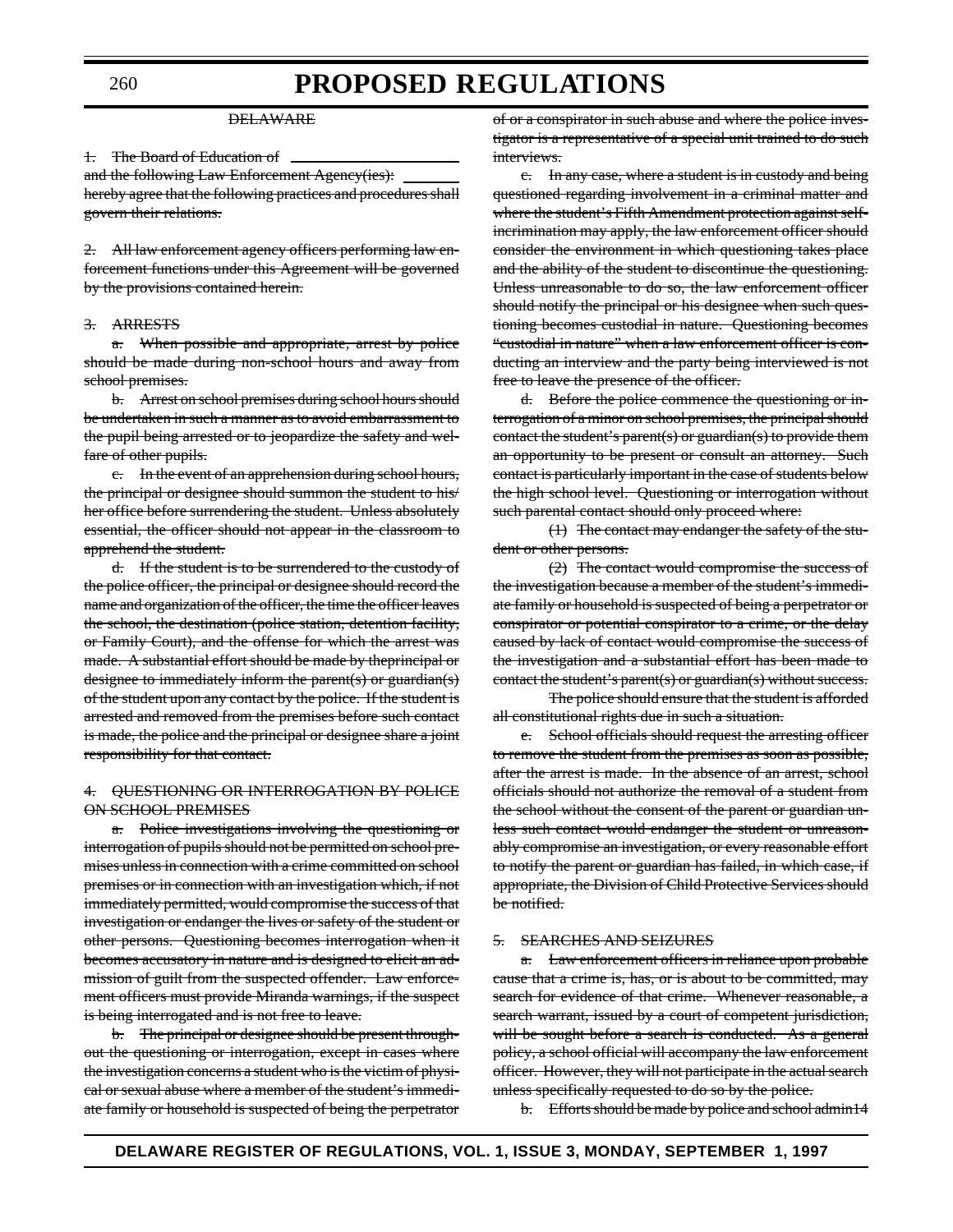istrators to conduct searches in a manner which will minimize disruption of the normal school routine and will minimize embarrassment to pupils affected.

c. A frisk (pat-down) may be conducted by the police where the officer has reason to believe that the person being encountered is armed and presents a risk of injury to the officer or an innocent third party.

d. The principal or designee may, at any time, conduct such searches as are essential to the security, discipline, and sound administration of the particular school but are limited as stated above whenever the search is in connection with a police investigation. The appropriate police agency will respond to a request from a school official conducting an administrative search when the official feels that the search might reveal a violation of the law.

#### 6. **REPORTING CRIMES**

**a. School officials are charged with the responsibility to provide for the safety of students and for the security of school property. School officials shall report promptly evidence of criminal offenses which occur in the school environment, including incidents which occur on or in connection with school buses. Additionally, evidence of those crimes which has occurred off school property but which come to the attention of schoolauthorities should be reported. The Delaware Code requires mandatory reporting of the offenses listed in 14 Del. C., ¤4112; a substantial fine can be assessed against any superintendent, principal or teacher who fails to make such a mandatory report {¤4112(f)}. The following list is not all inclusive but, at a minimum, the following shall be reported to the appropriate law enforcement agency:**

**(1) Evidence that suggests the commission of the crimes of assault and extortion against pupil, or an assault, offensive touching, terroristic threatening or extortion against a school employee as defined in 11 Del. C., Ch. 5 {See 11 Del. C., 601, 611, 612, 613, 614, 621, and 846 (referring to 841); see also 14 Del. C., 4112(b) and (f)}.**

**(2) Evidence that suggests the commission of a felony (See 11 Del. C., Ch. 5), for example:**

| Reckless Endangering          | <del>Arson</del>             |
|-------------------------------|------------------------------|
| <b>Assault Offenses</b>       | <b>Criminal Mischief</b>     |
| <del>Homicide</del>           | <del>Bombs, etc.</del>       |
| Unlawful sexual contact,      | Unlawful Imprison-           |
| penetration or intercourse    | ment,                        |
|                               | <del>Kidnapping</del>        |
| Sexual exploitation of        | <b>OffensesInvolving</b>     |
| Children, Pornography         | <del>Concealed</del>         |
|                               | <b>Deadly or Destructive</b> |
|                               | <b>Weapons</b>               |
| <b>Promoting Prostitution</b> | Computer/Recorded            |
| <del>Burglary</del>           | <b>Sounds Offenses</b>       |
| <b>Robbery</b>                | <b>Fraud Offenses</b>        |
| <b>Felony Theft Offenses</b>  | <b>Forgery Offenses</b>      |
|                               |                              |

**Extortion Riot**

**(3) Evidence that suggests violations of the laws concerning controlled substances and alcohol {See 16 Del. C., Ch. 47 and 14 Del. C., 4112(c)}, for example:**

**Manufacture, delivery or Possession, use or possession with intent to consumption of a manufacture or deliver a controlled or counter controlled substance or a feit substance or of counterfeit controlled alcohol substance Trafficking in mari Possession, delivery, juana, cocaine, illegal possession with intent to drugs, deliver non controlled methamphetimines, prescription drugs (not L.S.D., designer or obtained with valid other drugs prescription), including Unauthorized posses steroids, etc. sion or delivery of**

**hypodermic syringe or drug paraphernalia**

**(4) Evidence that suggests incest, sexual abuse or the neglect or other abuse of children. See 11 Del. C., Ch. 5, Subchapter II, Subpart D and Subchapter V; see also 16 Del. C., Ch. 9 for required reporting by any "person who knows or reasonably suspects child abuse or neglect" to the Division of Child Protective Services.**

**(5) Evidence that suggests the use, possession or sale of dangerous instruments or deadly weapons, e.g., knives, firearms, ammunition, explosives or blasting caps. (See 14 Del. C. 4112(c) and 11 Del. C., Ch. 5, Subchapter VII, Subpart E, and 1338.)**

**(6) Evidence that suggests morals offenses, e.g., pornography, exhibitionism, peeping, etc. (See 11 Del. C., Ch. 5, Subchapter VII, Subparts B and C, and 820.)**

**(7) Evidence that suggests organized gambling. (See 11 Del. C., Ch. 5, Subchapter VII, Subpart D.)**

**(8) Evidence that suggests an assault, offensive touching, terroristic threatening or menacing of a school employee. {See 14 Del. C. 4112(b) and 11 Del. C., Ch. 5, Subchapter II, Subpart A.}**

**(9) Evidence of offenses involving school property, e.g., false fire alarms, telephone threats, computer crimes, vandalism and criminal mischief; trespass, burglary and theft; reckless driving and safety hazards. (11 Del. C., Ch. 5)**

**(10) Reports of suspicious persons or unauthorized persons on or near school grounds or property, or rumors, information or observations of gang rivalries or activities. These activities need not be reported to the State Board of Education.**

**b. Reportable offenses should not include conduct which has been traditionally treated as a matter of discipline to be handled at the discretion of school administra**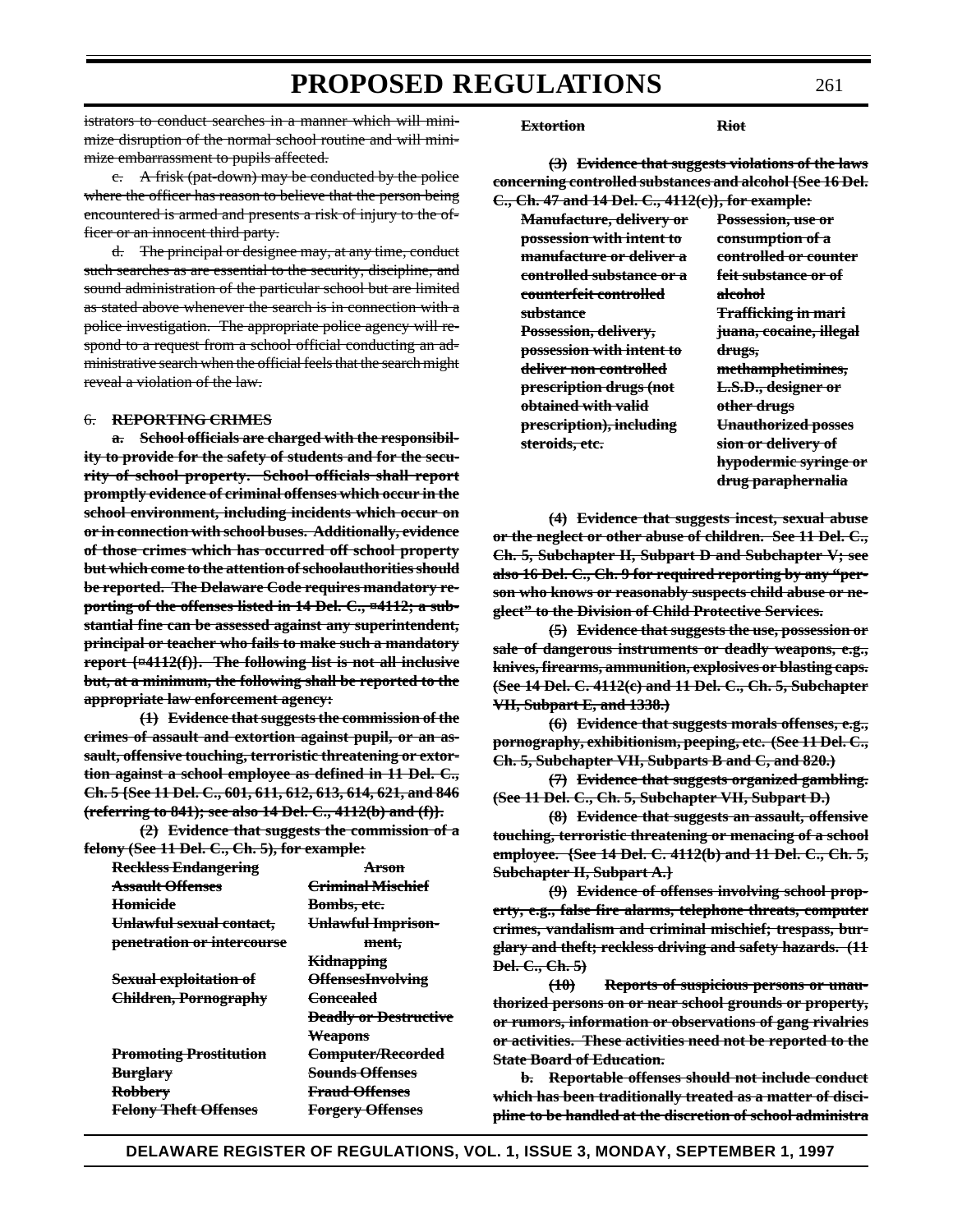**tors. Whenever an administrator is unsure about whether a charge is appropriate, the applicable police authorities should be consulted. These reporting requirements shall not apply to offenses committed between students enrolled in grades kindergarten through third grade.**

**c. All conduct of a serious nature should be promptly reported to the parent or guardian concerned. Such persons should not be contacted where the student is the victim and the parent/guardian is a perpetrator of or conspirator in the reportable incident; see section 4.d of this Memorandum.**

**d. The school district superintendent or designee is required to report to the State Department of Public Instruction those incidents involving possession of weapons and unlawful drugs, {14 Del. C. 4112(c)}, and incidents of violence against pupils or school employees, {14 Del. C. 4112(b)}. In addition, the superintendent, or designee shall report to the State Department of Public Instruction all incidents of student behavior as described in Section 6.a. of this document. The procedures for filing these reports shall be as follows:**

**(1) When the building administrator has determined that there is probable cause to believe that a criminal charge is appropriate, the administrator shall immediately report their incident to the appropriate local police agency and to the district superintendent or designee.**

**(2) The parent or guardian will be notified of the action in accordance with Section 6.c. of this document, as soon as is reasonably possible.**

**(3) Within 5 days after the original report to the police, the superintendent or designee shall be in contact with the police to determine whether and/or how charges will be filed.**

**(4) The superintendent or designee shall complete the "District Superintendent's Student Conduct Report" and submit it to the State Department of Public Instruction within 5 days of the event precipitating the report. If the offense committed is one of assault and extortion against pupil, or an assault, offensive touching, terroristic threatening or extortion against a school employee as defined in 11 Del. C. Ch. 5 {See 11 Del. C., 601, 611, 612, 613, 614, 621 and 846 (referring to 841); see also 14 Del. C. 4112(b) and (f)}, or involving weapons or drug offenses as set out in 14 Del. C. 4112(c), a copy of the Report also shall be submitted to the Youth Division of the Delaware State Police.**

**(5) A short "Disposition Report" shall be sent to the appropriate agencies to follow up on the Report listed in (4) immediately above, if final disposition of the case takes place after the "District Superintendent's Student Conduct Report" form is submitted.**

*All of Paragraph 6 in bold above is State Board regulation and shall be included in all Memoranda of Agreement.*

#### 7. FILING OF CHARGES:

a. In any instance where a pupil, parent or guardian is found to have committed an assault, offensive touching, terroristic threatening or an extortion under 14 Del. C. 4112(b) against a school employee, the superintendent or his designee shall, without unreasonable delay, file the appropriate charge against the pupil, parent or guardian.

b. In all cases where a reportable offense has occurred, other than those listed in subparagraph a., immediately above, school officials should consult with police authorities to determine who will file the appropriate charges.

#### 8. SCHOOL DISTURBANCES

a. The request for police assistance in a crisis situation requires special care because of the possibility of aggravating a situation.

(1) It is preferable that the principal or designee call the police. If a law enforcement officer is on the scene, it is desirable that the decision to call for additional police support be reached in collaboration with that officer.

 $(2)$  No person other than the principal or designee, the superintendent of the district or his designee, or the highest ranking police officer present and qualified, may request the tactical deployment of police to a school.

(3) Police manpower called to a school should be limited to that number which may reasonably be expected to be required to deal with the situation. This determination as to the level of force required can best be made by the ranking police officer on the scene, working jointly with the principal or designee.

b. In general, plain clothes officers are preferable to uniformed personnel in situations where student or faculty sensitivity may crucially influence the success of the shortterm investigation required by the law enforcement agency. These sensitive situations will include most investigations where student informant must come forward, and most situations where inter-group tension may be intensified by the presence of uniformed officers. It is recognized that in manysituations it may be possible to specify whether uniformed or plain clothes officers will or shall make the initial response to a routine school request, and for that reason, the Board of Education must recognize that any policy governing the use of these different categories of police officers must be flexible and that final authority rests with the police.

c. Tactical coordination between the principal or designee and police officers on the scene is a necessity. During any crisis situation, it will be the responsibility of the ranking police officer on the scene to ensure that direct, secure, continuing communication with the principal or designee is maintained.

#### 9. SCHOOL ATTENDANCE

a. The code of the State of Delaware requires mandatory school attendance between the ages of five and sixteen,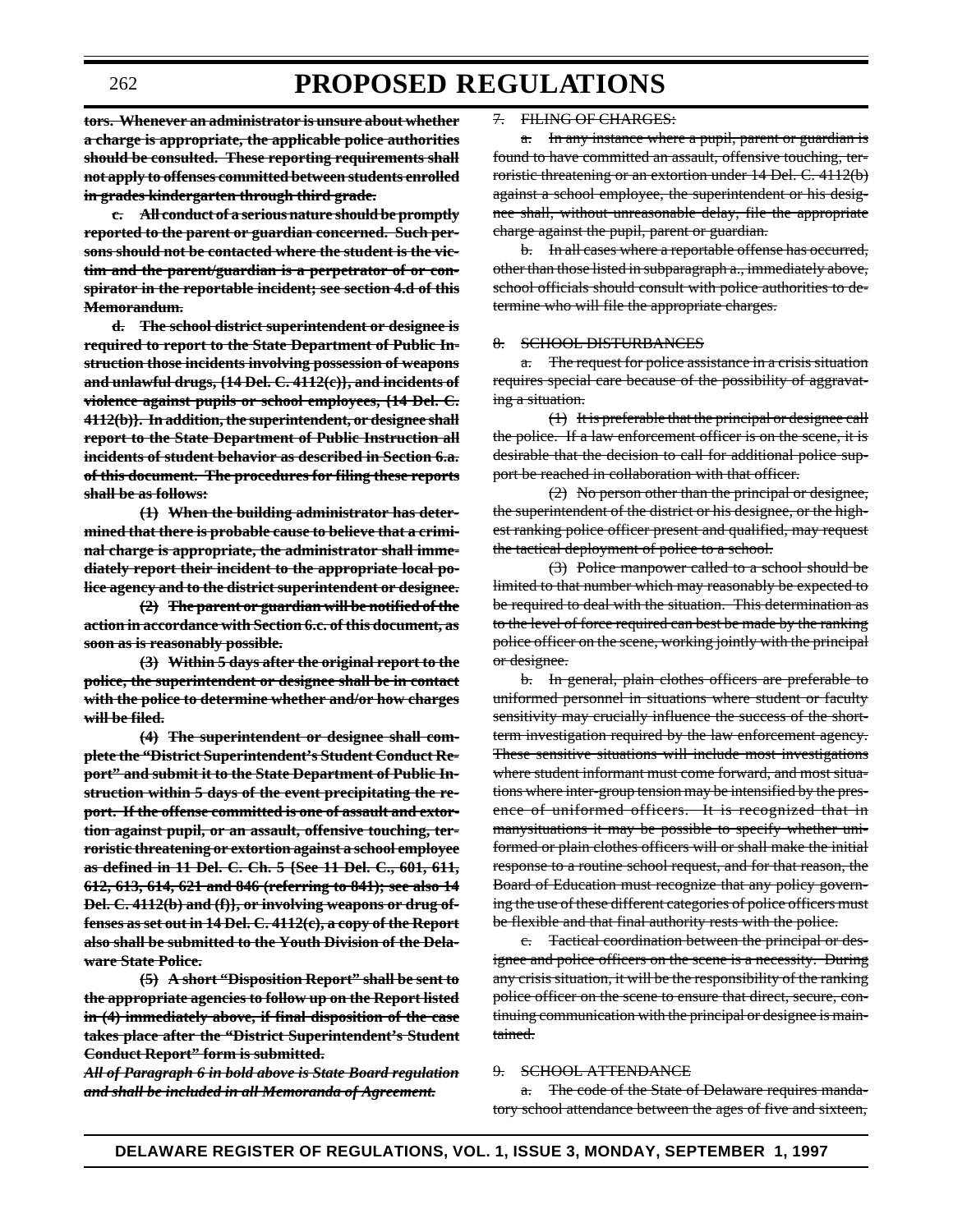#### Del. C. 2701.

b. School/Police Procedures in Attendance Cases:

(1) Normally, the school principal will refer attendance cases to the visiting teacher. Any court action against the parents for violation of the compulsory attendance statutes should be initiated by the school superintendent or his/ her designee in the Magistrate Court.

(2) Police should not be requested to apprehend  $\alpha$ student solely because the student is absent from school.

(3) A school-age student identified by a police officer as being off school property without official authorization may be returned to his or her home school or may be detained in accordance with 14 Del. C. 2713.

### 10. SIGNATURES

School District Law Enforcement Agency

Date

*All appropriate agencies involved should be provided space for signature and date.*

## **[DEPARTMENT OF EDUCATION](#page-3-0)**

### [Statutory Authority: 14 Delaware Code,](http://www.state.de.us/high-ed/intro.htm) Section 122 (d) (14 **Del.C.** 122)

The Department of Education recommends that Section B.1.a. Discipline Powers and Responsibilities of Superintendents, Parent Conferences, in the Handbook for K-12 Education be repealed due to the enactment of a change in 14 Del. C., Section 4112a. Parent Conferences (Subpoena Powers) found in 14 Del. C., Section 4112, Discipline Powers, Reporting Requirements of Superintendents, Principals and Teachers. This section has been amended by striking the section in its entirety and adding a new Section 4122 entitled Parent's Failure to Attend School Conference with Superintendent; Subpoena to Compel Attendance.

Since the regulation in Section B.1.a. of the Handbook for K-12 Education was a restatement of the old 14 Del. C., Section 4112, it must be repealed and it is not necessary to create a new regulation to restate the requirements already delineated in the new 14 Del. C., Section 4122.

Handbook for K-12 Education

B. DISCIPLINE

### 1. DISCIPLINE POWERS AND RESPONSIBILITIES OF SUPERINTENDENTS

a. Parent Conferences.--The authority of the superintendent of schools in each district shall include that of issuing subpoenas as such may be required, in his opinion, to compel the presence of a parent, parents or person having custody of a child going to school in such school district or attendance zone to discuss matters involving violations of school rules and regulations by such child; provided, however, before the issuance of such subpoena, the superintendent shall first schedule a conference with such parent, parents or custodian of such child at a time that does not conflict with the employment hours of such parent, parents or custodian of such child.

### **[PUBLIC SERVICE COMMISSION](http://www.state.de.us/govern/agencies/pubservc/delpsc.htm)**

Statutory Authority: Title 26, Section of the Delaware Code (26 **Del.C.** §201)

### BEFORE THE PUBLIC SERVICE COMMISSION OF THE STATE OF DELAWARE

IN THE MATTER OF THE INVESTIGATION AND ADOPTION OF | RULES TO GOVERN | PSC REGULATION PAYPHONE SERVICES | DOCKET NO. 12 WITHIN THE [STATE OF DELAWARE](#page-4-0)

### NOTICE OF COMMENT PERIOD AND PUBLIC HEARING ON PROPOSED RULES GOVERNING PAYPHONE SERVICES

In 1985, the Delaware Public Service Commission ("PSC") adopted "Rules and Regulations Governing Service by Customer Owned Coin-Operated Telephones" ("COCOT Rules"). The COCOT Rules govern the manner, terms, and conditions by which independent providers of coin-operated telephones can attach their telephones to Bell Atlantic-Delaware , Inc.'s public switched network. The present COCOT Rules are reproduced as Exhibit 1.

In the Telecommunications Act of 1996, Congress directed the Federal Communications Commission ("FCC") to pro-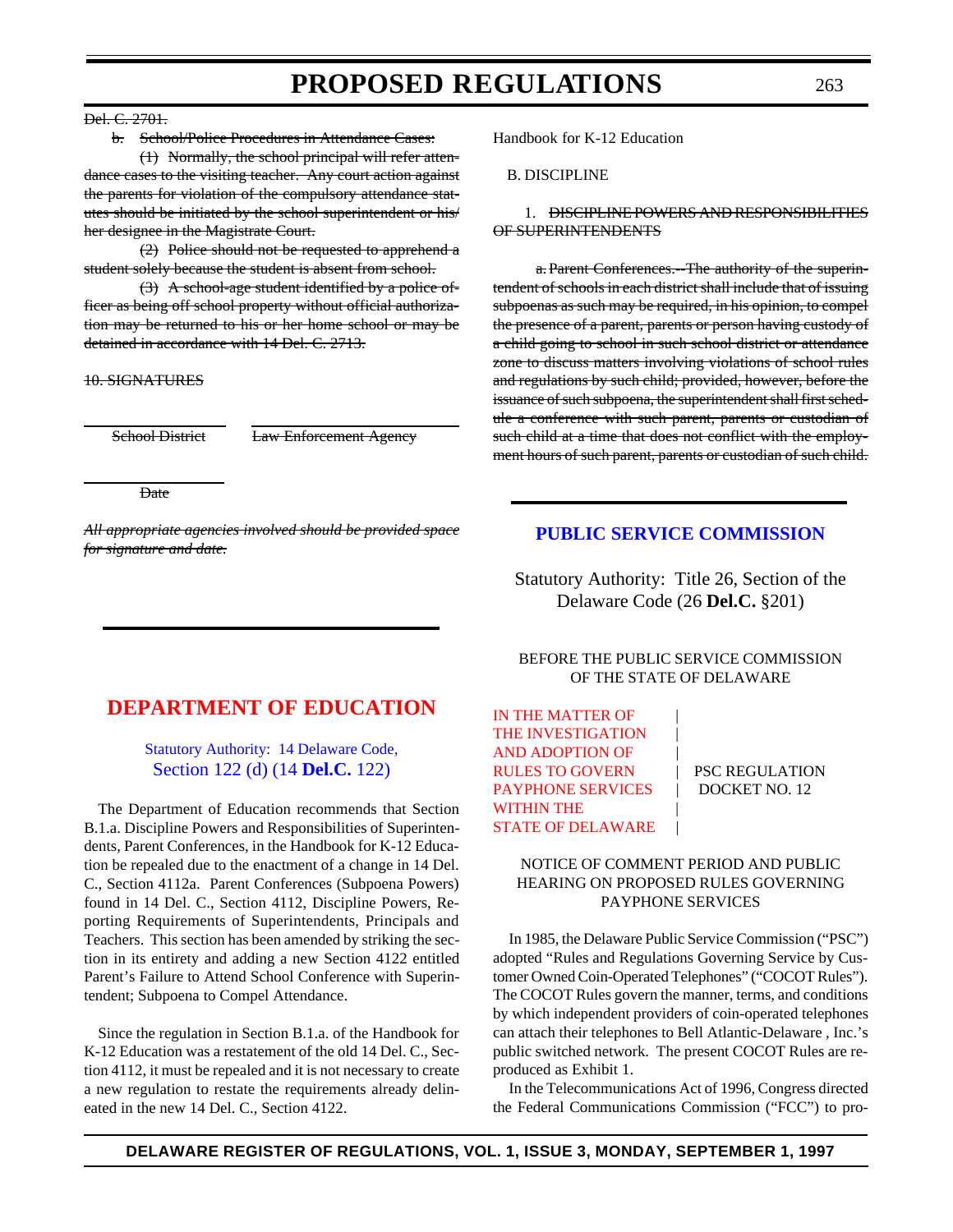## **PROPOSED REGULATIONS**

mulgate regulations to ensure fair compensation for all payphone service providers ("PSPs") and to ensure competitive parity between independent PSPs and payphone services provided by Bell operating companies. 47 U.S.C. § 276. The FCC has entered two orders implementing § 276. See Implementation of the Pay Telephone Reclassification and Compensation Provisions of the Telecommunications Act of 1996, CC Dckt. No. 96-128, Report and Order, FCC 96-388 (rel. Sept. 20, 1996); Order on Reconsideration, FCC 96-439 (rel. Nov. 8, 1996).

In light of the enactment of § 276 and the entry of the two FCC Orders, the Public Service Commission re-opened this docket to investigate changes to its COCOT Rules. By Order No. 4525 (June 17, 1997), the PSC solicited comments on the content of such changes. The PSC Staff has now prepared proposed new payphone service rules which would replace the COCOT rules and govern all payphone service in Delaware. The text of Staff's proposed rules is reproduced as Exhibit 2. Staff's proposed rules differ from the present COCOT rules in that the proposed rules:

(1) apply to all providers of payphone service, including independent providers and telecommunications carriers;

(2) provide for certification of providers by entity rather than by each payphone;

(3) allow the local coin calling rate to determined by the payphone service provider;

(4) re-define the information to be posted on payphones; and

(5) impose annual reporting requirements.

The Commission has authority to issue such rules under 26 Del. C. § 209.

The PSC solicits written comments, suggestions, compilations of data, briefs, or other written materials concerning Staff's proposed rules to govern payphone service. Ten copies of such materials shall be filed with the PSC at its office located at 1560 South DuPont Highway, Dover, Delaware 19901. Materials shall be filed on or before October 1, 1997.

In addition, the PSC's duly appointed Hearing Examiner will conduct a public hearing concerning Staff's proposed rules on Wednesday, September 24, 1997, beginning at 10:00 a.m. in the Gold Room, Goodstay Center, University of Delaware, Wilmington Campus, 2600 Pennsylvania Avenue, Wilmington, DE. Persons may present comments, evidence, and other materials at that public hearing.

The COCOT rules, Staff's proposed rules, and the materials submitted will be available for public inspection and copying at the PSC's Dover office during normal business hours. The fee for copying is \$0.25 per page.

Any individual with disabilities who wishes to participate in these proceedings should contact the PSC to discuss any auxiliary aids or services needed to facilitate such review or participation. Such contact may be in person, by writing, telephonically, by use of the Telecommunications Relay Ser-

vice, or otherwise. The PSC's toll-free telephone number is (800) 282-8574. Persons with questions concerning this application may contact the PSC's Public Information Officer by either Text Telephone ("TT") or by regular telephone at (302) 739-4333 or by e-mail at mcarl@state.de.us.

### **EXHIBIT 1**

### DELAWARE PUBLIC SERVICE COMMISSION RULES AND REGULATIONS GOVERNING SERVICE PROVIDED BY CUSTOMER OWNED COIN-OPERATED TELEPHONES

As amended through August 3, 1993

Rule 1

Whenever any person seeks to connect a customer-owned pay or coin operated telephone instrument (COCOT) to the Diamond State Telephone Company network in a location which would be a public or semipublic pay or coin operated service, if owned and operated by Diamond State Telephone Company, then such proposed installation shall be deemed for public use.

Rule 2

The owner or operator (whichever is the Diamond State Telephone Company customer) of each COCOT installed for public use which is capable of use in making or receiving intrastate telephone calls, shall be deemed to be a public utility under 26 Del. C. 102 and shall adhere to and abide by all lawful tariff requirements of the Diamond State Telephone Company.

#### Rule 3

In addition to compliance with Diamond State Telephone Company tariff requirements, each such COCOT must:

(a) Be operated under a validly issued Certificate of Public Convenience and Necessity from the Delaware Public Service Commission, which must be issued prior to beginning business (see attached application form).

(b) Provide access to local, intrastate toll and interstate toll services, and permit calls using credit cards, collect calls, calls billed to a third number, operator-handled emergency calls, calls to all applicable emergency numbers, and calls to toll free "800" and "950" numbers without charge and without the use of a coin.

(c) Have a coin mechanism capable of accepting one or more coins which is also capable of returning coins for uncompleted calls.

(d) Allow the completion of both local and long distance calls with not less than a three (3) minute time limit for a local call.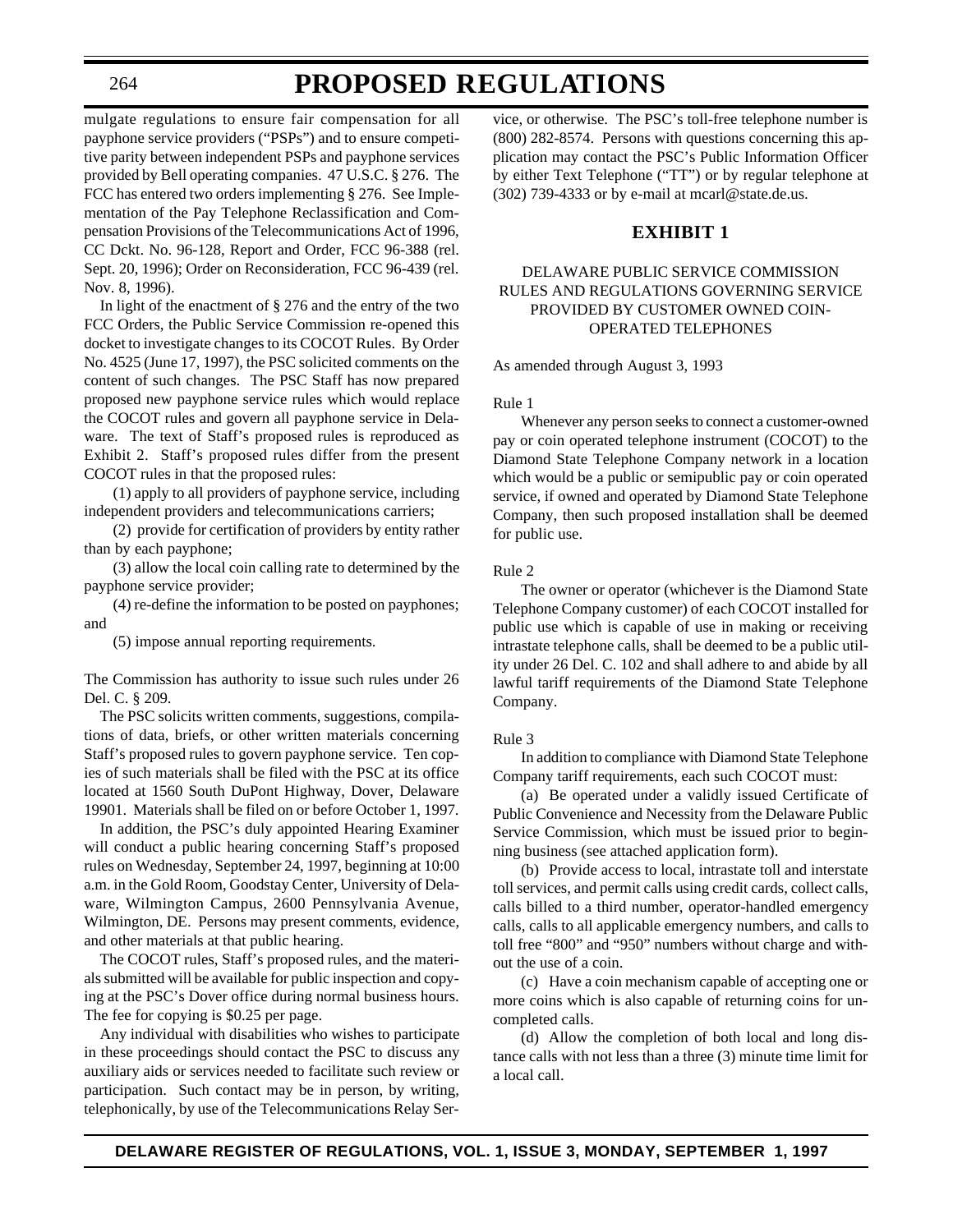(e) Be installed and maintained in accordance with generally accepted telecommunications industry standards, applicable local codes, as well as the National Electric Code and the National Electric Safety Code. The Diamond State Telephone Company shall supply a one-party standard measured service business line per COCOT instrument, terminating at the point defined by its tariff for business access lines. When requested, the telephone company will provide inside wire and a modular jack at prevailing rates.

(f) Be registered with the FCC or connected through registered protective circuitry as required by FCC Regulations, Part 68.

(g) Comply with state and federal laws regarding accessibility by disabled individuals and hearing aid compatibility.

(h) Have conspicuously marked on or posted in close proximity to it, the operating instructions, call pricing, emergency numbers, procedure for receiving refunds, the telephone number, name, and address to be contacted for customer complaints and service difficulties, and the telephone number assigned to the instrument and the following legend:

"RATES FOR SOME TOLL CALLS WITHIN DELAWARE MADE FROM THIS TELEPHONE MAY EXCEED THE RATES FOR SIMILAR CALLS MADE FROM COIN TELEPHONES OF THE DIAMOND STATE TELEPHONE COM-PANY."

(i) Be equipped with an audible signaling device and provide two-way (originating and terminating) calling capability, or provide one-way (originating only) calling capability and, if desired, provided the type of caning capability is conspicuously indicated on or in close proximity to the instrument.

(j) Be installed and maintained in such a manner as to assure that privacy of use is not compromised through any type of electrical or accoustical coupling device, extension telephone, or similar instrument.

(k) Be installed upon a single standard measured service business line provided by Diamond State Telephone Company.

(l) Be installed by or with the written permission of the owner of the location where the instrument is to be connected.

(m) Have all required state and local business licenses.

(n) Charge rates for local telephone calls which are no higher than the rates charged under the effective Diamond State Telephone Company tariff for local calls from a pay telephone, except that a local call may be limited to three (3) minutes.

(o) Charge rates for intrastate toll calls which do not exceed fifty (50) cents per minute.

Rule 4

The telephone company tariff shall state that any COCOT service not meeting the requirements of Rules 1 through 3(n) shall be subject to disconnection until such time as the COCOT service in question meets these requirements.

#### Rule 5

All COCOTS which are place in outdoor locations available twenty-four (24) hours a day must face a paved area such as a sidewalk or parking lot which is either flush with thesurrounding surface or is wheelchair accessible by way of a ramp or reasonable graduated incline. If bumpers or posts are installed to portect the COCOT, they must be fifty (50) inches apart, thirty-six (36) inches high and abe a minimum of six (6) inches and a maximum of nine (9) inches away from the front edge of the COCOT enclosure. This rule shall apply to all installations after November 16, 1988.

APPLICATION FOR CERTIFICATE OF PUBLIC CONVENIENCE AND NECESSITY TO RESELL INTRASTATE TELEPHONE SERVICE USING A PRIVATELY OWNED PAY OR COIN OPERATED TELEPHONE FOR PUBLIC USE

1. Name and Address of Applicant (Must be the same as the customer taking the dial tone service from Diamond State Telephone Company.

2. Make, Model, and Identification Number of the Customer owned Instrument.

3. Location of Proposed Installation (e.g., Northern wall of B&G Bar and Grill, Corner of North and South Streets, any town, Delaware (zip).

4. Applicant's Business Telephone Number.

5. Telephone Number of the Certificated Instrument.

6. A description of the manner in which the Applicant will assure service and/or equipment maintenance. Including name, address, and telephone number of firm, if appropriate.

7. List rates to be charged for each local call and duration, if limited. Intrastate long distance rates are also to be stated.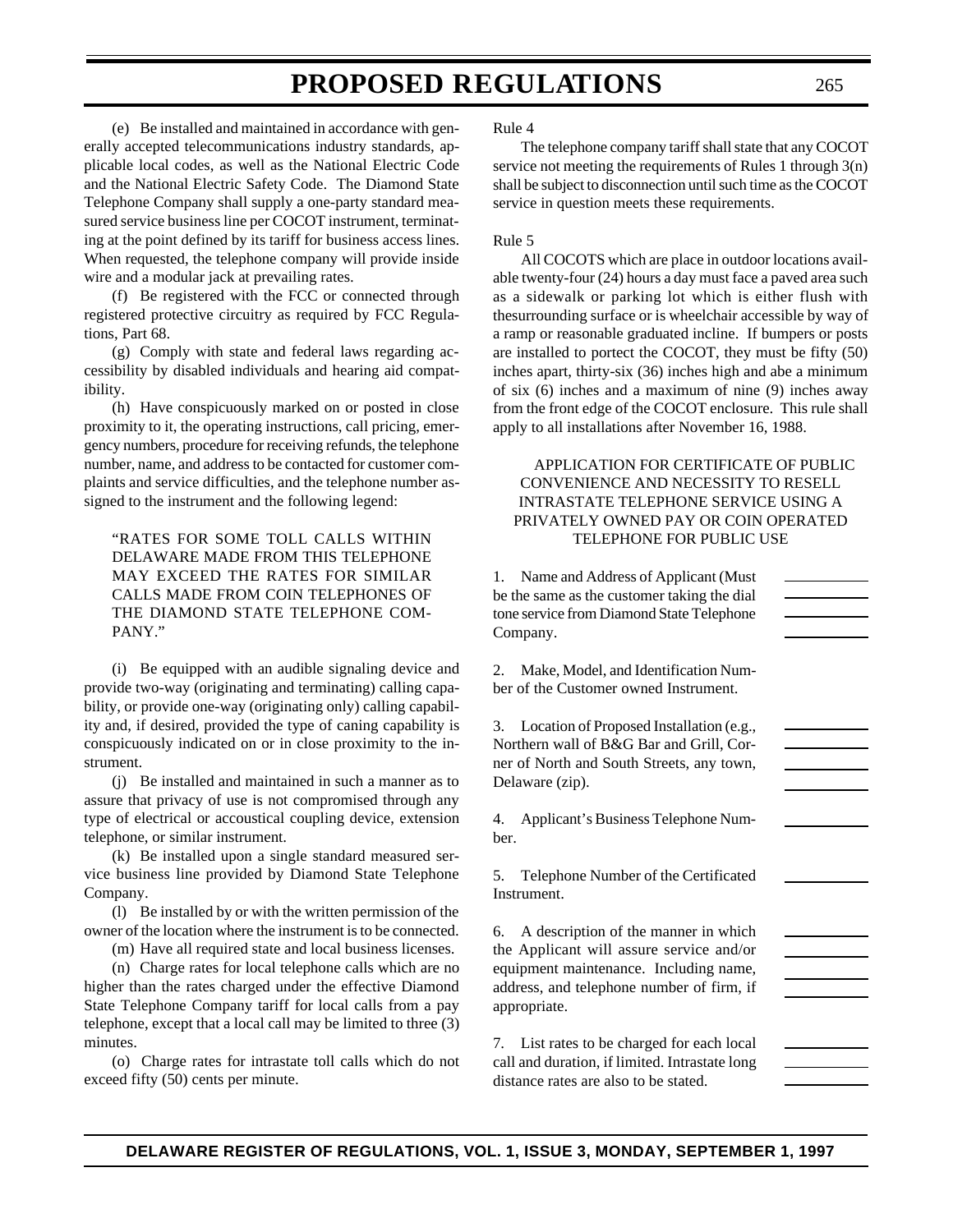8. Customer Account Number (to be provided by Diamond State Telephone Company to Applicant).

As Applicant for a Certificate of Public Convenience and Necessity, I hereby certify and agree that my pay or coin operated telephone complies and will be maintained in compliance with the hereto attached rules of the Public Service Commission and the applicable tariffs of the Diamond State Telephone Company.

I understand that certification as a public utility to provide pay or coin operated telephone service to the public at the location hereinabove described is nontransferable and may be revoked by the Delaware Public Service Commission for violation of Commission rules.

I further agree to notify the Commission in writing if for any reason I cease to be responsible for the resale of intrastate telephone service through the instrument described above.

Name of Applicant By: Date of Application: 9. Verification STATE OF | COUNTY OF Signed and sworn to (or affirmed) before me on by (name of applicant) Signature of Notary SEAL Name of Notary (Printed or Typed) (My Commission Expires: )

10. \*Effective Date of Certificate

By: Robert J. Kennedy, III Executive Director

\*When this form is completed to include the effective date, the Diamond State Telephone Company assigned customer number and the signature of the Commission's Executive Director, it shall constitute a Certificate of Public Convenience and Necessity to provide intrastate telephone service for public use through the instrument herein described.

This certificate shall be valid for a period of twelve (12) months from the effective date. Thereafter, it shall be renewed annually by request in writing, confirming the continued validity of the information of the original certificate. Such renewals may be granted in writing by the Executive Director of the Commission.

## **EXHIBIT 2**

### PUBLIC SERVICE COMMISSION

REGULATIONS GOVERNING PAYPHONE SERVICE PROVIDERS IN DELAWARE

### (PROPOSED)

### REGULATIONS GOVERNING PAYPHONE SERVICE PROVIDERS IN DELAWARE

### Section 1: Definitions

(a) "Coin-implemented payphone" means a payphone that requires the deposit of coins for calls other than those calls which are:

(1) billed to another telephone or to a calling card;

(2) 911 or telephone relay service calls; or

(3) to toll free numbers, such as 800 or 888 numbers.

(b) "Interexchange carriers" means telephone companies who provide long distance interstate and/or intrastate telephone service.

(c) "Payphone" means any telephone made available to the public on a fee-per-call basis, independent of any other commercial transaction, for the purpose of making telephone calls, whether the telephone is coin-operated or is activated either by calling collect or using a credit card. The term "payphone" includes both instrument-implemented and central-office implemented telephones.

(d) "Payphone service provider" means a person or entity that offers telephone service by payphone. The term includes both independent owners or operators of payphones and telecommunications carriers, including local exchange carriers, who offer payphones.

(e) "Semi-public payphone" means a payphone for which the location provider is charged a recurring monthly rate for payphone service.

### Section 2: Certification of Payphone Service Providers

(a) A person or entity providing intrastate payphone service shall be deemed to be a public utility under 26 Del. C. § 102(2) and shall be governed by these regulations.

(b) Except as permitted under paragraph (f) below, no person or entity shall install or offer for service a payphone in Delaware until that person or entity has received from the Commission a Certificate of Public Convenience and Necessity to provide payphone service.

(c) Each applicant seeking a Certificate of Public Convenience and Necessity to provide payphone service shall make application on a form prescribed by the Commission.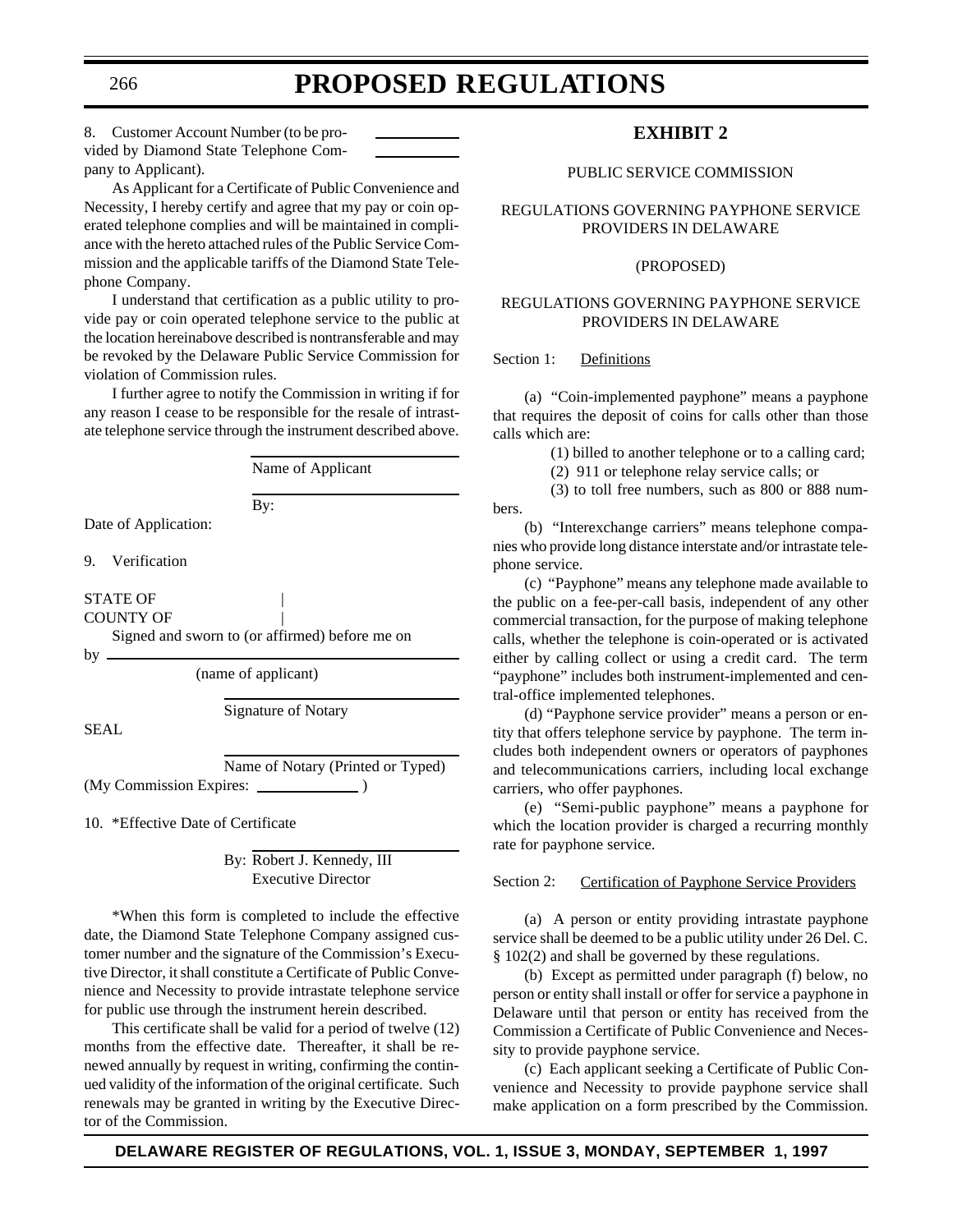Each applicant seeking certification to provide payphone service shall supply the following:

(1) the business name and address of the applicant;

(2) the name and address of a contact person or persons;

(3) the telephone and facsimile numbers and the email address of the contact person;

(4) a description of the manner the applicant will assure service and equipment maintenance for the payphones, including the name, address, and telephone number of the person or entity providing such services if different from the applicant;

(5) a written statement affirming that the applicant has the required state and local business licences;

(6) a written statement affirming that the applicant agrees to comply with all the provisions of these regulations;

(7) the applicant's signature and the title of the person signing the application; and

(8) the date of signature of the application.

(d) A person or entity installing or offering for service a payphone shall comply with the provisions of 47 C.F.R Part 68 and any other order, rule, or regulation of the Federal Communications Commission related to telephone service offered from payphones , unless exempted from compliance by the Federal Communications Commission.

(e) If an applicant correctly completes and submits the application, has complied with the requirements of the Federal Communications Commission, and has paid the required application fee, the application shall, upon executionby the Executive Director or the Chief of Technical Services, shall be deemed approved and shall act as a Certificate of Public Convenience and Necessity to provide payphone service within Delaware.

(f) Any person or entity providing payphone service on the effective date of these regulations pursuant to a previously-granted Certificate of Public Convenience and Necessity or pursuant to other legal authority may continue to provide such payphone service. Such person or entity shall, within ninety (90) days of the effective date of these regulations, file with the Commission an application under paragraph (c) of this section and the information required by paragraph (a) of Section 3.

(g) Each certificated payphone service provider shall notify the Commission in writing within ten (10) days following the change of any information required by paragraph (c) of this section.

(h) Each certificated payphone service provider shall provide written notice to the Commission ten (10) days prior to the cessation of operations.

(i) The application fee for a Certificate of Public Convenience and Necessity to provide payphone service is one hundred dollars (\$100). Such application fee is waived for persons or entities filing applications under paragraph (f) of this section.

Section 3: Location Reporting

(a) At the time of the application described in paragraph (c) of Section 2, the applicant shall provide to the Commission in writing the following information for each payphone to be installed and offered in Delaware:

(1) the make, model, and identification number for the payphone;

(2) the telephone number for the payphone; and

(3) the location of the payphone, described in sufficient detail to allow the payphone to be located for purposes of mapping and inspection.

(b) If after certification, a payphone service provider intends to install or offer an additional payphone, relocate an existing payphone, or remove a existing payphone, the payphone service provider shall, prior to such new installation, relocation, or removal, notify the Commission in writing. Such written notification shall state:

(1) the make, model, and identification number for the additional, relocated, or removed payphone;

(2) the telephone number for the additional, relocated, or removed payphone; and

(3) the location of the additional, relocated, or removed payphone, described in sufficient detail to allow the payphone to be located for purposes of mapping and inspection.

(c) The Commission may also require the information in paragraphs (a) and (b) of this Section to be submitted in electronic format.

(d) A payphone service provider shall not install or offer payphone where the installation or maintenance of the payphone would violate any state or local law designed to protect the health, safety, and welfare of citizens.

Section 4: Payphone Equipment.

(a) All payphones shall be of a type registered with the Federal Communications Commission pursuant to 47 C.F.R. Part 68, unless such payphone has been exempted under an applicable order or ruling of the Federal Communications Commission. All payphones shall be installed in accordance with generally accepted telecommunications industry standards, applicable local codes, and the National Electrical Code and the National Electric Safety Code.

(b) All payphones shall provide, at no charge to the caller and without advance deposit of any coins:

(1) dial tone;

(2) access to 911, any other emergency number, and an operator qualified to route emergency calls;

(3) access to a number for reporting repairs or service for the payphone; and

(4) telecommunications relay service.

(c) Providers of payphone service shall provide that each payphone shall:

(1) be equipped with an audible signaling device and receive incoming calls at no charge, except that a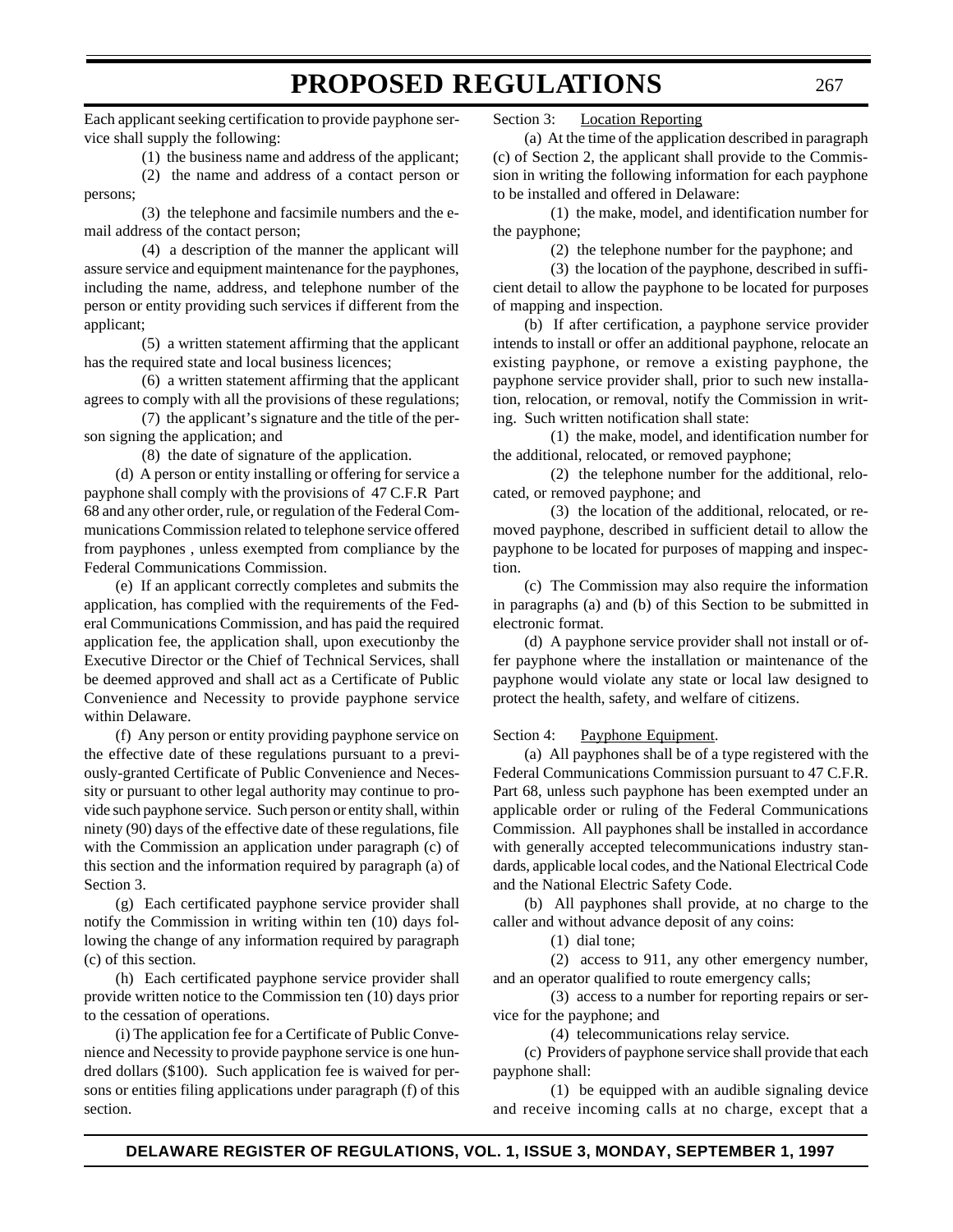payphone service provider may elect to bar the receipt of calls by a payphone if the provider posts notice of such restriction;

(2) except as provided in (d) and (e) of this Section, provide access to the network by a dial 0 and a dial 1 capability and/or 7-digit dialing;

(3) permit dialing of subscriber "800" or "888" tollfree numbers without the advance deposit of coins, except those numbers that have been permissibly blocked from the payphone;

(4) provide, without the advance deposit of coins, access to the caller's desired interexchange carrier or operator service provider by use of an "800," "888," or "950" access toll-free call or by use of a carrier access code; and

(5) permit calls using credit cards, collect calls, and calls billed to a third party without the advance deposit of coins and be programmed so that collect and third party calls cannot be billed to the payphone number, except, at the option of the payphone provider, in the case of semi-public payphones;

(d) Payphones provided for inmates shall not be required to comply with  $(c)(1)$ ,  $(c)(2)$ ,  $(c)(3)$  or  $(c)(4)$  of this Section.

(e) Coin-less payphones shall not be required to provide dial 1 capability;

(f) Each payphone service provider shall post on near the payphone, in plain view of callers:

(1) relevant emergency numbers;

(2) the rate, including any time increment, for a local call;

(3) the telephone number of the payphone;

(4) the name, address, and toll-free number of the payphone service provider or presubscribed operator service provider;

(5) a free phone number for maintenance and repairs;

(6) any restrictions in making or receiving calls, and if the payphone does not accept incoming calls, a statement to that effect;

(7) the primary intrastate or intraLATA carrier and the primary interstate or inter LATA carrier and toll-free telephone numbers to call for the pre-subscribed carriers' rate information, along with a statement that the rates for operator-assisted calls are available upon request;

(8) any other information necessary to facilitate calls, refunds or repairs;

(9) dialing instructions and the charges, if any, for directory assistance; and

(10) a statement that callers have the right to obtain access to the toll carrier of their choice and may contact their preferred carriers for information on how to access that carrier's service by use of the payphone.

(g) A payphone service provider shall change the posted information required by paragraph (f) of this Section within thirty (30) days of any such change.

(h) All coin-implemented payphones shall be shall be

equipped to accept nickels, dimes and quarters and to return coins to the caller in the case of an incomplete call.

(i) All payphones shall be installed and maintained in a manner to assure the privacy of use is not compromised through any type of electrical or acoustical coupling device, extension telephone, or similar instrument.

(j) All payphones shall comply with federal and state laws and regulations regarding accessability by individuals with disabilities and hearing aid compatibility. Any payphone which is placed in an outdoor location available twenty four hours a day must face a paved area such as a sidewalk of parking lot which is either flush with the surrounding surface or is wheelchair accessible by way of a ramp or reasonably graduated incline. If bumpers or posts are installed to protect the payphone, such posts or bumpers must be fifty (50) inches apart, thirty-six (36) inches in height, and a minimum of six (6) inches and a maximum of nine (9) inches from the front of the payphone enclosure.

### Section 5: Local Coin Call Rates

(a) Payphone service providers need not file tariffs. The rate for local coin call for a payphone location may be determined by the payphone service provider. A payphone service provider may not charge for a local coin call or for directory assistance greater than the rate posted on the payphone. A payphone service provider may not charge for an uncompleted call.

(b) The Commission may undertake remedial action if it determines that market failures have not allowed for market-based local coin calling rates at specific payphone locations.

#### Section 6: Reporting.

(a) Each payphone service provider shall file an annual report with the Commission on or before March 31 of each year.

(b) Each payphone service provider shall provide in its annual report the following information:

(1) the name of the payphone service provider;

(2) the address and telephone and facsimile numbers of the payphone service provider;

(3) the total annual intrastate gross revenues from payphone services for the immediately precedingcalendar year;

(4) the total number of payphones which the provider maintains in service as of the end of its fiscal year; and

(5) a signed and dated statement sworn to under oath by an authorized representative of the payphone service provider as to the accuracy of the information contained in the annual report.

(c) A payphone service providers shall be assessed as a public utility under the provisions of 26 Del. C. § 115. A payphone service provider shall submit the regulatory assessment with the payphone service provider's annual report.

### 268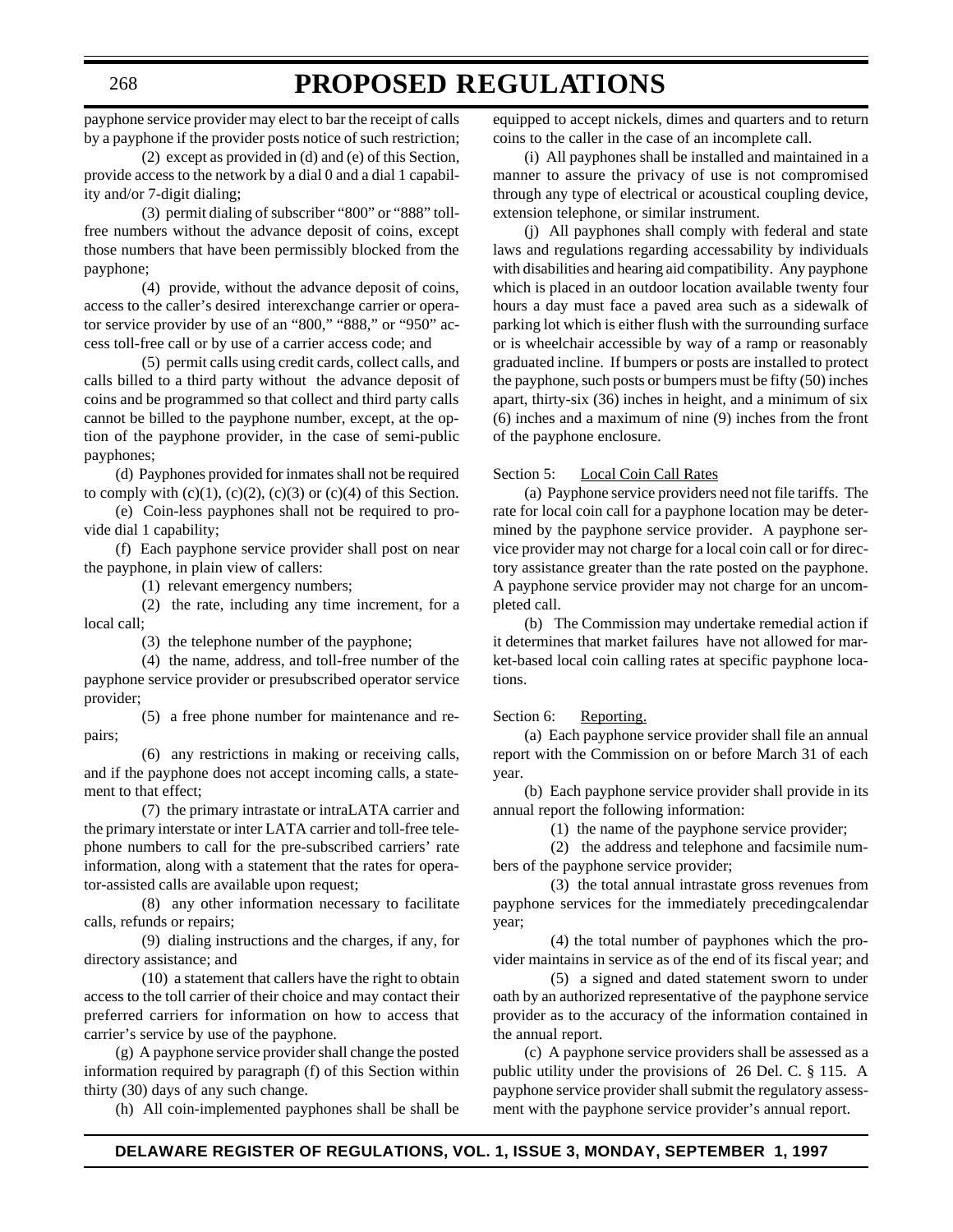(d) In addition to the annual report, each payphone service provider shall submit to the Commission by March 31 of each year, the following information:

(1) a description of each location within Delaware, where, during the preceding calendar ear, the local calling rate charged by the payphone service provider exceeded fifty cents for a call of less than three minutes duration; and

(2) an affirmation by the payphone service provider that each payphone installed and maintained by that provider complies with all of these regulations, including the requirements of paragraphs (b), (c), and (f) of Section 4.

Section 7: Violations

(a) If, after notice and an opportunity to be heard, the Commission determines that good cause exists, it shall issue an order to a payphone service provider :

(1) revoking, suspending or modifying its Certificate of Public Convenience and Necessity;

(2) imposing fines or penalties, or;

(3) requiring reparation to a customer or affected party; or

(4) providing for such other relief as the Commission may reasonably require.

(b) Good cause, pursuant to (a) above, shall include, but is not be limited to, the following actions by a payphone service provider:

(1) violation of these regulations, including the information disclosure requirements;

(2) conducting business in an unfair or deceptive manner; or

(3) actions which result in revocation of its registration by the Federal Communications Commission.

Section 7: Miscellaneous

These regulations shall become effective  $\text{on}$  \_\_\_\_\_\_\_\_\_\_\_\_\_\_\_\_\_\_\_\_\_\_\_\_\_\_\_\_\_\_\_.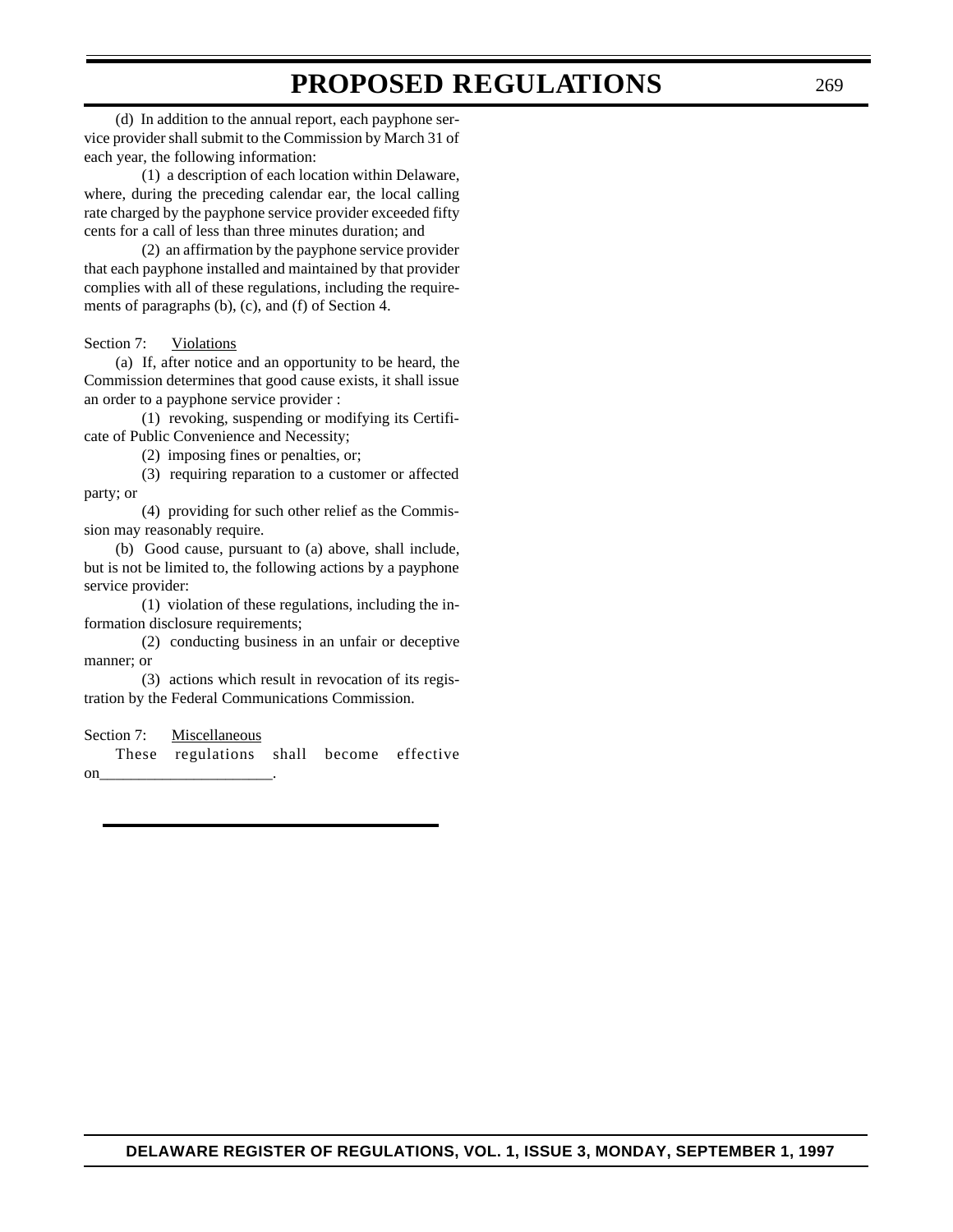### **Symbol Key**

Roman type indicates the text existing prior to the regulation being promulgated. Underlined text indicates new text added at the time of the proposed action. Language which is striken through indicates text being deleted. **[Bracked Bold language]** indicates text added at the time the final order was issued. **[Braketed striken through]** indicates language deleted at the time the final order was issued.

### **Final Regulations**

The opportunity for public comment shall be held open for a minimum of 30 days after the proposal is published in the Register of Regulations. At the conclusion of all hearings and after receipt within the time allowed of all written materials, upon all the testimonial and written evidence and information submitted, together with summaries of the evidence and information by subordinates, the agency shall determine whether a regulation should be adopted, amended or repealed and shall issue its conclusion in an order which shall include: (1) A brief summary of the evidence and information submitted; (2) A brief summary of its findings of fact with respect to the evidence and information, except where a rule of procedure is being adopted or amended; (3) A decision to adopt, amend or repeal a regulation or to take no action and the decision shall be supported by its findings on the evidence and information received; (4) The exact text and citation of such regulation adopted, amended or repealed; (5) The effective date of the order; (6) Any other findings or conclusions required by the law under which the agency has authority to act; and (7) The signature of at least a quorum of the agency members.

The effective date of an order which adopts, amends or repeals a regulation shall be not less than 10 days from the date the order adopting, amending or repealing a regulation has been published in its final form in the Register of Regulations, unless such adoption, amendment or repeal qualifies as an emergency under §10119.

## **DEPARTMENT OF NATURAL [RESOURCES & ENVIRONMENTAL](http://www.dnrec.state.de.us/fw/frames2.htm) CONTROL**

**TIDAL FINFISH [REGULATION](#page-4-0) NO. 8** Statutory Authority: 7 Delaware Code, Section 903(e)(2)(a) (7 **Del.C.** 903(e)(2)(a))

**PLEASE NOTE THAT THE FOLLOWING REGULATORY CHANGES WERE INITIATED PRIOR TO THE EFFECTIVE DATE OF THE CURRENT ADMINISTRATIVE PROCEDURES ACT THE FOLLOWING IS PRESENTED FOR INFORMATIONAL PURPOSES ONLY**

In Re: Adoption of amendment to Tidal Finfish Regulation No. 8 to facilitate commercial fishermen filling their striped bass quotas.

Order No. 97-F-0024

#### **ORDER**

#### NATURE OF PROCEEDINGS

Pursuant to due notice, the Department of Natural Resources and Environmental Control proposed to amend Tidal Finfish Regulation No. 8 to do the following:

• To adjust the commercial fishing season dates for the harvest of striped bass by hook and line and gill nets in the fall to better account for the annual distribution of striped bass in the Delaware Estuary.

• To adjust the percentage of the State commercial quota of striped bass allotted to gill netters in order to improve the probability of landing the total quota.

A public hearing was held on June 10, 1997 in Dover,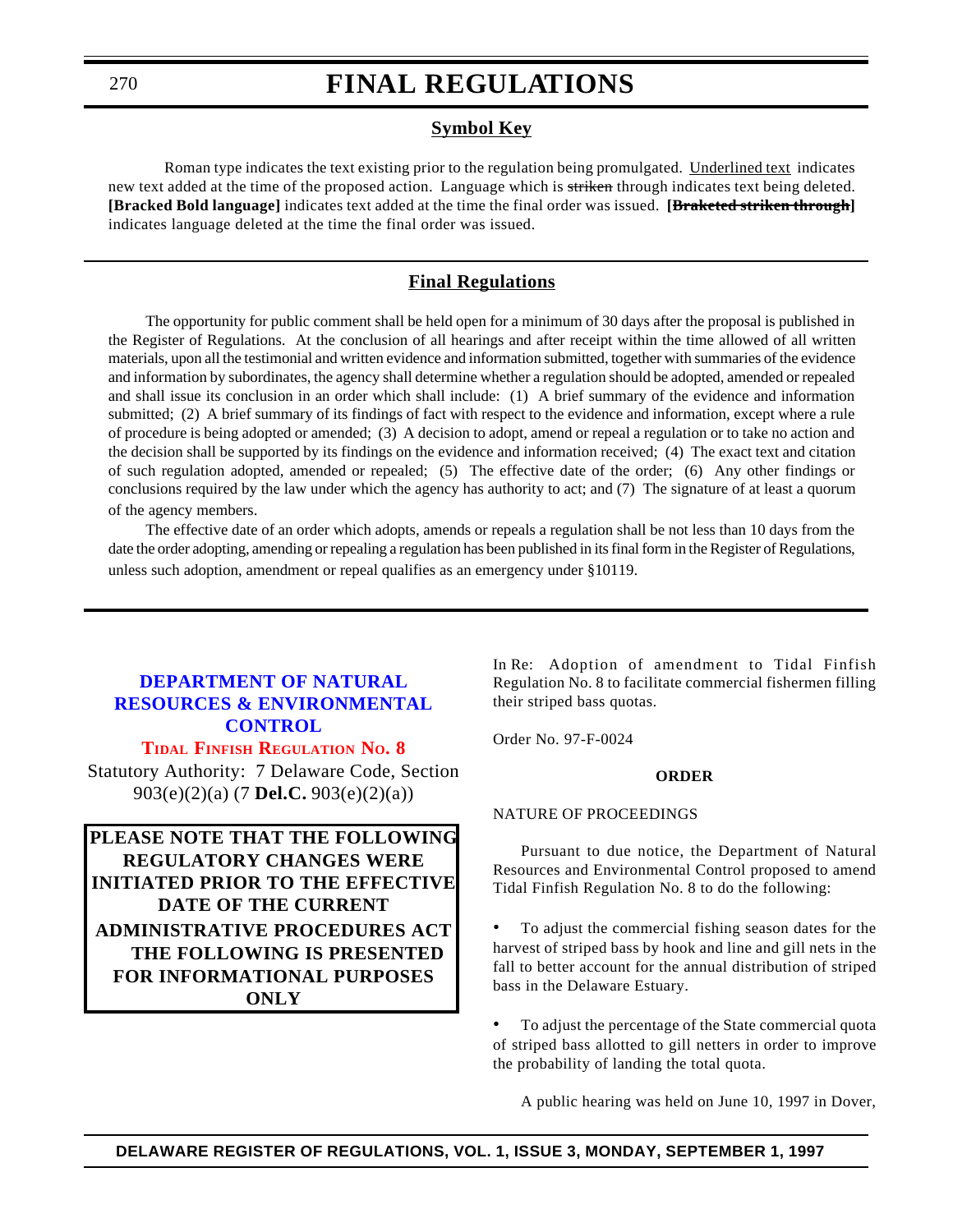DE in front of Roy W. Miller, Fisheries Program Manager for the Department and the Department's designee to receive evidence. The Advisory Council on Tidal Finfisheries discussed the proposed amendments on July 17, 1997 although a quorum was not present.

### SUMMARY OF EVIDENCE

Under the provisions of the Striped Bass Fishery Management Plan, as amended, approved by the Atlantic States Marine Fisheries Commission, each coastal state from Maine to North Carolina is allocated an annual quota in pounds for the commercial harvest of striped bass. If this quota is exceeded, the poundage in excess must be subtracted from the next year's commercial quota. If the quota is not attained, no poundage is added to the next year's commercial quota. Delaware's commercial fishermen fail to land about 20% of their total quota.

At previous meetings of the Advisory Council on Tidal Finfisheries, it was recommended the Department extend the commercial seasons to allow hook and line fishermen and gill net fishermen more opportunity to harvest their individual allocations of striped bass in their fall fishing seasons due to annual variations in the distribution of striped bass in the Delaware Estuary relative to water temperature and salinity. In addition, the Division of Fish and Wildlife recommended an increase of 5% to the commercial gill net fishery with no penalty to the commercial hook and line fishery.

#### FINDINGS OF FACT

Delaware's commercial striped bass fishery is allotted an annual quota by the Atlantic States Marine Fisheries Commission. In return, this quota is allocated among commercial fishermen so that each participant is assigned a limited poundage of striped bass. Commercial gill netters and commercial hook and line fishermen, collectively, have consistently failed to harvest the state's quota by an average of 20%.

Extending the seasons by starting the hook and line fishing season a month earlier and the gill net season two weeks earlier will afford fishermen more opportunity to harvest their assigned allocations of striped bass without any adverse impact on the resource. Striped bass will leave low salinity areas of the Delaware estuary sooner relative to lower water temperatures.

In order to assign individuals their share of the annual quota, 5 pounds has been used as the average weight of a striped bass in order to figure the number of tags each fisherman will receive. The average weight of striped bass now fluctuates with the market. The 5 pound average should be eliminated. Calculations should be based on the previous years average weight.

Any overage of the state's quota for striped bass landed for commercial purposes must be subtracted from the following years quota assigned to the fishery that causes the overage as stated in the Striped Bass Fishery Management Plan, as amended.

No one provided any evidence that would substantiate any adverse affects on the striped bass or to the fisheries if the fall commercial striped bass fishing seasons are opened earlier.

With the comments received regarding the earlier openings of the fall commercial striped bass hook and line season and gill netting season, the Department finds the attached amendments to Tidal Finfish Regulation No. 8 should be adopted in the public interest for the conservation of striped bass.

#### **ORDER**

It is hereby ordered, the 16th day of July, 1997 that the above referenced amendments to Tidal Finfish Regulation No. 8, a copy of which is attached hereto, are adopted pursuant to 7 Del.C., § 903(e)(2)(a) and shall become effective 30 days from the date of this order.

> Christophe A.G. Tulou, Secretary Department of Natural Resources and Environmental Control

Under the authority of the provisions of 7 Del.C., Chapter 9 and to be consistent with the Striped Bass Fishery Management Plan, as amended, adopted by the Atlantic States Marine Fisheries Commission, amendments to Tidal Finfish Regulation No. 8 are required to better facilitate the allowable harvest of the annual commercial quota of striped bass by the gill net fishery and the hook and line fishery in Delaware.

Be it adopted by the Department of Natural Resources and Environmental Control, amendments to Tidal Finfish Regulation No. 8, STRIPED BASS COMMERCIAL FISHING SEASONS; QUOTAS; TAGGING AND REPORTING REQUIREMENTS.

Section 1. Amend Tidal Finfish Regulation No. 8 in paragraph (a) by striking the words "December 1 " as they appear in the third sentence thereof and substituting in lieu thereof the words "November 15."

Further amend Tidal Finfish Regulation No. 8 in paragraph (a) by striking the words "November 15" as they appear in the last sentence thereof and substituting in lieu thereof the words "November 1"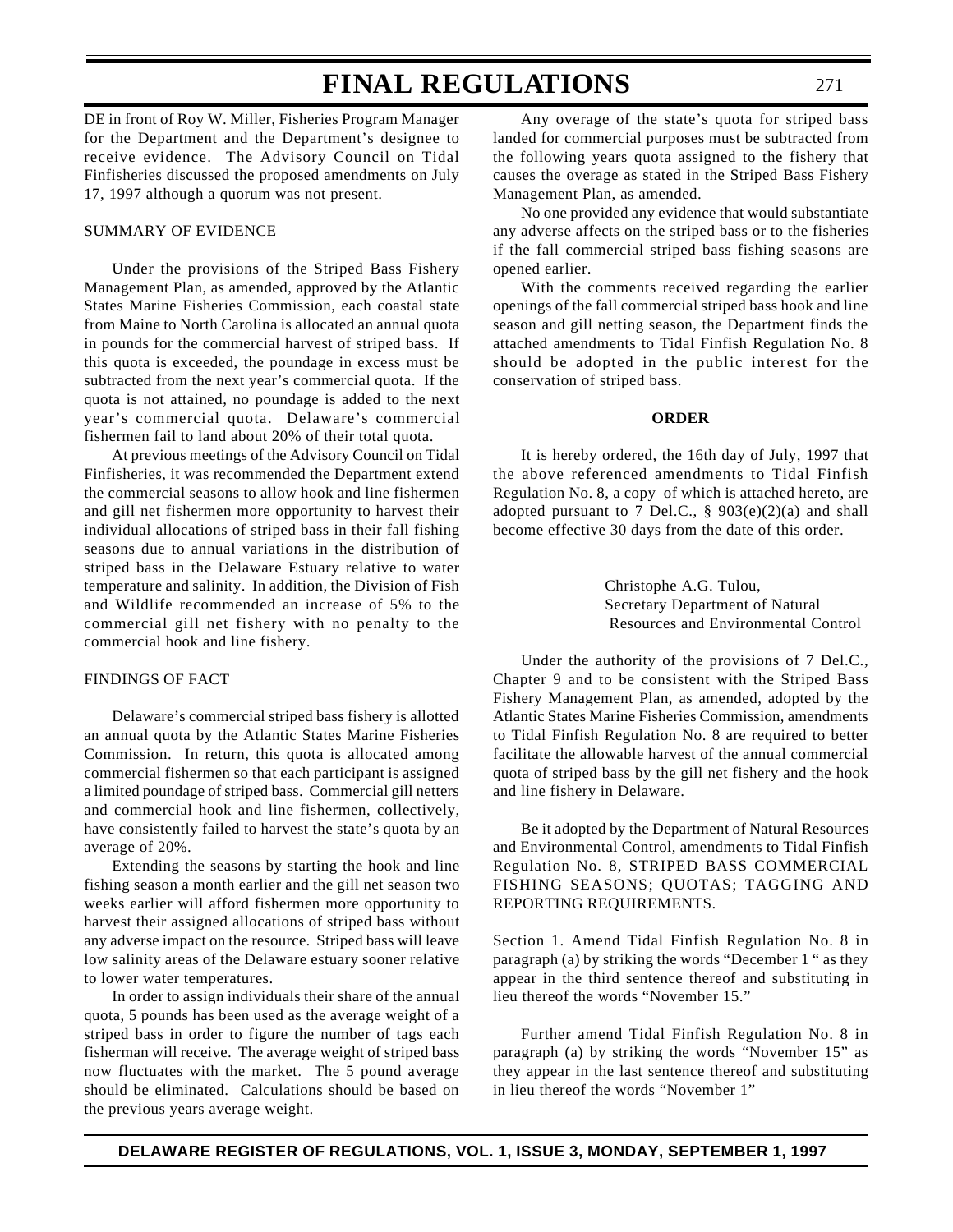## **FINAL REGULATIONS**

Section 2. Amend Tidal Finfish Regulation No. 8 in paragraph (b) by striking the words "October 1" as they appear in the second sentence thereof and substituting in lieu thereof the words "September 1"

Further amend Tidal Finfish Regulation No. 8 in paragraph (b) by striking the words "September 15" as they appear in the last sentence thereof and substituting in lieu thereof the words "August 15."

Section 3. Amend Tidal Finfish Regulation No. 8 in paragraph (d) by adding the words "November" between the words "... gill net fishery in" and "December and the striped bass..." in the first sentence.

Further amend Tidal Finfish Regulation No. 8 in paragraph (d) by striking the words "October" as they appear in the first and forth sentences and substituting in lieu thereof the word "September."

Further amend Tidal Finfish Regulation No. 8 in paragraph (d) by striking the figure "90%" as it appears in the forth sentence and substituting in lieu thereof the figure "95%."

Further amend Tidal Finfish Regulation No. 8 in paragraph (d) by adding the word "November" between the words "...said remainder for the" and "December gill net fishery" in the last sentence.

Further amend Tidal Finfish Regulation No. 8 in paragraph (d) after the period "." in the last sentence by adding a new sentence to read as follows: "Any overage in landings of the commercial quota shall be subtracted from the subsequent year's commercial quota in proportion to the appropriate fishery."

Section 4. Amend Tidal Finfish Regulation No. 8 in paragraph (g) by striking the words "five (5), five (5) being" as they appear in the second sentence thereof.

Section 5. These amendments to Tidal Finfish Regulation No. 8 will not have a significant impact on the conservation of striped bass.

Section 6. These amendments to Tidal Finfish Regulation No. 8 shall become effective 30 days after the order implementing said amendments is signed by the Secretary.

The Department of Natural Resources and Environmental Control, in accordance with 7 Del. C. 903 (e) (2) (a) has adopted amendments to Tidal Finfish Regulation No. 8, STRIPED BASS COMMERCIAL FISHING SEASONS; QUOTAS; TAGGING AND REPORTING REQUIREMENTS. The changes are summarized as follows:

- The commercial hook and line fishing season for striped bass will begin on September 1 rather than October 1 and continue to 4:00 p.m. on December 31.
- Commercial hook and line fishermen must sign up with the Division of Fish and Wildlife to participate in the commercial hook and line fishery for striped bass by no later than August 15.
- The commercial fall gill net season for striped bass will begin on November 15 rather that December 1 and continue to 4:00 p.m. on December 31.

• Commercial gill netters must sign up with the Division of Fish and Wildlife to participate in the commercial fall gill net fishery for striped bass by no later than November 1.

• The state's quota for the commercial striped bass fisheries will be allocated 95% to commercial gill netters and 10% to commercial hook and line fishermen in order to calculate individual shares. Any overage of the state's quota will be subtracted from the next year's quota in the fishery responsible for the overage.

The above amendment shall become effective on August 15, 1997.

A public hearing was held on June 16, 1997 at 7:30 p.m. in the DNREC auditorium, 89 Kings Highway, Dover, DE.

Anyone desiring a copy of the revised Tidal Finfish Regulation No. 8 may obtain a copy from the Division of Fish and Wildlife, 89 Kings Highway, Dover, DE 19901.

The final date to receive comments was June 24, 1997.

### TIDAL FINFISH REGULATION NO. 8, STRIPED BASS COMMERCIAL FISHING SEASONS; QUOTAS; TAGGING AND REPORTING REQUIREMENTS.

a) It shall be unlawful for any commercial food fisherman using a gill net to take and reduce to possession any striped bass at any time except when said commercial food fisherman is authorized by the Department to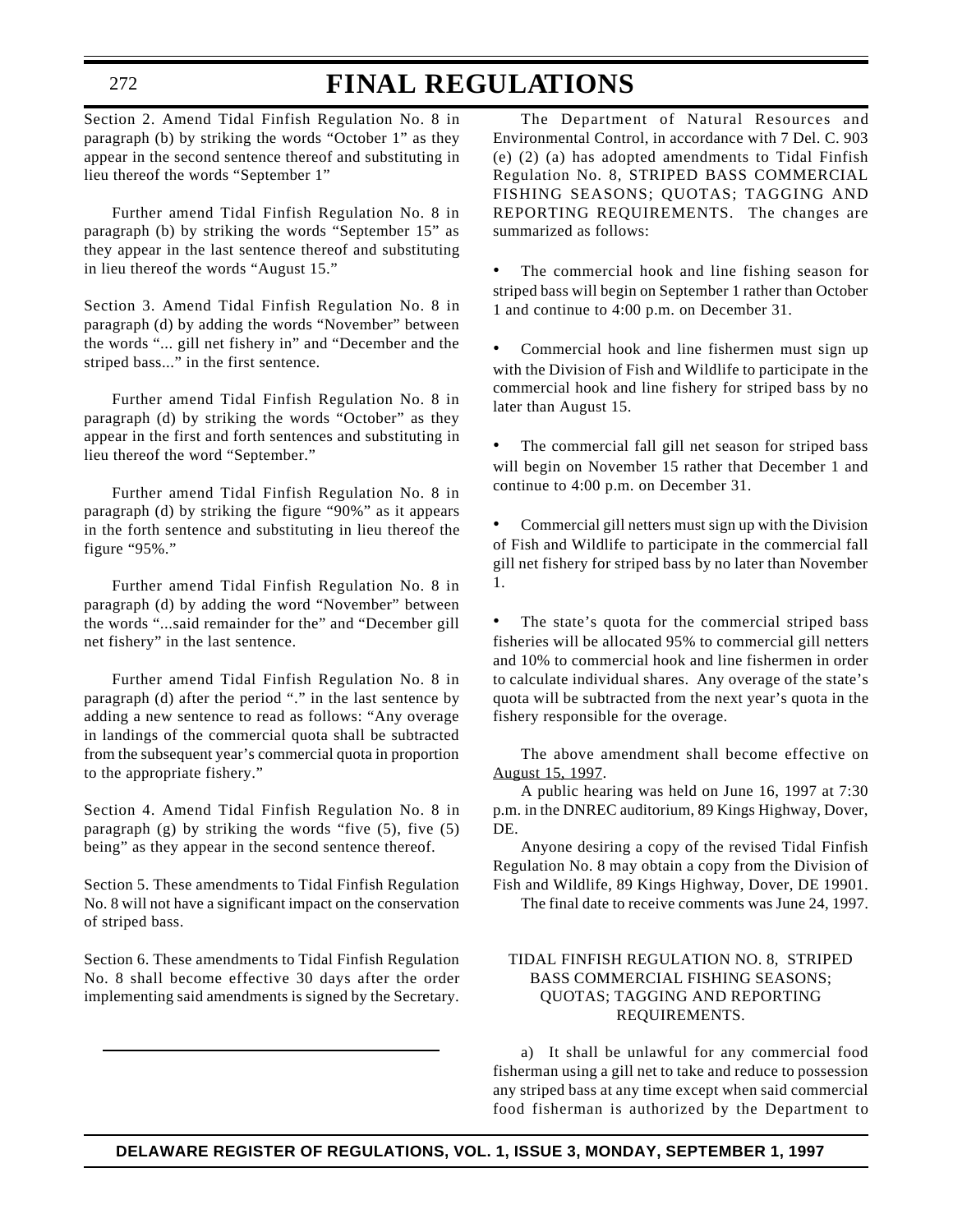participate in a commercial gill net fishery for striped bass established herein. A commercial food fisherman may use a gill net to take and reduce to possession striped bass during the period beginning at 12:01 a.m. on March 1 and ending at 4:00 p.m. on April 30 next ensuing. A commercial food fisherman may use a gill net to take and reduce to possession striped bass during the period beginning at 12:01 a.m. on <del>December 1</del> November 15 and ending at 4:00 p.m. on December 31 next ensuing provided at least two (2) percent of the commercial allocation of striped bass for the gill net fishery, as determined by the Department, was not landed in the March - April gill net fishery. In order for a commercial food fisherman to be authorized by the Department to participate in a commercial gill net fishery, said commercial food fisherman shall have a valid food fishing equipment permit for a gill net and shall register in writing with the Department to participate in said fishery by February 15 for the March - April gill net fishery and by November 15 November 1 for the December gill net fishery.

b) It shall be unlawful for any commercial food fisherman using a hook and line to take and reduce to possession any striped bass at any time except when said commercial food fisherman is authorized by the Department to participate in a commercial hook and line fishery for striped bass established herein. A commercial food fisherman may use a hook and line to take and reduce to possession striped bass during the period beginning at 12:01 a.m. on <del>October 1</del> September 1 and ending at 4:00 p.m. on December 31 next ensuing. In order for a commercial food fisherman to be authorized to participate in the commercial hook and line fishery, said commercial food fisherman shall register in writing with the Department to participate in said fishery by September 15 August 15.

c) It shall be unlawful for any commercial food fisherman using a hook and line, during the striped bass hook and line fishery established for subsection (b) herein, to take striped bass by means of a gill net or to have any gill net on board or to otherwise have in possession on or near his person any gill net.

d) The striped bass gill net fishery in March - April, the striped bass gill net fishery in November - December and the striped bass hook and line fishery in October September - December shall be considered separate striped bass fisheries. Each participant in a striped bass fishery shall be assigned an equal share of the total pounds of striped bass allotted by the Department to that fishery. A share shall be determined by dividing the number of preregistered participants in that fishery into the total pounds of striped bass allotted to that fishery by the Department.

The total pounds of striped bass allotted to each fishery by the Department shall be as follows:  $90\%$  95% of the State's commercial quota, as determined by the ASMFC, for the March - April gill net fishery, 10% of the State's commercial quota for the October September - December hook and line fishery and, provided that in excess of two (2) % of the March - April gill net fishery allocation was not landed, said remainder for the November - December gill net fishery. Any overage of the State's commercial quota will be subtracted from the next year's commercial quota proportionally to the appropriate fishery.

e) It shall be unlawful for any commercial food fisherman to land, during a striped bass fishing season, more than the total pounds assigned by the Department to said individual commercial food fisherman.

f) It shall be unlawful for any commercial food fisherman to possess any striped bass that does not have locked into place through the mouth and gill a tag issued to said commercial fisherman by the Department. Said tag shall be locked into place immediately after taking said striped bass.

g) The Department shall issue tags to commercial food fishermen who register in writing with the Department to participate in a striped bass fishery. Each participant shall initially be issued a quantity of tags that is to be determined by the Department by dividing said participants assigned share in pounds by five  $(5)$ ; five  $(5)$ being the estimated weight of a striped bass expected to be landed. If a commercial food fisherman needs additional tags to fulfill his or her assigned share, the Department shall issue additional tags after verifying the balance of the share from reports submitted by an official weigh station to the Department.

h) It shall be unlawful for a commercial food fisherman who has been issued striped bass tags by the Department to transfer said tags to another person.

i) It shall be unlawful for any commercial food fisherman to apply a tag to a striped bass unless said tag had been issued to said commercial food fisherman by the Department.

j) It shall be unlawful for any commercial food fisherman to apply a tag to a striped bass if said tag had previously been applied to another striped bass.

k) It shall be unlawful for any commercial food fisherman to sell, barter or trade any striped bass, to attempt to sell, barter or trade any striped bass or to transport, to have transported or to attempt to have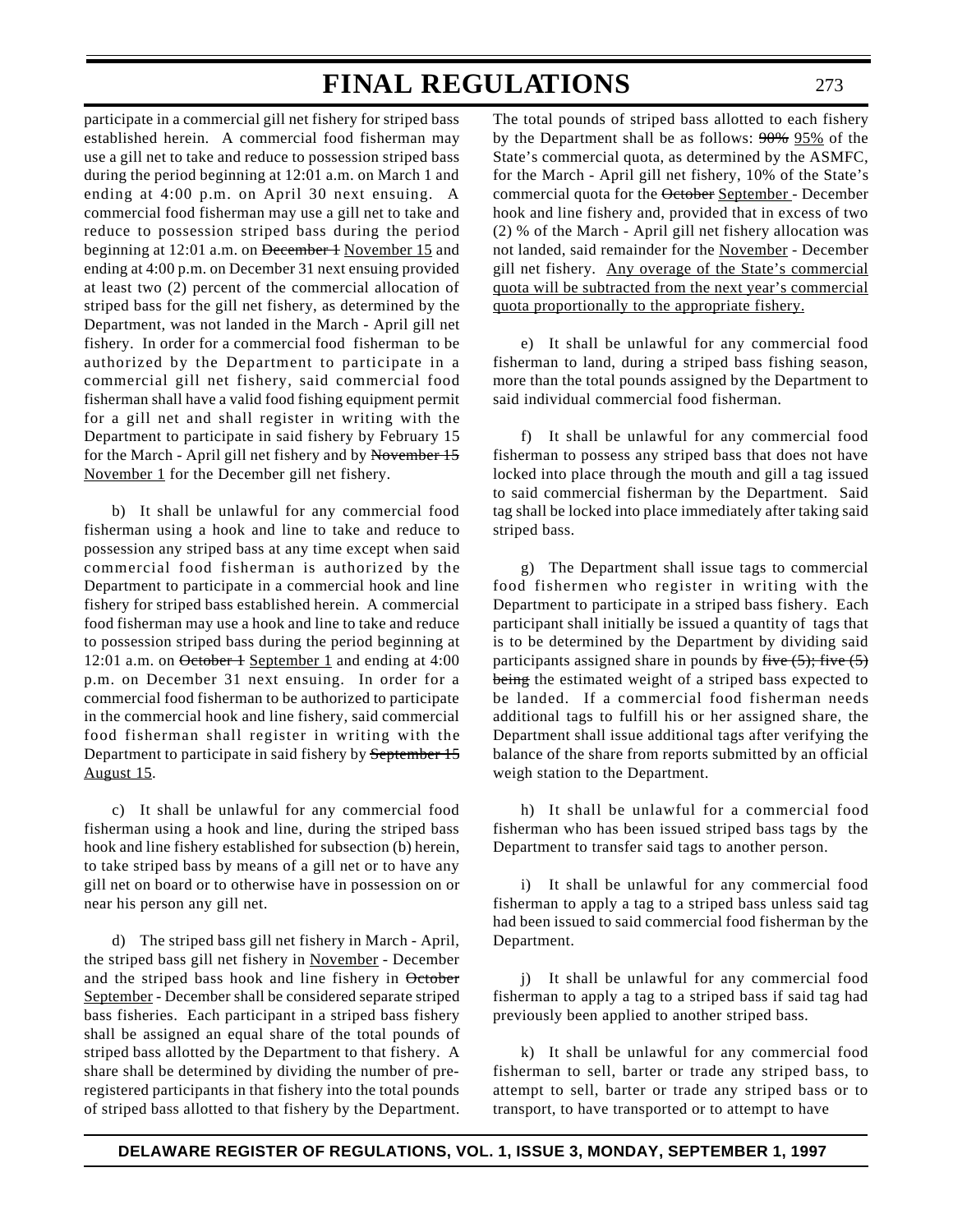transported any striped bass out of the state unless said striped bass has been weighed and tagged by an official weigh station.

l) The Department shall appoint individuals and their agents as official weigh stations to weigh and tag all stripedbass landed in a commercial striped bass fishery. Official weigh stations shall be compensated by the Department for each striped bass weighed and tagged. An official weigh station shall enter into an agreement with the Department to maintain records and report on a regular basis each commercial food fisherman's daily landings of striped bass weighed and tagged at said station. The Department shall provide official weigh stations with tags to be applied to each striped bass weighed.

m) Each commercial food fisherman participating in a striped bass fishery shall file an acceptable report with the Department on forms provided by the Department on all striped bass landed during said fishery. Each report shall be filed with the Department within 30 days after the end date of each fishery. All unused tags issued to a commercial food fisherman shall be returned to the Department with said report. Failure to file an acceptable report or failure to return all unused tags may disqualify the commercial food fishermen from future striped bass fisheries.

**STATE PERSONNEL COMMISSION MERIT EMPLOYEE RELATIONS BOARD** Statutory Authority: 29 Delaware Code, Section, 5914, (29 **Del.C.** 5914)

**PLEASE NOTE THAT THE FOLLOWING REGULATORY CHANGES WERE INITIATED PRIOR TO THE EFFECTIVE DATE OF THE CURRENT ADMINISTRATIVE PROCEDURES ACT THE FOLLOWING IS PRESENTED FOR INFORMATIONAL PURPOSES ONLY**

[BEFORE THE MERIT EMPLOYEE RELATIONS](http://www.state.de.us/spo/main.htm) BOARD OF THE STATE OF DELAWARE

IN THE MATTER OF THE ADOPTION OF | ORDER RULES FOR PROCESSING | ADOPTING MAINTENANCE REVIEW | RULES [REVIEW CLASSIFICATION](#page-4-0) | **APPEALS** 

#### ORDER

AND NOW, this 19th day of June, 1997,

WHEREAS, pursuant to 29 Del. C § 5915, the Merit Employee Relations Board ("Board") is directed to hear and consider appeals from maintenance review classification determinations approved by the Director of the State Personnel Office, the State Budget Director, and Controller General; and,

WHEREAS, the Board has determined to adopt Rules governing the filing and consideration of such appeals in a manner consistent with the terms of 29 Del. C § 5915; and,

WHEREAS, the Board has the authority, pursuant to 29 Del. C. § 10113 to adopt Rules of Practice and Procedure without the necessity of a formal rulemaking. NOW, THEREFORE, IT IS ORDERED:

1. That the attached Rules of Practice and Procedure governing the processing of Appeals of Maintenance Review Classification decisions before the Merit Employee Relations Board are effective with the date of this Order.

2. That the time requirements set forth in the attached Rules are suggested and permissive except where required by the provisions of 29 Del.C. § 5915 in which event they are mandatory and may be jurisdictional.

3. That the Merit Employee Relations Board reserves the jurisdiction and authority to modify such Rules within its authority to do so when the interest of justice so requires.

Katy K. Woo, Chairperson Robert Burns, Vice-Chairperson Walter Bowers, Member Dallas Green, Member

Mailing Date: 6/26/97

Merit Employees Relations Board (MERB) P.O. Box 1401, Tatnall Building, Ground Floor Dover, DE 19903 (302) 739-6772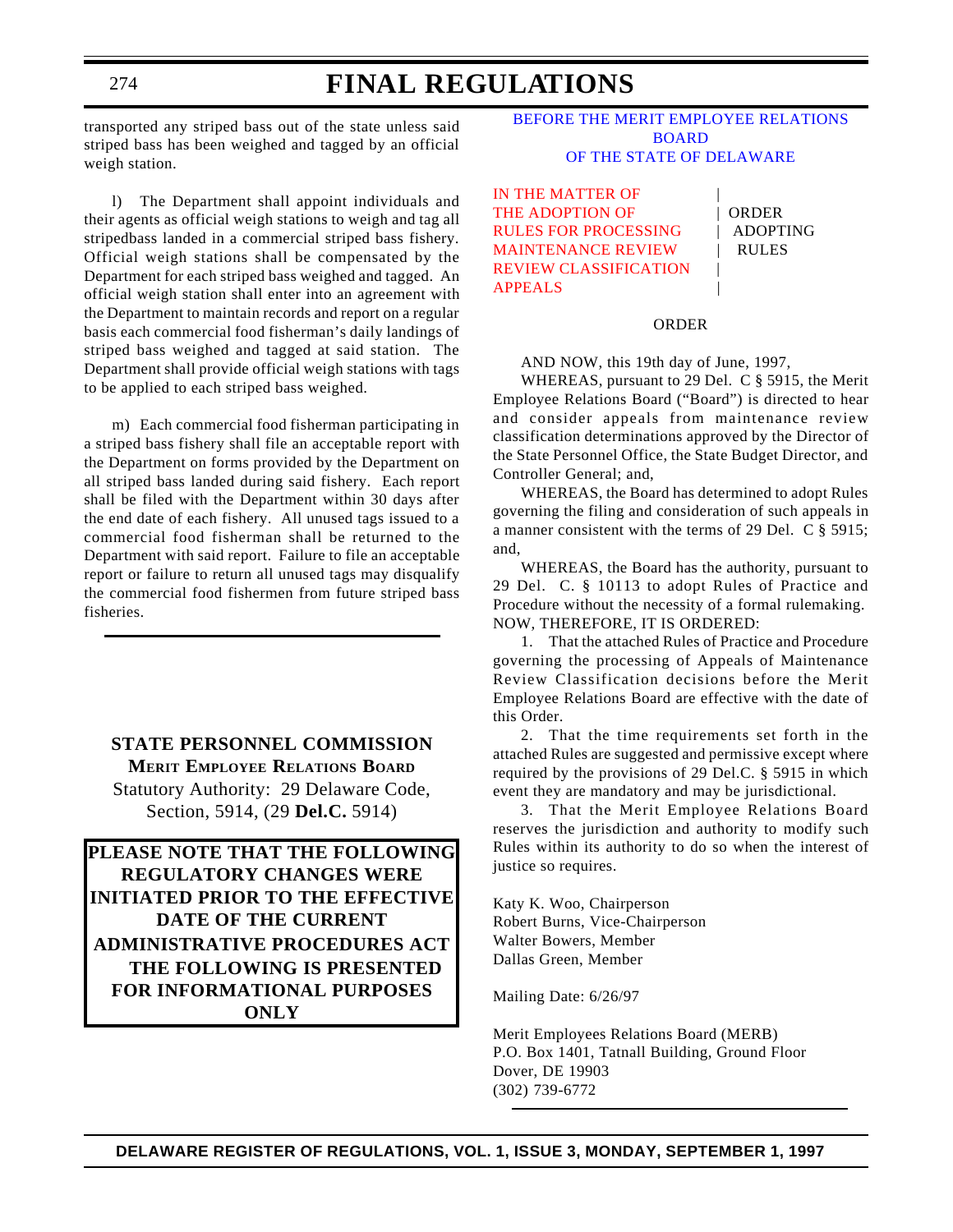### CLASSIFICATION MAINTENANCE APPEAL PROCEDURES FOR MERIT SYSTEM EMPLOYEES

1. The position incumbent is notified in writing of a final classification decision and is given a copy of (a) the classification specification for the new classification assigned to the position, (b) Classification Maintenance Appeal Procedures for Merit System Employees, (c) the classification appeals form, and (d) the name of the designated agency representative (normally the agency personnel administrator or a high level personnel professional, or if the agency does not have a personnel professional, a high level agency manager). The classification decision may be appealed to MERB withing thirty (30) calendar days from the notification to the employee of the classification decision.

2. The designated agency representative should within ten (10) calendar days offer to meet with the employee(s) considering filing a classification appeal to explain the process and answer questions about the appeals process. These meetings may be with individual employees or with groups of employees.

3. Within thirty (30) calendar days from the date the employee receives written notice of the final classification decision from the designated agency representative, the employee, who decides to appeal must complete the employee portion of the appeals form (items 1-4), send a copy of the appear to the designated agency representative, and submit the appeal directly to MERB.

4. The Merit Employee Relations Board will forward a copy of the employee's appeal to the State Personnel Office Classification Unit upon receipt. Within ten (10) calendar days from the receipt of the employee appeal to MERB, the designated agency representative has the hiring agency head or designee complete the agency's portion of the classification appeals form (items 5-7), and submit the agency's portion of the employee's appeal form to the Merit Employee Relations Board.

5. Within ten (10) calendar days after receipt of the employee's appeal, MERB notifies the agency head, the designated agency representative, the employee, the Director of the State Personnel Office, and the State Personnel Classification Unit, in writing that the appeal has been received and is assigned to an Independent Reviewer. The State provides access to all documentation pertaining to the classification decision.

6. Within thirty (30) calendar days of assignment of the appeal, the Independent Reviewer reviews the appeal form as filed by, the employee and as completed by the

agency and any other relevant documentation that was used in the classification decision provided by the State Personnel Classification Unit. The Independent Reviewer may contact the employee and agency via the designated agency representative, and/or the State Personnel Classification Unit, to get additional information or clarification. Based on this review. the Independent Reviewer shall prepare a written report of findings and recommendations concerning the classification appeal and shall submit it to MERB, the employee, the Director of the State Personnel Office, and the Manager of the Classification Unit. In unusual circumstances, the Board may authorize the Independent Reviewer an additional thirty (30) calendar days to issue findings and recommendations to the parties.

When the Independent Reviewer makes his/her findings and recommendations, he/she shall consider whether:

(a) One or more major duties and responsibilities and/or major knowledge, skills and abilities are not included in the class specification;

(b) Another class specification is clearly a more accurate description of the position.

7. Within thirty (30) calendar days of the date of the Independent Reviewer's findings and recommendations, the State Personnel Director and the employee shall accept, deny, or ignore the findings rendered by the Independent Reviewer and notify, in writing, the Merit Employee Relations Board.

8. If the Independent Reviewer's findings and recommendations are accepted by the employee and the Director, MERB is required to also accept the findings and to so notify the parties.

9. If the Independent Reviewer's findings are rejected or ignored by the Director or employee within thirty (30) calendar days after the Independent Reviewer's findings and recommendations, MERB has sixty (60) calendar days to conduct a hearing. At this same time, the appeal file containing the PCQ/JAQ, the written analysis by the Independent Reviewer, the interview record (if applicable), and any other documentation provided by the employee or agency and the State Personnel Classification Unit is available for review by the employee and the Director. Parties may call the Merit Employee Relations Board if he/she wishes to schedule a time to review the file.

10. The employee or the Director may respond in writing to the findings and recommendations of the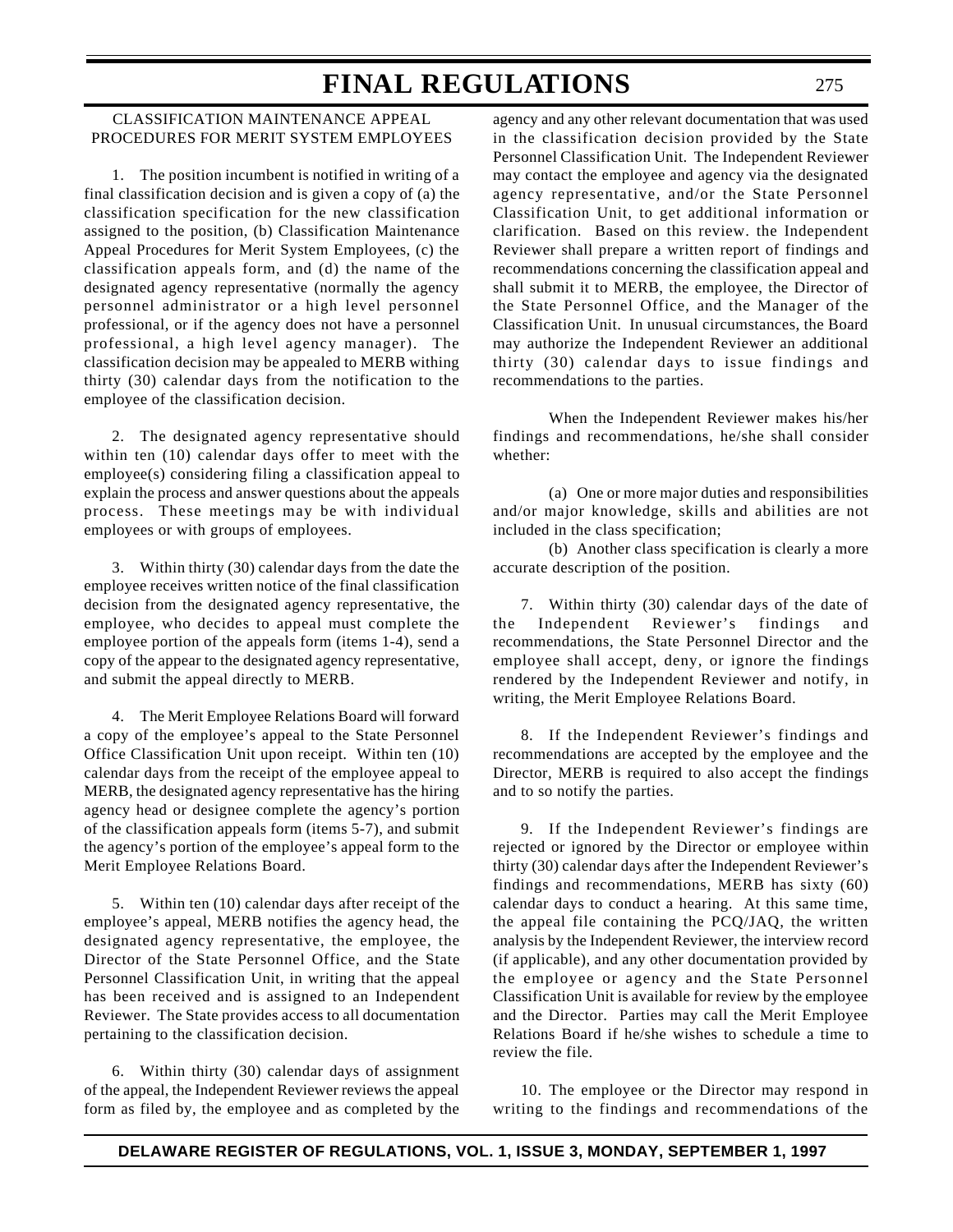# **FINAL REGULATIONS**

Independent Reviewer. Such written response, which may include affidavits, should be filed with MERB, served upon the opposing party, and provided to the Independent Reviewer within thirty (30) days of the issuance of the Independent Reviewer's findings and not less than ten (10) days prior to the scheduled hearing for oral argument.

11. The Independent Reviewer shall forward a decision binder containing the appeal form completed by the agency and the employee, and any pertinent documentation from the State Personnel Classification Unit's classification maintenance review decision file, and the written findings and recommendations by the Independent Reviewer and any written responses thereto and any other pertinent material to the members of MERB not less than ten (10) calendar days prior to the scheduled hearing for oral argument.

12. The Board shall hold a hearing at which all parties may attend and have the opportunity to present brief oral arguments. The Independent Reviewer will summarize the grounds for the appeal, the primary points made by the parties, and his/her findings and recommendations based on review of the facts. The appellant will have the opening argument (normally no more than 15 minutes) followed by the Director (normally no more than 15 minutes), and the appellant may close (normally 5 minutes). The Board may question the parties and the Independent Reviewer as deemed necessary.

13. Within fifteen (15) calendar days of the hearing, the Board shall render a final and binding decision considering the following criteria:

(a) the findings of the Independent Reviewer:

(b) the Director's initial determination;

(c) the Director's response to the Independent Reviewer's findings;

(d) the employee's response to the Independent Reviewer's findings;

(e) the oral argument;

(f) the consistency with other existing classified positions of a similar nature;

(g) the minimization of the number of classifications.

14. The Board shall notify the employee and the State Personnel Director, in writing, of the Board's decision.

#### ADOPTED BY THE BOARD: JUNE 19, 1997

(Note that the following form is only a representation of the form supplied by the Merit Employee Relations Board and is not official )

### CLASSIFICATION MAINTENANCE REVIEW STATE OF DELAWARE

#### EMPLOYEE APPEAL FORM

#### TO BE COMPLETED BY AGENCY PERSONNEL **SECTIONS** Position Number:

| T OSHIOIL TUIHINAT |                                          |                                                        |  |
|--------------------|------------------------------------------|--------------------------------------------------------|--|
|                    | Department/Division/Section: ___________ |                                                        |  |
|                    |                                          | Date Employee was Notified by Agency of Classification |  |
| Decision:          |                                          |                                                        |  |
|                    |                                          | Date Appeal was Submitted by Employee: ________        |  |
|                    |                                          |                                                        |  |
|                    |                                          |                                                        |  |
|                    |                                          | Data Department Unit Depresentative Matified of Anneal |  |

Date Bargaining Unit Representative Notified of Appeal (if applicable): \_\_\_\_\_\_\_\_\_\_\_\_\_\_\_\_\_\_\_\_\_\_\_\_\_\_\_\_\_\_

Note: The information in items 1-4 are to be completed by the employee who is appealing the classification decision. Items 5-7 are to be completed by the Division Director and/or the appropriate agency manager who is knowledgeable of the duties and responsibilities of the employee in this position.

#### TO BE COMPLETED BY EMPLOYEE

1. Name: Phone No. Fax No.

Class Title:

(Former title)

(New title)

Date Employee was Notified by Agency of Classification Decision: Agency:

2. Grounds for classification appeal (See guidelines for classification appeals to the Merit Employee Relations Board)

A. One or more major duties and responsibilities or major knowledge, skills and abilities are not included in the class specification.

B. \_\_\_\_\_\_\_\_\_ Another class specification is clearly a more accurate description of the position.

3.A. If you checked  $2(A)$  or  $2(B)$  above, list the duties and responsibilities that are assigned to your position that are not included in the new class specification.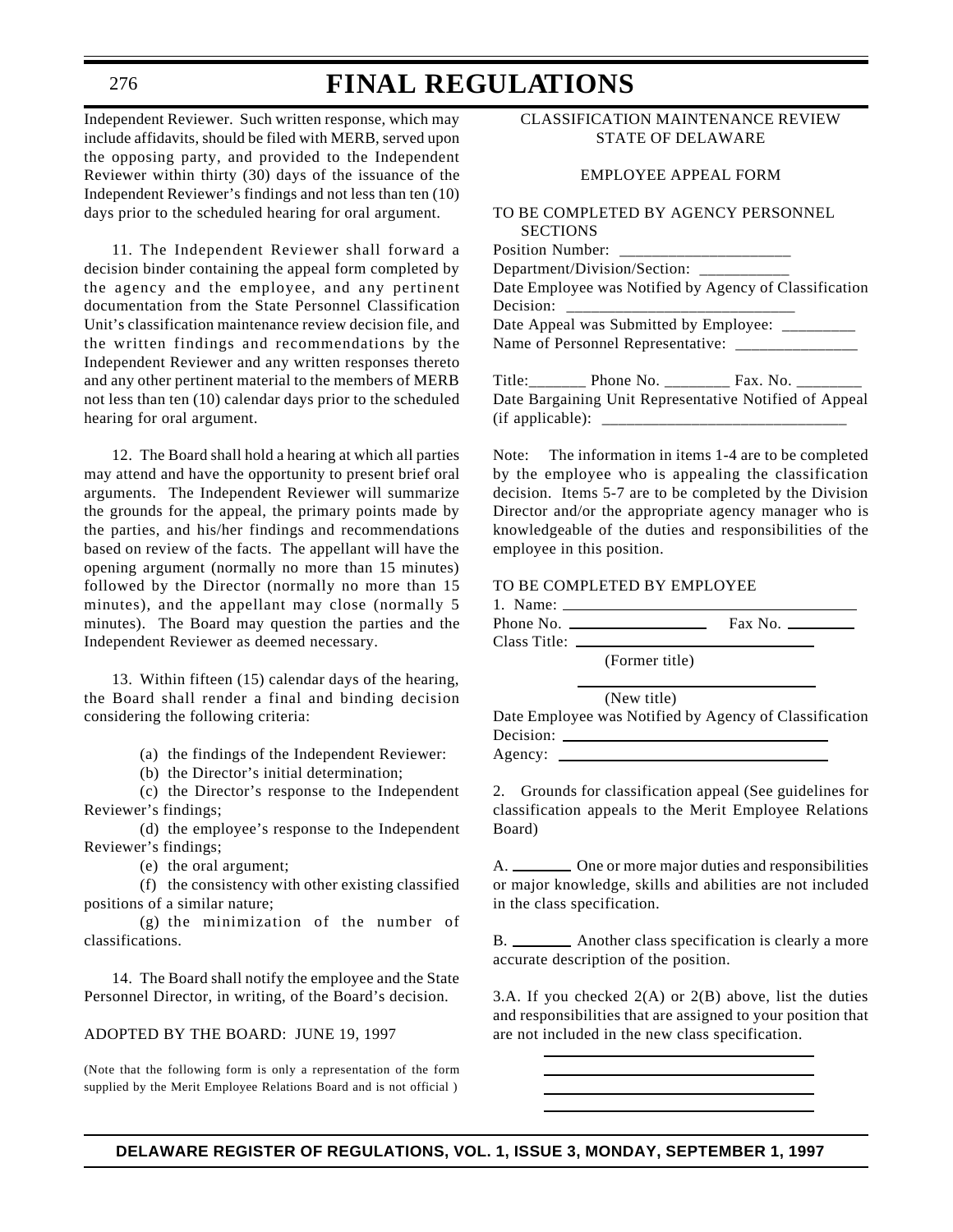3.B.If you checked 2(A) or 2(B) above, list the knowledge, skills and abilities that are required for your position that are not included in the new class specification. (Please note: personal qualifications and job performance of employees are not relevant factors in classifying positions.)

4. Relief sought (check one of the following):

1. Revisions to class specification.

2. Reclassification of position to:

Name of Classification

(If No. 2 was checked, the requested class title must be listed.)

#### TO BE COMPLETED BY AGENCY MANAGER OR DIVISION DIRECTOR

5. Name of Manager: Phone No. Fax No. Fax No. Title:

6. If the employee completed section  $3(A)$ , please verify that each of the duties and responsibilities listed are assigned to the position. How long have these duties been assigned to this position? If possible, indicate the specific date these duties were assigned.

If the employee completed section 3(B), please verify that the knowledge, skills and abilities listed are required to perform this job. (Please note: Personal qualifications and job performance of employees are not relevant factors in classifying positions.)

| Employee                 | Date |
|--------------------------|------|
| Immediate Supervisor     | Date |
| <b>Division Director</b> | Date |
| Personnel Representative | Date |
| $\mathbf{v}$             |      |

cc: Agency Head Designated Agency Representative

APPEAL FORM ADOPTED BY THE MERIT EMPLOYEE RELATIONS BOARD JUNE 19, 1997

277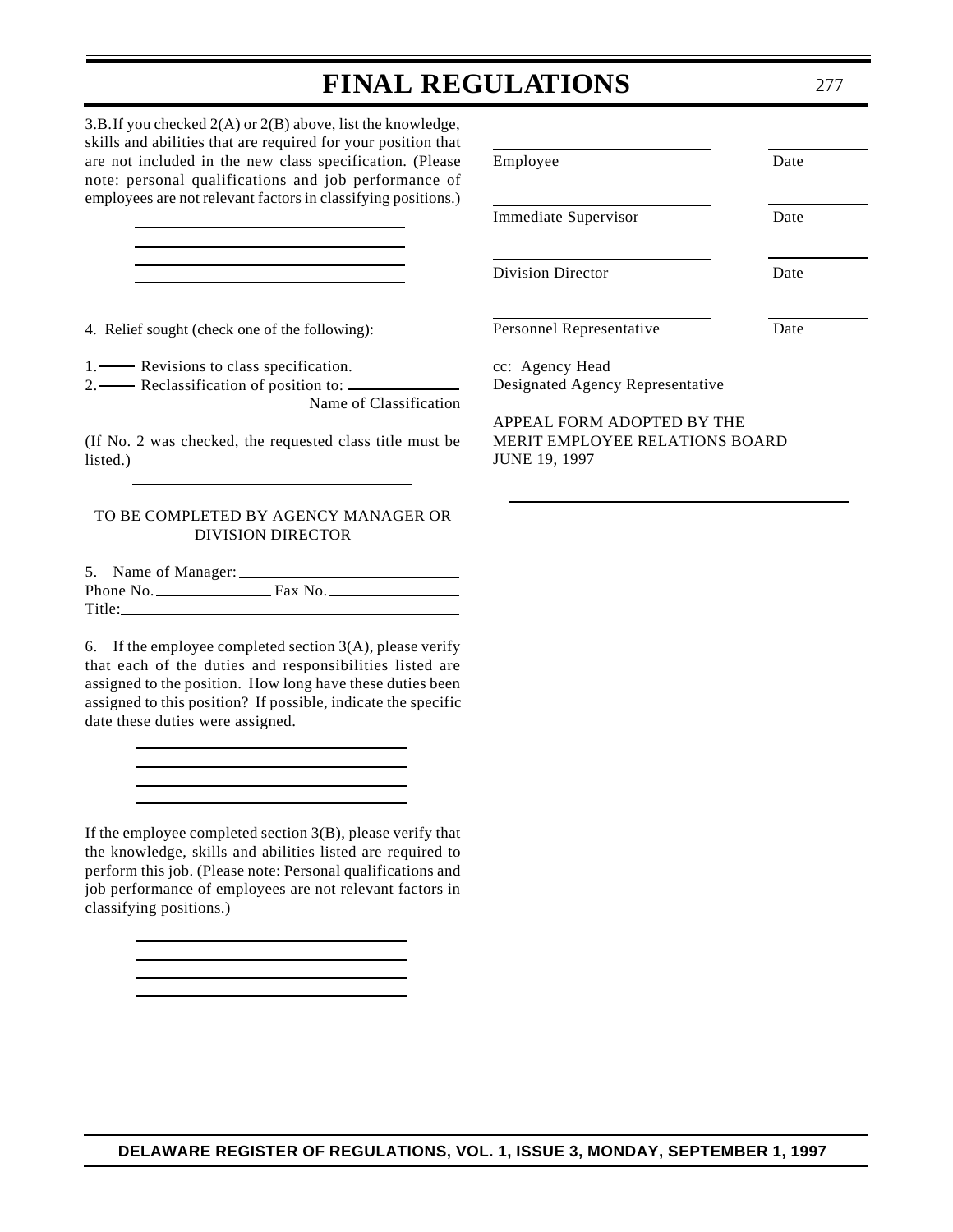# **FINAL REGULATIONS**

## **DEPARTMENT OF NATURAL RESOURCES & ENVIRONMENTAL CONTROL**

## **DIVISION OF [AIR & WASTE](http://www.dnrec.state.de.us/aandw.htm) MANAGEMENT**

Statutory Authority: Title 7, Chapter 63 of the Delaware Code (7 **Del.C.** Ch. 63 )

## **PLEASE NOTE THAT THE FOLLOWING REGULATORY CHANGES WERE INITIATED PRIOR TO THE EFFECTIVE DATE OF THE CURRENT ADMINISTRATIVE PROCEDURES ACT THE FOLLOWING IS PRESENTED FOR INFORMATIONAL PURPOSES ONLY**

Secretary's Order No. 97-A-0022

Re: Changes to the *Delaware Regulations [Governing Hazardous Waste](#page-4-0)*

Date of Issuance: July 21, 1997

#### I. Background

On June 24, 1997, a public hearing was held in the DNREC Auditorium at 89 Kings Highway, Dover, Delaware. The public hearing concerned amendments to the *Delaware Regulations Governing Hazardous Waste*. The public hearing was noticed pursuant to 7 Del. C. Chapter 63 and the Department's Regulatory Development Policy. Prior to the public hearing, these proposed changes were the subject of two Regulatory workshops. The workshops were held on May 13, 1997, in New Castle, and on May 21, 1997, in Dover. The proposed amendments are necessary in order for Delaware's regulations to mirror the federal regulations and must be adopted in order for Delaware to maintain its Hazardous Waste Program delegation from the U.S. EPA.

### II.Findings

1. Proper notice was provided as required by law.

2.Absolutely no members of the public appeared at the public hearing or submitted any written comments concerning this proposed regulation.

3.These amendments are necessary in order for Delaware

to maintain its Hazardous Waste Program delegation from the U.S. EPA.

#### III. Order

In view of the above findings, it is hereby ordered that the attached changes to the *Delaware Regulations Governing Hazardous Waste* be adopted and promulgated according to the 7 Del. C. Chapters 60 and 63 and the Administrative Procedures Act. Further, it is hereby ordered that the effective date of the Regulatory changes shall be August 21, 1997.

### V.Reasons

These amendments to the *Delaware Regulations Governing Hazardous Waste* will further the policies and purposes of 7 Del. Code Chapter 63 and contribute to the protection of human health and the environment. The adoption of these amendments enable Delaware to maintain equivalency with the federal program and authorization of the Department's Hazardous Waste Management Program from the U.S. EPA.

\_\_\_\_\_\_\_\_\_\_\_\_\_\_\_\_\_\_\_\_\_\_\_\_\_\_\_\_\_\_\_\_\_

 Christophe A. G. Tulou, Secretary

**\* Due to the number of amendments to the Delaware Regulations Governing Hazardous Waste it was not possible to publish the full text of the regulations. For more information contact the Department of Natural Resources & Environmental Control at (302) 739-4764 or the Division of Research at (302) 739-7727.**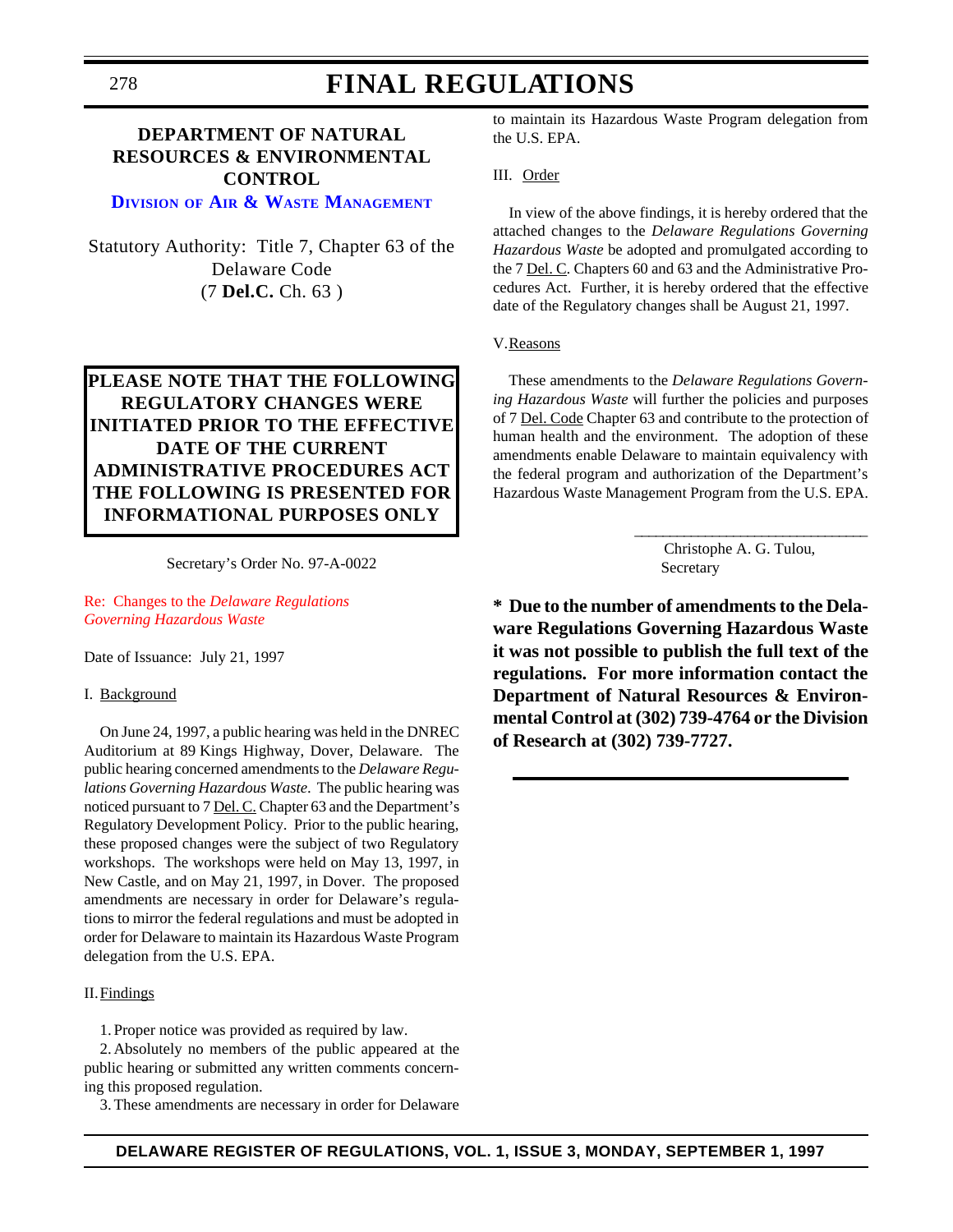# **GOVERNOR'S EXECUTIVE ORDERS**

## STATE OF DELAWARE [EXECUTIVE DEPARTMENT](http://www.state.de.us/govern/governor/introgov.htm) **DOVER**

## EXECUTIVE ORDER [NUMBER FORTY-SIX](#page-4-0)

- TO: HEADS OF ALL STATE DEPARTMENTS, AGENCIES AND AUTHORITIES, AND ALL POLITICAL SUBDIVISIONS AND GOVERNMENTAL UNITS OF THE STATE OF DELAWARE
- RE: AMENDMENT TO EXECUTIVE ORDER NUMBER FORTY-SIX REGARDING THE GOVERNOR'S TASK FORCE ON VIOLENT CRIME

WHEREAS, the Attorney general's Office has agreed to provide legal advice and to otherwise work cooperatively with The Governor's Task Force on Violent Crime; and

WHEREAS, sound and timely legal advice is crucial to the ongoing success of The Governor's Task Force on Violent Crime; and

WHEREAS, coordinated investigations and prosecutions will send a clear signal that state and local law enforcement agencies are committed to reducing violent crime.

NOW, THEREFORE, I Thomas R. Carper, by the authority vested in me as Governor of the State of Delaware, do hereby declare and order that:

1. Executive Order Number Forty-Six is amended by striking the text of paragraph number five and inserting in lieu thereof the following:

"The task force shall be composed of officers from the Delaware State Police, Probation and Parole Officers for the Department of Correction, Probation and Parole Officers for the Department of Services for Children, Youth and their Families, a Deputy Attorney General representing the Delaware Department of Justice, and such others as the Governor shall direct to be deployed to assist the task force."

2. Copies of this amendment to Executive Order Number forty-Six shall be distributed along with copies

of Executive Order Number Forty-Six.

Approved this 25th day of July, 1997.

/Thomas R. Carper Governor

Attest:

/Ed Freel Secretary of State

### STATE OF DELAWARE EXECUTIVE DEPARTMENT DOVER

EXECUTIVE ORDER NUMBER FORTY-SIX

- TO: HEADS OF ALL STATE DEPARTMENTS, AGENCIES AND AUTHORITIES, AND ALL POLITICAL SUBDIVISIONS AND GOVERNMENTAL UNITS OF THE STATE OF DELAWARE
- RE: GOVERNOR'S TASK FORCE ON VIOLENT CRIME

WHEREAS, the health and safety of our communities and neighborhoods is of paramount importance to the quality of life of Delawareans; and

WHEREAS, violent crime and drugs in our neighborhoods greatly diminishes the quality of life in those communities and undermines public confidence in government and community; and

WHEREAS, violent crime is on the rise in certain areas of our State; and

WHEREAS, those areas of concentrated criminal activity tax the resources of local law enforcement, making it difficult for local law enforcement to respond in a manner sufficient to address the problem; and

WHEREAS, the studies of many experts conclude that a high percentage of violent crime is committed by a small number of offenders who are already known to the criminal justice system; and

WHEREAS, the studies of many experts conclude that an aggressive, concentrated law enforcement effort in high crime areas along with intense supervision of those persons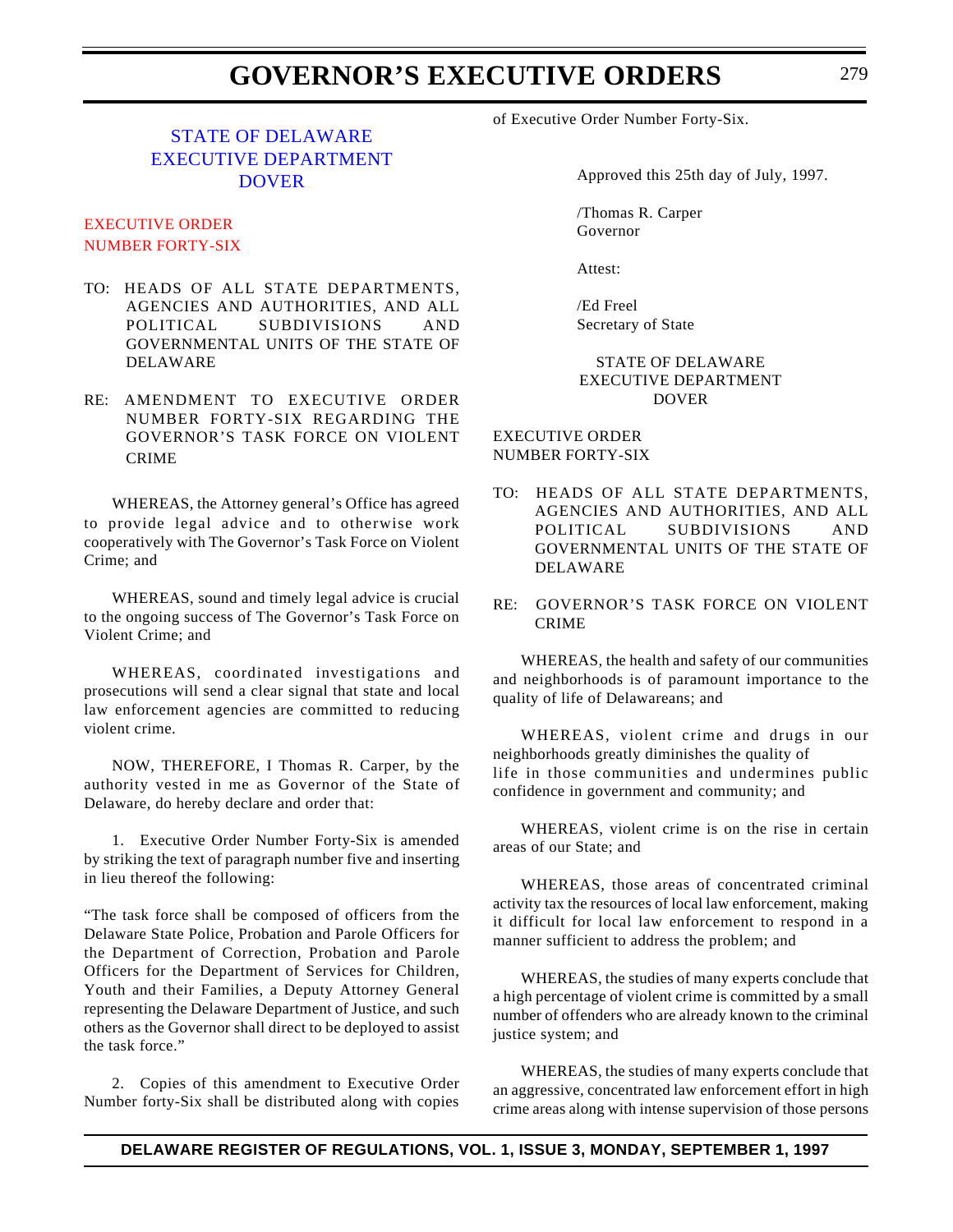# **GOVERNOR'S EXECUTIVE ORDERS**

on probation and parole will help reduce violence, thereby greatly benefiting the law-abiding citizens in those communities; and

WHEREAS, the Delaware State Police often join forces with local law enforcement in cooperative law enforcement initiatives; and

WHEREAS, the Delaware State Police and the Wilmington Police Department conducted one such successful operation in 1996 called Operation Joint Venture which resulted in one hundred and ninety-four people arrested and three hundred and thirty felony drug charges; and

WHEREAS, state probation and parole officers, both juvenile and adult. are often charged

with monitoring the most dangerous offenders in our community; and

WHEREAS, state probation and parole officers are aware of each offenders' probation conditions and are afforded broader arrest powers than police officers; and

WHEREAS, state probation and parole officers working together with local law enforcement agencies can undertake a high impact initiative against offenders with proven criminal tendencies; and

WHEREAS, Delaware has a proud tradition of cooperation among our law enforcement agencies.

NOW, THEREFORE, I, Thomas R. Carper, by the authority vested in me as Governor of the State of Delaware, do hereby declare and order that:

1. The Governor's Task Force on Violent Crime is hereby created to work in cooperation and conjunction with local law enforcement agencies to provide support and assistance to address violent crime in the most crimeprone areas of our State.

2. Each mission of the Task Force shall be initiated at the invitation of the relevant local law enforcement agency and shall be preceded by a thorough analysis of the crime problem at issue.

3. The Task Force, in conjunction with the Criminal Justice Council, shall analyze such requests in terms of the extent and nature of violent crime problems in a particular area.

4. The Task Force shall review and, where appropriate, propose modifications of existing initiatives so as to provide the most effective assistance to local communities.

5. The Task Force shall be composed of officers from the Delaware State Police, probation and parole officers for the Department of Correction, probation and parole officers for the Department of Services for Children, Youth and Their Families, a Deputy Attorney General representing the Delaware Department of Justice, and such others as the Governor shall direct to be deployed to assist the Task Force.

6. The Governor shall appoint a commander of the Task Force who will oversee the operations of the Task Force working in coordination with local law enforcement agencies.

Approved this 28th day of May, 1997.

/Thomas R. Carper Governor

Attest:

/Ed Freel Secretary of State

280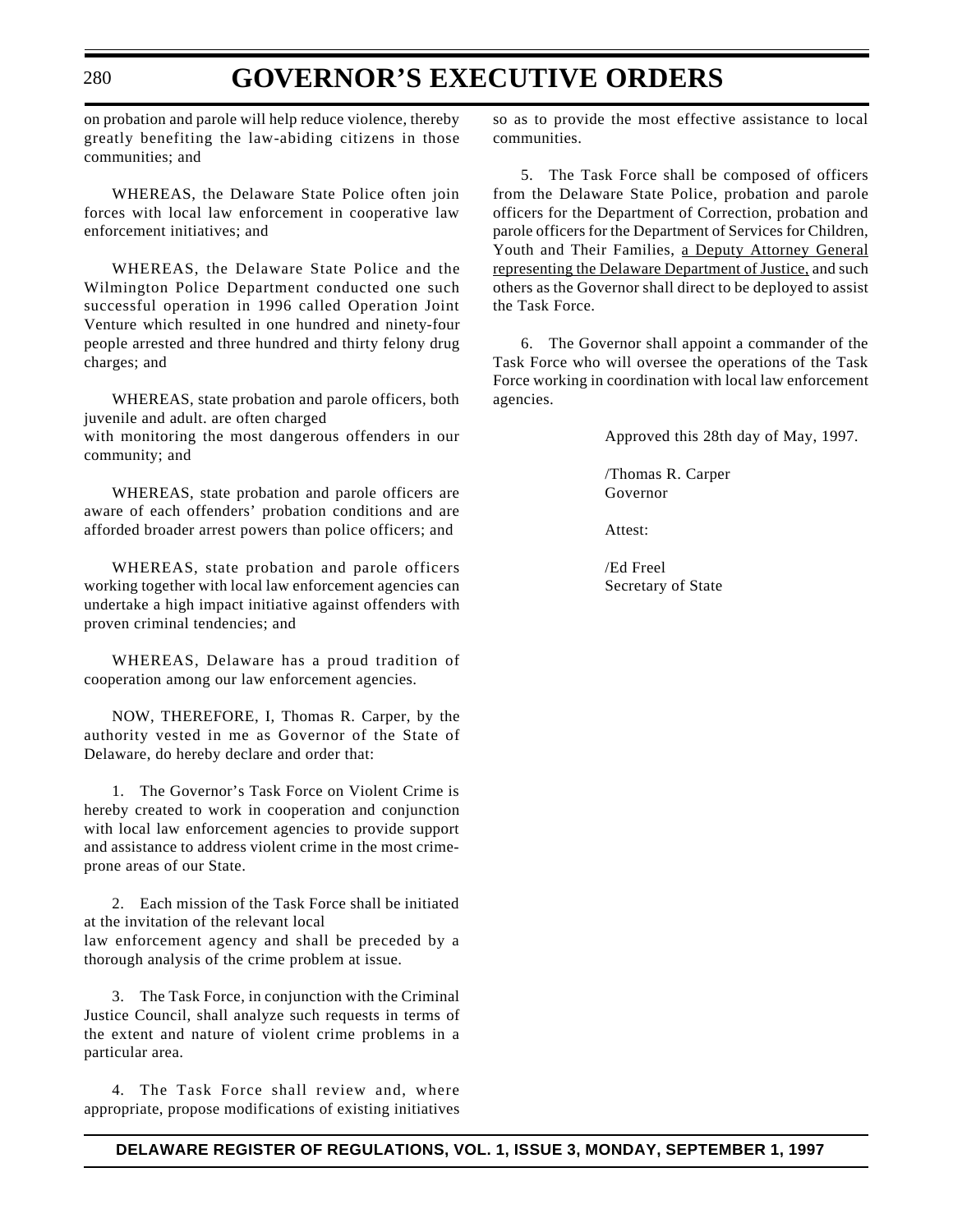# **[GOVERNOR'S APPOINTMENTS](#page-4-0)**

| <b>BOARD/COMMISSION</b><br><b>OFFICE</b>           | <b>APPOINTEE</b> | <b>TERM OF</b><br><b>OFFICE</b> |
|----------------------------------------------------|------------------|---------------------------------|
|                                                    |                  |                                 |
| <b>Cash Management Policy Board</b>                | John C. Sargent  | 07/15/00                        |
| Vice-Chancellor of the<br><b>Court of Chancery</b> | Stephen P. Lamb  | 07/28/09                        |

Ξ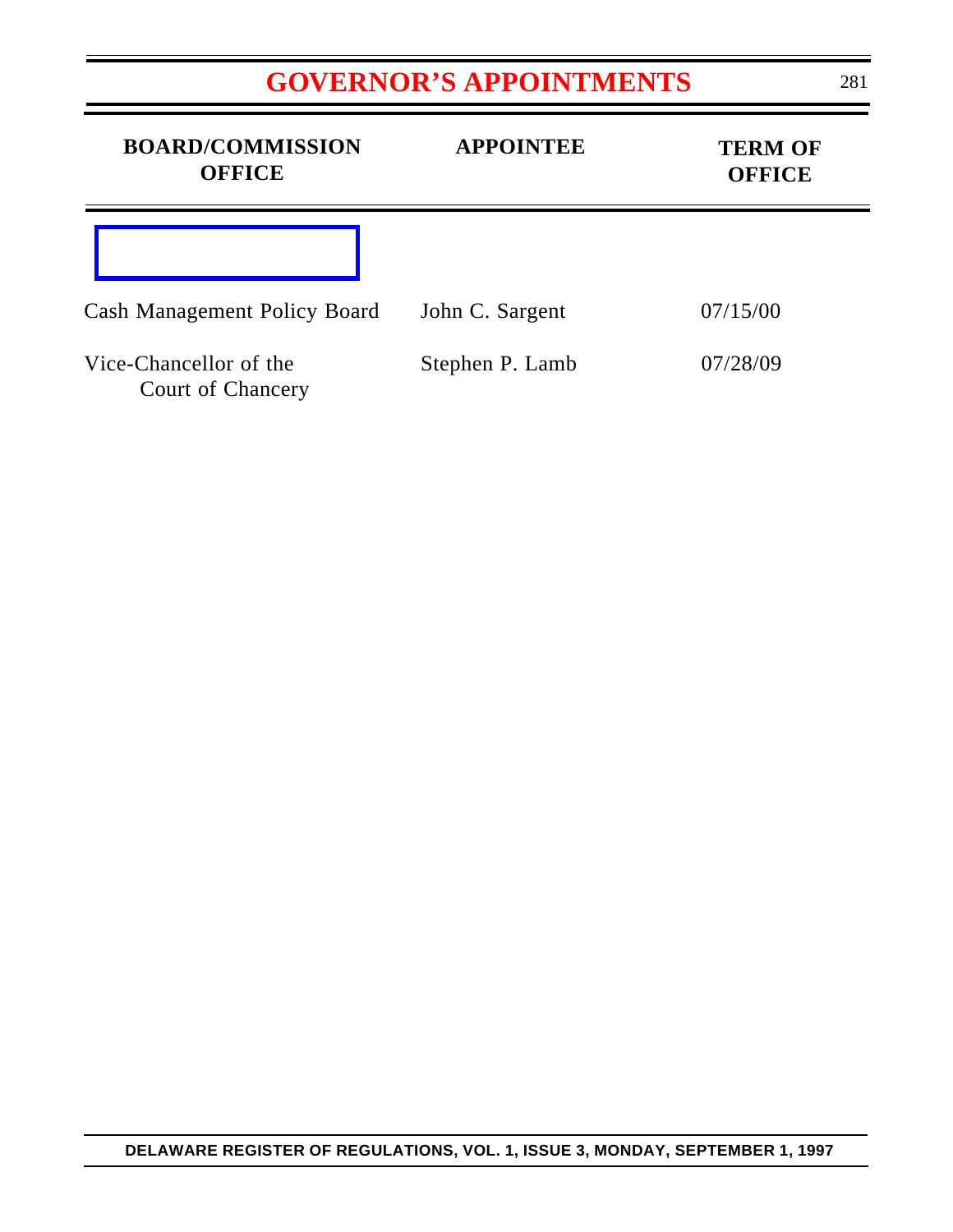# <sup>282</sup> **GENERAL NOTICES**

## [BEFORE THE PUBLIC SERVICE](http://www.state.de.us/govern/agencies/pubservc/delpsc.htm) **COMMISSION** OF THE STATE OF DELAWARE

IN THE MATTER OF THE **IMPLEMENTATION** OF THE UNIVERSAL PSC REGULATION SERVICE | DOCKET NO. 48 PROVISIONS OF THE | **TELECOMMUNICATIONS ACT OF 1996** [\(OPENED AUGUST 12, 1997](#page-4-0) |

#### ORDER NO. 4571

This 12th day of August, 1997, the Commission directs and orders the following:

#### A. INTRODUCTION

1. In the Telecommunications Act of 1996 ("the Act"),<sup>1</sup> Congress directed the Federal Communications Commission ("FCC") and the state utility commissions to take various steps to establish explicit support mechanisms to ensure the delivery of affordable telecommunications service to all Americans. 47 U.S.C. § 254. Specifically, Congress directed the Commission, in conjunction with the states, to devise methods to ensure that "[c]onsumers in all regions of the Nation, including low-income consumers and those in rural, insular, and high cost areas . . . have access to telecommunications and information services . . . at rates that are reasonably comparable to rates charged for similar services in urban areas." 47 U.S.C. § 254(b)(3). Congress further directed that telecommunications and other advanced services be made available, at discounted rates, to eligible schools and libraries and, at equalized rates, to eligible rural health care providers. 47 U.S.C. § 254(h). To provide funding for such services, Congress directed the creation of federal universal service mechanisms. 47 U.S.C. § 254(b)(5), (d). Under the Act, States may also create complementary state universal service programs and state support mechanisms. 47 U.S.C. § 254(f).

2. In May, 1997, the FCC released its Universal Service Order ("USF Order") implementing the various universal service obligations imposed under § 254. In the Matter of Federal-State Joint Board on Universal Service, CC Dckt. No. 96-45, Report & Order, FCC 97-157 (rel. May 8, 1997). Both the USF Order and the Act itself impose on this state Commission various obligations related to the implementation of the federal universal service support programs and funding mechanisms. In Regulation Docket No. 47, this Commission has undertaken the task necessary to allow telecommunications carriers and other providers in this State

to receive federal support for the discounted services provided to eligible schools and libraries. The Commission now opens this docket as a procedural vessel to be used to navigate through the other universal service obligations which arise under § 254 and the USF Order. At some time, the Commission may also investigate and determine in this docket whether the Commission can, and should, implement any complementary state universal service program with attendant state funding.

3. This Order deals with three issues. On one issue involving the submission of a state-specific cost study to the FCC - the Commission now directs some immediate action while ordering further investigation. For the other two - which deal with the possible implementation of Lifeline rates for low-income customers and the determination of standards for "essential telecommunications carriers" - the Commission starts a process to allow final determinations by January 1, 1998.

### B. STATE-SPECIFIC COST STUDIES AND MODEL FOR HIGH COST SUPPORT

4. In the USF Order, the FCC determined that federal universal support in high cost areas would be determined by subtracting a national benchmark revenue amount from the forward-looking cost of providing universal service, calculated by using a forward-looking cost methodology. USF Order at ¶¶ 223-26, 232. The FCC is currently in the process of attempting to adopt or construct a specific cost model platform to be used by that agency. However, in the USF Order, the FCC invited the states to submit to the FCC the state's own forward-looking cost studies which, if approved, could then be used to calculate the level of universal support available to carriers in that state. If approved by the FCC, the state-specific cost study would govern support under both the federal support mechanism and any complementary state mechanism. USF Order at ¶¶ 206, 246, 248-54. If a state chooses not to submit a cost study, the FCC will determine costs and, hence, the support levels for that state according to the FCC's methodology.

5. In granting the states the option to submit statespecific cost studies, the FCC noted that a state might find it beneficial to coordinate the methodologies it might use for setting permanent prices for unbundled network elements and those it might choose to determine universal support levels. This coordination would, in the FCC's view, reduce duplication and diminish inefficient arbitrage opportunities which might arise if inconsistencies arose due to the use of differing methodologies. USF Order at ¶¶ 247, 251. A state commission must notify the FCC of its decision to conduct a state-specific cost study by August 15, 1997. The study must be filed by February 6, 1998.

### **DELAWARE REGISTER OF REGULATIONS, VOL. 1, ISSUE 3, MONDAY, SEPTEMBER 1, 1997**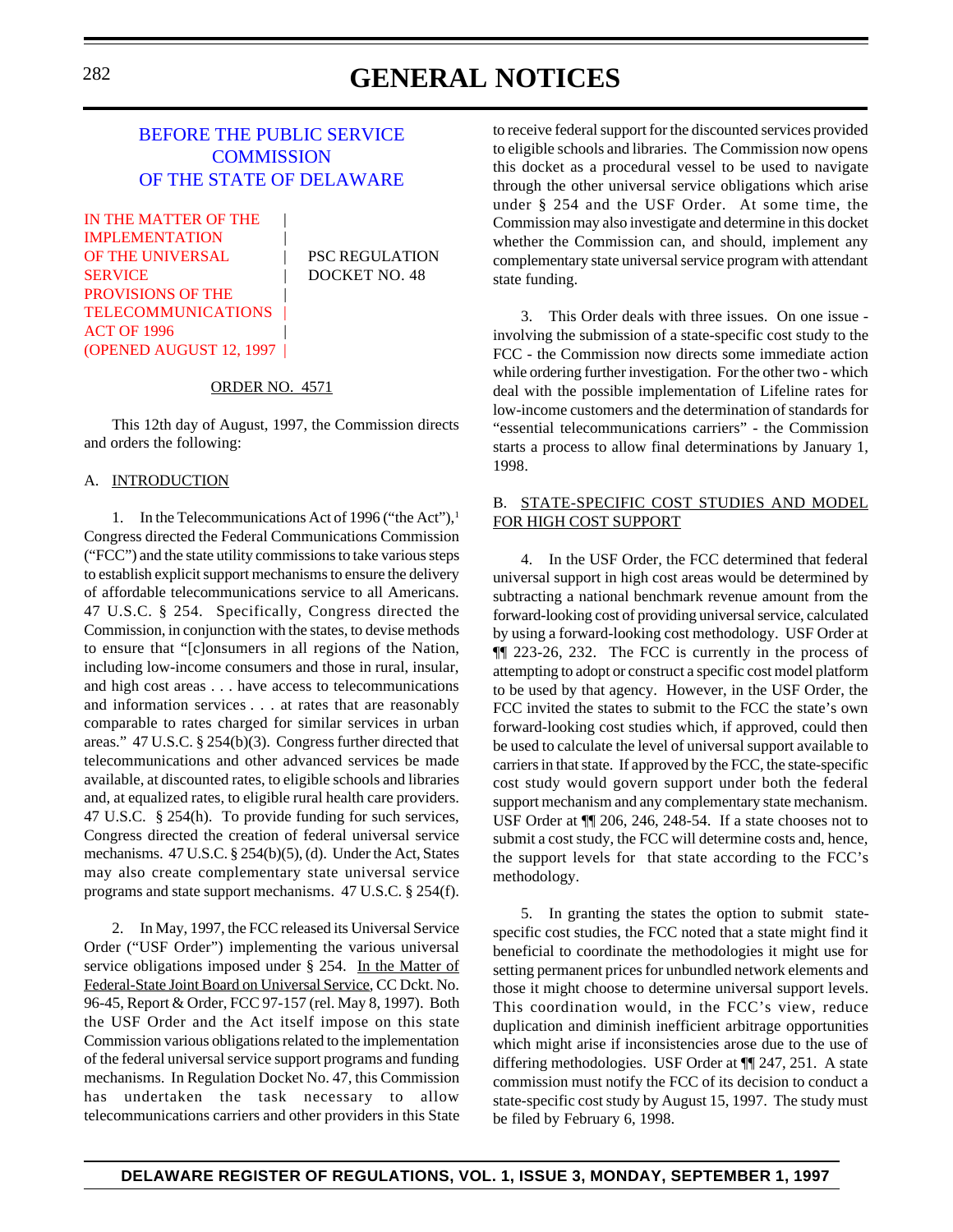# **GENERAL NOTICES** <sup>283</sup>

6. In the proceeding involving Bell Atlantic-Delaware, Inc.'s ("BA-Del") submission of a "Statement of Generally Available Terms and Conditions" (PSC Docket No. 96-324), this Commission declined to adopt a specific cost model for determining prices for unbundled network elements. However, it did determine prices for various unbundled network elements. These prices, with an adjustment for the allocation of common costs, were consistent with prices generated by using a proprietary Bellcore costing model sponsored by BA-Del, but with the use of specific inputs determined by the Commission. PSC Order No. 4542 (July 8, 1997).

7. The Commission is not now prepared to definitively determine whether to submit a state-specific cost study to the FCC and, if so, what should be the content of the underlying cost methodology or model. Instead, the Commission believes that the Commission Staff should undertake further investigation on those questions. However, to avoid foreclosing the option of using a state-specific cost study, the Commission will direct the Executive Director to notify the FCC that this Commission has elected to submit a statespecific cost study, while reserving the authority to withdraw such election if, upon later consideration, the Commission determines that a state-specific study is neither necessary nor appropriate.

8. Staff should explore all relevant issues surrounding a state-specific cost study, including the need for a statespecific model and the identification of one or more appropriate cost models or methodologies. Staff should also investigate whether the Commission can, or should, use the prices for unbundled elements as determined in PSC Docket No. 96-324 as bases for determining costs for universal service support. Staff may conduct such investigation by soliciting comments on any relevant issue, by convening workshops, or by any other procedure likely to allow for input by interested persons. The Commission Staff shall endeavor to submit a first report on the advisability of a state-specific cost study and the possible cost methodology platforms by September 19, 1997.

### C. LIFELINE AND LINK-UP PROGRAMS FOR LOW-INCOME CONSUMERS

9. Since 1985, the FCC has administered two programs designed to increase subscribership by reducing charges for certain services to low-income consumers. The Lifeline program reduces qualifying consumers' monthly charges, and the Link Up program provides federal support to reduce eligible consumers' initial connection charges by up to onehalf. Under present rules, in order for a state to participate, that state must generate state funds to support a matching

state reduction in end-user charges. In the past, this Commission did not think participation in the Lifeline program was necessary because of the high penetration level of telephone service and the low dial-tone rates in this State. The Commission also believed that the decision to participate in such a program was a social policy decision which should be made by the General Assembly. The Commission did approve participation in the Link-Up program. See PSC Order No. 3713 (Nov. 30, 1993) (PSC Dckt. No. 92-47).

10. In the USF Order, the FCC has modified, effective January 1, 1998, the manner of providing Lifeline and Link Up support. Under the new program, a baseline of federal Lifeline support in the amount of \$3.50 (the amount of the SLC charge) will be available for all eligible low-income consumers without the need for any state participation. USF Order at ¶¶ 347-49. In addition, if a state commission reduces the amount paid by eligible low-income consumers for eligible services by \$1.75, federal Lifeline support in that amount will be paid to a carrier providing Lifeline service to that customer. This additional support is available from federal support mechanisms without the need for the state to generate any state funds. USF Order at ¶ 351. States may gain even more federal Lifeline support if they make further reductions in rates and generate state matching support amounts. USF Order at § 352. See 47 C.F.R. § 54.403(a). Federal support is available for the Link Up program without state involvement. 47 C.F.R. §§ 54.411, 54.413.

11. The Commission believes that, in light of the abovedescribed changes in the manner of providing funding for the Lifeline program, the Commission should revisit the question whether the Commission can, and should, develop Lifeline rates, to be supported by federal universal service support, for eligible low-income customers within this State. The Commission is concerned that if monies for such federal mechanisms are to be collected from carriers serving Delaware, it might be in this State's interest to implement such rates to allow carriers serving low-income customers in this State to obtain a portion of such federal funds.

12. The Commission directs Staff (including counsel) to explore whether the Commission can, and should, now approve Lifelines rates for eligible low-income consumers so that carriers in this state may receive the additional \$1.75 from the federal universal service support fund. Staff should explore the relevant legal and policy issues surrounding the implementation of such Lifeline Rates by both BA-Del and other competitive carriers. In doing so, Staff may solicit comments, convene workshops, or proceed by any other appropriate means which will allow interested persons the opportunity to express their views. Staff shall endeavor to submit an initial report and recommendation by September 5, 1997.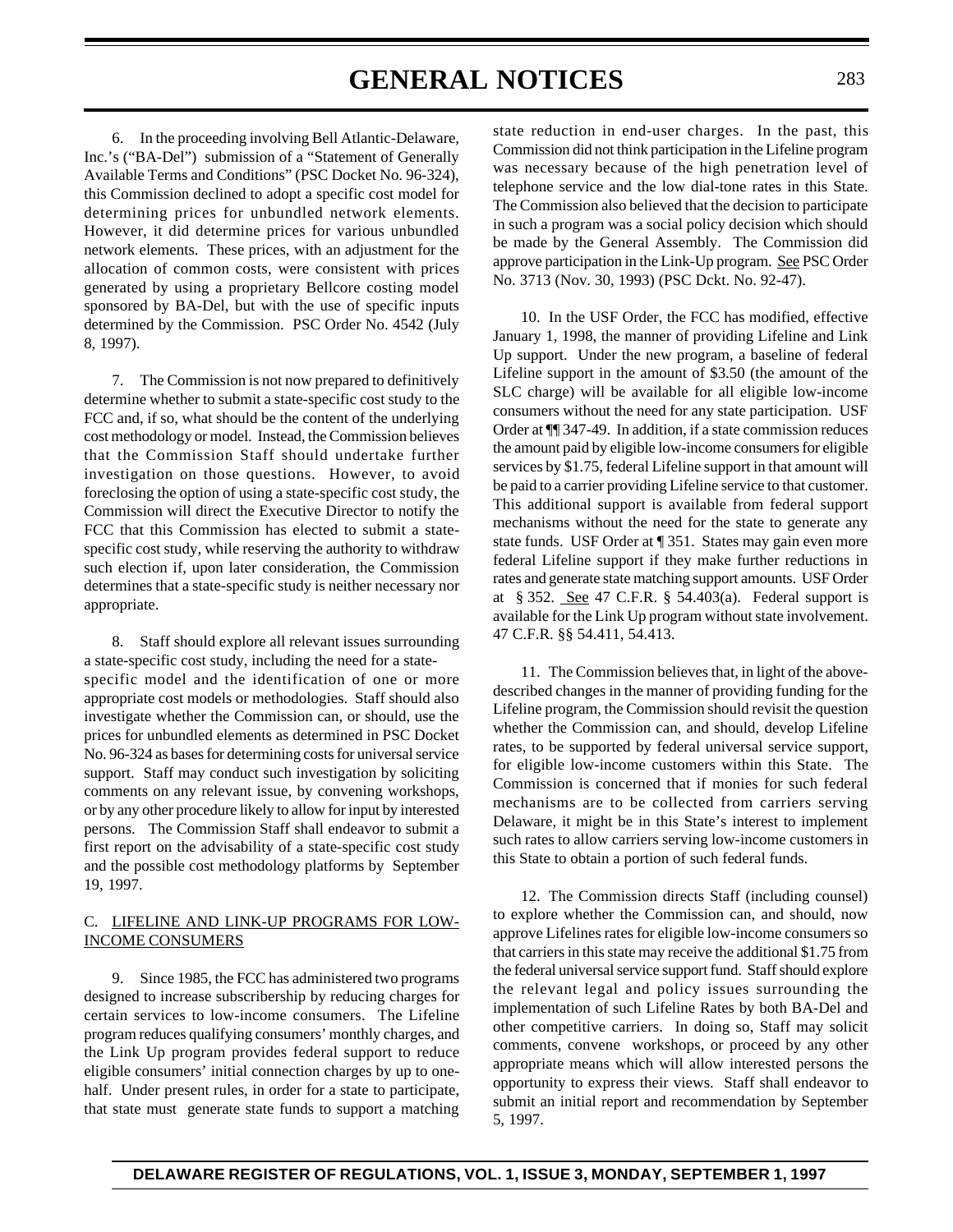# <sup>284</sup> **GENERAL NOTICES**

#### E. ELIGIBLE TELECOMMUNICATIONS CARRIERS

13. In most instances, federal universal service support may only be distributed to carriers designated as "eligible telecommunications carriers." 47 U.S.C. §§ 214(e)(1), 254(e). To be eligible to be such a carrier, the carrier must provide all services supported by federal support mechanisms in a designated service area. Eligible telecommunications carriers must also advertise the availability of, and the charges for, universal service elements using media of general distribution. 47 U.S.C. § 214(e)(1)(A)-(B).

14. Under the Act and the USF Order, this Commission must designate the geographic parameters of the service area; designate (on its own motion or upon request of carriers) one or more essential telecommunications carriers for such service area; and certify that such designated carriers are eligible to receive federal universal service support. 47 U.S.C. §§ 214(e)(2), (3); USF Order at ¶¶ 148, 184-85, 198.

15. The Commission directs the Commission Staff to promptly begin an investigation into the number of potential "eligible telecommunications carriers" that might receive federal universal service support within this State. Staff should also promptly explore and investigate what criteria and standards the Commission should adopt to govern the designation of service areas and the designated carriers' responsibility to provide notice of supported services. Staff should also explore the appropriate procedural methodology to be followed when a carrier requests designation as an essential carrier or when the Commission must appoint a carrier in an unserved area. Staff should endeavor to submit its initial recommendation and report by September 19, 1997.

Now, therefore, IT IS ORDERED:

1. That the Secretary shall cause a copy of this Order to be transmitted to the Delaware Registrar of Regulations for publication in the next available edition of the Delaware Register. The Secretary shall also cause a copy of this Order to be mailed, by United States mail, to all parties on the Service List in PSC Docket No. 96-324.

2. That the Executive Director shall, upon behalf of the Commission, notify the Federal Communications Commission by August 15, 1997, that this Commission has elected to undertake the submission of a specific forwardlooking economic cost study for Delaware. Such notice shall, however, reserve to this Commission the opportunity to withdraw that election at some later time.

3. That P. Clarkson Collins, Jr., Esquire, is appointed Rate Counsel for the portion of this Order relating to the election to submit a state-specific cost study. Francis J. Murphy, Jr., Esquire, is appointed Rate Counsel for the portion of this Order relating to the creation of criteria and standards to govern "essential telecommunications carriers."

4. That the Commission Staff shall promptly undertake the investigations and explorations as described in the body of this Order. The Staff shall endeavor to file its initial reports and recommendations on or before the following dates:

State Specific Forward-Looking Cost Model - September 19, 1997 Lifeline Rates - September 5, 1997 Eligible Telecommunications Carriers - September 19, 1997

Staff may conduct such investigations by soliciting comments to particular questions or issues, convening workshops, or undertaking any other appropriate procedure to allow for input by interested persons.

5. That, if during the course of the investigations undertaken above, Staff undertakes to formulate rules or regulations which may require notice under the provisions of the Administrative Procedures Act (29 Del. C. ch. 101) or the Register of Regulation Act (29 Del. C. ch. 11), Staff is delegated the authority to provide such required notice.

6. That the Commission will determine the course of further proceedings in this docket after submission of the above reports. However, the Commission reserves the right to modify the above schedule or format, on its own motion or upon application of any interested person.

7. That the Commission reserves the jurisdiction and authority to enter such further Orders in this matter as may be deemed necessary or proper.

### BY ORDER OF THE COMMISSION:

/s/ Robert J. McMahon, Chairman

- /s/ Joshua M. Twilley, Vice Chairman
- /s/ Arnetta McRae, Commissioner
- /s/ Donald J. Puglisi, Commissioner
- /s/ John R. McClelland, Commissioner

### ATTEST:

/s/ Linda A. Mills, Secretary

1 Pub. L. No. 104-104, 110 Stat. 56 to be codified at various parts of 47 U.S.C.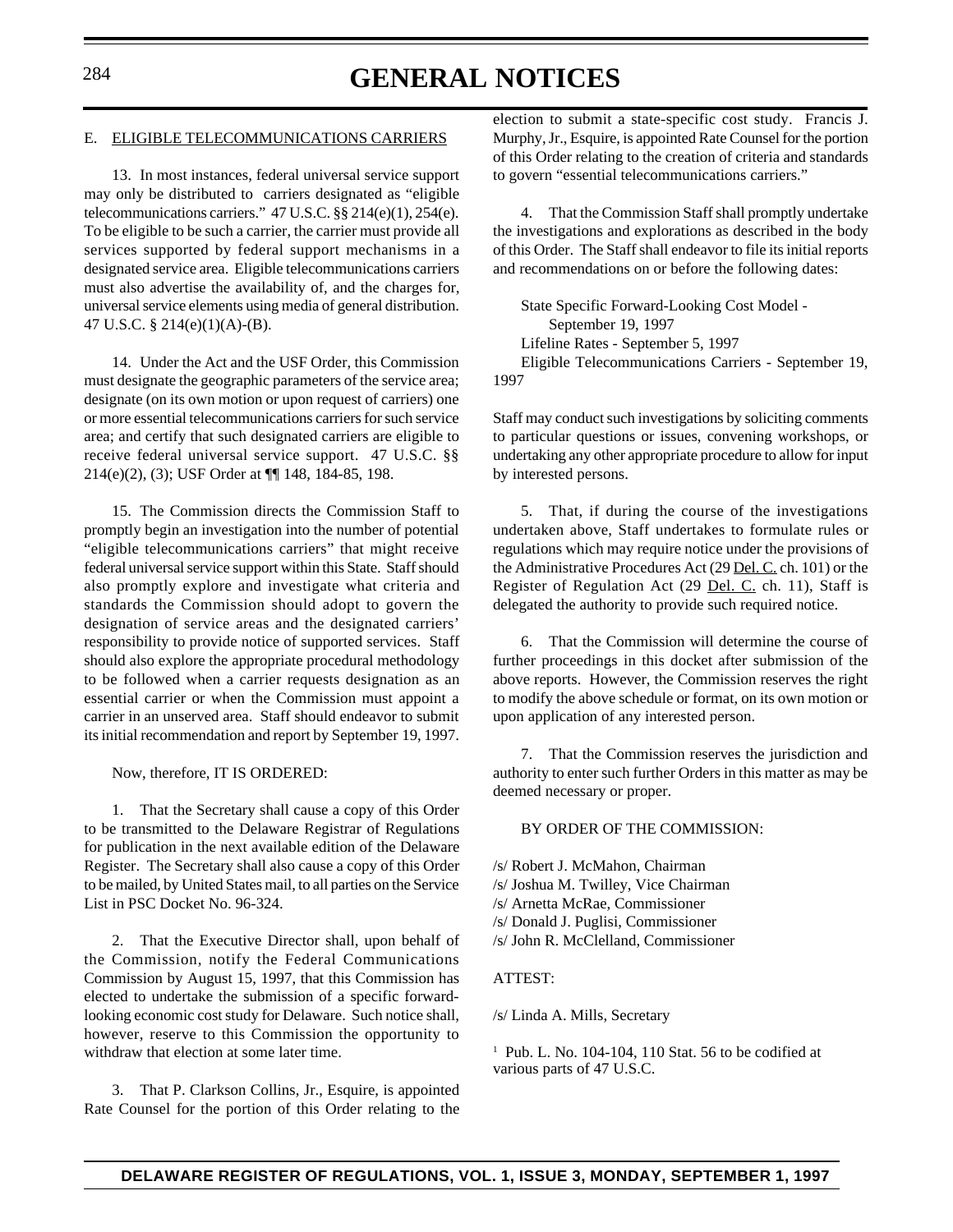## **DEPARTMENT OF STATE**

**OFFICE OF THE STATE BANK [COMMISSIONER](http://www.state.de.us/govern/agencies/bank/bank.htm)**

### **[NOTICE OF PROPOSED AMENDMENT OF](#page-4-0) REGULATIONS OF THE STATE BANK COMMISSIONER**

The State Bank Commissioner proposes to adopt amended Regulation Nos. 5.1101(f).0001, 5.1101etal.0002, 5.1101etal.0003, 5.1101etal.0004, 5.1101etal.0005, 5.1101etal.0006, 5.1101etal.0007, 5.1105.0008, 5.1101etal.0009, 5.1101etal.0010 and 5.1101etal.0011. Proposed revised Regulation 5.1101(f).0001 ("Election to be Treated for Tax Purposes as a 'Subsidiary Corporation' of a Delaware Chartered Banking Organization or Trust Company, National Bank Having Its Principal Office in Delaware, or Out-of-State Bank that Operates a Resulting Branch in Delaware") provides for certain corporations to elect to be treated as "subsidiary corporations" of Delaware banks for purposes of the bank franchise tax, and is being amended to permit elections to be made under certain circumstances after April 1 of the tax year, and to require taxpayers to provide information about elections on estimated franchise tax reports. Proposed revised Regulations 5.1101etal.0002 ("Instructions for Preparation of Franchise Tax"), 5.1101etal.0003 ("Estimated Franchise Tax Report"), and 5.1101etal.0004 ("Final Franchise Tax Report"), which are applicable to most banks and trust companies (but not to out-of-state federal savings banks or resulting branches of out-of-state banks), are being amended to conform to statutory changes in Senate Bill 483 ("SB483"), signed by the Governor on July 11, 1996, Senate Bill 44 ("SB44"), signed by the Governor on April 23, 1997, and House Bill 257, as amended ("HB257"), signed by the Governor on July 23, 1997. Proposed revised Regulations 5.1101etal.0005 ("Instructions for Preparation of Franchise Tax for Federal Savings Banks Not Headquartered in this State but Maintaining Branches in This State"), 5.1101etal.0006 ("Estimated Franchise Tax Report -- Federal Savings Banks Not Headquartered in Delaware"), and 5.1101etal.0007 ("Final Franchise Tax Report -- Federal Savings Banks Not Headquartered in Delaware"), which are applicable to out-of-state federal savings banks with Delaware branches, also are being amended to conform to statutory changes in SB483, SB44and HB257. Proposed revised Regulation 5.1105.0008 (Instructions for Calculation of Employment Tax Credits") is being amended to conform to SB483.

Proposed revised Regulations 5.1101etal.0009 ("Instructions for Preparation of Franchise Tax for Resulting Branches in this State of Out-of-State Banks"), 5.1101etal.0010 ("Estimated Franchise Tax Report for Resulting Branches in this State of Out-of-State Banks"), and 5.1101etal.0011 ("Final Franchise Tax Report for Resulting Branches in this State of Out-of-State Banks"), which are applicable to resulting

branches in Delaware of out-of-state banks, are being amended to conform to SB483, SB44 and HB257. Proposed revised Regulations 5.1101(f).0001, 5.1101etal.0002, 5.1101etal.0003, 5.1101etal.0004, 5.1101etal.0005, 5.1101etal.0006, 5.1101etal.0007, 5.1105.0008, 5.1101etal.0009, 5.1101etal.0010 and 5.1101etal.0011 would be adopted by the State Bank Commissioner on or after October 2, 1997. Other regulations issued by the State Bank Commissioner are not affected by these proposed amendments. These regulations are issued by the State Bank Commissioner in accordance with Title 5 of the Delaware Code.

## Comments:

Copies of the proposed revised regulations are published in the Delaware Register of Regulations. Copies also are on file in the Office of the State Bank Commissioner, 555 E. Loockerman Street, Suite 210, Dover, Delaware 19901, and will be available for inspection during regular office hours. Copies are available upon request.

Interested parties are invited to comment or submit written suggestions, data, briefs or other materials to the Office of the State Bank Commissioner as to whether these proposed regulations should be adopted, rejected or modified. Written material submitted will be available for public inspection at the above address. Comments must be received by October 2, 1997.

**A public hearing will be held on the proposed revised regulations in the Second Floor Cabinet Room in the Townsend Building, 401 Federal Street, Dover, Delaware 19901, on Thursday, October 2, 1997 at 10:00 a.m**.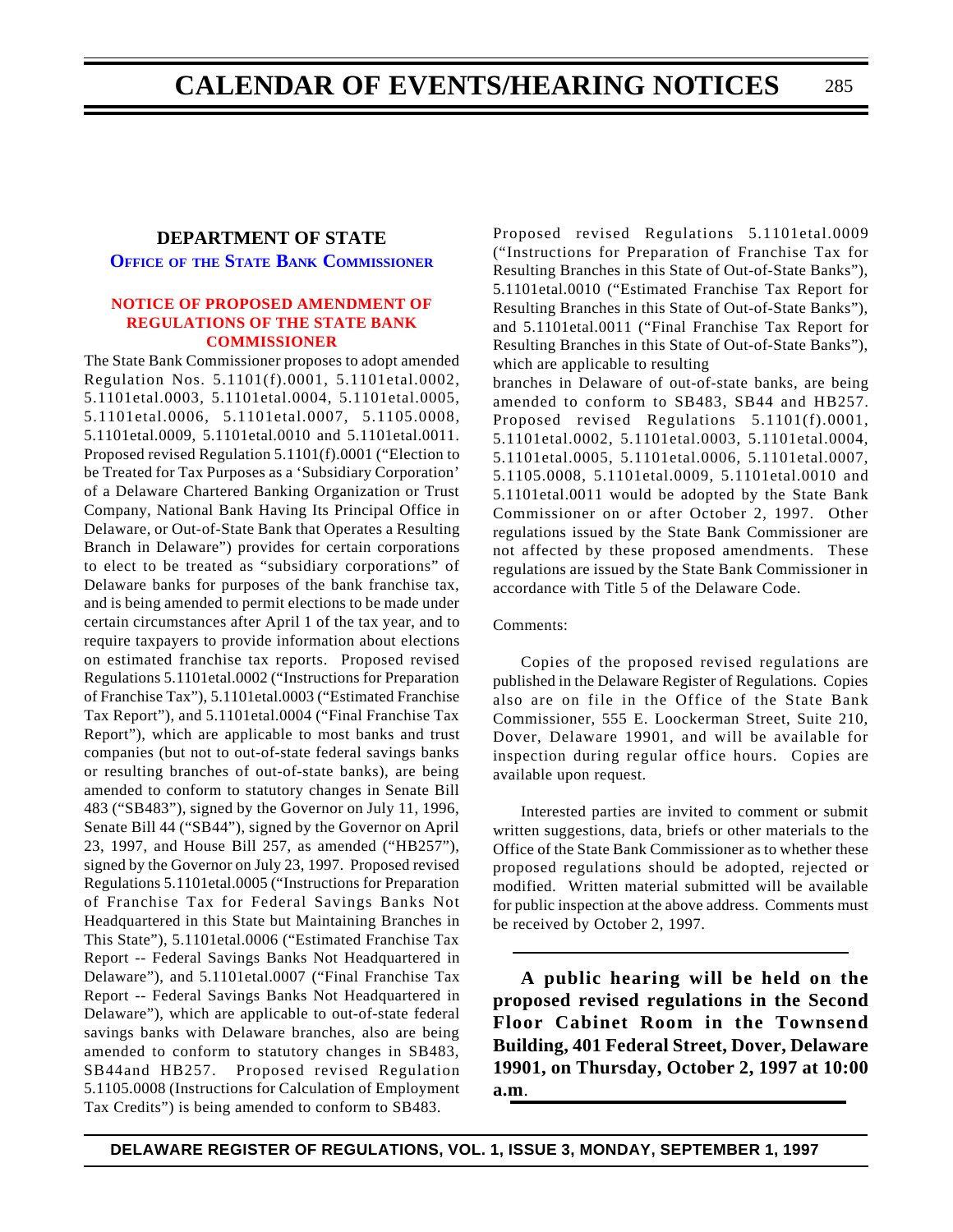### 286

## **CALENDAR OF EVENTS/HEARING NOTICES**

## **[DEPARTMENT OF FINANCE](http://www.state.de.us/govern/agencies/finance/finde.htm)**

**DIVISION OF REVENUE**

### [DELAWARE STATE LOTTERY OFFICE](#page-4-0)

The Commission proposes these amendments pursuant to 29 Del.C. sections 4805(a), 4805 (a)(24)(f), 4805(25) and 29 Del.C. section 10115. The proposed rules would require employee organization seeking to represent video lottery employees to register with the Lottery Office. The employee organization and its key employees would be subject to a registration and background investigation process. The new rules would also promulgate procedures for background investigations of new Lottery employees in positions involving access to sales agents or video lottery agents.

**The proposed Rules will be considered by the Lottery at a public hearing on September 23, 1997 at 3:00 p.m. at the DNREC Auditorium, 89 Kings Highway, Dover, Delaware. Copies of the proposed rules may be obtained from the Lottery Office. Comments may be submitted in writing to the Lottery Office on or before 4:00 p.m. on September 30, 1997 and/or in person at the hearing.** The Lottery Office is located at 1575 McKee Road, Suite 102, Dover, Delaware 19901 and the phone number is (302)739-5291.

## **[DEPARTMENT OF AGRICULTURE](http://www.state.de.us/deptagri/deptagri.htm)**

**DELAWARE [THOROUGHBRED](#page-4-0) RACING COMMISSION**

Proposed Rule Amendments

The Commission proposes these amendments pursuant to 3 Del. C. sections 10103 and 10128(m)(1), and 29 Del. C. section 10115. The proposed revision to Rule 13.16 would extend the time period for an owner to claim horses in a new race meet when the owner's stable has been previously eliminated due to claims. The proposed amendment to Rule 15.02(e) would allow for the use of lasix in two year old horses after September 1st of the race meet. The amendment is intended to follow the practice of the majority of surrounding states that permit the use of lasix in two year old horses to control bleeding.

**The proposed Rules will be considered by the Commission at its next regularly scheduled meeting on September 23, 1997 at 11:00 a.m. at Delaware Park, Stanton, DE. Copies of the proposed rules may be obtained from the Commission. Comments may be submitted in writing to the Commission office on or before 4:00 p.m. on September 30, 1997 and/or in person at the hearing**. The Commission Office is located at 2320 South DuPont Highway, Dover, DE 19901 and the phone number is (302) 739-4811.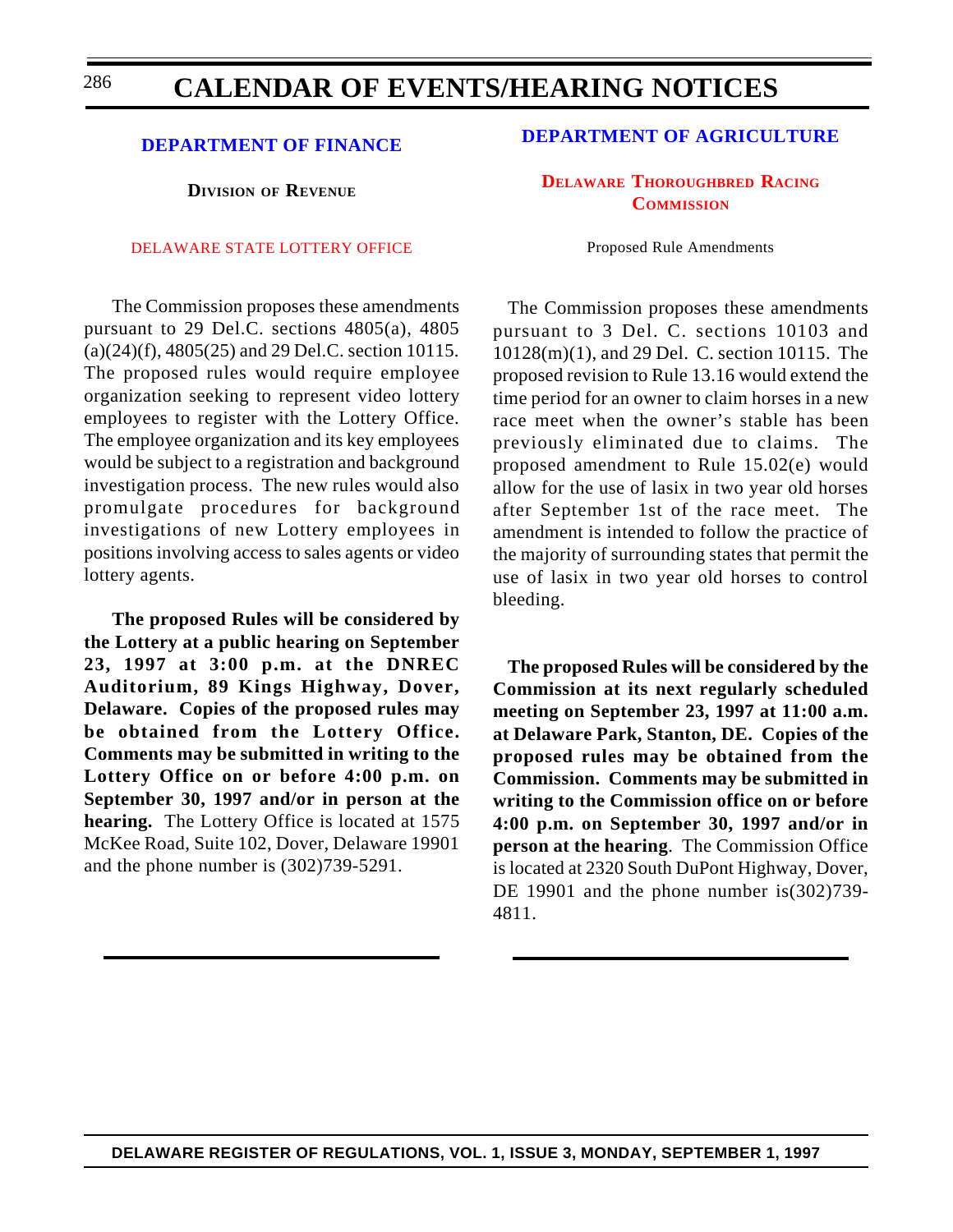#### 287 **CALENDAR OF EVENTS/HEARING NOTICES**

## **DEPARTMENT OF NATURAL [RESOURCES & ENVIRONMENTAL](http://www.dnrec.state.de.us/) CONTROL**

## **[SHELLFISHERIES](#page-4-0) ADVISORY COUNCIL**

The Department of Natural Resources and Environmental Control, in consultation with the Shellfisheries Advisory Council, proposes to amend Shellfish Regulation No. S-48 CONCH MINIMUM SIZE LIMITS, to increase the minimum size limit on channeled conchs from 5 inches in length or 2 ¾ inches in diameter to 6 inches in length or 3 1/8 inches in diameter with an allowance of 5 conchs per 60 pound bushel to be less than the minimum size or dimension. The minimum size limits on knobbed conchs would remain at 5 inches in length or 2 ¾ inches in diameter with no allowance for any under sized knobbed conchs per any measure. This change in minimum size for channeled conchs will better conserve their spawning stock and will provide a higher yield per recruit and price per pound.

**Individuals may present their opinions and/or request additional information by writing or visiting the Fisheries Section, 89 Kings Highway, Dover, DE 19901 prior to 4:30 p.m. on October 10, 1997. A public hearing on this proposal will be held in the DNREC auditorium, 89 Kings Highway, Dover, DE at 7:30 p.m. on Monday, October 6, 1997.**

## **[DEPARTMENT OF EDUCATION](http://www.state.de.us/high-ed/intro.htm)**

**STATE BOARD OF EDUCATION REGULAR MONTHLY MEETING [SEPTEMBER 18, 1997.](#page-4-0)**

### **[PUBLIC SERVICE COMMISSION](http://www.state.de.us/govern/agencies/pubservc/delpsc.htm)**

BEFORE THE PUBLIC SERVICE COMMISSION OF THE STATE OF DELAWARE

IN THE MATTER OF THE INVESTIGATION AND ADOPTION OF | RULES TO GOVERN FSC REGULATION PAYPHONE SERVICES | DOCKET NO. 12 WITHIN THE [STATE OF DELAWARE](#page-4-0)

### NOTICE OF COMMENT PERIOD AND PUBLIC HEARING ON PROPOSED RULES GOVERNING PAYPHONE SERVICES

In 1985, the Delaware Public Service Commission ("PSC") adopted "Rules and Regulations Governing Service by Customer Owned Coin-Operated Telephones" ("COCOT Rules"). The COCOT Rules govern the manner, terms, and conditions by which independent providers of coin-operated telephones can attach their telephones to Bell Atlantic-Delaware , Inc.'s public switched network. The present COCOT Rules are reproduced as Exhibit 1.

In the Telecommunications Act of 1996, Congress directed the Federal Communications Commission ("FCC") to promulgate regulations to ensure fair compensation for all payphone service providers ("PSPs") and to ensure competitive parity between independent PSPs and payphone services provided by Bell operating companies. 47 U.S.C. § 276. The FCC has entered two orders implementing § 276. See Implementation of the Pay Telephone Reclassification and Compensation Provisions of the Telecommunications Act of 1996, CC Dckt. No. 96-128, Report and Order, FCC 96-388 (rel. Sept. 20, 1996); Order on Reconsideration, FCC 96-439 (rel. Nov. 8, 1996).